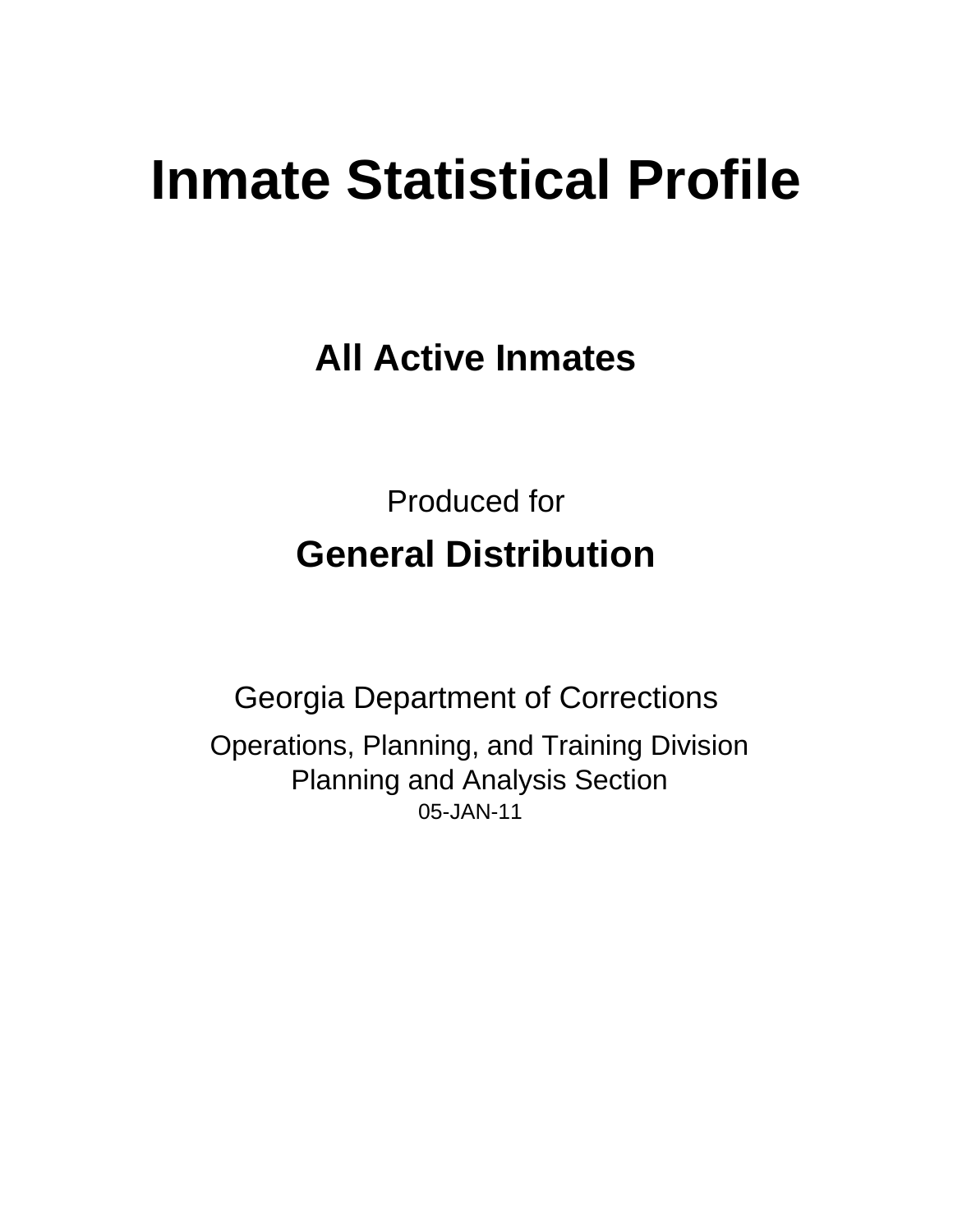# **Inmate Statistical Profile 05-JAN-11**

Contents

**All Active Inmates** 

**General Distribution** Produced for

# **Table of Contents**

| <b>Demographic information</b>                                       |  |  |  |  |  |  |
|----------------------------------------------------------------------|--|--|--|--|--|--|
| 5 Current age, broken out in ten year age groups                     |  |  |  |  |  |  |
| 6 Race group                                                         |  |  |  |  |  |  |
| 7 Hispanic Origin                                                    |  |  |  |  |  |  |
| 8 Marital status, self-reported at entry to prison                   |  |  |  |  |  |  |
| 9 Number of children, self-reported at entry to prison               |  |  |  |  |  |  |
| 10 Religious affiliation, self-reported at entry to prison           |  |  |  |  |  |  |
| 11 Home county - self-reported at entry to prison                    |  |  |  |  |  |  |
| 16 Socioeconomic class, self-reported at entry to prison             |  |  |  |  |  |  |
| 17 Environment to age 16, self-reported at entry to prison           |  |  |  |  |  |  |
| 18 Guardian status to age 16, self-reported at entry to prison       |  |  |  |  |  |  |
| 19 Employment status before prison, self-reported at entry to prison |  |  |  |  |  |  |
| 20 Age at admission                                                  |  |  |  |  |  |  |
| 22 Height, measured at entry to prison                               |  |  |  |  |  |  |
| 23 Weight, measured at entry to prison                               |  |  |  |  |  |  |
| 25 Military service                                                  |  |  |  |  |  |  |
| <b>Correctional information</b>                                      |  |  |  |  |  |  |
| 26 Type of admission to prison                                       |  |  |  |  |  |  |
| 27 Current / last security status                                    |  |  |  |  |  |  |
| 28 Current / last institution type                                   |  |  |  |  |  |  |
| 29 Institution type - transitional centers                           |  |  |  |  |  |  |
| 30 Institution type - mental hospitals                               |  |  |  |  |  |  |
| 31 Institution type - county prisons                                 |  |  |  |  |  |  |
| 32 Institution type - state prisons                                  |  |  |  |  |  |  |
| 33 Institution type - private prisons                                |  |  |  |  |  |  |
| 34 Institution type - prison annexes                                 |  |  |  |  |  |  |
| 35 Institution type - pre-release centers                            |  |  |  |  |  |  |
| 36 Institution type - inmate boot camp                               |  |  |  |  |  |  |
| 37 Number of disciplinary reports                                    |  |  |  |  |  |  |
| 38 Number of transfers                                               |  |  |  |  |  |  |
| 39 Number of escapes                                                 |  |  |  |  |  |  |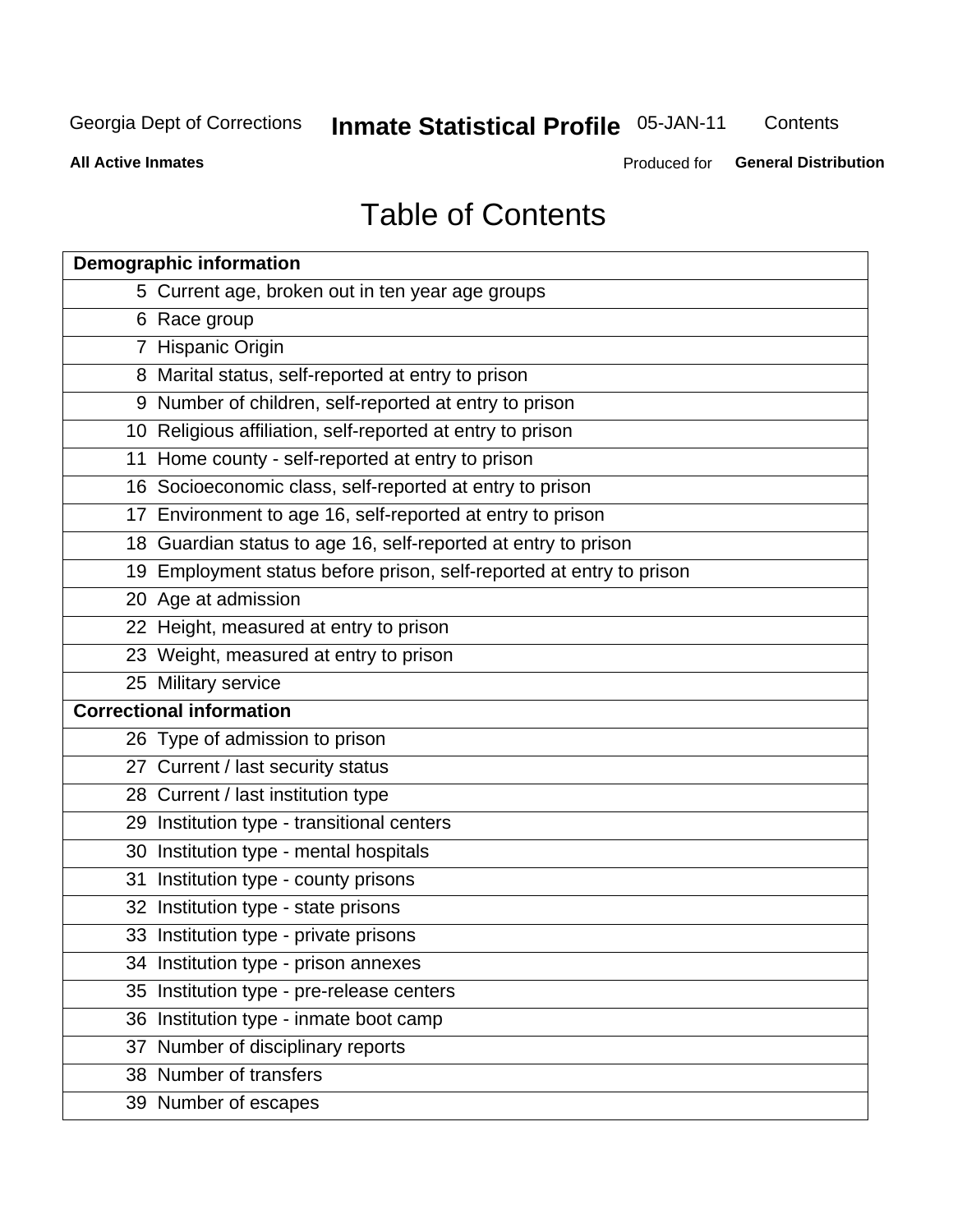# **Inmate Statistical Profile 05-JAN-11**

Contents

**All Active Inmates** 

**General Distribution** Produced for

# **Table of Contents**

| <b>Correctional information</b>                                  |  |  |  |  |  |  |
|------------------------------------------------------------------|--|--|--|--|--|--|
| 41 Probable future release type of still active inmates          |  |  |  |  |  |  |
| 42 Time served in current (or last) institution                  |  |  |  |  |  |  |
| <b>Educational, psychological and physical information</b>       |  |  |  |  |  |  |
| 40 Culture fair IQ scores                                        |  |  |  |  |  |  |
| 43 Highest grade level attained                                  |  |  |  |  |  |  |
| 44 Culture fair IQ scores                                        |  |  |  |  |  |  |
| 45 Wide Range Achievement Test (WRAT) reading score              |  |  |  |  |  |  |
| 46 Wide Range Achievement Test (WRAT) math score                 |  |  |  |  |  |  |
| 47 Wide Range Achievement Test (WRAT) spelling score             |  |  |  |  |  |  |
| 48 Scope of substance abuse - summary                            |  |  |  |  |  |  |
| 49 Scope of substance abuse - detail                             |  |  |  |  |  |  |
| 50 Current / last mental health treatment level                  |  |  |  |  |  |  |
| 51 PULHESDWIT medical scale - 'P' overall condition ('P'hysical) |  |  |  |  |  |  |
| 52 PULHESDWIT medical scale - 'U' upper body                     |  |  |  |  |  |  |
| 53 PULHESDWIT medical scale - 'L' lower body                     |  |  |  |  |  |  |
| 54 PULHESDWIT medical scale - 'H' hearing                        |  |  |  |  |  |  |
| 55 PULHESDWIT medical scale - 'E' vision                         |  |  |  |  |  |  |
| 56 PULHESDWIT medical scale -'S' psychiatric                     |  |  |  |  |  |  |
| 57 PULHESDWIT medical scale - 'D' dental                         |  |  |  |  |  |  |
| 58 PULHESDWIT medical scale - 'W' work ability                   |  |  |  |  |  |  |
| 59 PULHESDWIT medical scale - 'I' impairment                     |  |  |  |  |  |  |
| 60 PULHESDWIT medical scale - 'T' transportability               |  |  |  |  |  |  |
| 61 Criminality in family, self-reported                          |  |  |  |  |  |  |
| 62 Alcoholism in family, self-reported                           |  |  |  |  |  |  |
| 63 Drug abuse in family, self-reported                           |  |  |  |  |  |  |
| 64 Subjected to frequent beatings, self-reported                 |  |  |  |  |  |  |
| 65 Father absent during inmate's childhood                       |  |  |  |  |  |  |
| 66 Mother absent during inmate's childhood                       |  |  |  |  |  |  |
| 67 Inmate diagnosed as manipulative                              |  |  |  |  |  |  |
| 68 Inmate diagnosed as assaultive                                |  |  |  |  |  |  |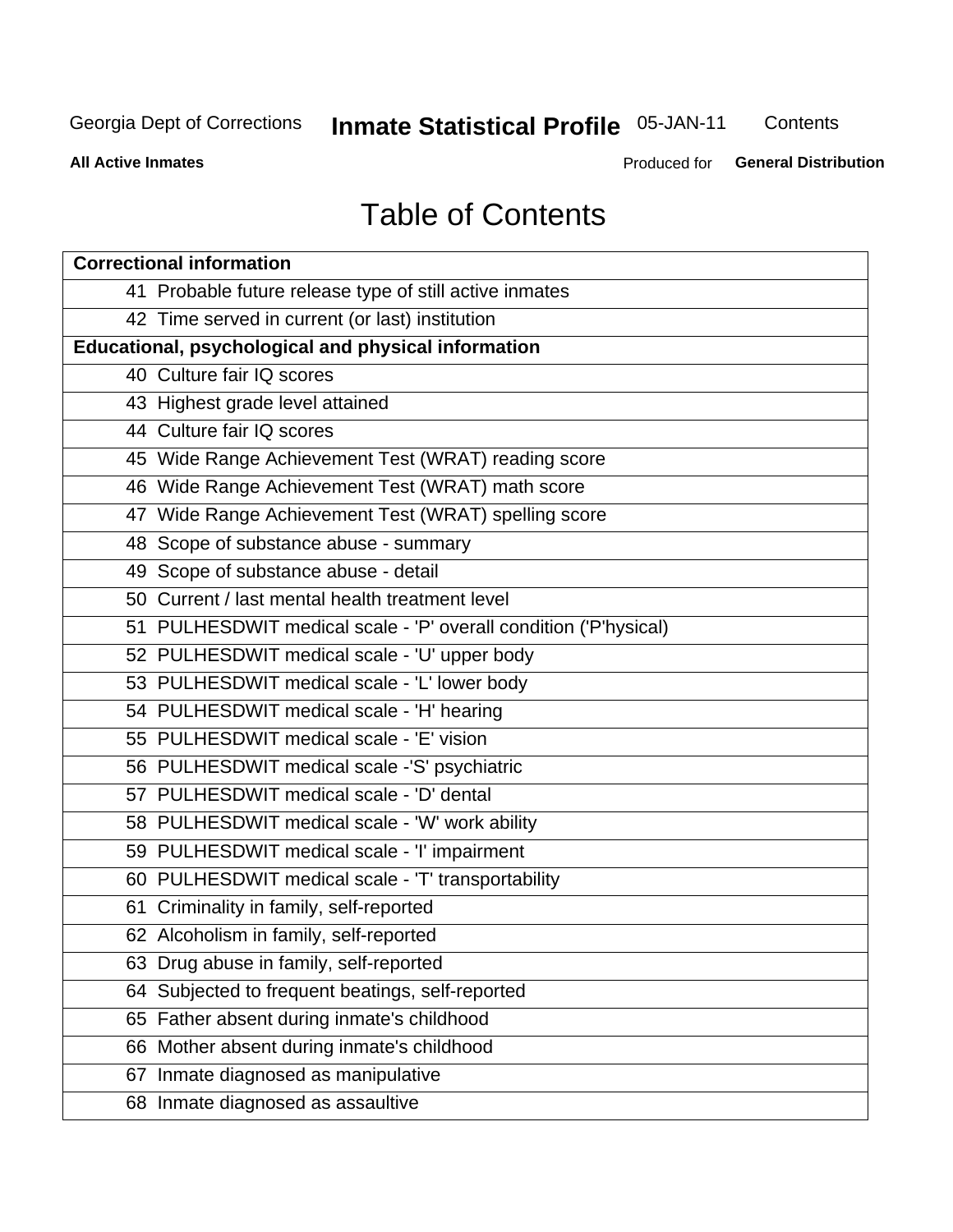# **Inmate Statistical Profile 05-JAN-11**

Contents

**All Active Inmates** 

Produced for General Distribution

# **Table of Contents**

| <b>Crimes and criminal history information</b>                 |
|----------------------------------------------------------------|
| 69 Number of prior Georgia incarcerations                      |
| 70 Prison sentence in years                                    |
| 71 Primary offense, broken out into felonies vs misdemeanors   |
| 72 Primary offense, broken out into six broad crime categories |
| 73 Primary offense, detailed offense code                      |
| 81 County of conviction of primary offense                     |
| 86 Circuit of conviction of primary offense                    |
| 87 Years served (jail + prison) in this incarceration          |
| <b>Medical information</b>                                     |
| 88 Results of most recent HIV test                             |
| 89 Results of most recent tuberculosis test                    |
| 90 Results of most recent syphilis test                        |
| 91 Results of most recent Hepatitis-C test                     |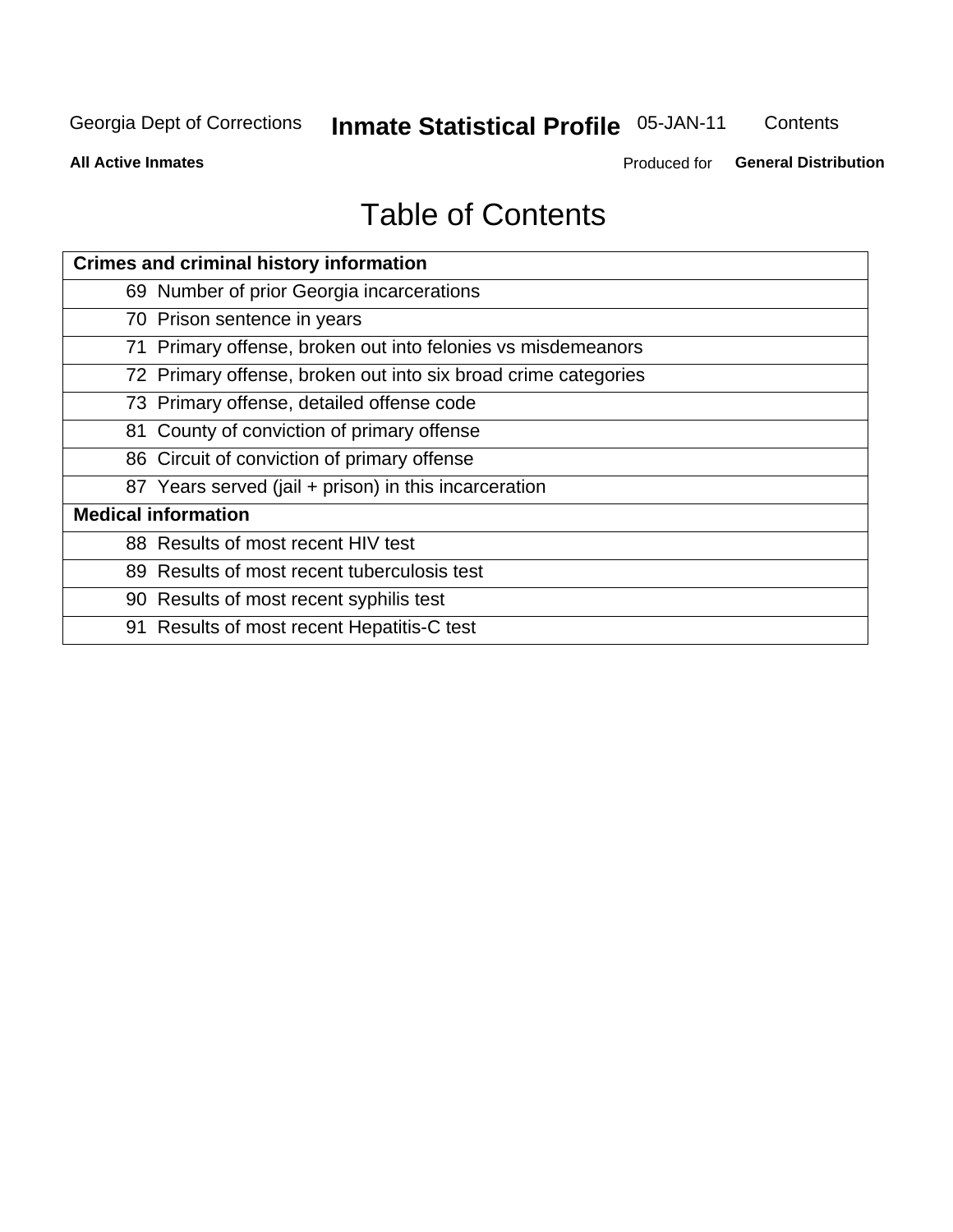### **All Active Inmates**

### Produced for General Distribution

# Current age, broken out in ten-year age groups

COL % - percent each COUNT is of its particular column

|                          |              | <b>Male</b> |        |                 | <b>Female</b> |       |              | <b>Total</b>  |
|--------------------------|--------------|-------------|--------|-----------------|---------------|-------|--------------|---------------|
| <b>Current Age</b>       | <b>Count</b> | Col %       | Row %  | <b>Count</b>    | Col %         | Row % | <b>Total</b> | Col %         |
| <b>Teens (1-19)</b>      | 1,000        | 2.03%       | 97.09% | 30 <sub>1</sub> | 0.80%         | 2.91% | 1,030        | 1.94%         |
| <b>Twenties (20-29)</b>  | 15,338       | 31.10%      | 93.52% | 1,062           | 28.18%        | 6.48% | 16,400       | 30.89%        |
| <b>Thirties (30-39)</b>  | 14,476       | 29.35%      | 92.07% | 1,247           | 33.09%        | 7.93% |              | 15,723 29.62% |
| <b>Forties (40-49)</b>   | 11,053       | 22.41%      | 91.76% | 993             | 26.35%        | 8.24% |              | 12,046 22.69% |
| <b>Fifties (50-59)</b>   | 5,812        | 11.78%      | 94.18% | 359             | 9.53%         | 5.82% | 6.171        | 11.62%        |
| <b>Sixties (60-69)</b>   | 1,412        | 2.86%       | 95.60% | 65              | 1.72%         | 4.40% | 1,477        | 2.78%         |
| Seventy + (70 and above) | 231          | 0.47%       | 94.67% | 13 <sub>1</sub> | 0.34%         | 5.33% | 244          | 0.46%         |
| <b>Total Reported</b>    | 49,322       | 100%        | 92.90% | 3,769           | 100%          | 7.10% | 53,091       | 100%          |

| <b>Not Repo</b><br><b>Anorted</b> |                  |              |        |
|-----------------------------------|------------------|--------------|--------|
| Total                             | ררכ הו<br>49,322 | המד כ<br>้งะ | 53,091 |

| <b>Mean</b><br>(average) | 36.50    | 36.63 | 36.51 |
|--------------------------|----------|-------|-------|
| Median (middle)          | つん<br>vu | 36    | 35    |
| Mode<br>(most frequent)  | 30       | ◡▵    | 30    |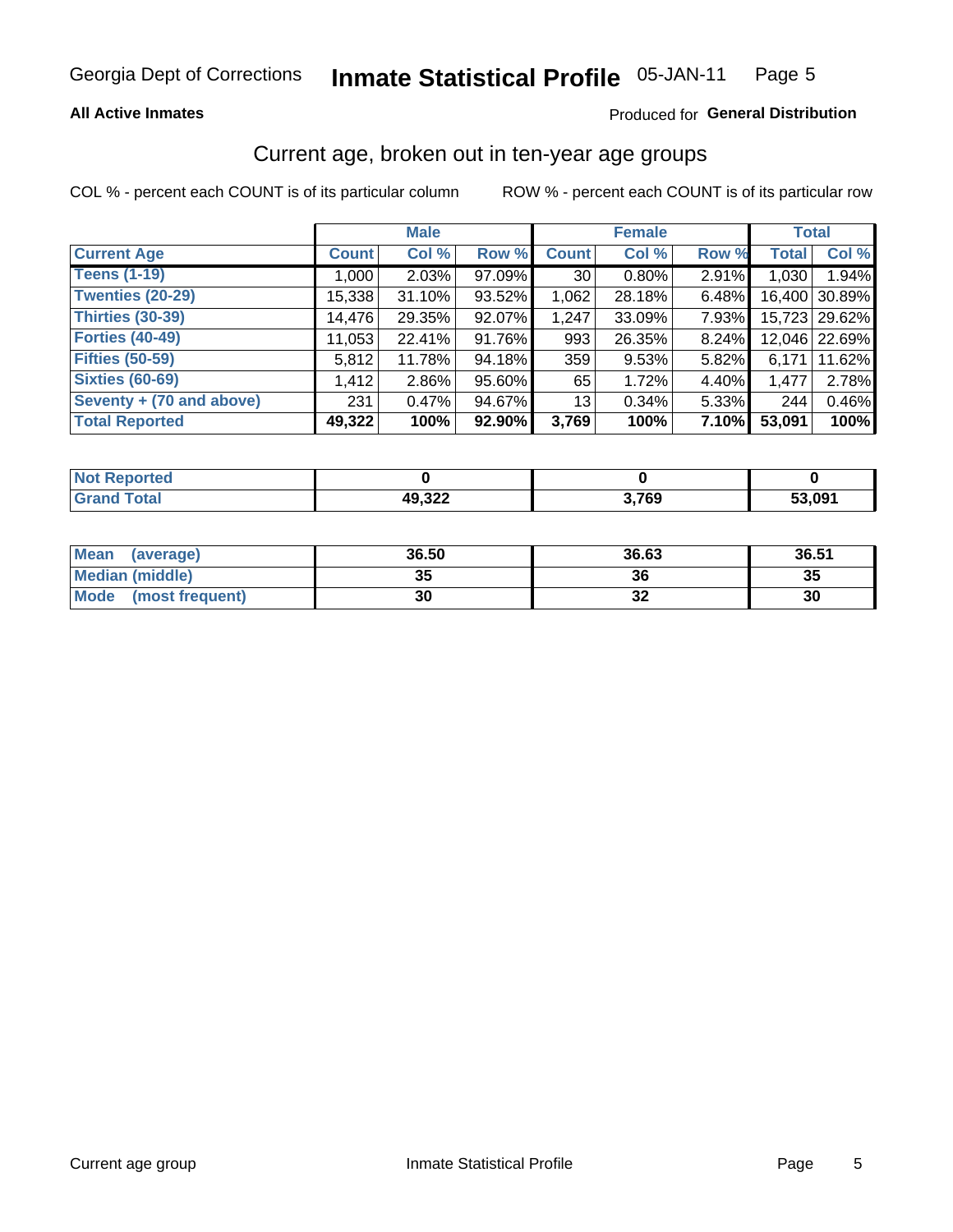#### **Inmate Statistical Profile 05-JAN-11** Page 6

### **All Active Inmates**

### **Produced for General Distribution**

# Race group

COL % - percent each COUNT is of its particular column

|         |                        | <b>Male</b>  |         |         | <b>Female</b> |         |         | <b>Total</b> |        |
|---------|------------------------|--------------|---------|---------|---------------|---------|---------|--------------|--------|
|         | <b>Race Group</b>      | <b>Count</b> | Col %   |         | Row % Count   | Col %   | Row %   | <b>Total</b> | Col %  |
|         | <b>White</b>           | 15,584       | 31.60%  | 88.61%  | 2,004         | 53.17%  | 11.39%  | 17,588       | 33.13% |
| 2       | <b>Black</b>           | 31,404       | 63.67%  | 94.89%  | 1,691         | 44.87%  | 5.11%   | 33,095       | 62.34% |
| 5       | <b>Other</b>           | 55           | .11%    | 94.83%  | 3             | $.08\%$ | 5.17%   | 58           | .11%   |
| 6       | <b>Asian</b>           | 109          | .22%    | 96.46%  | 4             | $.11\%$ | 3.54%   | 113          | .21%   |
| 9       | <b>Unknown</b>         |              | $.01\%$ | 100.00% |               |         |         |              | .01%   |
| 10      | <b>Hispanic</b>        | 2,138        | 4.33%   | 97.18%  | 62            | 1.64%   | 2.82%   | 2,200        | 4.14%  |
| $12 \,$ | <b>Native American</b> | 31           | $.06\%$ | 88.57%  | 4             | .11%    | 11.43%  | 35           | .07%   |
| 13      | <b>Native Hawaiian</b> |              |         |         |               | .03%    | 100.00% |              | .01%   |
|         | <b>Total Reported</b>  | 49,322       | 100%    | 92.9%   | 3,769         | 100%    | 7.1%    | 53,091       | 100%   |

| <b>Not Reported</b>          |        |       |        |
|------------------------------|--------|-------|--------|
| <b>Total</b><br><b>Grand</b> | 49,322 | 3,769 | 53,091 |

| Mode (<br>tenti<br>most tren | こうへん | White<br>$\sim$ $\sim$ $\sim$ | <b>Black</b> |
|------------------------------|------|-------------------------------|--------------|
|                              |      |                               |              |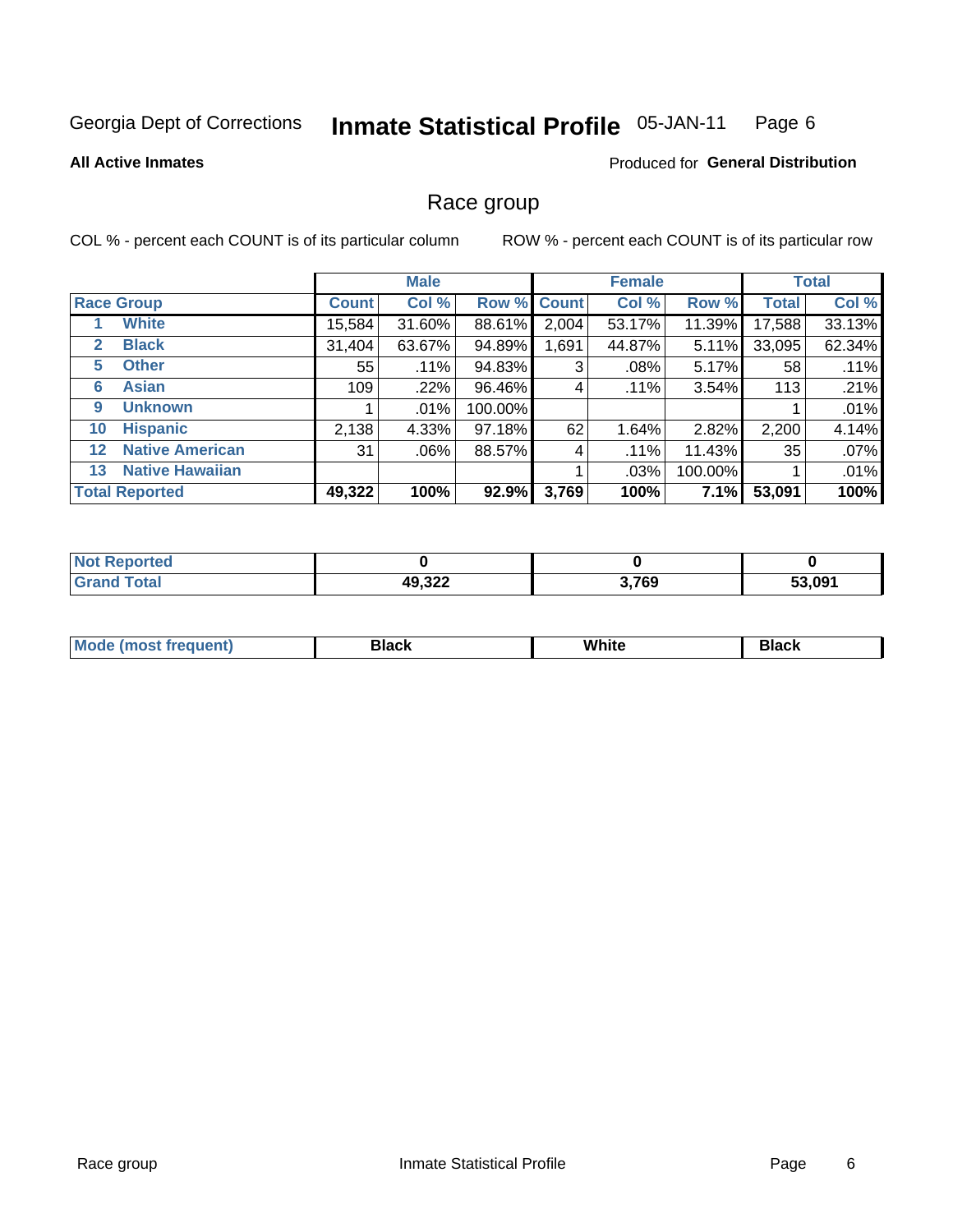#### Inmate Statistical Profile 05-JAN-11 Page 7

**All Active Inmates** 

Produced for General Distribution

# **Hispanic Origin**

COL % - percent each COUNT is of its particular column

ROW % - percent each COUNT is of its particular row

|                        |              | <b>Male</b> |              |             | <b>Female</b> |          |        | <b>Total</b> |
|------------------------|--------------|-------------|--------------|-------------|---------------|----------|--------|--------------|
| <b>Hispanic Origin</b> | <b>Count</b> | Col %       | Row % Count  |             | Col %         | Row %    | Total  | Col %        |
| <b>Non Hispanic</b>    | 47.184       | 95.67%      | 92.72% 3,707 |             | 98.36%        | 7.28%    | 50,891 | 95.86%       |
| <b>Hispanic</b>        | 2,138        | 4.33%       | 97.18%       | 62          | $1.64\%$      | $2.82\%$ | 2,200  | 4.14%        |
| <b>Total Reported</b>  | 49,322       | 100%        |              | 92.9% 3,769 | 100%          | 7.1%     | 53,091 | 100%         |

An inmate is counted as Hispanic if

(a) he self-reported as Hispanic during the diagnostic process, or

(b) his primary language is Spanish, or

(c) he claimed birth or citizenship in Spain or a Latin American country, or

(d) he had a common Spanish surname such as Lopez or Garcia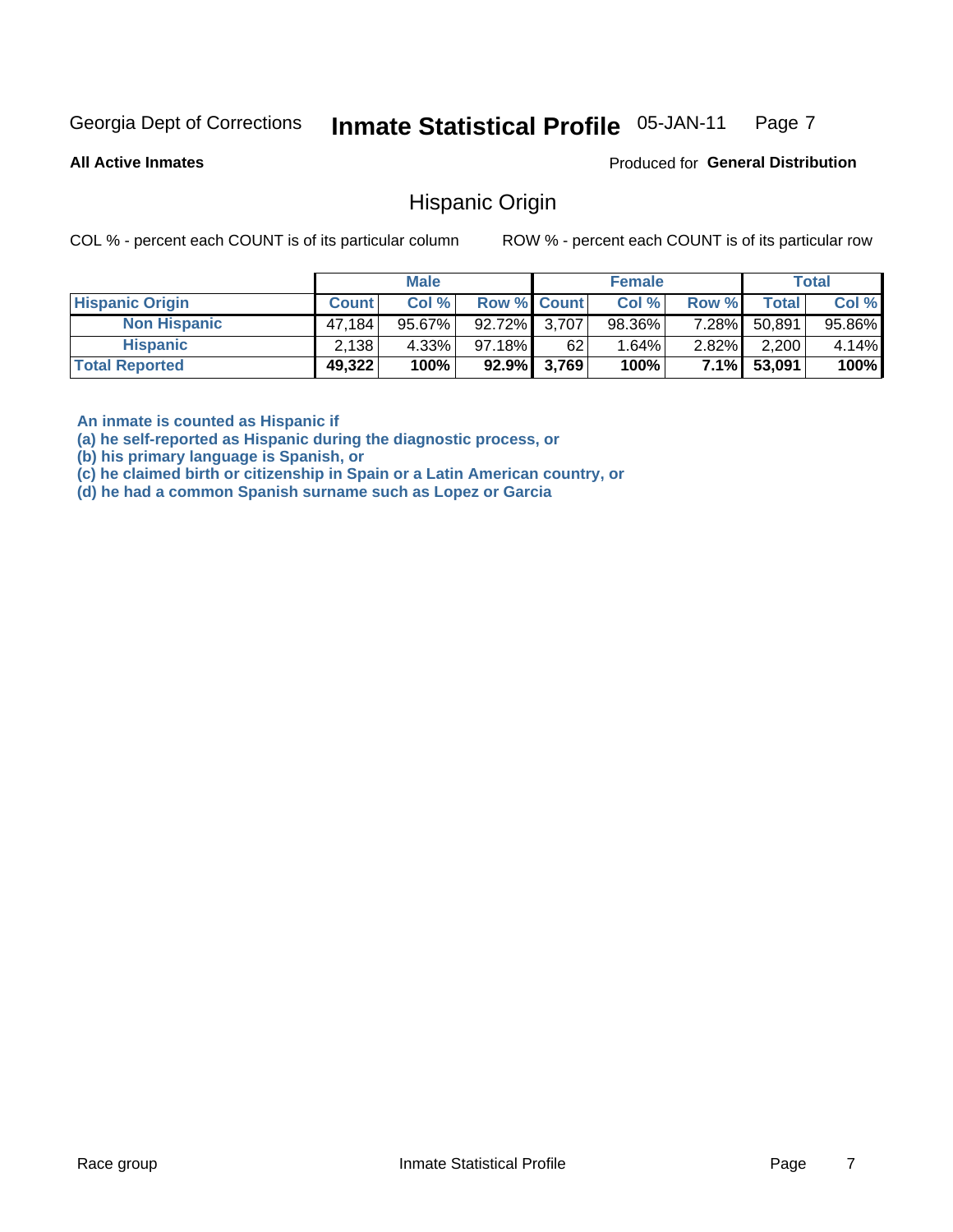#### **Inmate Statistical Profile 05-JAN-11** Page 8

**All Active Inmates** 

### Produced for General Distribution

# Marital status, self-reported at entry to prison

COL % - percent each COUNT is of its particular column

|                            | <b>Male</b>  |        |        | <b>Female</b> |          |          | <b>Total</b> |         |
|----------------------------|--------------|--------|--------|---------------|----------|----------|--------------|---------|
| <b>Marital Status</b>      | <b>Count</b> | Col %  | Row %  | <b>Count</b>  | Col %    | Row %    | <b>Total</b> | Col %   |
| <b>Unknown</b><br>$\bf{0}$ | 267          | .54%   | 88.70% | 34            | .90%     | 11.30%   | 301          | $.57\%$ |
| <b>Divorced</b><br>D       | 4,828        | 9.79%  | 88.25% | 643           | 17.06%   | 11.75%   | 5,471        | 10.30%  |
| <b>Married</b><br>М        | 6,510        | 13.20% | 91.27% | 623           | 16.53%   | 8.73%    | 7,133        | 13.44%  |
| <b>Separated</b><br>S.     | 1,748        | 3.54%  | 84.36% | 324           | 8.60%    | 15.64%   | 2,072        | 3.90%   |
| <b>Unmarried</b><br>U      | 35,530       | 72.04% | 94.64% | 2,013         | 53.41%   | $5.36\%$ | 37,543       | 70.71%  |
| <b>Widow</b><br>W          | 439          | .89%   | 76.88% | 132           | $3.50\%$ | 23.12%   | 571          | 1.08%   |
| <b>Total Reported</b>      | 49,322       | 100%   | 92.9%  | 3,769         | 100%     | 7.1%     | 53,091       | 100%    |

| <b>Not Reported</b> |        |                       |        |
|---------------------|--------|-----------------------|--------|
| Total<br>Grar       | 49,322 | המד כ<br><b>3.709</b> | 53.091 |

|--|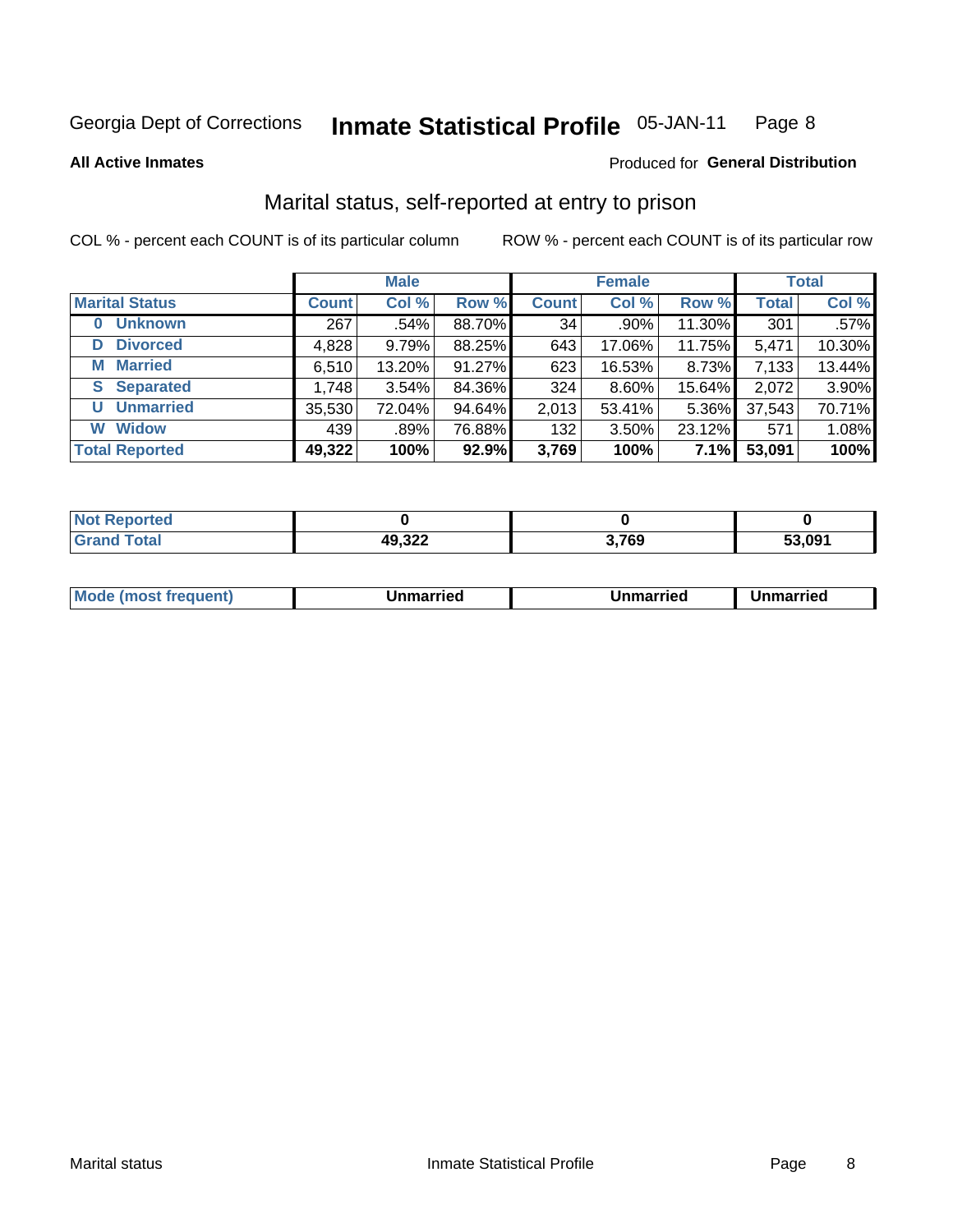#### **Inmate Statistical Profile 05-JAN-11** Page 9

### **All Active Inmates**

# Produced for General Distribution

# Number of children, self reported at entry to prison

COL % - percent each COUNT is of its particular column

|                           |              | <b>Male</b> |        |              | <b>Female</b> |        | <b>Total</b> |               |  |
|---------------------------|--------------|-------------|--------|--------------|---------------|--------|--------------|---------------|--|
| <b>Number of Children</b> | <b>Count</b> | Col %       | Row %  | <b>Count</b> | Col %         | Row %  | <b>Total</b> | Col %         |  |
| $\bf{0}$                  | 20,573       | 41.96%      | 94.57% | 1,182        | 31.39%        | 5.43%  | 21,755       | 41.21%        |  |
|                           | 11,051       | 22.54%      | 93.79% | 732          | 19.44%        | 6.21%  |              | 11,783 22.32% |  |
| $\overline{2}$            | 7,986        | 16.29%      | 90.49% | 839          | 22.28%        | 9.51%  | 8,825        | 16.72%        |  |
| 3                         | 4,725        | 9.64%       | 89.44% | 558          | 14.82%        | 10.56% | 5,283        | 10.01%        |  |
| 4                         | 2,386        | 4.87%       | 90.21% | 259          | 6.88%         | 9.79%  | 2,645        | 5.01%         |  |
| 5                         | 1,124        | 2.29%       | 91.83% | 100          | 2.66%         | 8.17%  | 1,224        | 2.32%         |  |
| $6\phantom{1}6$           | 585          | 1.19%       | 92.27% | 49           | 1.30%         | 7.73%  | 634          | 1.20%         |  |
| 7                         | 262          | 0.53%       | 91.29% | 25           | 0.66%         | 8.71%  | 287          | 0.54%         |  |
| 8                         | 134          | 0.27%       | 94.37% | 8            | 0.21%         | 5.63%  | 142          | 0.27%         |  |
| $\boldsymbol{9}$          | 82           | 0.17%       | 93.18% | 6            | 0.16%         | 6.82%  | 88           | 0.17%         |  |
| 10                        | 51           | 0.10%       | 91.07% | 5            | 0.13%         | 8.93%  | 56           | 0.11%         |  |
| Over 10                   | 71           | 0.14%       | 95.95% | 3            | 0.08%         | 4.05%  | 74           | 0.14%         |  |
| <b>Total Reported</b>     | 49,030       | 100%        | 92.87% | 3,766        | 100%          | 7.13%  | 52,796       | 100.0%        |  |

| w. | 292              |                      | 295    |
|----|------------------|----------------------|--------|
|    | 10.322<br>.J.JLL | 700<br><i>১.।</i> ০৬ | 53,091 |

| <b>Mean</b><br>(average) | l.32 | 1.67 | 1.35 |
|--------------------------|------|------|------|
| Median (middle)          |      |      |      |
| Mode (most frequent)     |      |      |      |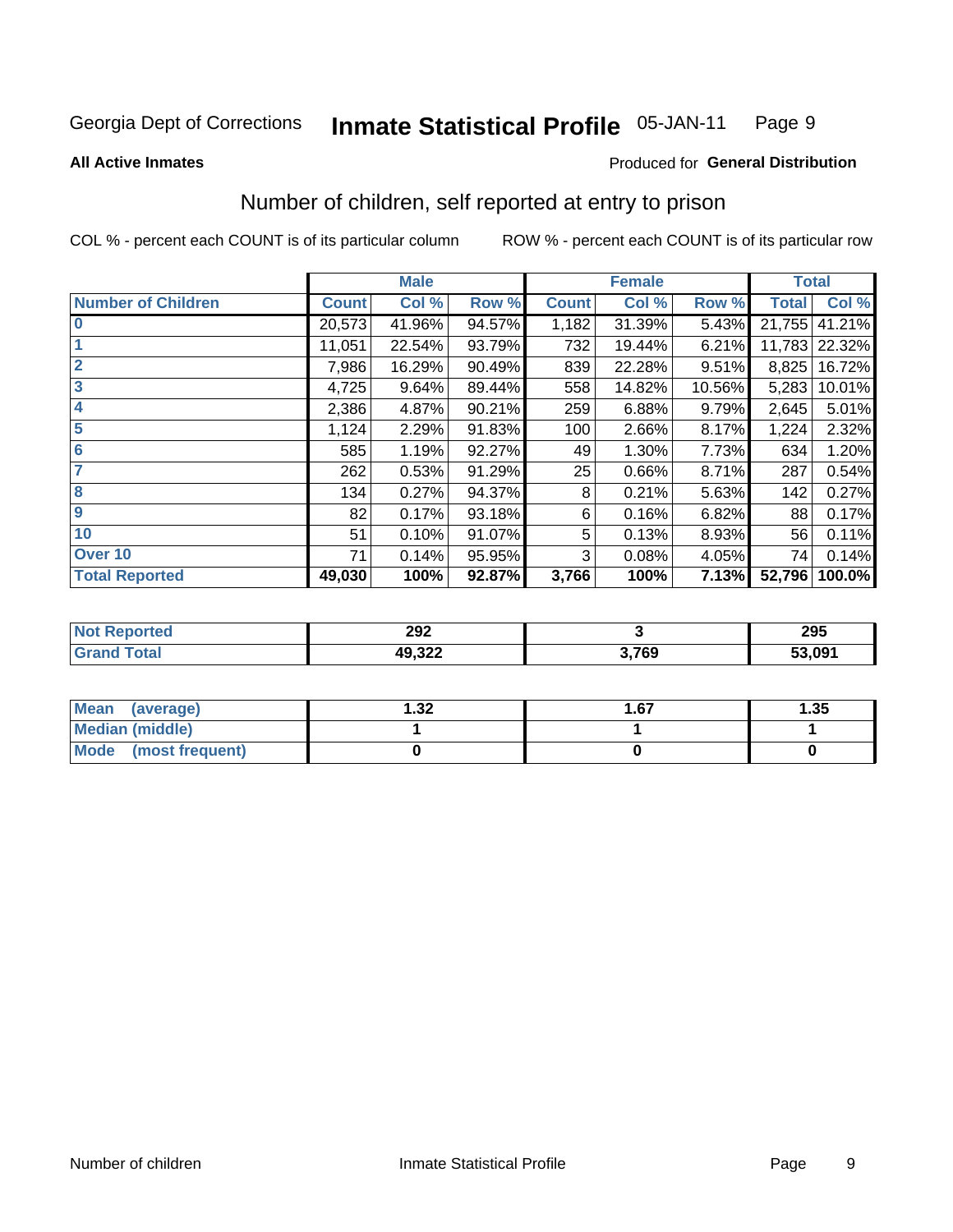#### Inmate Statistical Profile 05-JAN-11 Page 10

**All Active Inmates** 

### Produced for General Distribution

# Religious affiliation, self-reported at entry to prison

COL % - percent each COUNT is of its particular column

|                         |                              | <b>Male</b><br><b>Female</b> |        |         |                |        | <b>Total</b> |              |        |
|-------------------------|------------------------------|------------------------------|--------|---------|----------------|--------|--------------|--------------|--------|
|                         | <b>Religious Affiliation</b> | <b>Count</b>                 | Col %  | Row %   | <b>Count</b>   | Col%   | Row %        | <b>Total</b> | Col %  |
| 1                       | <b>Islam</b>                 | 1,395                        | 3.76%  | 98.24%  | 25             | .85%   | 1.76%        | 1,420        | 3.54%  |
| $\mathbf{2}$            | <b>Catholic</b>              | 1,940                        | 5.23%  | 92.56%  | 156            | 5.27%  | 7.44%        | 2,096        | 5.23%  |
| $\overline{\mathbf{3}}$ | <b>Baptist</b>               | 17,513                       | 47.20% | 90.59%  | 1,820          | 61.53% | 9.41%        | 19,333       | 48.26% |
| $\overline{\mathbf{4}}$ | <b>Methodist</b>             | 714                          | 1.92%  | 87.39%  | 103            | 3.48%  | 12.61%       | 817          | 2.04%  |
| $\overline{5}$          | <b>EpiscopIn</b>             | 52                           | .14%   | 89.66%  | 6              | .20%   | 10.34%       | 58           | .14%   |
| $6\overline{6}$         | <b>Presbytrn</b>             | 104                          | .28%   | 92.86%  | 8              | .27%   | 7.14%        | 112          | .28%   |
| 7                       | <b>Chc Of God</b>            | 492                          | 1.33%  | 84.97%  | 87             | 2.94%  | 15.03%       | 579          | 1.45%  |
| 8                       | <b>Holiness</b>              | 1,206                        | 3.25%  | 80.19%  | 298            | 10.07% | 19.81%       | 1,504        | 3.75%  |
| $\boldsymbol{9}$        | <b>Jewish</b>                | 47                           | .13%   | 95.92%  | $\overline{2}$ | .07%   | 4.08%        | 49           | .12%   |
| 10                      | <b>Anglican</b>              | 9                            | .02%   | 90.00%  |                | .03%   | 10.00%       | 10           | .02%   |
| 11                      | <b>Grk Orthdx</b>            | 5                            | .01%   | 83.33%  |                | .03%   | 16.67%       | 6            | .01%   |
| 12                      | <b>Hindu</b>                 | 9                            | .02%   | 100.00% |                |        |              | 9            | .02%   |
| 13                      | <b>Buddhist</b>              | 44                           | .12%   | 89.80%  | 5              | .17%   | 10.20%       | 49           | .12%   |
| 14                      | <b>Taoist</b>                | 3                            | .01%   | 100.00% |                |        |              | 3            | .01%   |
| 15                      | <b>Shintoist</b>             | 3                            | .01%   | 100.00% |                |        |              | 3            | .01%   |
| 16                      | <b>Seven D Ad</b>            | 115                          | .31%   | 89.84%  | 13             | .44%   | 10.16%       | 128          | .32%   |
| 17                      | <b>Jehovah Wt</b>            | 434                          | 1.17%  | 94.35%  | 26             | .88%   | 5.65%        | 460          | 1.15%  |
| 18                      | <b>Latr Day S</b>            | 54                           | .15%   | 93.10%  | 4              | .14%   | 6.90%        | 58           | .14%   |
| 19                      | Quaker                       | 3                            | .01%   | 100.00% |                |        |              | 3            | .01%   |
| 20                      | <b>Other Prot</b>            | 6,682                        | 18.01% | 95.63%  | 305            | 10.31% | 4.37%        | 6,987        | 17.44% |
| 96                      | <b>None</b>                  | 6,277                        | 16.92% | 98.46%  | 98             | 3.31%  | 1.54%        | 6,375        | 15.91% |
|                         | <b>Total Reported</b>        | 37,101                       | 100%   | 92.62%  | 2,958          | 100%   | 7.38%        | 40,059       | 100%   |

| Reported    | 12 221  | 04.   | 13,032 |
|-------------|---------|-------|--------|
| NO:         | 14.ZZ I | .     |        |
| <b>otal</b> | 49,322  | 3,769 | 53,091 |

| Baptist<br>Baptist<br><b>Baptist</b> |  | <b>Mode (most frequent)</b> |  |  |  |
|--------------------------------------|--|-----------------------------|--|--|--|
|--------------------------------------|--|-----------------------------|--|--|--|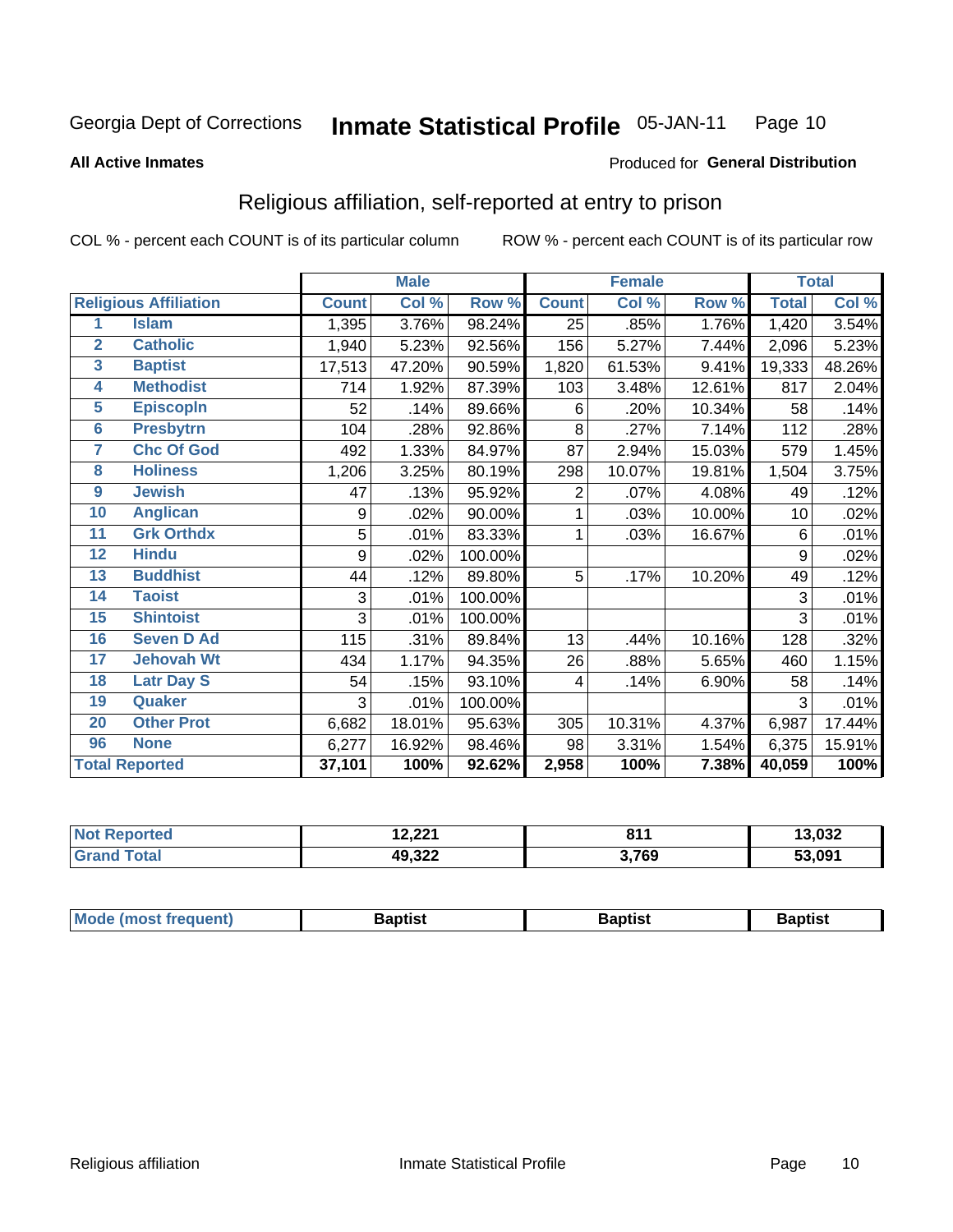#### **Inmate Statistical Profile 05-JAN-11** Page 11

### **All Active Inmates**

# Produced for General Distribution

# Home county, self-reported at entry to prison

COL % - percent each COUNT is of its particular column

|                         |                      |              | <b>Male</b> |        |                         | <b>Female</b> |        | <b>Total</b> |       |
|-------------------------|----------------------|--------------|-------------|--------|-------------------------|---------------|--------|--------------|-------|
|                         | <b>Home County</b>   | <b>Count</b> | Col %       | Row %  | <b>Count</b>            | Col %         | Row %  | <b>Total</b> | Col % |
| $\overline{1}$          | <b>Appling</b>       | 117          | .26%        | 92.86% | 9                       | .25%          | 7.14%  | 126          | .26%  |
| $\overline{2}$          | <b>Atkinson</b>      | 39           | .09%        | 92.86% | 3                       | .08%          | 7.14%  | 42           | .09%  |
| $\overline{\mathbf{3}}$ | <b>Bacon</b>         | 46           | .10%        | 93.88% | $\overline{3}$          | .08%          | 6.12%  | 49           | .10%  |
| 4                       | <b>Baker</b>         | 16           | .04%        | 88.89% | $\overline{2}$          | .06%          | 11.11% | 18           | .04%  |
| 5                       | <b>Baldwin</b>       | 244          | .54%        | 93.13% | 18                      | .50%          | 6.87%  | 262          | .53%  |
| $6\phantom{a}$          | <b>Banks</b>         | 51           | .11%        | 86.44% | 8                       | .22%          | 13.56% | 59           | .12%  |
| 7                       | <b>Barrow</b>        | 276          | .61%        | 93.24% | 20                      | .56%          | 6.76%  | 296          | .60%  |
| 8                       | <b>Bartow</b>        | 492          | 1.08%       | 88.17% | 66                      | 1.84%         | 11.83% | 558          | 1.14% |
| $\overline{9}$          | <b>Ben Hill</b>      | 208          | .46%        | 93.27% | 15                      | .42%          | 6.73%  | 223          | .45%  |
| 10                      | <b>Berrien</b>       | 79           | .17%        | 92.94% | 6                       | .17%          | 7.06%  | 85           | .17%  |
| $\overline{11}$         | <b>Bibb</b>          | 1,091        | 2.40%       | 94.21% | 67                      | 1.86%         | 5.79%  | 1,158        | 2.36% |
| $\overline{12}$         | <b>Bleckley</b>      | 70           | .15%        | 94.59% | $\overline{\mathbf{4}}$ | .11%          | 5.41%  | 74           | .15%  |
| $\overline{13}$         | <b>Brantley</b>      | 46           | .10%        | 88.46% | $\,6$                   | .17%          | 11.54% | 52           | .11%  |
| 14                      | <b>Brooks</b>        | 95           | .21%        | 95.96% | 4                       | .11%          | 4.04%  | 99           | .20%  |
| 15                      | <b>Bryan</b>         | 101          | .22%        | 95.28% | $\overline{5}$          | .14%          | 4.72%  | 106          | .22%  |
| 16                      | <b>Bulloch</b>       | 330          | .72%        | 90.91% | 33                      | .92%          | 9.09%  | 363          | .74%  |
| $\overline{17}$         | <b>Burke</b>         | 194          | .43%        | 97.00% | 6                       | .17%          | 3.00%  | 200          | .41%  |
| 18                      | <b>Butts</b>         | 126          | .28%        | 92.65% | 10                      | .28%          | 7.35%  | 136          | .28%  |
| 19                      | <b>Calhoun</b>       | 49           | .11%        | 98.00% | $\mathbf{1}$            | .03%          | 2.00%  | 50           | .10%  |
| 20                      | <b>Camden</b>        | 122          | .27%        | 93.13% | $\boldsymbol{9}$        | .25%          | 6.87%  | 131          | .27%  |
| $\overline{21}$         | <b>Candler</b>       | 92           | .20%        | 89.32% | 11                      | .31%          | 10.68% | 103          | .21%  |
| $\overline{22}$         | <b>Carroll</b>       | 573          | 1.26%       | 88.84% | $\overline{72}$         | 2.00%         | 11.16% | 645          | 1.31% |
| 23                      | <b>Catoosa</b>       | 215          | .47%        | 89.21% | 26                      | .72%          | 10.79% | 241          | .49%  |
| $\overline{24}$         | <b>Charlton</b>      | 48           | .11%        | 94.12% | 3                       | .08%          | 5.88%  | 51           | .10%  |
| 25                      | <b>Chatham</b>       | 2,235        | 4.91%       | 96.29% | 86                      | 2.39%         | 3.71%  | 2,321        | 4.72% |
| 26                      | <b>Chattahoochee</b> | 25           | .05%        | 92.59% | $\overline{2}$          | .06%          | 7.41%  | 27           | .05%  |
| $\overline{27}$         | <b>Chattooga</b>     | 230          | .50%        | 92.37% | 19                      | .53%          | 7.63%  | 249          | .51%  |
| 28                      | <b>Cherokee</b>      | 404          | .89%        | 87.64% | 57                      | 1.59%         | 12.36% | 461          | .94%  |
| 29                      | <b>Clarke</b>        | 467          | 1.03%       | 92.29% | 39                      | 1.08%         | 7.71%  | 506          | 1.03% |
| 30                      | <b>Clay</b>          | 38           | .08%        | 90.48% | 4                       | .11%          | 9.52%  | 42           | .09%  |
| $\overline{31}$         | <b>Clayton</b>       | 1,423        | 3.12%       | 93.31% | 102                     | 2.84%         | 6.69%  | 1,525        | 3.10% |
| 32                      | <b>Clinch</b>        | 60           | .13%        | 96.77% | $\overline{2}$          | .06%          | 3.23%  | 62           | .13%  |
| 33                      | <b>Cobb</b>          | 2,048        | 4.50%       | 91.02% | 202                     | 5.62%         | 8.98%  | 2,250        | 4.58% |
| 34                      | <b>Coffee</b>        | 240          | .53%        | 93.02% | 18                      | .50%          | 6.98%  | 258          | .52%  |
| 35                      | <b>Colquitt</b>      | 252          | .55%        | 95.82% | 11                      | .31%          | 4.18%  | 263          | .54%  |
| 36                      | <b>Columbia</b>      | 201          | .44%        | 92.20% | 17                      | .47%          | 7.80%  | 218          | .44%  |
| 37                      | <b>Cook</b>          | 133          | .29%        | 95.00% | $\overline{7}$          | .19%          | 5.00%  | 140          | .28%  |
| 38                      | <b>Coweta</b>        | 417          | .92%        | 89.48% | 49                      | 1.36%         | 10.52% | 466          | .95%  |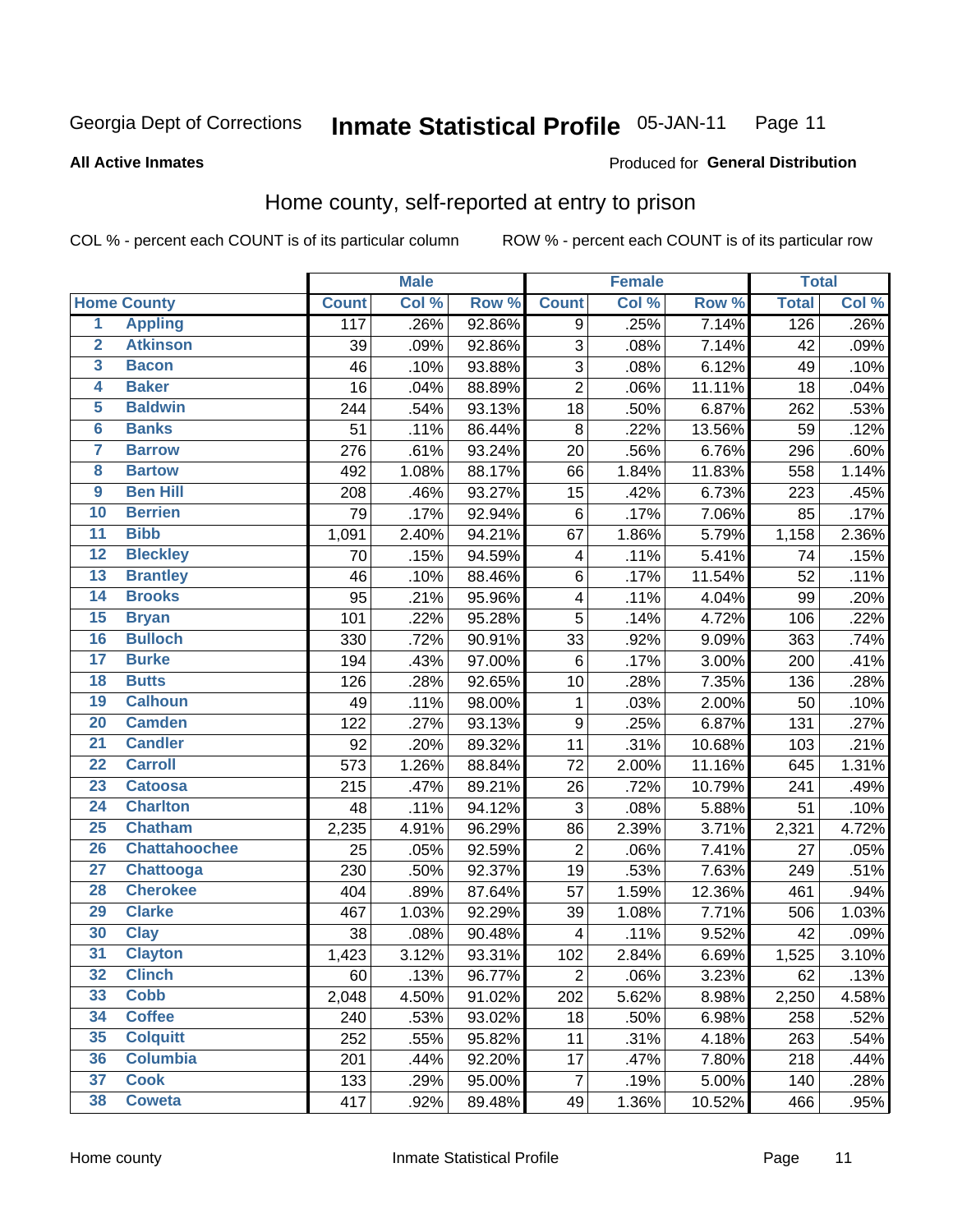#### **Inmate Statistical Profile 05-JAN-11** Page 12

### **All Active Inmates**

# Produced for General Distribution

# Home county, self-reported at entry to prison

COL % - percent each COUNT is of its particular column

|                 |                    |                  | <b>Male</b> |        |                           | <b>Female</b> |        | <b>Total</b>    |                            |
|-----------------|--------------------|------------------|-------------|--------|---------------------------|---------------|--------|-----------------|----------------------------|
|                 | <b>Home County</b> | <b>Count</b>     | Col %       | Row %  | <b>Count</b>              | Col %         | Row %  | <b>Total</b>    | $\overline{\text{Col }\%}$ |
| 39              | <b>Crawford</b>    | $\overline{25}$  | .05%        | 86.21% | $\overline{\mathbf{4}}$   | .11%          | 13.79% | $\overline{29}$ | $.06\%$                    |
| 40              | <b>Crisp</b>       | 241              | .53%        | 91.98% | 21                        | .58%          | 8.02%  | 262             | .53%                       |
| 41              | <b>Dade</b>        | 72               | .16%        | 96.00% | $\ensuremath{\mathsf{3}}$ | .08%          | 4.00%  | 75              | .15%                       |
| 42              | <b>Dawson</b>      | 91               | .20%        | 91.92% | 8                         | .22%          | 8.08%  | 99              | .20%                       |
| 43              | <b>Decatur</b>     | 283              | .62%        | 91.29% | 27                        | .75%          | 8.71%  | 310             | .63%                       |
| 44              | <b>Dekalb</b>      | 2,844            | 6.24%       | 93.92% | 184                       | 5.12%         | 6.08%  | 3,028           | 6.16%                      |
| 45              | <b>Dodge</b>       | 143              | .31%        | 91.08% | 14                        | .39%          | 8.92%  | 157             | .32%                       |
| 46              | <b>Dooly</b>       | 76               | .17%        | 90.48% | 8                         | .22%          | 9.52%  | 84              | .17%                       |
| 47              | <b>Dougherty</b>   | 921              | 2.02%       | 94.08% | 58                        | 1.61%         | 5.92%  | 979             | 1.99%                      |
| 48              | <b>Douglas</b>     | 619              | 1.36%       | 90.23% | 67                        | 1.86%         | 9.77%  | 686             | 1.40%                      |
| 49              | <b>Early</b>       | 77               | .17%        | 93.90% | $\mathbf 5$               | .14%          | 6.10%  | 82              | .17%                       |
| 50              | <b>Echols</b>      | $\boldsymbol{9}$ | .02%        | 90.00% | 1                         | .03%          | 10.00% | 10              | .02%                       |
| $\overline{51}$ | <b>Effingham</b>   | 154              | .34%        | 90.06% | 17                        | .47%          | 9.94%  | 171             | .35%                       |
| 52              | <b>Elbert</b>      | 131              | .29%        | 92.25% | 11                        | .31%          | 7.75%  | 142             | .29%                       |
| 53              | <b>Emanuel</b>     | 162              | .36%        | 93.64% | 11                        | .31%          | 6.36%  | 173             | .35%                       |
| 54              | <b>Evans</b>       | 85               | .19%        | 94.44% | 5                         | .14%          | 5.56%  | 90              | .18%                       |
| 55              | <b>Fannin</b>      | 94               | .21%        | 92.16% | 8                         | .22%          | 7.84%  | 102             | .21%                       |
| 56              | <b>Fayette</b>     | 153              | .34%        | 90.53% | 16                        | .45%          | 9.47%  | 169             | .34%                       |
| $\overline{57}$ | <b>Floyd</b>       | 691              | 1.52%       | 89.74% | 79                        | 2.20%         | 10.26% | 770             | 1.57%                      |
| 58              | <b>Forsyth</b>     | 194              | .43%        | 89.40% | 23                        | .64%          | 10.60% | 217             | .44%                       |
| 59              | <b>Franklin</b>    | 110              | .24%        | 93.22% | 8                         | .22%          | 6.78%  | 118             | .24%                       |
| 60              | <b>Fulton</b>      | 5,361            | 11.77%      | 94.90% | 288                       | 8.01%         | 5.10%  | 5,649           | 11.49%                     |
| 61              | <b>Gilmer</b>      | 124              | .27%        | 92.54% | 10                        | .28%          | 7.46%  | 134             | .27%                       |
| 62              | <b>Glascock</b>    | 8                | .02%        | 88.89% | 1                         | .03%          | 11.11% | 9               | .02%                       |
| 63              | <b>Glynn</b>       | 359              | .79%        | 94.72% | 20                        | .56%          | 5.28%  | 379             | .77%                       |
| 64              | <b>Gordon</b>      | 278              | .61%        | 87.70% | 39                        | 1.08%         | 12.30% | 317             | .65%                       |
| 65              | <b>Grady</b>       | 165              | .36%        | 97.06% | 5                         | .14%          | 2.94%  | 170             | .35%                       |
| 66              | <b>Greene</b>      | 104              | .23%        | 93.69% | $\overline{7}$            | .19%          | 6.31%  | 111             | .23%                       |
| 67              | <b>Gwinnett</b>    | 1,639            | 3.60%       | 92.08% | 141                       | 3.92%         | 7.92%  | 1,780           | 3.62%                      |
| 68              | <b>Habersham</b>   | 115              | .25%        | 93.50% | 8                         | .22%          | 6.50%  | 123             | .25%                       |
| 69              | <b>Hall</b>        | 616              | 1.35%       | 90.59% | 64                        | 1.78%         | 9.41%  | 680             | 1.38%                      |
| 70              | <b>Hancock</b>     | 56               | .12%        | 98.25% | $\mathbf{1}$              | .03%          | 1.75%  | 57              | .12%                       |
| $\overline{71}$ | <b>Haralson</b>    | 115              | .25%        | 94.26% | $\overline{7}$            | .19%          | 5.74%  | 122             | .25%                       |
| 72              | <b>Harris</b>      | 94               | .21%        | 93.07% | 7                         | .19%          | 6.93%  | 101             | .21%                       |
| 73              | <b>Hart</b>        | 83               | .18%        | 94.32% | $\overline{5}$            | .14%          | 5.68%  | 88              | .18%                       |
| 74              | <b>Heard</b>       | 65               | .14%        | 92.86% | $\mathbf 5$               | .14%          | 7.14%  | 70              | .14%                       |
| 75              | <b>Henry</b>       | 459              | 1.01%       | 89.47% | 54                        | 1.50%         | 10.53% | 513             | 1.04%                      |
| 76              | <b>Houston</b>     | 507              | 1.11%       | 91.52% | 47                        | 1.31%         | 8.48%  | 554             | 1.13%                      |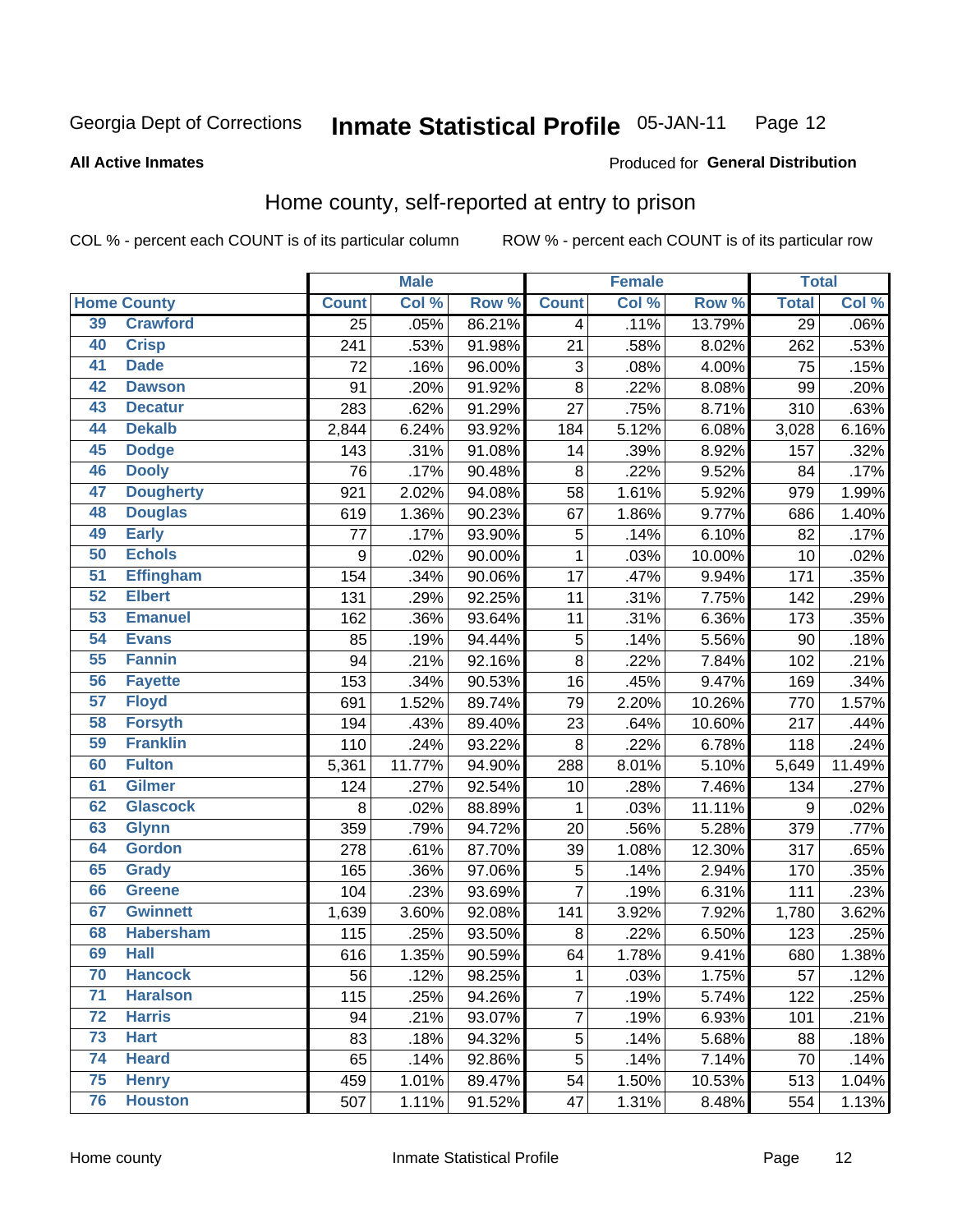#### Inmate Statistical Profile 05-JAN-11 Page 13

### **All Active Inmates**

### Produced for General Distribution

# Home county, self-reported at entry to prison

COL % - percent each COUNT is of its particular column

|                  |                    |              | <b>Male</b> |        |                         | <b>Female</b> |        | <b>Total</b> |       |
|------------------|--------------------|--------------|-------------|--------|-------------------------|---------------|--------|--------------|-------|
|                  | <b>Home County</b> | <b>Count</b> | Col %       | Row %  | <b>Count</b>            | Col %         | Row %  | <b>Total</b> | Col % |
| 77               | <b>Irwin</b>       | 75           | .16%        | 96.15% | 3                       | .08%          | 3.85%  | 78           | .16%  |
| 78               | <b>Jackson</b>     | 185          | .41%        | 93.43% | 13                      | .36%          | 6.57%  | 198          | .40%  |
| 79               | <b>Jasper</b>      | 79           | .17%        | 96.34% | 3                       | .08%          | 3.66%  | 82           | .17%  |
| 80               | <b>Jeff Davis</b>  | 75           | .16%        | 87.21% | 11                      | .31%          | 12.79% | 86           | .17%  |
| $\overline{81}$  | <b>Jefferson</b>   | 134          | .29%        | 95.04% | $\overline{7}$          | .19%          | 4.96%  | 141          | .29%  |
| 82               | <b>Jenkins</b>     | 63           | .14%        | 94.03% | 4                       | .11%          | 5.97%  | 67           | .14%  |
| 83               | <b>Johnson</b>     | 48           | .11%        | 84.21% | $\boldsymbol{9}$        | .25%          | 15.79% | 57           | .12%  |
| 84               | <b>Jones</b>       | 101          | .22%        | 92.66% | 8                       | .22%          | 7.34%  | 109          | .22%  |
| 85               | <b>Lamar</b>       | 65           | .14%        | 89.04% | 8                       | 22%           | 10.96% | 73           | .15%  |
| 86               | <b>Lanier</b>      | 42           | .09%        | 93.33% | 3                       | .08%          | 6.67%  | 45           | .09%  |
| 87               | <b>Laurens</b>     | 295          | .65%        | 93.06% | 22                      | .61%          | 6.94%  | 317          | .65%  |
| 88               | <b>Lee</b>         | 75           | .16%        | 96.15% | 3                       | .08%          | 3.85%  | 78           | .16%  |
| 89               | <b>Liberty</b>     | 244          | .54%        | 93.13% | 18                      | .50%          | 6.87%  | 262          | .53%  |
| 90               | <b>Lincoln</b>     | 30           | .07%        | 93.75% | $\overline{\mathbf{c}}$ | .06%          | 6.25%  | 32           | .07%  |
| 91               | Long               | 45           | .10%        | 84.91% | 8                       | .22%          | 15.09% | 53           | .11%  |
| 92               | <b>Lowndes</b>     | 462          | 1.01%       | 93.71% | 31                      | .86%          | 6.29%  | 493          | 1.00% |
| 93               | <b>Lumpkin</b>     | 82           | .18%        | 89.13% | 10                      | .28%          | 10.87% | 92           | .19%  |
| 94               | <b>Macon</b>       | 85           | .19%        | 95.51% | 4                       | .11%          | 4.49%  | 89           | .18%  |
| 95               | <b>Madison</b>     | 108          | .24%        | 89.26% | 13                      | .36%          | 10.74% | 121          | .25%  |
| 96               | <b>Marion</b>      | 45           | .10%        | 90.00% | 5                       | .14%          | 10.00% | 50           | .10%  |
| 97               | <b>Mcduffie</b>    | 170          | .37%        | 94.97% | $\boldsymbol{9}$        | .25%          | 5.03%  | 179          | .36%  |
| 98               | <b>Mcintosh</b>    | 64           | .14%        | 96.97% | $\overline{2}$          | .06%          | 3.03%  | 66           | .13%  |
| 99               | <b>Meriwether</b>  | 191          | .42%        | 93.17% | 14                      | .39%          | 6.83%  | 205          | .42%  |
| 100              | <b>Miller</b>      | 31           | .07%        | 93.94% | $\overline{2}$          | .06%          | 6.06%  | 33           | .07%  |
| 101              | <b>Mitchell</b>    | 200          | .44%        | 93.90% | 13                      | .36%          | 6.10%  | 213          | .43%  |
| 102              | <b>Monroe</b>      | 139          | .31%        | 93.92% | $\boldsymbol{9}$        | .25%          | 6.08%  | 148          | .30%  |
| 103              | <b>Montgomery</b>  | 55           | .12%        | 91.67% | $\overline{5}$          | .14%          | 8.33%  | 60           | .12%  |
| 104              | <b>Morgan</b>      | 102          | .22%        | 92.73% | 8                       | .22%          | 7.27%  | 110          | .22%  |
| 105              | <b>Murray</b>      | 161          | .35%        | 87.50% | 23                      | .64%          | 12.50% | 184          | .37%  |
| 106              | <b>Muscogee</b>    | 1,415        | 3.11%       | 94.46% | 83                      | 2.31%         | 5.54%  | 1,498        | 3.05% |
| 107              | <b>Newton</b>      | 537          | 1.18%       | 91.17% | 52                      | 1.45%         | 8.83%  | 589          | 1.20% |
| 108              | <b>Oconee</b>      | 41           | .09%        | 89.13% | 5                       | .14%          | 10.87% | 46           | .09%  |
| 109              | <b>Oglethorpe</b>  | 53           | .12%        | 91.38% | 5                       | .14%          | 8.62%  | 58           | .12%  |
| 110              | <b>Paulding</b>    | 269          | .59%        | 87.91% | 37                      | 1.03%         | 12.09% | 306          | .62%  |
| 111              | <b>Peach</b>       | 100          | .22%        | 95.24% | 5                       | .14%          | 4.76%  | 105          | .21%  |
| 112              | <b>Pickens</b>     | 113          | .25%        | 87.60% | 16                      | .45%          | 12.40% | 129          | .26%  |
| $\overline{113}$ | <b>Pierce</b>      | 68           | .15%        | 90.67% | $\overline{7}$          | .19%          | 9.33%  | 75           | .15%  |
| $\overline{114}$ | <b>Pike</b>        | 60           | .13%        | 93.75% | 4                       | .11%          | 6.25%  | 64           | .13%  |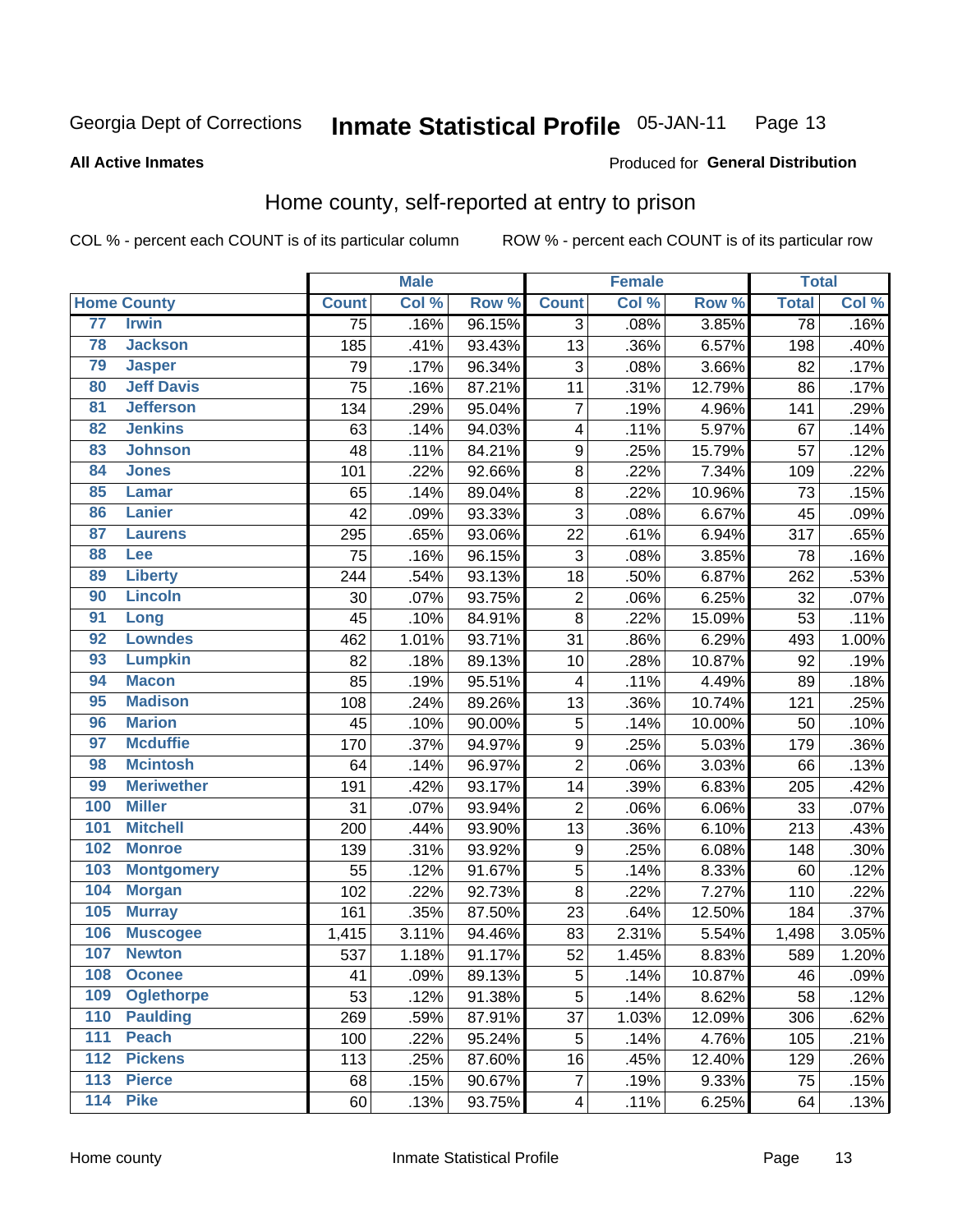#### **Inmate Statistical Profile 05-JAN-11** Page 14

### **All Active Inmates**

### Produced for General Distribution

# Home county, self-reported at entry to prison

COL % - percent each COUNT is of its particular column

|                  |                    |                  | <b>Male</b> |         |                         | <b>Female</b> |        | <b>Total</b> |       |
|------------------|--------------------|------------------|-------------|---------|-------------------------|---------------|--------|--------------|-------|
|                  | <b>Home County</b> | <b>Count</b>     | Col %       | Row %   | <b>Count</b>            | Col %         | Row %  | <b>Total</b> | Col % |
|                  | 115 Polk           | $\overline{202}$ | .44%        | 87.45%  | $\overline{29}$         | .81%          | 12.55% | 231          | .47%  |
| $\overline{116}$ | <b>Pulaski</b>     | 76               | .17%        | 95.00%  | 4                       | .11%          | 5.00%  | 80           | .16%  |
| 117              | <b>Putnam</b>      | 138              | .30%        | 95.17%  | $\overline{7}$          | .19%          | 4.83%  | 145          | .30%  |
| 118              | Quitman            | 14               | .03%        | 87.50%  | $\overline{c}$          | .06%          | 12.50% | 16           | .03%  |
| 119              | <b>Rabun</b>       | 44               | .10%        | 80.00%  | 11                      | .31%          | 20.00% | 55           | .11%  |
| 120              | <b>Randolph</b>    | 63               | .14%        | 96.92%  | $\overline{2}$          | .06%          | 3.08%  | 65           | .13%  |
| 121              | <b>Richmond</b>    | 1,587            | 3.48%       | 94.46%  | 93                      | 2.59%         | 5.54%  | 1,680        | 3.42% |
| 122              | <b>Rockdale</b>    | 342              | .75%        | 89.53%  | 40                      | 1.11%         | 10.47% | 382          | .78%  |
| 123              | <b>Schley</b>      | 23               | .05%        | 92.00%  | $\mathbf 2$             | .06%          | 8.00%  | 25           | .05%  |
| 124              | <b>Screven</b>     | 118              | .26%        | 92.19%  | 10                      | .28%          | 7.81%  | 128          | .26%  |
| 125              | <b>Seminole</b>    | 57               | .13%        | 82.61%  | 12                      | .33%          | 17.39% | 69           | .14%  |
| 126              | <b>Spalding</b>    | 549              | 1.21%       | 91.50%  | 51                      | 1.42%         | 8.50%  | 600          | 1.22% |
| 127              | <b>Stephens</b>    | 158              | .35%        | 91.33%  | 15                      | .42%          | 8.67%  | 173          | .35%  |
| 128              | <b>Stewart</b>     | 33               | .07%        | 94.29%  | $\overline{2}$          | .06%          | 5.71%  | 35           | .07%  |
| 129              | <b>Sumter</b>      | 209              | .46%        | 95.00%  | 11                      | .31%          | 5.00%  | 220          | .45%  |
| 130              | <b>Talbot</b>      | 70               | .15%        | 95.89%  | $\overline{3}$          | .08%          | 4.11%  | 73           | .15%  |
| 131              | <b>Taliaferro</b>  | $\boldsymbol{9}$ | .02%        | 100.00% |                         |               |        | 9            | .02%  |
| 132              | <b>Tattnall</b>    | 154              | .34%        | 89.53%  | 18                      | .50%          | 10.47% | 172          | .35%  |
| 133              | <b>Taylor</b>      | 80               | .18%        | 93.02%  | $\,6$                   | .17%          | 6.98%  | 86           | .17%  |
| 134              | <b>Telfair</b>     | 105              | .23%        | 89.74%  | 12                      | .33%          | 10.26% | 117          | .24%  |
| 135              | <b>Terrell</b>     | 61               | .13%        | 93.85%  | $\overline{4}$          | .11%          | 6.15%  | 65           | .13%  |
| 136              | <b>Thomas</b>      | 247              | .54%        | 94.64%  | 14                      | .39%          | 5.36%  | 261          | .53%  |
| 137              | <b>Tift</b>        | 267              | .59%        | 95.70%  | 12                      | .33%          | 4.30%  | 279          | .57%  |
| 138              | <b>Toombs</b>      | 288              | .63%        | 93.81%  | 19                      | .53%          | 6.19%  | 307          | .62%  |
| 139              | <b>Towns</b>       | 36               | .08%        | 87.80%  | 5                       | .14%          | 12.20% | 41           | .08%  |
| 140              | <b>Treutlen</b>    | 59               | .13%        | 92.19%  | 5                       | .14%          | 7.81%  | 64           | .13%  |
| 141              | <b>Troup</b>       | 517              | 1.14%       | 91.50%  | 48                      | 1.34%         | 8.50%  | 565          | 1.15% |
| 142              | <b>Turner</b>      | 69               | .15%        | 94.52%  | $\overline{\mathbf{4}}$ | .11%          | 5.48%  | 73           | .15%  |
| $\overline{143}$ | <b>Twiggs</b>      | 58               | .13%        | 92.06%  | 5                       | .14%          | 7.94%  | 63           | .13%  |
| 144              | <b>Union</b>       | 66               | .14%        | 85.71%  | 11                      | .31%          | 14.29% | 77           | .16%  |
| 145              | <b>Upson</b>       | 159              | .35%        | 89.83%  | 18                      | .50%          | 10.17% | 177          | .36%  |
| 146              | <b>Walker</b>      | 357              | .78%        | 91.07%  | 35                      | .97%          | 8.93%  | 392          | .80%  |
| 147              | <b>Walton</b>      | 348              | .76%        | 90.39%  | 37                      | 1.03%         | 9.61%  | 385          | .78%  |
| 148              | <b>Ware</b>        | 251              | .55%        | 93.66%  | 17                      | .47%          | 6.34%  | 268          | .55%  |
| 149              | <b>Warren</b>      | 36               | .08%        | 94.74%  | $\overline{c}$          | .06%          | 5.26%  | 38           | .08%  |
| 150              | <b>Washington</b>  | 153              | .34%        | 89.47%  | 18                      | .50%          | 10.53% | 171          | .35%  |
| 151              | <b>Wayne</b>       | 169              | .37%        | 90.86%  | 17                      | .47%          | 9.14%  | 186          | .38%  |
| 152              | <b>Webster</b>     | 7                | .02%        | 87.50%  | 1                       | .03%          | 12.50% | 8            | .02%  |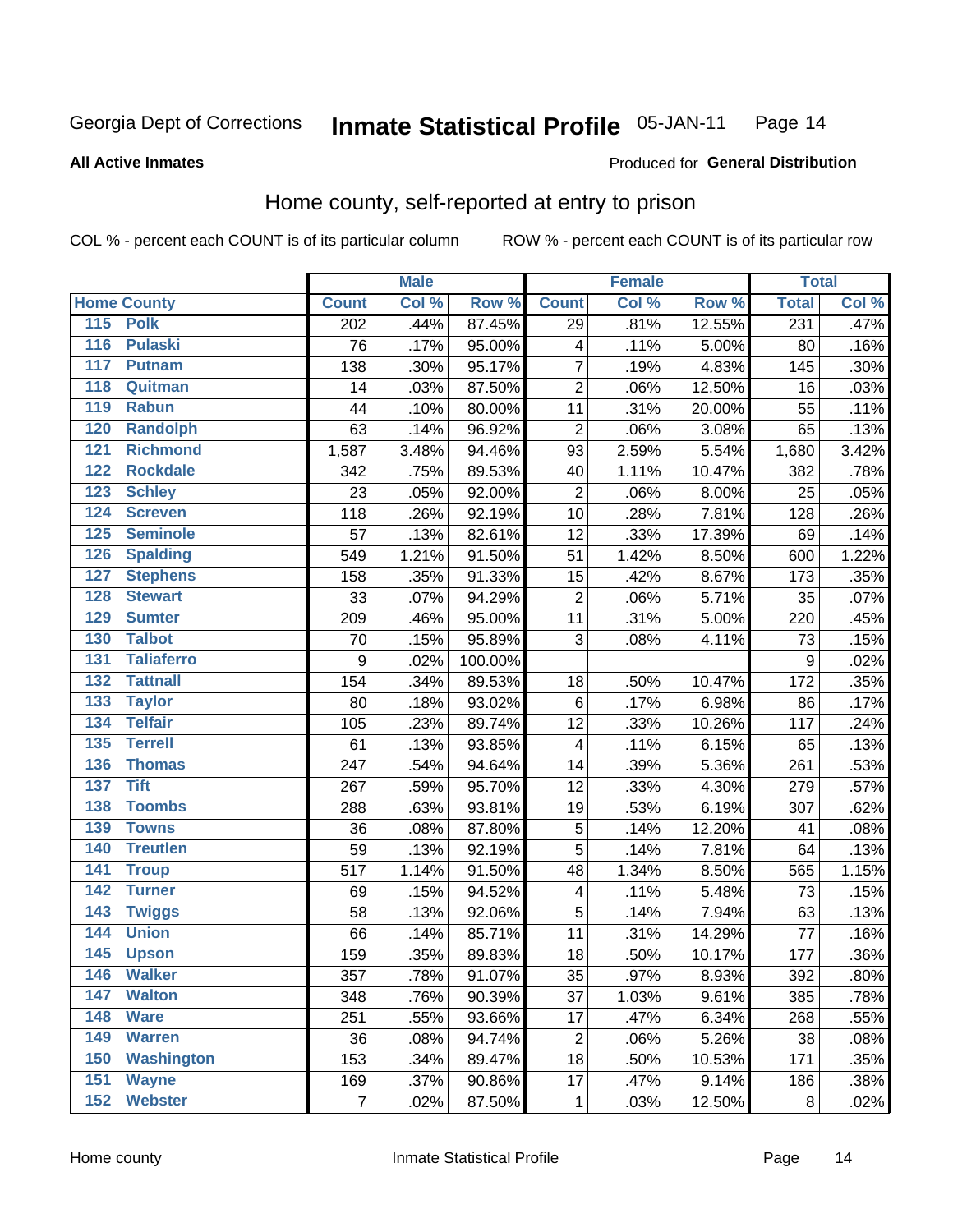**All Active Inmates** 

#### Inmate Statistical Profile 05-JAN-11 Page 15

Produced for General Distribution

# Home county, self-reported at entry to prison

COL % - percent each COUNT is of its particular column

|                         |              | <b>Male</b> |           |              | <b>Female</b> |          | <b>Total</b> |       |
|-------------------------|--------------|-------------|-----------|--------------|---------------|----------|--------------|-------|
| <b>Home County</b>      | <b>Count</b> | Col %       | Row %     | <b>Count</b> | Col %         | Row %    | <b>Total</b> | Col % |
| <b>Wheeler</b><br>153   | 29           | $.06\%$     | 85.29%    | 5            | .14%          | 14.71%   | 34           | .07%  |
| <b>White</b><br>154     | 87           | .19%        | 87.88%    | 12           | .33%          | 12.12%   | 99           | .20%  |
| <b>Whitfield</b><br>155 | 475          | 1.04%       | 87.64%    | 67           | 1.86%         | 12.36%   | 542          | 1.10% |
| <b>Wilcox</b><br>156    | 59           | .13%        | 89.39%    | 7            | .19%          | 10.61%   | 66           | .13%  |
| <b>Wilkes</b><br>157    | 59           | .13%        | 93.65%    | 4            | .11%          | 6.35%    | 63           | .13%  |
| <b>Wilkinson</b><br>158 | 52           | .11%        | 91.23%    | 5            | .14%          | 8.77%    | 57           | .12%  |
| 159<br><b>Worth</b>     | 107          | .23%        | $94.69\%$ | 6            | .17%          | $5.31\%$ | 113          | .23%  |
| <b>Unknown</b><br>160   | 1,180        | 2.59%       | 92.62%    | 94           | 2.61%         | 7.38%    | 1,274        | 2.59% |
| <b>Total Rported</b>    | 45,550       | 100%        | 92.68%    | 3,595        | 100%          | 7.32%    | 49,145       | 100%  |

| rted<br><b>N</b> | ラフヘ    | 1 7 A<br>74 | 3,946  |
|------------------|--------|-------------|--------|
| <b>otal</b>      | 49,322 | 3,769       | 53,091 |

| <b>Mode</b><br>1100 | -----<br>וויי "ונט | <b>Fulton</b> | <b>Fulton</b> |
|---------------------|--------------------|---------------|---------------|
|                     |                    |               |               |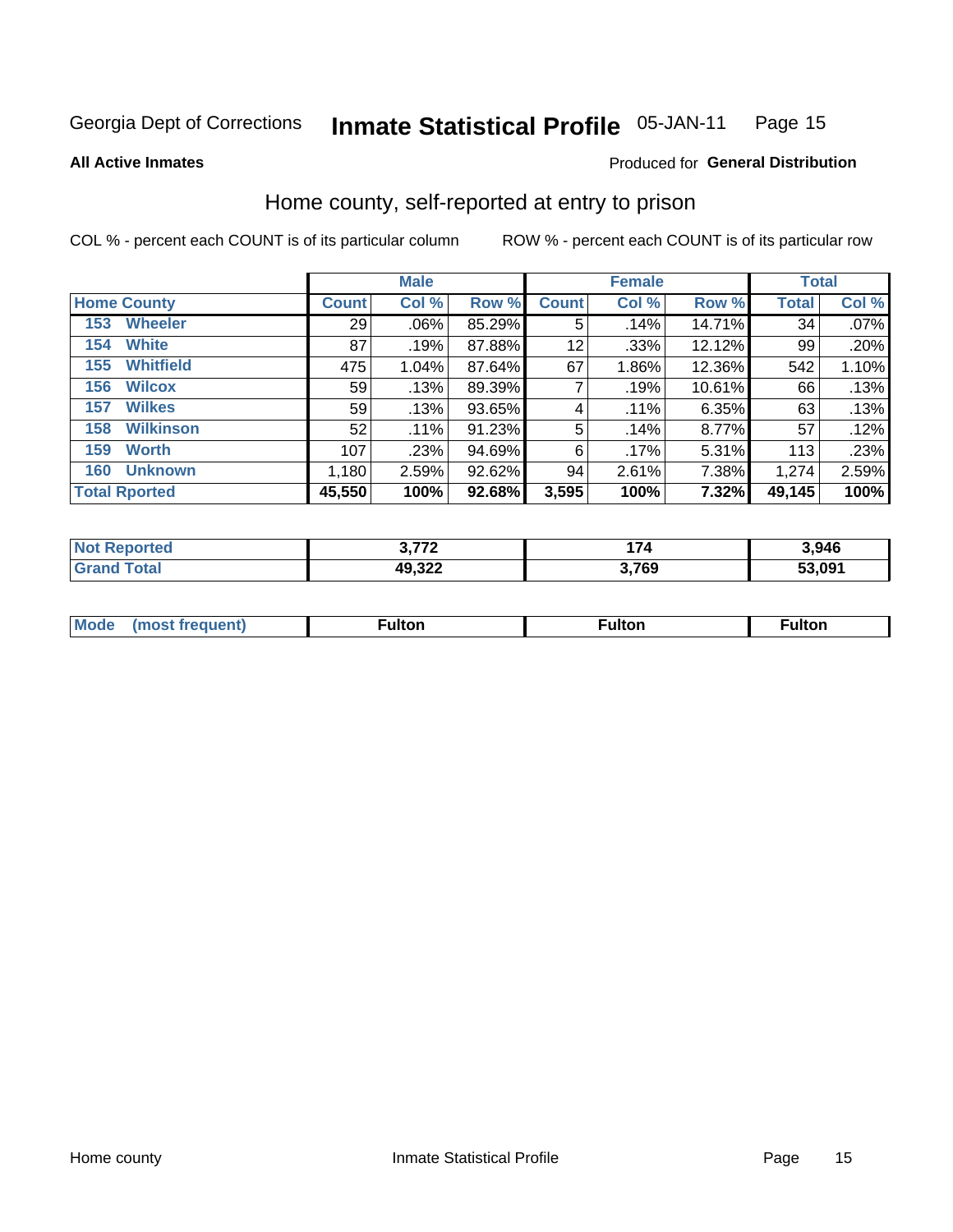#### **Inmate Statistical Profile 05-JAN-11** Page 16

**All Active Inmates** 

### **Produced for General Distribution**

# Socioeconomic class, self-reported at entry to prison

COL % - percent each COUNT is of its particular column

|                         |              | <b>Male</b> |        |                 | <b>Female</b> |       |        | <b>Total</b> |
|-------------------------|--------------|-------------|--------|-----------------|---------------|-------|--------|--------------|
| Socioeconomic Class     | <b>Count</b> | Col %       | Row %  | <b>Count</b>    | Col %         | Row % | Total, | Col %        |
| <b>Welfare</b>          | 3,250        | 9.89%       | 94.59% | 186             | 10.29%        | 5.41% | 3,436  | 9.91%        |
| <b>Occ Employ</b>       | .203         | 3.66%       | 98.45% | 19 <sup>1</sup> | 1.05%         | 1.55% | 1,222  | $3.52\%$     |
| <b>Minimum Std</b><br>3 | 13,206       | 40.19%      | 95.86% | 571             | 31.60%        | 4.14% | 13,777 | 39.74%       |
| <b>Middle</b><br>4      | 15,204       | 46.26%      | 93.65% | 1,031           | 57.06%        | 6.35% | 16,235 | 46.83%       |
| <b>Total Reported</b>   | 32,863       | 100%        | 94.79% | 1,807           | 100%          | 5.21% | 34,670 | 100%         |

| <b>orted</b><br>NO | 6,454  | ,962 | 18,416 |
|--------------------|--------|------|--------|
| $\sim$ to $\sim$   | 49,317 | ,769 | 53,086 |

| Mo<br><b>Middle</b><br><b>Middle</b><br>uuıt<br>____<br>____<br>____ |  |
|----------------------------------------------------------------------|--|
|----------------------------------------------------------------------|--|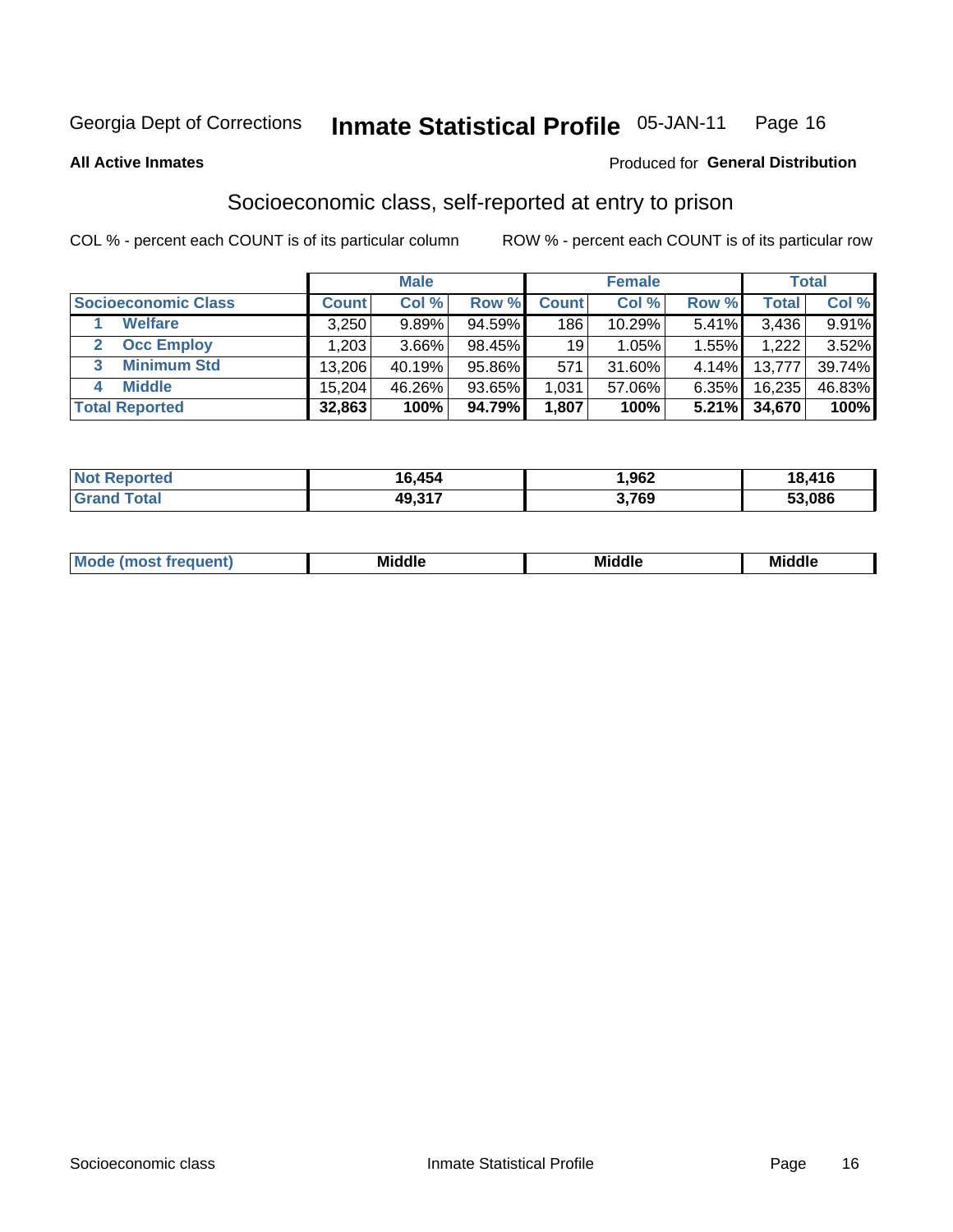#### **Inmate Statistical Profile 05-JAN-11** Page 17

**All Active Inmates** 

### Produced for General Distribution

# Environment to age 16, self-reported at entry to prison

COL % - percent each COUNT is of its particular column

|                                      |              | <b>Male</b> |        |                  | <b>Female</b> |          |        | <b>Total</b> |
|--------------------------------------|--------------|-------------|--------|------------------|---------------|----------|--------|--------------|
| <b>Environment to age 16</b>         | <b>Count</b> | Col %       | Row %  | <b>Count</b>     | Col %         | Row %    | Total  | Col %        |
| <b>Rural/Farm</b>                    | 1,270        | 3.84%       | 95.42% | 61               | 3.38%         | 4.58%    | 1,331  | 3.82%        |
| <b>Rural/Nfarm</b><br>$\overline{2}$ | 1,827        | 5.53%       | 90.22% | 198              | 10.98%        | 9.78%    | 2,025  | 5.81%        |
| 3 S.M.S.A                            | 11,327       | 34.28%      | 97.17% | 330 <sub>1</sub> | 18.29%        | $2.83\%$ | 11,657 | 33.45%       |
| <b>Urban</b><br>4                    | 7,283        | 22.04%      | 92.19% | 617              | 34.20%        | 7.81%    | 7,900  | 22.67%       |
| 5 Small Town                         | 11,339       | 34.31%      | 94.99% | 598              | 33.15%        | $5.01\%$ | 11,937 | 34.25%       |
| <b>Total Reported</b>                | 33,046       | 100%        | 94.82% | 1,804            | 100%          | 5.18%    | 34,850 | 100%         |

| <b>Not Reported</b> | 16,276 | ,965  | 18,241 |
|---------------------|--------|-------|--------|
| $\tau$ otal $\;$    | 49,322 | 3,769 | 53,091 |

| <b>Mode (most frequent)</b> | `own<br>৲maii<br>_____ | Irban<br>____ | , owr<br>эr |
|-----------------------------|------------------------|---------------|-------------|
|                             |                        |               |             |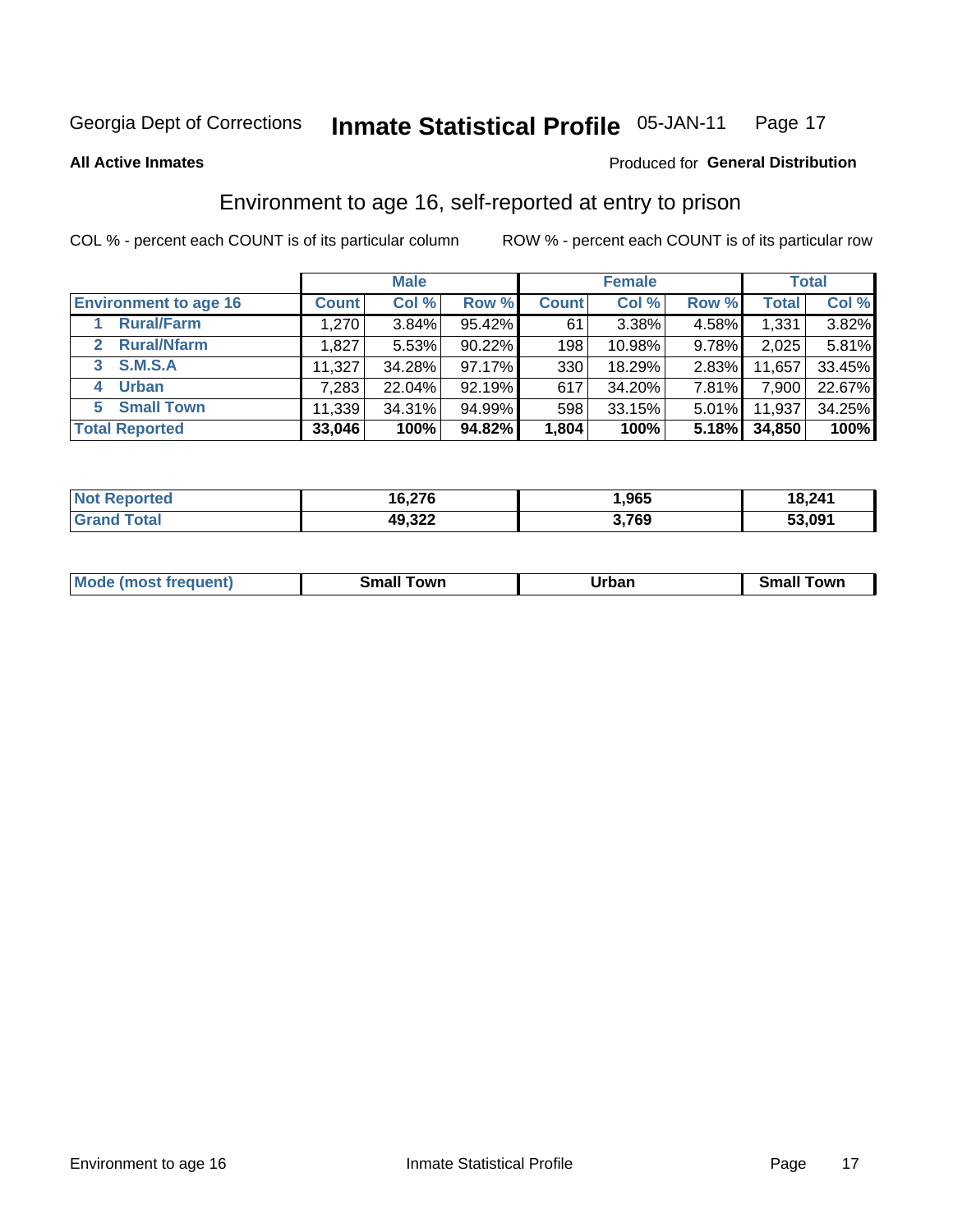#### **Inmate Statistical Profile 05-JAN-11** Page 18

**All Active Inmates** 

### Produced for General Distribution

# Guardian status to age 16, self-reported at entry to prison

COL % - percent each COUNT is of its particular column

|                                  |              | <b>Male</b> |           |              | <b>Female</b> |       |        | <b>Total</b> |
|----------------------------------|--------------|-------------|-----------|--------------|---------------|-------|--------|--------------|
| <b>Guardian Status To Age 16</b> | <b>Count</b> | Col %       | Row %     | <b>Count</b> | Col %         | Row % | Total  | Col %        |
| 1 Orphanage                      | 24           | $.11\%$     | $96.00\%$ |              | $.17\%$       | 4.00% | 25     | .11%         |
| 2 Father Only                    | 631          | 2.98%       | 97.83%    | 14           | 2.43%         | 2.17% | 645    | 2.97%        |
| <b>3 Both Parents</b>            | 8,269        | 39.05%      | 97.03%    | 253          | 44.00%        | 2.97% | 8,522  | 39.18%       |
| <b>4 Mother Only</b>             | 9,252        | 43.69%      | 98.02%    | 187          | 32.52%        | 1.98% | 9,439  | 43.39%       |
| <b>6 Oth Female</b>              | 556          | 2.63%       | 96.53%    | 20           | 3.48%         | 3.47% | 576    | 2.65%        |
| <b>7 Oth Male</b>                | 90           | .42%        | 98.90%    |              | $.17\%$       | 1.10% | 91     | .42%         |
| 8 Step-Parents                   | 200          | .94%        | 100.00%   |              |               |       | 200    | $.92\%$      |
| 9 Foster Home                    | 358          | 1.69%       | 96.76%    | 12           | 2.09%         | 3.24% | 370    | 1.70%        |
| <b>10 Grand Parents</b>          | 1,798        | 8.49%       | 95.38%    | 87           | 15.13%        | 4.62% | 1,885  | 8.67%        |
| <b>Total Reported</b>            | 21,178       | 100%        | 97.36%    | 575          | 100%          | 2.64% | 21,753 | 100%         |

| orted<br><b>NOT</b> | 28,142 | 3,194 | 31,336 |
|---------------------|--------|-------|--------|
| Grz                 | 49,320 | 3,769 | 53,089 |

| <b>Mode (most frequent)</b> | วทIv<br>- -<br>MΩ | <b>Roth</b><br>ີ <sup>ລ</sup> າrents | l Mc<br>Only<br>- - |
|-----------------------------|-------------------|--------------------------------------|---------------------|
|                             |                   |                                      |                     |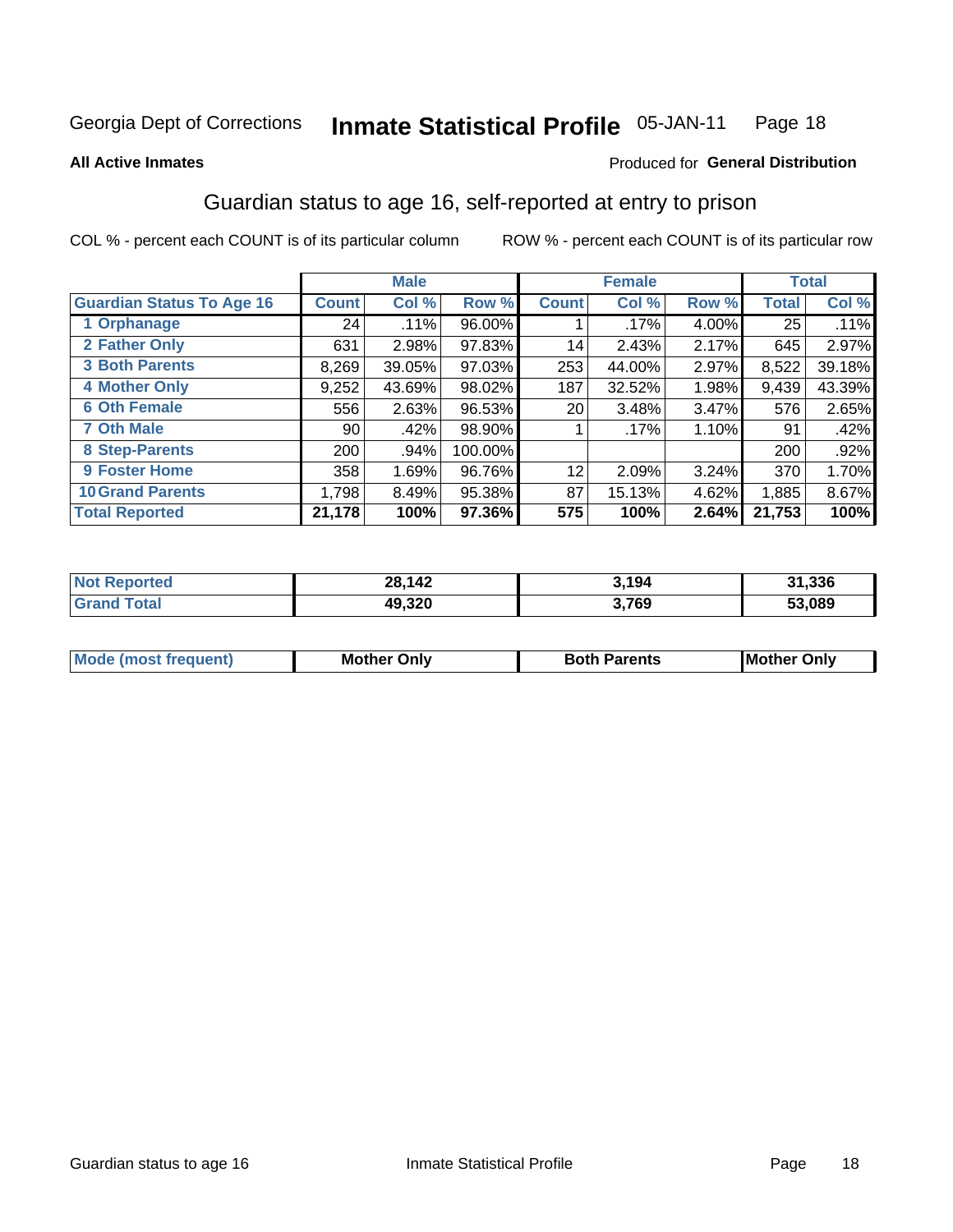#### Inmate Statistical Profile 05-JAN-11 Page 19

### **All Active Inmates**

### Produced for General Distribution

# Employment status before prison, self-reported at entry to prison

COL % - percent each COUNT is of its particular column

|                                  | <b>Male</b>  |        | <b>Female</b> |              |        | <b>Total</b> |              |        |
|----------------------------------|--------------|--------|---------------|--------------|--------|--------------|--------------|--------|
| <b>Employment Status</b>         | <b>Count</b> | Col %  | Row %         | <b>Count</b> | Col %  | Row %        | <b>Total</b> | Col %  |
| <b>Full Time</b>                 | 20,749       | 49.55% | 95.84%        | 901          | 40.04% | 4.16%        | 21,650       | 49.06% |
| <b>Part Time</b><br>$\mathbf{2}$ | 3,514        | 8.39%  | 96.01%        | 146          | 6.49%  | 3.99%        | 3,660        | 8.29%  |
| Unempl $<$ 6m<br>3               | 4,121        | 9.84%  | 96.87%        | 133          | 5.91%  | 3.13%        | 4,254        | 9.64%  |
| Unempl > 6m<br>4                 | 7,649        | 18.26% | 92.82%        | 592          | 26.31% | $7.18\%$     | 8,241        | 18.68% |
| <b>Never Workd</b><br>5          | 3,723        | 8.89%  | 96.15%        | 149          | 6.62%  | 3.85%        | 3,872        | 8.77%  |
| <b>Student</b><br>6              | 552          | 1.32%  | 87.48%        | 79           | 3.51%  | 12.52%       | 631          | 1.43%  |
| <b>Incapable</b>                 | 1,570        | 3.75%  | 86.26%        | 250          | 11.11% | 13.74%       | 1,820        | 4.12%  |
| <b>Total Reported</b>            | 41,878       | 100%   | 94.9%         | 2,250        | 100%   | 5.1%         | 44,128       | 100%   |

| тес<br>NO | 7,440  | <b>510</b><br>. . J . J | 3.959  |
|-----------|--------|-------------------------|--------|
|           | 49,318 | 3,769<br>⋯.             | 53,087 |

| Mc | ----<br>me<br>ш | nc<br>. |
|----|-----------------|---------|
|    |                 |         |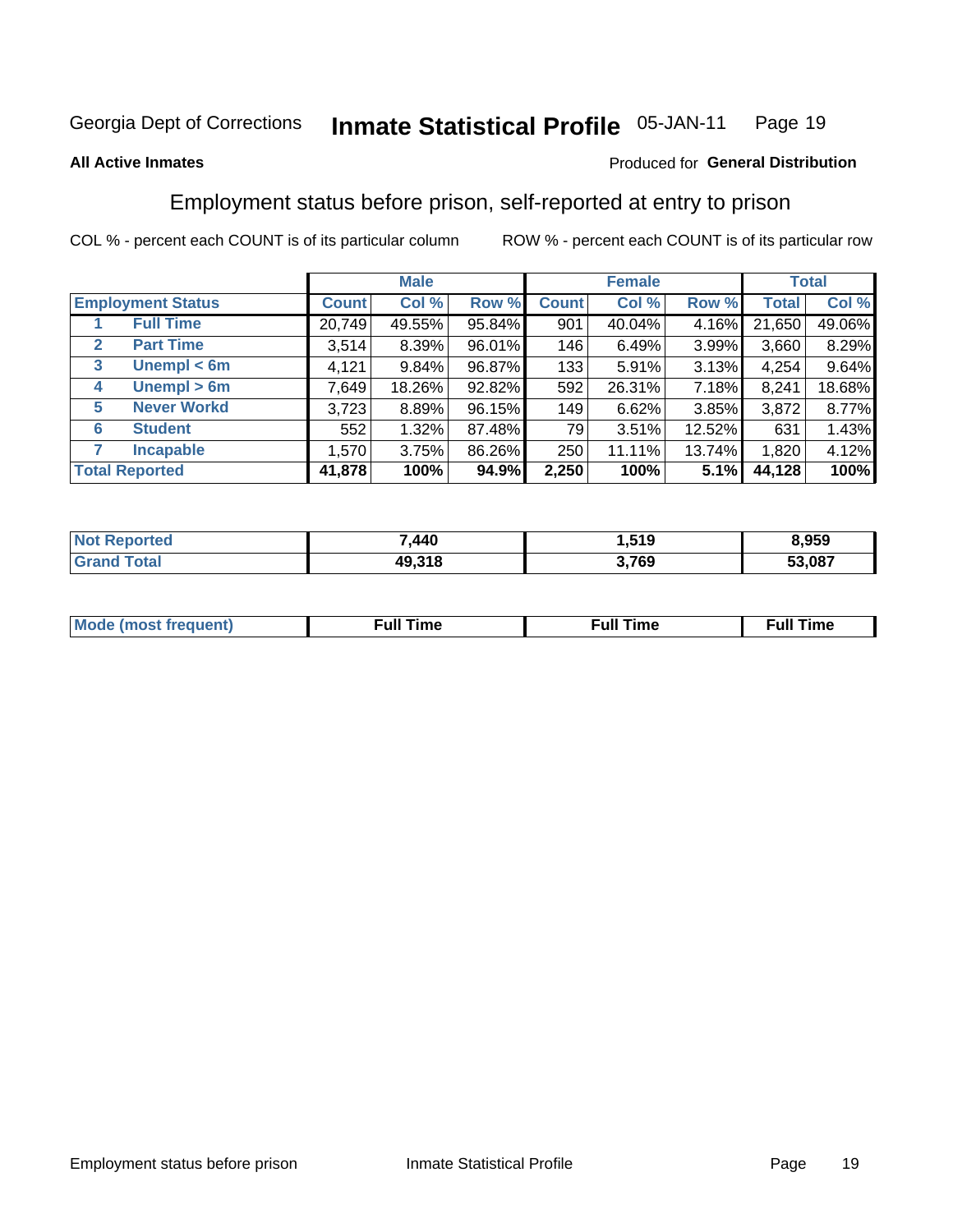## **All Active Inmates**

Produced for General Distribution

# Age at admission

COL % - percent each COUNT is of its particular column

|                         |              | <b>Male</b> |         |              | <b>Female</b> |        |              | <b>Total</b> |
|-------------------------|--------------|-------------|---------|--------------|---------------|--------|--------------|--------------|
| <b>Age At Admission</b> | <b>Count</b> | Col %       | Row %   | <b>Count</b> | Col %         | Row %  | <b>Total</b> | Col %        |
| 13                      | 1            | 0.01%       | 100.00% |              |               |        | 1            | 0.01%        |
| 14                      | 13           | 0.03%       | 92.86%  | 1            | 0.03%         | 7.14%  | 14           | 0.03%        |
| 15                      | 62           | 0.13%       | 98.41%  | 1            | 0.03%         | 1.59%  | 63           | 0.12%        |
| 16                      | 180          | 0.36%       | 95.24%  | 9            | 0.24%         | 4.76%  | 189          | 0.36%        |
| $\overline{17}$         | 762          | 1.54%       | 97.07%  | 23           | 0.61%         | 2.93%  | 785          | 1.48%        |
| 18                      | 1,594        | 3.23%       | 97.55%  | 40           | 1.06%         | 2.45%  | 1,634        | 3.08%        |
| 19                      | 2,195        | 4.45%       | 96.65%  | 76           | 2.02%         | 3.35%  | 2,271        | 4.28%        |
| 20                      | 2,196        | 4.45%       | 94.82%  | 120          | 3.18%         | 5.18%  | 2,316        | 4.36%        |
| $\overline{21}$         | 2,215        | 4.49%       | 94.82%  | 121          | 3.21%         | 5.18%  | 2,336        | 4.40%        |
| $\overline{22}$         | 2,173        | 4.41%       | 94.73%  | 121          | 3.21%         | 5.27%  | 2,294        | 4.32%        |
| 23                      | 2,033        | 4.12%       | 93.95%  | 131          | 3.48%         | 6.05%  | 2,164        | 4.08%        |
| $\overline{24}$         | 2,008        | 4.07%       | 93.48%  | 140          | 3.71%         | 6.52%  | 2,148        | 4.05%        |
| 25                      | 1,887        | 3.83%       | 93.09%  | 140          | 3.71%         | 6.91%  | 2,027        | 3.82%        |
| $\overline{26}$         | 1,810        | 3.67%       | 93.69%  | 122          | 3.24%         | 6.31%  | 1,932        | 3.64%        |
| $\overline{27}$         | 1,787        | 3.62%       | 93.22%  | 130          | 3.45%         | 6.78%  | 1,917        | 3.61%        |
| 28                      | 1,750        | 3.55%       | 92.94%  | 133          | 3.53%         | 7.06%  | 1,883        | 3.55%        |
| 29                      | 1,685        | 3.42%       | 92.79%  | 131          | 3.48%         | 7.21%  | 1,816        | 3.42%        |
| 30                      | 1,655        | 3.36%       | 92.41%  | 136          | 3.61%         | 7.59%  | 1,791        | 3.37%        |
| 31                      | 1,502        | 3.05%       | 91.47%  | 140          | 3.71%         | 8.53%  | 1,642        | 3.09%        |
| $\overline{32}$         | 1,385        | 2.81%       | 92.95%  | 105          | 2.79%         | 7.05%  | 1,490        | 2.81%        |
| 33                      | 1,325        | 2.69%       | 92.08%  | 114          | 3.02%         | 7.92%  | 1,439        | 2.71%        |
| 34                      | 1,229        | 2.49%       | 90.70%  | 126          | 3.34%         | 9.30%  | 1,355        | 2.55%        |
| 35                      | 1,232        | 2.50%       | 92.42%  | 101          | 2.68%         | 7.58%  | 1,333        | 2.51%        |
| 36                      | 1,209        | 2.45%       | 91.52%  | 112          | 2.97%         | 8.48%  | 1,321        | 2.49%        |
| $\overline{37}$         | 1,189        | 2.41%       | 91.81%  | 106          | 2.81%         | 8.19%  | 1,295        | 2.44%        |
| 38                      | 1,114        | 2.26%       | 91.09%  | 109          | 2.89%         | 8.91%  | 1,223        | 2.30%        |
| 39                      | 1,081        | 2.19%       | 89.49%  | 127          | 3.37%         | 10.51% | 1,208        | 2.28%        |
| 40                      | 1,066        | 2.16%       | 91.19%  | 103          | 2.73%         | 8.81%  | 1,169        | 2.20%        |
| 41                      | 975          | 1.98%       | 90.11%  | 107          | 2.84%         | 9.89%  | 1,082        | 2.04%        |
| 42                      | 999          | 2.03%       | 90.41%  | 106          | 2.81%         | 9.59%  | 1,105        | 2.08%        |
| 43                      | 926          | 1.88%       | 90.87%  | 93           | 2.47%         | 9.13%  | 1,019        | 1.92%        |
| 44                      | 895          | 1.81%       | 90.13%  | 98           | 2.60%         | 9.87%  | 993          | 1.87%        |
| 45                      | 839          | 1.70%       | 90.02%  | 93           | 2.47%         | 9.98%  | 932          | 1.76%        |
| 46                      | 790          | 1.60%       | 89.57%  | 92           | 2.44%         | 10.43% | 882          | 1.66%        |
| 47                      | 708          | 1.44%       | 90.77%  | 72           | 1.91%         | 9.23%  | 780          | 1.47%        |
| 48                      | 672          | 1.36%       | 91.43%  | 63           | 1.67%         | 8.57%  | 735          | 1.38%        |
| 49                      | 620          | 1.26%       | 92.54%  | 50           | 1.33%         | 7.46%  | 670          | 1.26%        |
| 50                      | 518          | 1.05%       | 92.01%  | 45           | 1.19%         | 7.99%  | 563          | 1.06%        |
| 51                      | 453          | 0.92%       | 92.07%  | 39           | 1.03%         | 7.93%  | 492          | 0.93%        |
| 52                      | 427          | 0.87%       | 92.62%  | 34           | 0.90%         | 7.38%  | 461          | 0.87%        |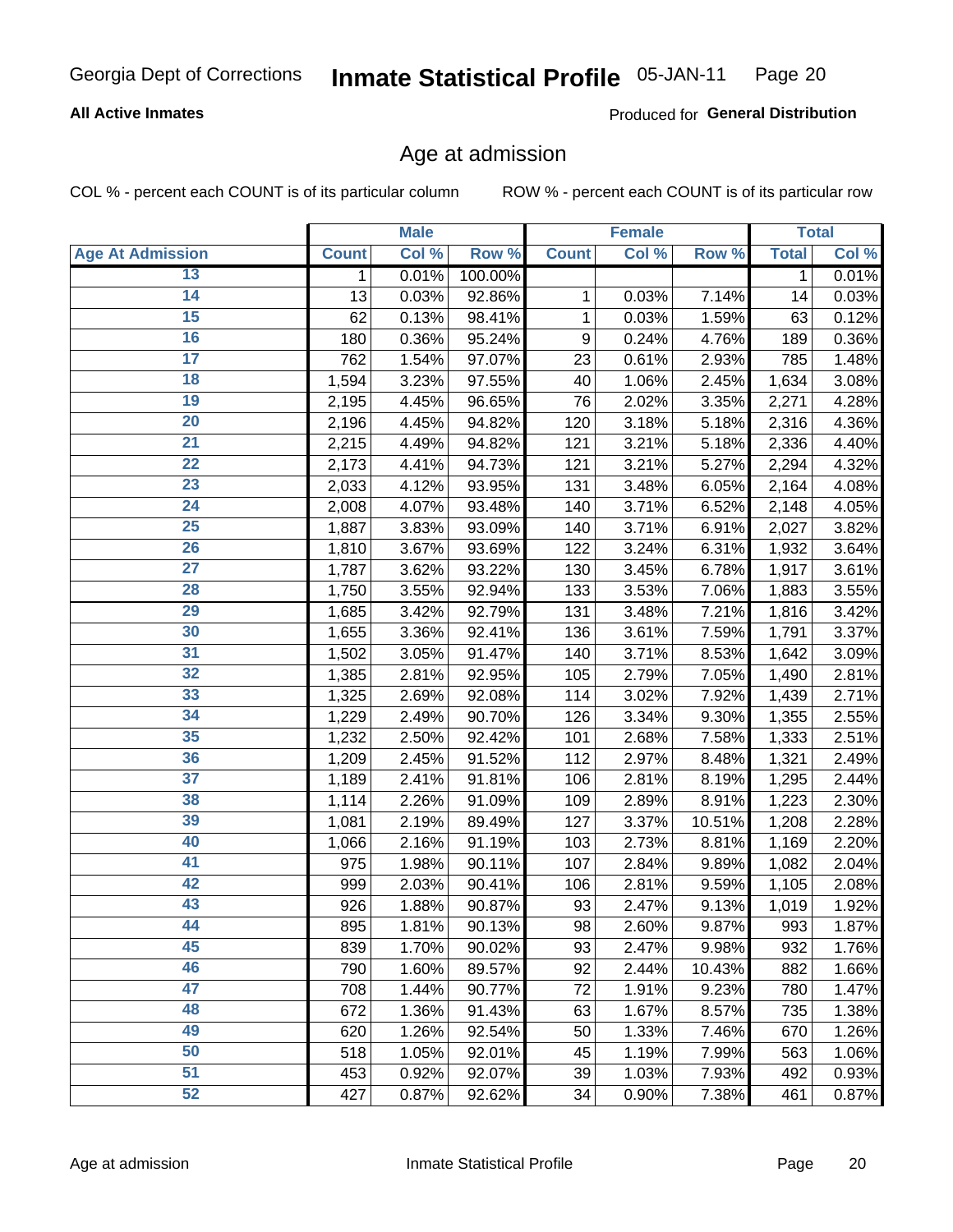### **All Active Inmates**

Produced for General Distribution

# Age at admission

COL % - percent each COUNT is of its particular column

|                         |                | <b>Male</b> |         |                | <b>Female</b> |        |                | <b>Total</b> |
|-------------------------|----------------|-------------|---------|----------------|---------------|--------|----------------|--------------|
| <b>Age At Admission</b> | <b>Count</b>   | Col %       | Row %   | <b>Count</b>   | Col %         | Row %  | <b>Total</b>   | Col %        |
| 53                      | 367            | 0.74%       | 90.17%  | 40             | 1.06%         | 9.83%  | 407            | 0.77%        |
| 54                      | 262            | 0.53%       | 92.58%  | 21             | 0.56%         | 7.42%  | 283            | 0.53%        |
| 55                      | 262            | 0.53%       | 91.29%  | 25             | 0.66%         | 8.71%  | 287            | 0.54%        |
| 56                      | 230            | 0.47%       | 95.04%  | 12             | 0.32%         | 4.96%  | 242            | 0.46%        |
| 57                      | 187            | 0.38%       | 95.41%  | 9              | 0.24%         | 4.59%  | 196            | 0.37%        |
| 58                      | 133            | 0.27%       | 92.36%  | 11             | 0.29%         | 7.64%  | 144            | 0.27%        |
| 59                      | 151            | 0.31%       | 93.79%  | 10             | 0.27%         | 6.21%  | 161            | 0.30%        |
| 60                      | 103            | 0.21%       | 92.79%  | 8              | 0.21%         | 7.21%  | 111            | 0.21%        |
| 61                      | 85             | 0.17%       | 95.51%  | 4              | 0.11%         | 4.49%  | 89             | 0.17%        |
| 62                      | 72             | 0.15%       | 97.30%  | $\overline{2}$ | 0.05%         | 2.70%  | 74             | 0.14%        |
| 63                      | 53             | 0.11%       | 94.64%  | $\overline{3}$ | 0.08%         | 5.36%  | 56             | 0.11%        |
| 64                      | 50             | 0.10%       | 98.04%  | 1              | 0.03%         | 1.96%  | 51             | 0.10%        |
| 65                      | 39             | 0.08%       | 100.00% |                |               |        | 39             | 0.07%        |
| 66                      | 26             | 0.05%       | 96.30%  | 1              | 0.03%         | 3.70%  | 27             | 0.05%        |
| 67                      | 23             | 0.05%       | 88.46%  | 3              | 0.08%         | 11.54% | 26             | 0.05%        |
| 68                      | 24             | 0.05%       | 92.31%  | $\overline{2}$ | 0.05%         | 7.69%  | 26             | 0.05%        |
| 69                      | 27             | 0.05%       | 100.00% |                |               |        | 27             | 0.05%        |
| 70                      | 13             | 0.03%       | 86.67%  | $\overline{2}$ | 0.05%         | 13.33% | 15             | 0.03%        |
| $\overline{71}$         | $\overline{7}$ | 0.01%       | 100.00% |                |               |        | 7              | 0.01%        |
| $\overline{72}$         | 10             | 0.02%       | 76.92%  | 3              | 0.08%         | 23.08% | 13             | 0.02%        |
| 73                      | $\overline{7}$ | 0.01%       | 100.00% |                |               |        | $\overline{7}$ | 0.01%        |
| 74                      | 5              | 0.01%       | 100.00% |                |               |        | 5              | 0.01%        |
| 75                      | 9              | 0.02%       | 100.00% |                |               |        | 9              | 0.02%        |
| 76                      | 8              | 0.02%       | 100.00% |                |               |        | 8              | 0.02%        |
| $\overline{77}$         | $\overline{c}$ | 0.01%       | 66.67%  | 1              | 0.03%         | 33.33% | 3              | 0.01%        |
| 78                      | $\overline{3}$ | 0.01%       | 100.00% |                |               |        | $\overline{3}$ | 0.01%        |
| 79                      | $\overline{2}$ | 0.01%       | 66.67%  | $\mathbf{1}$   | 0.03%         | 33.33% | 3              | 0.01%        |
| 80                      | $\mathbf{1}$   | 0.01%       | 100.00% |                |               |        | 1              | 0.01%        |
| 82                      | 1              | 0.01%       | 100.00% |                |               |        | 1              | 0.01%        |
| <b>Total Reported</b>   | 49,322         | 100%        | 92.90%  | 3,769          | 100%          |        | 7.10% 53,091   | 100%         |

| <b>Not</b><br>norted |        |       |        |
|----------------------|--------|-------|--------|
| intal                | 49 322 | 3,769 | 53,091 |

| Mean (average)          | 31.87 | 34.08 | 32.03 |
|-------------------------|-------|-------|-------|
| <b>Median (middle)</b>  | 30    | აა    | 30    |
| Mode<br>(most frequent) |       |       | ົ     |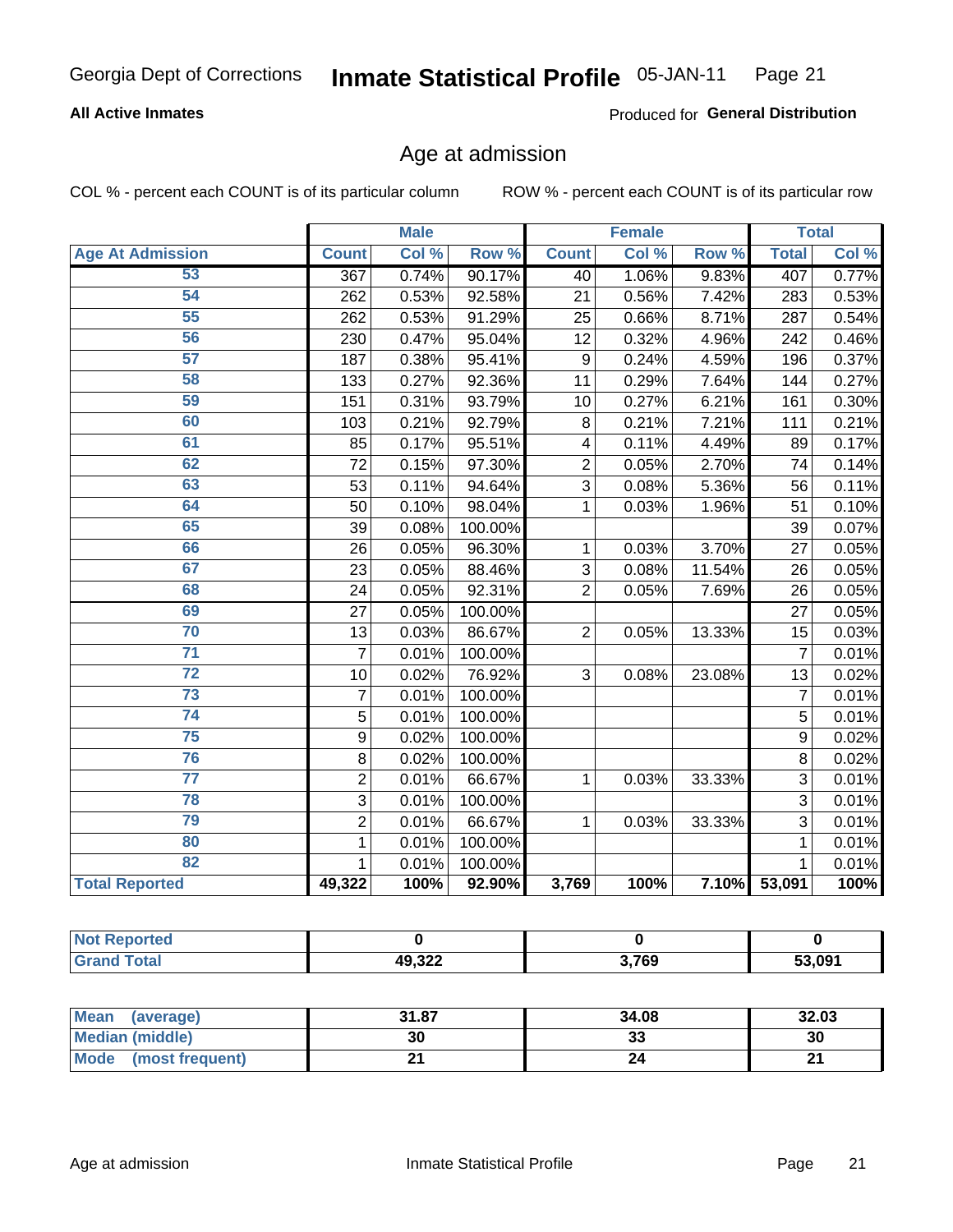# **All Active Inmates**

### Produced for General Distribution

# Height, measured at entry to prison

COL % - percent each COUNT is of its particular column

|                       |                           | <b>Male</b> |         |                  | <b>Female</b> |        | <b>Total</b>    |        |
|-----------------------|---------------------------|-------------|---------|------------------|---------------|--------|-----------------|--------|
| <b>Height</b>         | <b>Count</b>              | Col %       | Row %   | <b>Count</b>     | Col %         | Row %  | <b>Total</b>    | Col %  |
| 4'10"                 | $\overline{5}$            | 0.04%       | 41.67%  | 7                | 3.13%         | 58.33% | $\overline{12}$ | 0.10%  |
| 4'11''                | 12                        | 0.10%       | 14.29%  | 72               | 32.14%        | 85.71% | 84              | 0.69%  |
| 5'02''                | $\overline{c}$            | 0.02%       | 66.67%  | $\mathbf{1}$     | 0.45%         | 33.33% | 3               | 0.02%  |
| 5'03''                | $\overline{2}$            | 0.02%       | 100.00% |                  |               |        | $\overline{2}$  | 0.02%  |
| 5'05''                | 13                        | 0.11%       | 100.00% |                  |               |        | 13              | 0.11%  |
| 5'06''                | 12                        | 0.10%       | 100.00% |                  |               |        | 12              | 0.10%  |
| 5'07''                | 22                        | 0.18%       | 100.00% |                  |               |        | 22              | 0.18%  |
| 5'08''                | 20                        | 0.17%       | 100.00% |                  |               |        | 20              | 0.16%  |
| 5'09''                | 27                        | 0.23%       | 100.00% |                  |               |        | 27              | 0.22%  |
| 5'10''                | 5,814                     | 48.54%      | 98.61%  | 82               | 36.61%        | 1.39%  | 5,896           | 48.32% |
| 5'11''                | 5,969                     | 49.83%      | 98.97%  | 62               | 27.68%        | 1.03%  | 6,031           | 49.43% |
| 6'00''                | 20                        | 0.17%       | 100.00% |                  |               |        | 20              | 0.16%  |
| 6'01''                | 14                        | 0.12%       | 100.00% |                  |               |        | 14              | 0.11%  |
| 6'02''                | 15 <sub>1</sub>           | 0.13%       | 100.00% |                  |               |        | 15              | 0.12%  |
| 6'03''                | $\overline{\mathbf{4}}$   | 0.03%       | 100.00% |                  |               |        | 4               | 0.03%  |
| 6'04''                | $\ensuremath{\mathsf{3}}$ | 0.03%       | 100.00% |                  |               |        | 3               | 0.02%  |
| 6'05''                | 3                         | 0.03%       | 100.00% |                  |               |        | 3               | 0.02%  |
| 6'06''                | 1                         | 0.01%       | 100.00% |                  |               |        | 1               | 0.01%  |
| 6'10''                | 6                         | 0.05%       | 100.00% |                  |               |        | 6               | 0.05%  |
| 6'11''                | 13                        | 0.11%       | 100.00% |                  |               |        | 13              | 0.11%  |
| Seven feet +          | 1                         | 0.01%       | 100.00% |                  |               |        | 1               | 0.01%  |
| <b>Total Reported</b> | 11,978                    | 100%        | 98.16%  | $\overline{224}$ | 100%          | 1.84%  | 12,202          | 100%   |

| Reported<br>NO1 | 37,344 | 3,545 | 40,889 |
|-----------------|--------|-------|--------|
| ™ota⊾           | 49,322 | 3,769 | 53.091 |

| <b>Mean</b><br>(average)       | 5'10" | 5'06" | 5'10" |
|--------------------------------|-------|-------|-------|
| <b>Median (middle)</b>         | 544"  | 5'10" | 5'11" |
| <b>Mode</b><br>(most frequent) | 5'11" | 5'10" | 5'11" |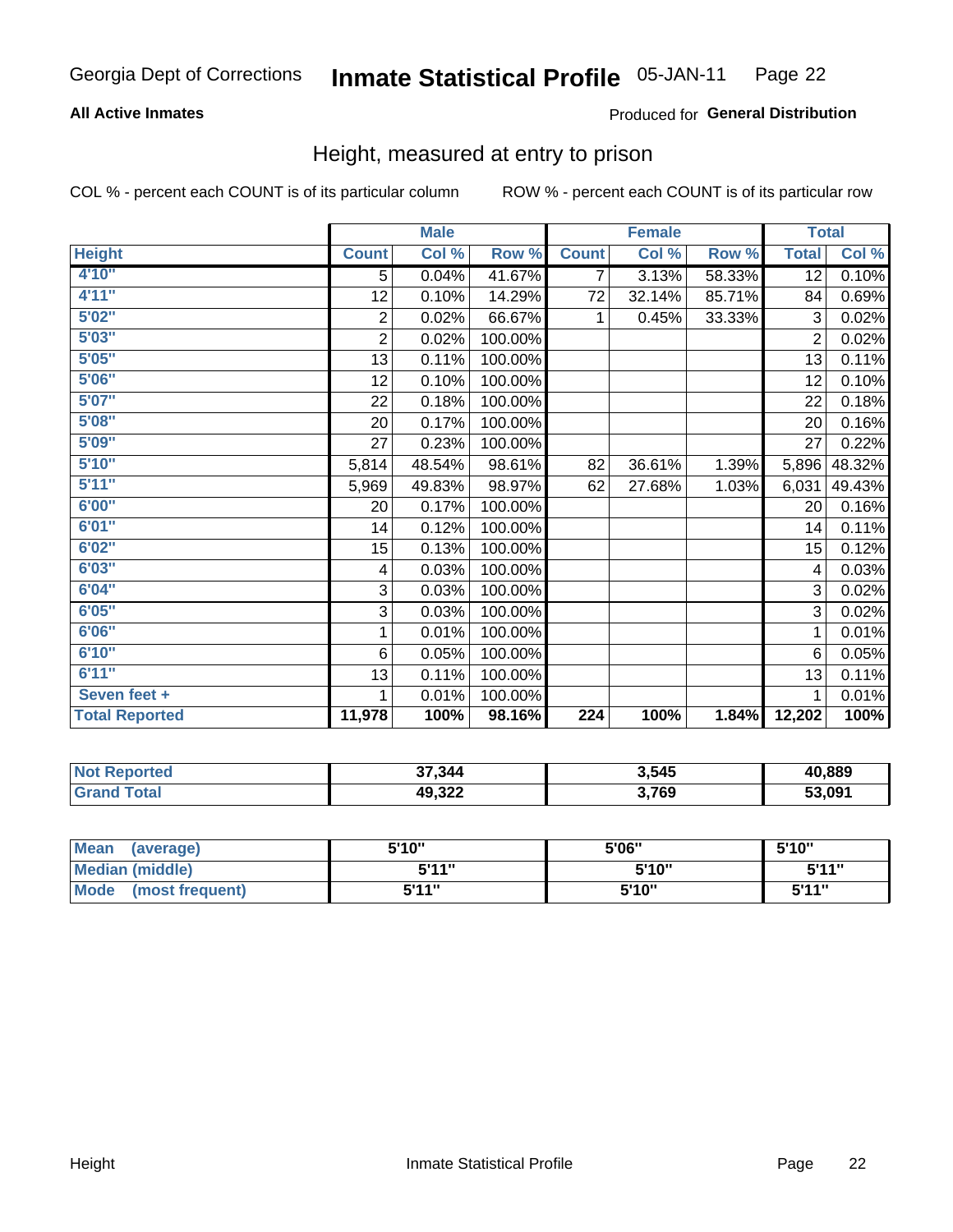# **All Active Inmates**

### Produced for General Distribution

# Weight, measured at entry to prison

COL % - percent each COUNT is of its particular column

|                        |                         | <b>Male</b> |                  |                         | <b>Female</b> |        | <b>Total</b>    |        |
|------------------------|-------------------------|-------------|------------------|-------------------------|---------------|--------|-----------------|--------|
| Weight                 | <b>Count</b>            | Col %       | Row <sup>%</sup> | <b>Count</b>            | Col %         | Row %  | <b>Total</b>    | Col %  |
| <b>Under 80 pounds</b> | 33                      | 0.07%       | 97.06%           | 1.                      | 0.03%         | 2.94%  | $\overline{34}$ | 0.06%  |
| 80 - 89 pounds         | 12                      | 0.02%       | 75.00%           | $\overline{\mathbf{4}}$ | 0.11%         | 25.00% | 16              | 0.03%  |
| 90 - 99 pounds         | 5                       | 0.01%       | 25.00%           | 15                      | 0.40%         | 75.00% | 20              | 0.04%  |
| 100 - 109 pounds       | 14                      | 0.03%       | 19.18%           | 59                      | 1.57%         | 80.82% | 73              | 0.14%  |
| 110 - 119 pounds       | 77                      | 0.16%       | 30.56%           | 175                     | 4.65%         | 69.44% | 252             | 0.48%  |
| 120 - 129 pounds       | 432                     | 0.88%       | 57.52%           | 319                     | 8.48%         | 42.48% | 751             | 1.42%  |
| 130 - 139 pounds       | 1,312                   | 2.68%       | 75.27%           | 431                     | 11.45%        | 24.73% | 1,743           | 3.30%  |
| 140 - 149 pounds       | 3,324                   | 6.78%       | 87.54%           | 473                     | 12.57%        | 12.46% | 3,797           | 7.19%  |
| 150 - 159 pounds       | 4,613                   | 9.41%       | 92.48%           | 375                     | 9.96%         | 7.52%  | 4,988           | 9.45%  |
| 160 - 169 pounds       | 7,052                   | 14.38%      | 94.40%           | 418                     | 11.11%        | 5.60%  | 7,470           | 14.15% |
| 170 - 179 pounds       | 6,141                   | 12.52%      | 95.00%           | 323                     | 8.58%         | 5.00%  | 6,464           | 12.24% |
| 180 - 189 pounds       | 6,960                   | 14.19%      | 95.70%           | 313                     | 8.32%         | 4.30%  | 7,273           | 13.77% |
| 190 - 199 pounds       | 4,436                   | 9.04%       | 95.60%           | 204                     | 5.42%         | 4.40%  | 4,640           | 8.79%  |
| 200 - 209 pounds       | 4,074                   | 8.31%       | 96.18%           | 162                     | 4.30%         | 3.82%  | 4,236           | 8.02%  |
| 210 - 219 pounds       | 2,844                   | 5.80%       | 96.31%           | 109                     | 2.90%         | 3.69%  | 2,953           | 5.59%  |
| 220 - 229 pounds       | 2,501                   | 5.10%       | 96.16%           | 100                     | 2.66%         | 3.84%  | 2,601           | 4.93%  |
| 230 - 239 pounds       | 1,544                   | 3.15%       | 95.31%           | 76                      | 2.02%         | 4.69%  | 1,620           | 3.07%  |
| 240 - 249 pounds       | 1,223                   | 2.49%       | 95.18%           | 62                      | 1.65%         | 4.82%  | 1,285           | 2.43%  |
| 250 - 259 pounds       | 733                     | 1.49%       | 95.07%           | 38                      | 1.01%         | 4.93%  | 771             | 1.46%  |
| 260 - 269 pounds       | 595                     | 1.21%       | 94.29%           | 36                      | 0.96%         | 5.71%  | 631             | 1.19%  |
| 270 - 279 pounds       | 324                     | 0.66%       | 94.46%           | 19                      | 0.50%         | 5.54%  | 343             | 0.65%  |
| 280 - 289 pounds       | 285                     | 0.58%       | 94.37%           | 17                      | 0.45%         | 5.63%  | 302             | 0.57%  |
| 290 - 299 pounds       | 117                     | 0.24%       | 96.69%           | 4                       | 0.11%         | 3.31%  | 121             | 0.23%  |
| 300 - 309 pounds       | 118                     | 0.24%       | 90.08%           | 13                      | 0.35%         | 9.92%  | 131             | 0.25%  |
| 310 - 319 pounds       | 70                      | 0.14%       | 95.89%           | 3                       | 0.08%         | 4.11%  | 73              | 0.14%  |
| 320 - 329 pounds       | 74                      | 0.15%       | 94.87%           | $\overline{\mathbf{4}}$ | 0.11%         | 5.13%  | 78              | 0.15%  |
| 330 - 339 pounds       | 25                      | 0.05%       | 96.15%           | $\mathbf{1}$            | 0.03%         | 3.85%  | 26              | 0.05%  |
| 340 - 349 pounds       | 17                      | 0.03%       | 80.95%           | $\overline{\mathbf{4}}$ | 0.11%         | 19.05% | 21              | 0.04%  |
| 350 - 359 pounds       | 34                      | 0.07%       | 91.89%           | 3                       | 0.08%         | 8.11%  | 37              | 0.07%  |
| 360 - 369 pounds       | 14                      | 0.03%       | 93.33%           | $\mathbf{1}$            | 0.03%         | 6.67%  | 15              | 0.03%  |
| 370 - 379 pounds       | 11                      | 0.02%       | 100.00%          |                         |               |        | 11              | 0.02%  |
| 380 - 389 pounds       | $\overline{7}$          | 0.01%       | 100.00%          |                         |               |        | $\overline{7}$  | 0.01%  |
| 390 - 399 pounds       | $\overline{\mathbf{4}}$ | 0.01%       | 100.00%          |                         |               |        | $\overline{4}$  | 0.01%  |
| 400 pounds and over    | 19                      | 0.04%       | 90.48%           | $\overline{2}$          | 0.05%         | 9.52%  | 21              | 0.04%  |
| <b>Total Reported</b>  | 49,044                  | 100%        | 92.87%           | 3,764                   | 100%          | 7.13%  | 52,808          | 100.0% |

| Reported<br><b>NOT</b> | 270<br>21 O |       | 283    |
|------------------------|-------------|-------|--------|
| ⊺otal<br>. Gr          | 49,322      | 3,769 | 53,091 |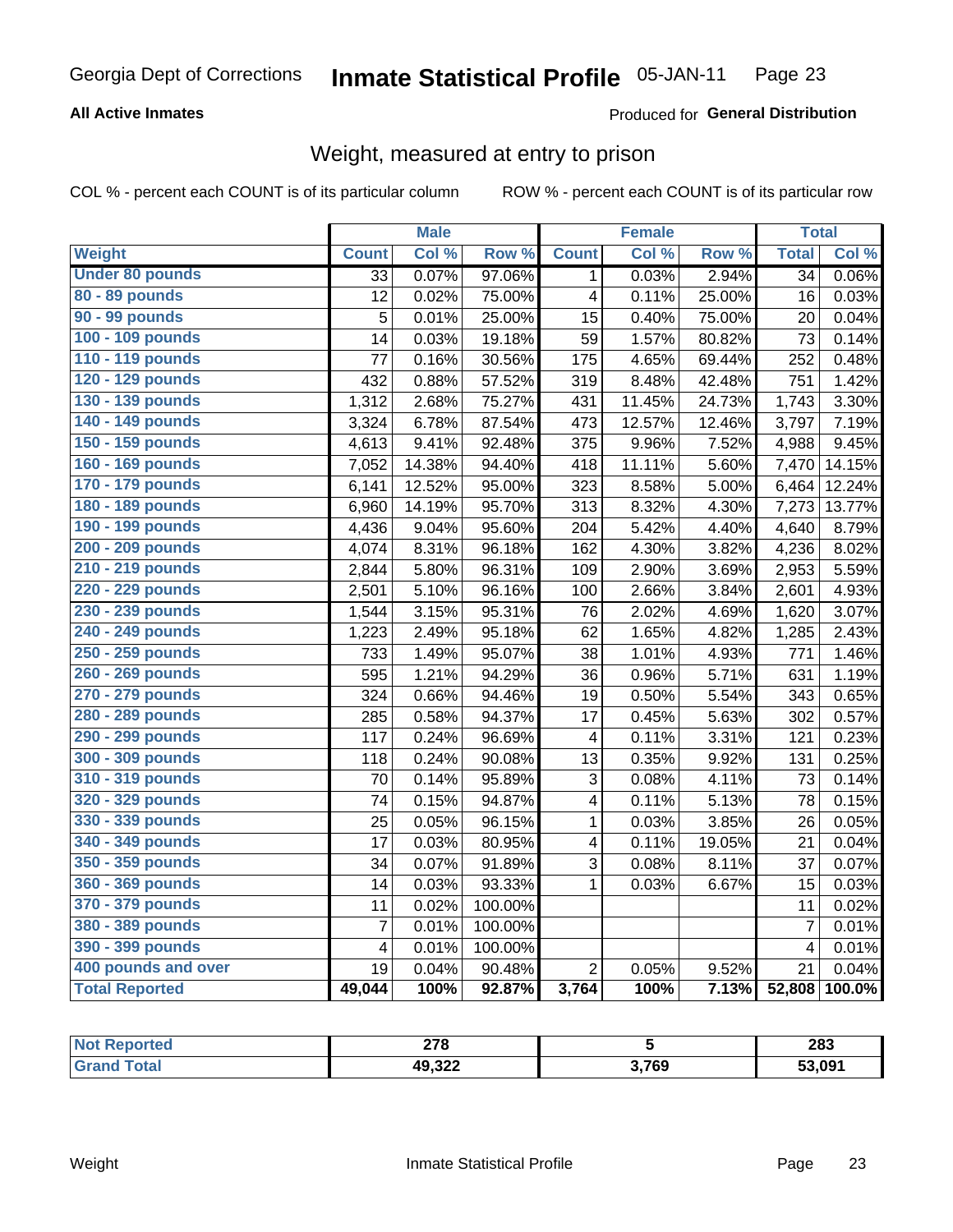### **All Active Inmates**

### Produced for General Distribution

# Weight, measured at entry to prison

COL % - percent each COUNT is of its particular column

|                          | <b>Male</b> | <b>Female</b> | Total |
|--------------------------|-------------|---------------|-------|
| <b>Mean</b><br>(average) | 185         | 165           | 183   |
| <b>Median (middle)</b>   | 180         | 160           | 180   |
| Mode<br>(most frequent)  | 180         | 140           | 180   |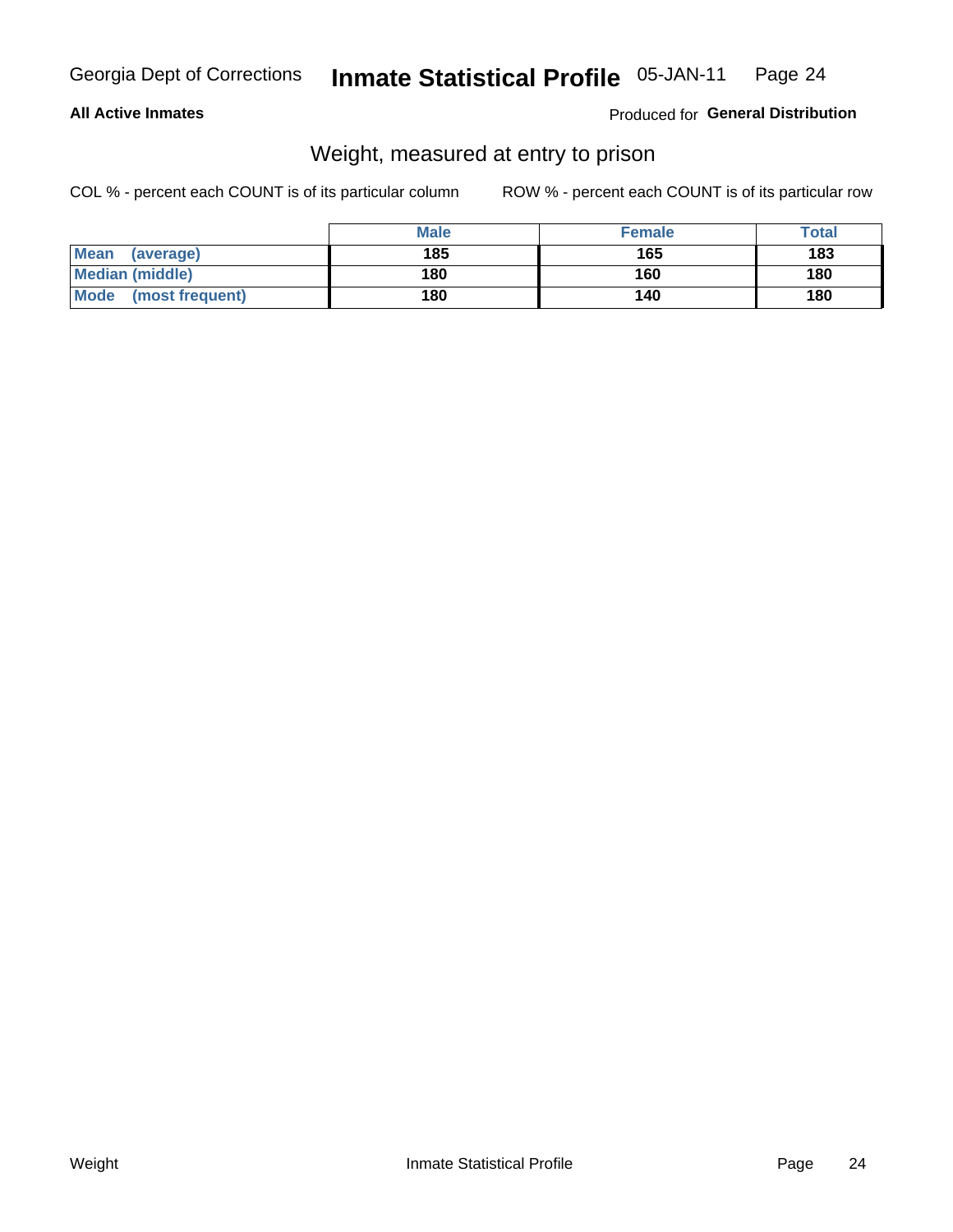#### Inmate Statistical Profile 05-JAN-11 Page 25

### **All Active Inmates**

**Produced for General Distribution** 

# Military service

COL % - percent each COUNT is of its particular column

|                          |              | <b>Male</b> |                    |       | <b>Female</b> |          |              | <b>Total</b> |
|--------------------------|--------------|-------------|--------------------|-------|---------------|----------|--------------|--------------|
| <b>Military service</b>  | <b>Count</b> | Col %       | <b>Row % Count</b> |       | Col %         | Row %    | <b>Total</b> | Col %        |
| <b>Air Force</b>         | .820         | 4.94%       | 98.38%             | 30    | $1.00\%$      | 1.62%    | 1,850        | 4.64%        |
| 2<br>Army                | 329          | .89%        | 97.63%             | 8     | .27%          | 2.37%    | 337          | .85%         |
| <b>Navy</b><br>3         | 593          | 1.61%       | 98.50%             | 9     | $.30\%$       | 1.50%    | 602          | 1.51%        |
| <b>Marines</b><br>4      | 37           | $.10\%$     | 100.00%            |       |               |          | 37           | .09%         |
| <b>Coast Guard</b><br>5. | 408          | $1.11\%$    | 99.76%             |       | .03%          | .24%     | 409          | 1.03%        |
| <b>None</b><br>96        | 33,687       | 91.36%      | 91.94%             | 2,954 | 98.40%        | 8.06%    | 36,641       | 91.89%       |
| <b>Total Reported</b>    | 36,874       | 100%        | 92.47%             | 3,002 | 100%          | $7.53\%$ | 39,876       | 100%         |

| $N_{\Omega}$<br><b>oorted</b> | 12,448 | 7C7<br>וסי | 13,215 |
|-------------------------------|--------|------------|--------|
| <b>c</b> otal<br>' Grano      | 49,322 | 3,769      | 53,091 |

| Mode (most frequent) | Force | <b>Force</b> | <b>orce</b> |
|----------------------|-------|--------------|-------------|
|                      |       |              |             |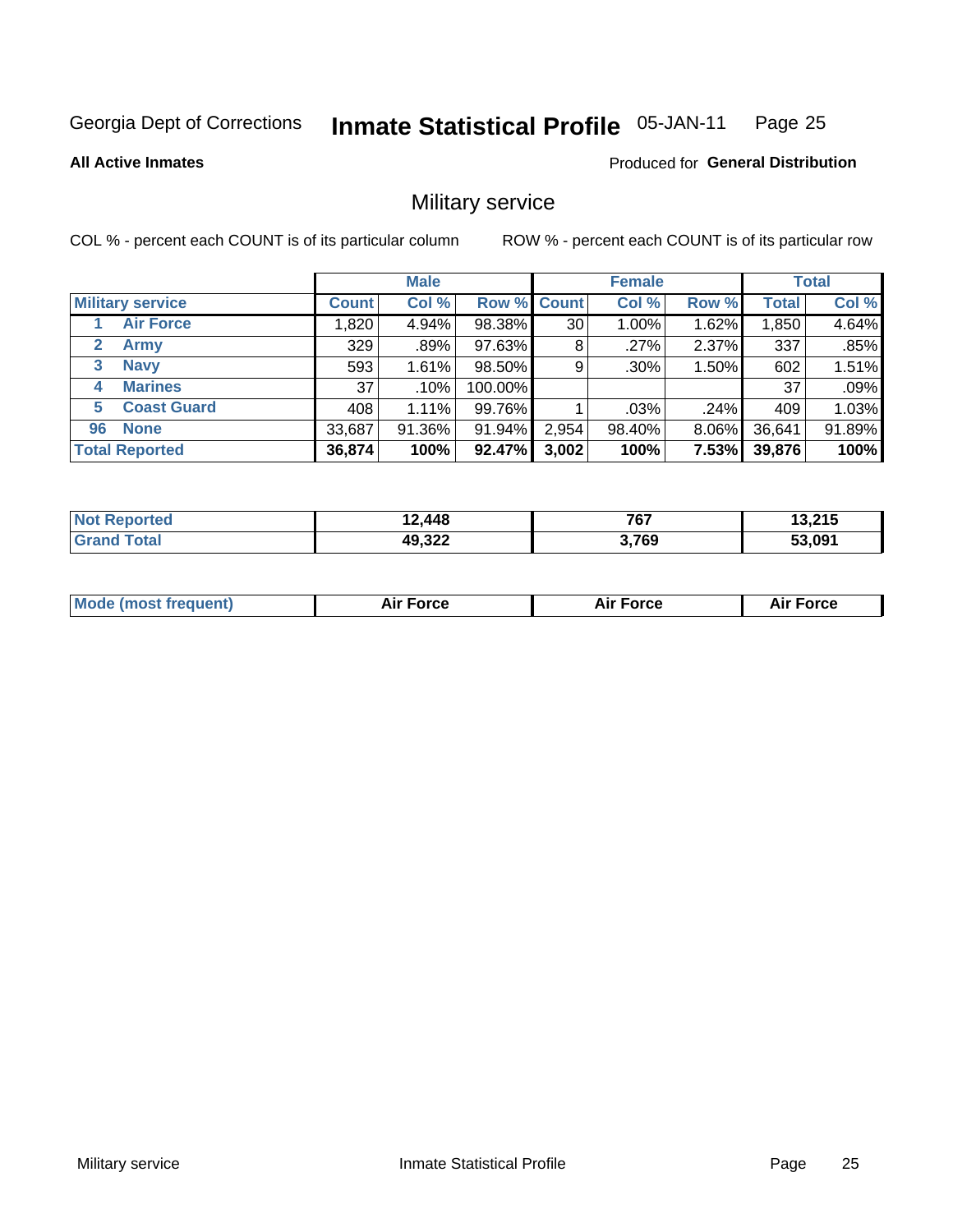#### Inmate Statistical Profile 05-JAN-11 Page 26

### **All Active Inmates**

# **Produced for General Distribution**

# Type of admission to prison

COL % - percent each COUNT is of its particular column

|                |                             |                 | <b>Male</b> |                    |     | <b>Female</b> |        |                | <b>Total</b> |
|----------------|-----------------------------|-----------------|-------------|--------------------|-----|---------------|--------|----------------|--------------|
|                | <b>Type of Admission</b>    | <b>Count</b>    | Col %       | <b>Row % Count</b> |     | Col %         | Row %  | Total          | Col %        |
|                | <b>Committed From Court</b> | 42,785          | 86.90%      | 93.06% 3,190       |     | 84.71%        | 6.94%  | 45,975         | 86.75%       |
| $\mathbf{2}$   | <b>Return Appeal/Bond</b>   | 3               | .01%        | 100.00%            |     |               |        | 3              | .01%         |
| 3              | <b>Parole Rev/New Sent</b>  | 2,519           | 5.12%       | 95.02%             | 132 | 3.51%         | 4.98%  | 2,651          | 5.00%        |
| 4              | <b>Par Rev/No New Sent</b>  | 1,018           | 2.07%       | 93.05%             | 76  | 2.02%         | 6.95%  | 1,094          | 2.06%        |
| 5              | <b>Prob Viol/Total Rev</b>  |                 | .01%        | 100.00%            |     |               |        |                | .01%         |
| $6\phantom{a}$ | <b>Prob Viol/Partial</b>    | 1,123           | 2.28%       | 86.52%             | 175 | 4.65%         | 13.48% | 1,298          | 2.45%        |
| 7              | <b>Admit Fm Other Cust</b>  | 8               | .02%        | 100.00%            |     |               |        | 8              | .02%         |
| 9              | <b>Prob Rev/Remainder</b>   | 1,688           | 3.43%       | 89.74%             | 193 | 5.12%         | 10.26% | 1,881          | 3.55%        |
| 10             | <b>New Sent/Par Rev Pnd</b> | 13              | .03%        | 100.00%            |     |               |        | 13             | .02%         |
| 11             | <b>Life W/O Parole</b>      | 15              | .03%        | 100.00%            |     |               |        | 15             | .03%         |
| 30             | <b>Par Rev/Rsn Unknown</b>  | 24              | .05%        | 100.00%            |     |               |        | 24             | .05%         |
| 32             | <b>Pb Parole Rescinded</b>  | 2               | .01%        | 100.00%            |     |               |        | 2              | .01%         |
| 33             | <b>Prob Revoc/Spec Cond</b> | 9               | .02%        | 100.00%            |     |               |        | 9              | .02%         |
| 40             | <b>Par Rev/Revoc Center</b> | 12 <sub>1</sub> | .02%        | 100.00%            |     |               |        | 12             | .02%         |
| 44             | <b>Whitworth Detention</b>  | 2               | .01%        | 100.00%            |     |               |        | $\overline{2}$ | .01%         |
| 50             | <b>Dcys At Risk</b>         |                 | .01%        | 100.00%            |     |               |        |                | .01%         |
| 97             | <b>Other</b>                | 10              | .02%        | 100.00%            |     |               |        | 10             | .02%         |
|                | <b>Total Reported</b>       | 49,233          | 100%        | 92.89% 3,766       |     | 100%          | 7.11%  | 52,999         | 100%         |

| <b>Not</b><br><b>Reported</b> | 89     |            | n.<br>94 |
|-------------------------------|--------|------------|----------|
| ™ota⊾<br>'Grand               | 49,322 | 3,769<br>. | 53.091   |

| <b>Mode (most frequent)</b> | Court Cmmt | <b>Court Cmmt</b> | Court Cmmt |
|-----------------------------|------------|-------------------|------------|
|                             |            |                   |            |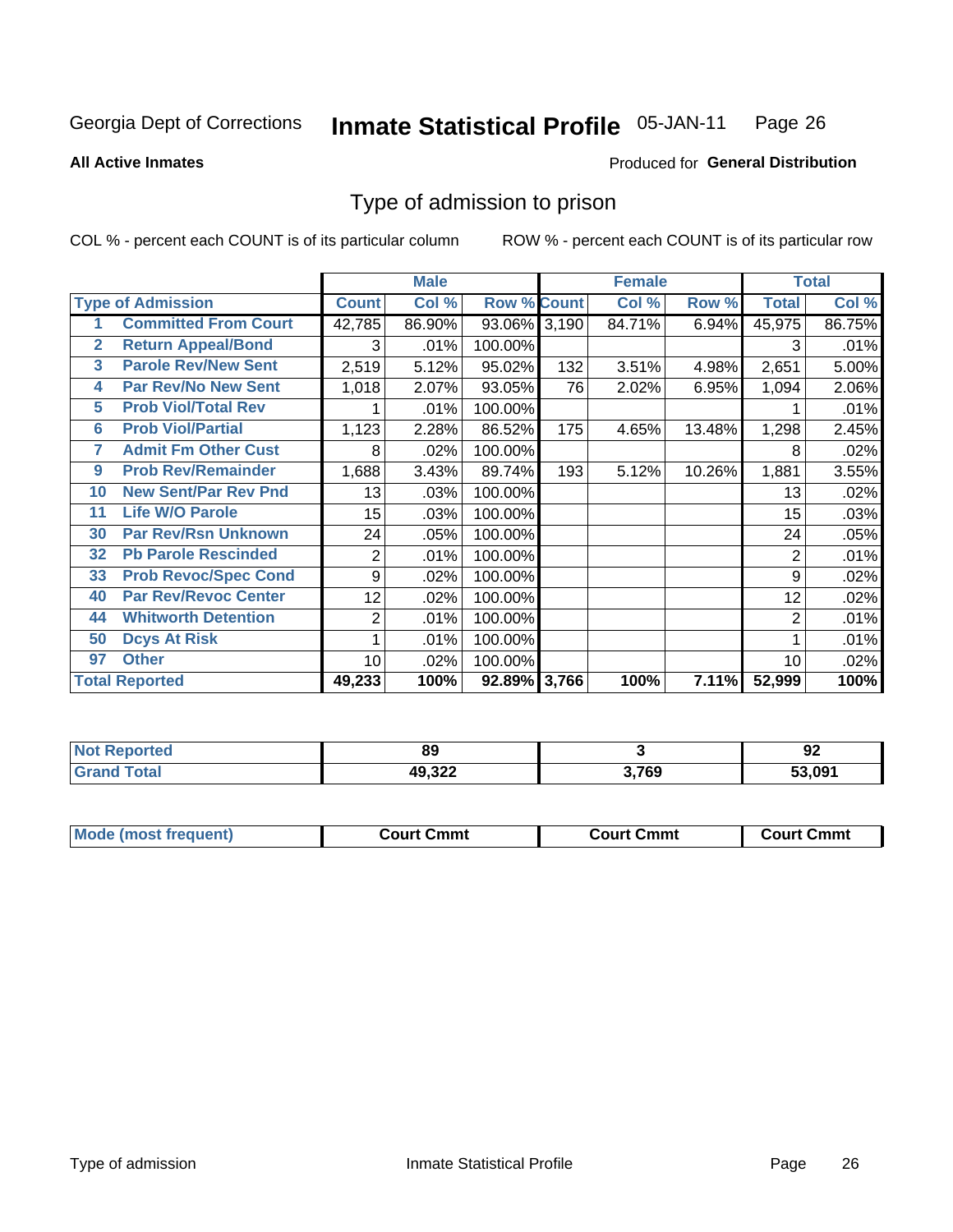#### **Inmate Statistical Profile 05-JAN-11** Page 27

**All Active Inmates** 

### **Produced for General Distribution**

# Current / last security status

COL % - percent each COUNT is of its particular column

|                        |              | <b>Male</b> |             |       | <b>Female</b> |          |                 | <b>Total</b> |
|------------------------|--------------|-------------|-------------|-------|---------------|----------|-----------------|--------------|
| <b>Security Status</b> | <b>Count</b> | Col %       | Row % Count |       | Col %         | Row %    | <b>Total</b>    | Col %        |
| 0 Diag Incom           | ,100         | 2.33%       | 98.74%      | 14    | .41%          | 1.26%    | 1,114           | 2.20%        |
| 1 Wrk Releas           | 14           | .03%        | 93.33%      |       | .03%          | 6.67%    | 15 <sup>1</sup> | .03%         |
| 2 Trusty               | 27           | $.06\%$     | 96.43%      |       | $.03\%$       | 3.57%    | 28              | .06%         |
| 3 Minimum              | 11,332       | 24.05%      | 85.22%      | 1,966 | 57.33%        | 14.78%   | 13,298          | 26.30%       |
| 4 Medium               | 26,817       | 56.91%      | 95.61%      | 1,231 | 35.90%        | 4.39%    | 28,048          | 55.48%       |
| 5 Close                | 7,741        | 16.43%      | 97.30%      | 215   | 6.27%         | 2.70%    | 7,956           | 15.74%       |
| <b>6 Maximum</b>       | 94           | .20%        | 98.95%      | 1     | .03%          | $1.05\%$ | 95              | .19%         |
| <b>Total Reported</b>  | 47,125       | 100%        | 93.22%      | 3,429 | 100%          | 6.78%    | 50,554          | 100%         |

| <b>Still being diagnosed</b> | 786.   | 207   | 1,993  |
|------------------------------|--------|-------|--------|
| <b>Not Reported</b>          | 411    | 133   | 544    |
| <b>Grand Total</b>           | 49,322 | 3,769 | 53,091 |

| <b>Mode</b><br>auent<br>∽ | <b>Medium</b> | ---<br>mum<br>м. | <b>Medium</b> |
|---------------------------|---------------|------------------|---------------|
|                           |               |                  |               |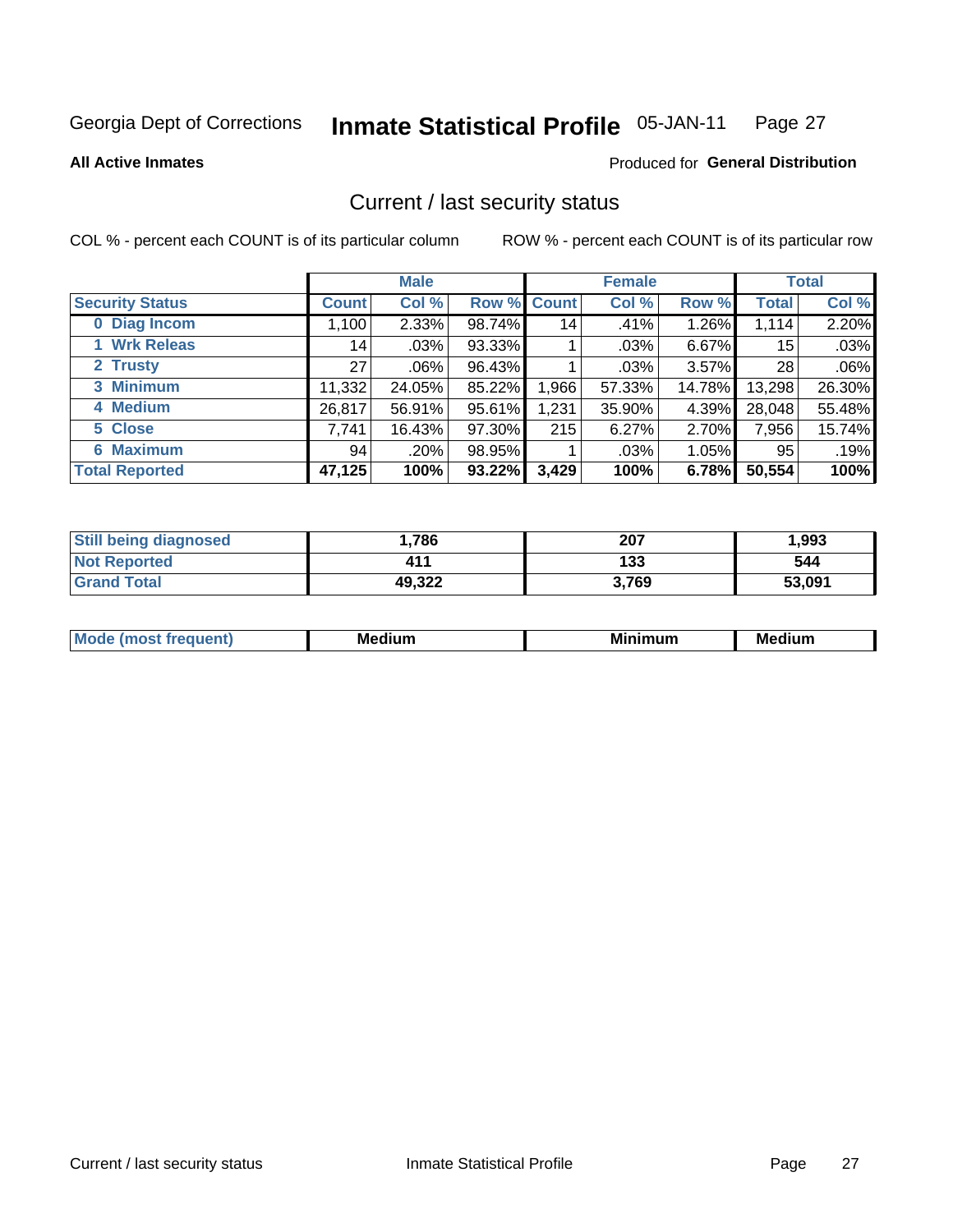#### Inmate Statistical Profile 05-JAN-11 Page 28

**All Active Inmates** 

### Produced for General Distribution

# Current / last type of institution

COL % - percent each COUNT is of its particular column

|                            |              | <b>Male</b> |             |       | <b>Female</b> |        |              | <b>Total</b> |
|----------------------------|--------------|-------------|-------------|-------|---------------|--------|--------------|--------------|
| <b>Type of Institution</b> | <b>Count</b> | Col %       | Row % Count |       | Col %         | Row %  | <b>Total</b> | Col %        |
| <b>Transitional Center</b> | 2,247        | 4.60%       | $91.19\%$   | 217   | 5.82%         | 8.81%  | 2,464        | 4.68%        |
| <b>County Camp</b>         | 4,980        | 10.19%      | 100.00%     |       |               |        | 4,980        | 9.47%        |
| <b>State Prison</b>        | 35,301       | 72.21%      | 91.39%      | 3,326 | 89.22%        | 8.61%  | 38,627       | 73.42%       |
| <b>Private Prison</b>      | 5,218        | 10.67%      | 100.00%     |       |               |        | 5,218        | 9.92%        |
| <b>Pre Release Center</b>  | 1,135        | 2.32%       | 85.98%      | 185   | 4.96%         | 14.02% | 1,320        | 2.51%        |
| <b>Detention Center</b>    | 3            | .01%        | 100.00%     |       |               |        | 3            | .01%         |
| <b>Parole Revoc Center</b> |              | .01%        | 100.00%     |       |               |        |              | .01%         |
| <b>Total Reported</b>      | 48,885       | 100%        | 92.91%      | 3,728 | 100%          | 7.09%  | 52,613       | 100%         |

| N   | $-10$                  |       | ""          |
|-----|------------------------|-------|-------------|
| тео | −.                     |       | 47 O        |
|     | دوه ۱۸<br>44<br>49.JZZ | 3,769 | 53.091<br>. |

| <b>Mode (most frequent)</b> | <b>State Prison</b> | <b>State Prison</b> | <b>State Prison</b> |
|-----------------------------|---------------------|---------------------|---------------------|
|                             |                     |                     |                     |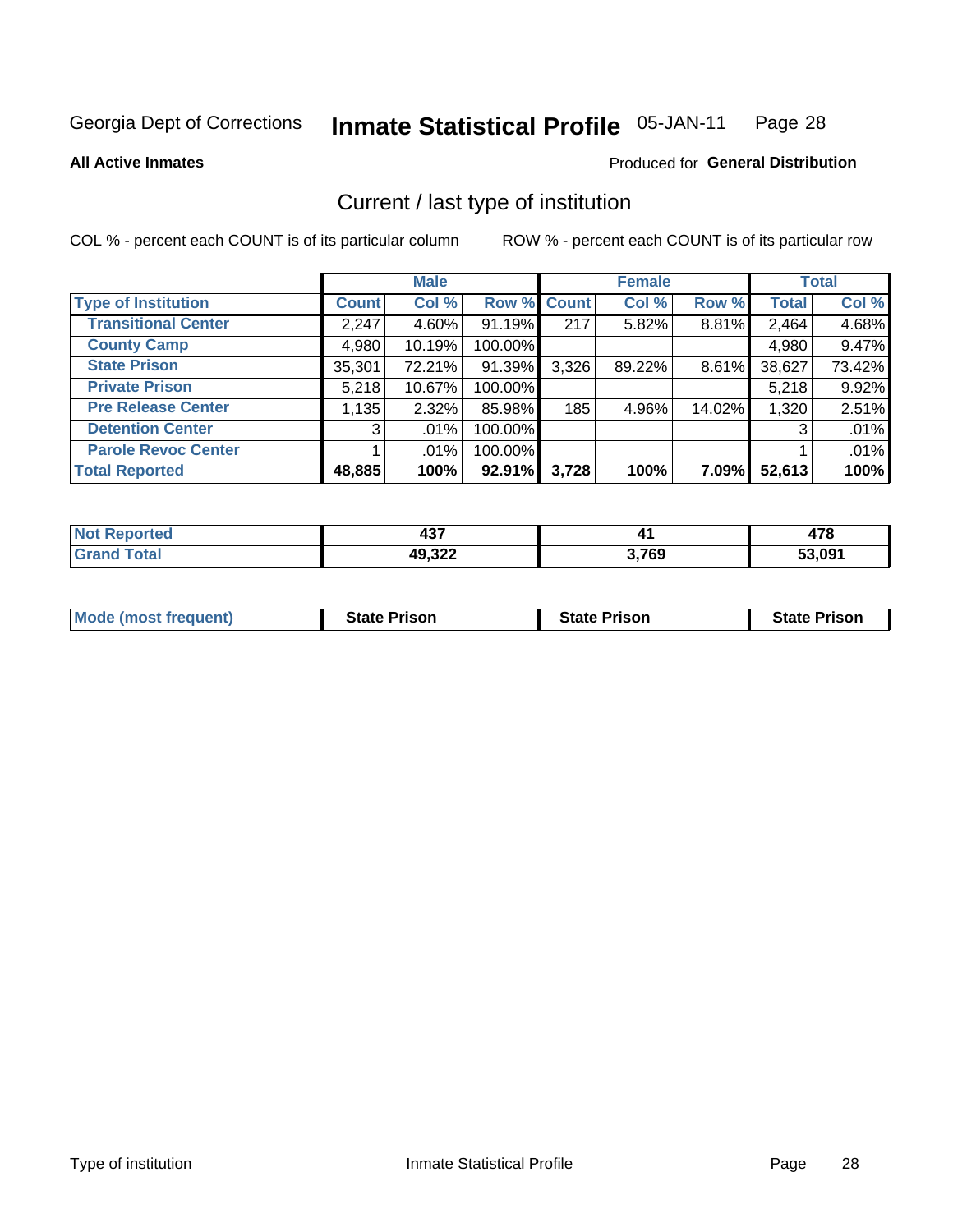#### **Inmate Statistical Profile 05-JAN-11** Page 29

Produced for General Distribution

### **All Active Inmates**

# Institution type - transitional centers

COL % - percent each COUNT is of its particular column

|                                          |                                 |              | <b>Male</b> |         |              | <b>Female</b> |         |              | <b>Total</b> |
|------------------------------------------|---------------------------------|--------------|-------------|---------|--------------|---------------|---------|--------------|--------------|
| <b>Institution Type - Trans. Centers</b> |                                 | <b>Count</b> | Col %       | Row %   | <b>Count</b> | Col %         | Row %   | <b>Total</b> | Col %        |
| 220                                      | <b>Albany Trans-Ctr</b>         | 148          | 6.59%       | 100.00% |              |               |         | 148          | 6.01%        |
| 223                                      | <b>Atlanta Male Trans-Ctr</b>   | 255          | 11.35%      | 100.00% |              |               |         | 255          | 10.35%       |
| 246                                      | <b>Augusta Trans-Ctr</b>        | 201          | 8.95%       | 100.00% |              |               |         | 201          | 8.16%        |
| 249                                      | <b>Clayton Transitional Ctr</b> | 332          | 14.78%      | 100.00% |              |               |         | 332          | 13.47%       |
| 247                                      | <b>Coastal Transitional Ctr</b> | 252          | 11.21%      | 100.00% |              |               |         | 252          | 10.23%       |
| 225                                      | <b>Columbus Trans-Ctr</b>       | 173          | 7.70%       | 100.00% |              |               |         | 173          | 7.02%        |
| 252                                      | <b>Emanuel-Swainsboro Tc</b>    | 179          | 7.97%       | 100.00% |              |               |         | 179          | 7.26%        |
| 250                                      | <b>Helms Trans-Ctr</b>          | 102          | 4.54%       | 100.00% |              |               |         | 102          | 4.14%        |
| 248                                      | <b>Lagrange Trans Ctr</b>       | 154          | 6.85%       | 100.00% |              |               |         | 154          | 6.25%        |
| 231                                      | <b>Macon Male Trans-Ctr</b>     | 154          | 6.85%       | 100.00% |              |               |         | 154          | 6.25%        |
| 235                                      | <b>Metro Womens Trans-Ctr</b>   |              |             |         | 217          | 100.00%       | 100.00% | 217          | 8.81%        |
| 253                                      | <b>Smith Trans-Ctr</b>          | 194          | 8.63%       | 100.00% |              |               |         | 194          | 7.87%        |
| 230                                      | <b>Valdosta Trans-Ctr</b>       | 103          | 4.58%       | 100.00% |              |               |         | 103          | 4.18%        |
|                                          | <b>Total Reported</b>           | 2,247        | 100%        | 91.19%  | 217          | 100%          | 8.81%   | 2,464        | 100%         |

| <b>NIC</b><br>rtea |       |             |      |
|--------------------|-------|-------------|------|
| _____              | 2,247 | $\sim$<br>- | 2464 |

| <b>Mode (most frequent)</b> | 249 Clayton Transitional Ctr 235 Metro Womens Trans- | 249 Clayton<br>Transitional Ctr |
|-----------------------------|------------------------------------------------------|---------------------------------|
|                             |                                                      |                                 |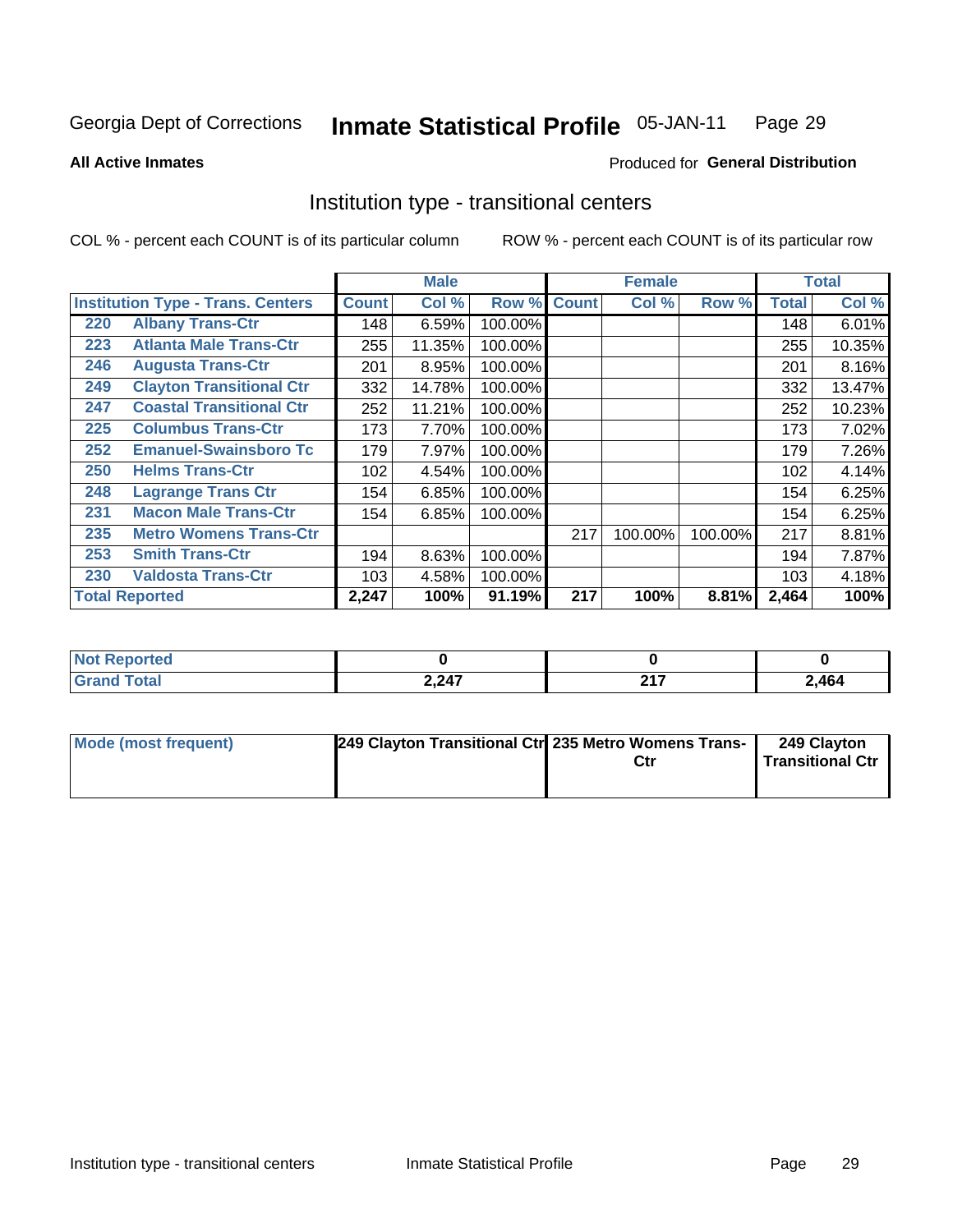#### **Inmate Statistical Profile 05-JAN-11** Page 30

### **All Active Inmates**

### Produced for General Distribution

# Institution type - mental hospitals

COL % - percent each COUNT is of its particular column

|                                                  | <b>Male</b> |                    | <b>Female</b> |                    | <b>Total</b> |
|--------------------------------------------------|-------------|--------------------|---------------|--------------------|--------------|
| <b>Institution Type - Mental Hospitals Count</b> | Col %       | <b>Row % Count</b> | Col%          | <b>Row % Total</b> | Col %        |
| <b>Total Reported</b>                            |             |                    |               |                    |              |

| <b>Not Reported</b>   |  |  |
|-----------------------|--|--|
| <b>Total</b><br>_____ |  |  |

| Mode.<br>frequent) | <b>Nul</b><br>_____ | <b>Null</b> | <b>Null</b> |
|--------------------|---------------------|-------------|-------------|
|                    |                     |             |             |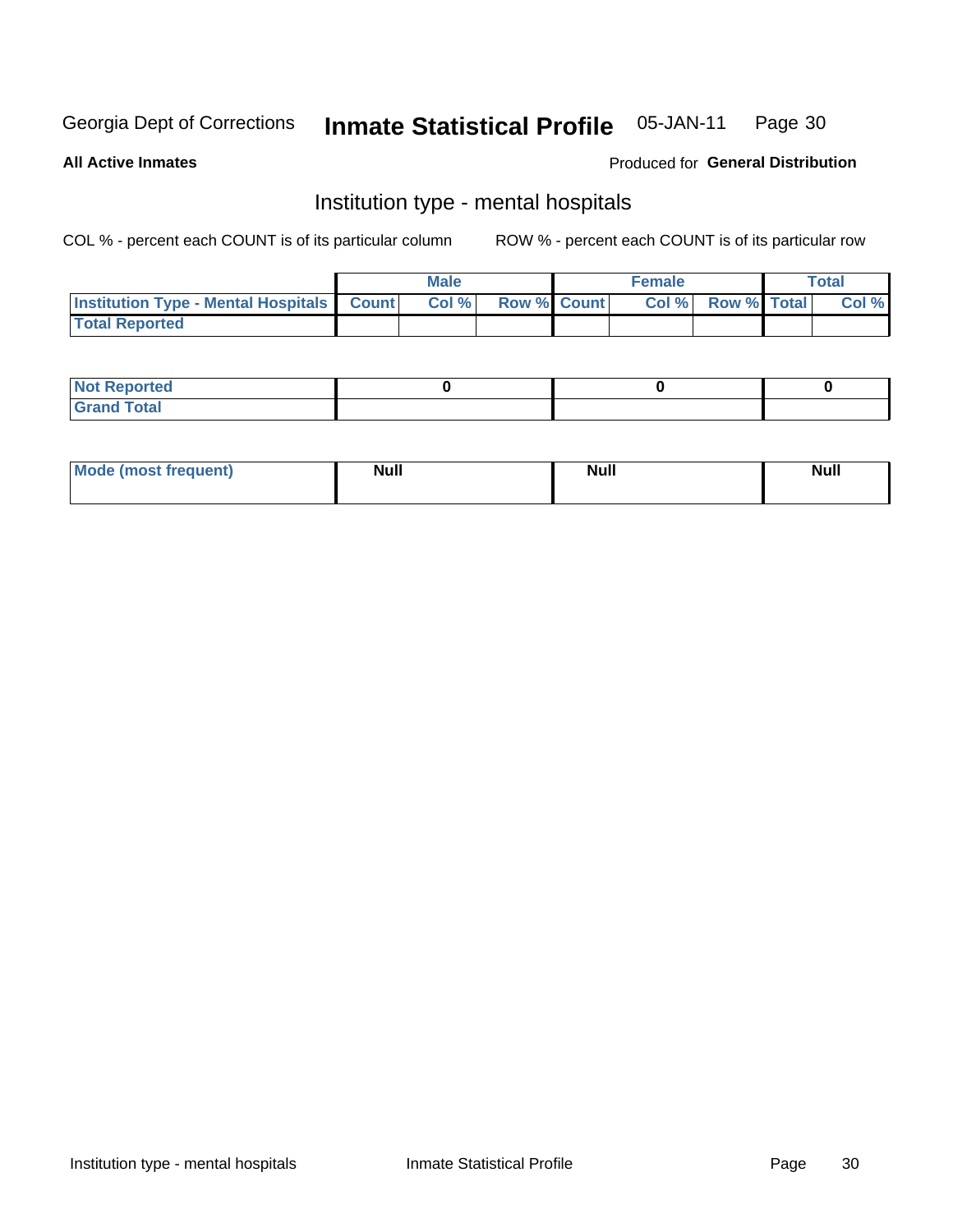#### Inmate Statistical Profile 05-JAN-11 Page 31

### **All Active Inmates**

### **Produced for General Distribution**

# Institution type - county prisons

COL % - percent each COUNT is of its particular column

|                                          |              | <b>Male</b> |         |              | <b>Female</b> |                          |              | <b>Total</b> |
|------------------------------------------|--------------|-------------|---------|--------------|---------------|--------------------------|--------------|--------------|
| <b>Institution Type - County Prisons</b> | <b>Count</b> | Col %       | Row %   | <b>Count</b> | Col %         | Row %                    | <b>Total</b> | Col %        |
| <b>Bulloch County Ci</b><br>402          | 146          | 2.93%       | 100.00% |              |               |                          | 146          | 2.93%        |
| <b>Carroll County Ci</b><br>404          | 215          | 4.32%       | 100.00% |              |               |                          | 215          | 4.32%        |
| <b>Clarke County Ci</b><br>406           | 107          | 2.15%       | 100.00% |              |               |                          | 107          | 2.15%        |
| <b>Clayton County Ci</b><br>456          | 239          | 4.80%       | 100.00% |              |               |                          | 239          | 4.80%        |
| <b>Colquitt County Ci</b><br>407         | 190          | 3.82%       | 100.00% |              |               |                          | 190          | 3.82%        |
| <b>Coweta County Ci</b><br>409           | 206          | 4.14%       | 100.00% |              |               |                          | 206          | 4.14%        |
| <b>Decatur County Ci</b><br>411          | 221          | 4.44%       | 100.00% |              |               |                          | 221          | 4.44%        |
| <b>Effingham County Ci</b><br>413        | 248          | 4.98%       | 100.00% |              |               |                          | 248          | 4.98%        |
| <b>Floyd County Ci</b><br>415            | 346          | 6.95%       | 100.00% |              |               |                          | 346          | 6.95%        |
| <b>Gwinnett County Ci</b><br>419         | 127          | 2.55%       | 100.00% |              |               |                          | 127          | 2.55%        |
| <b>Hall County Ci</b><br>420             | 154          | 3.09%       | 100.00% |              |               |                          | 154          | 3.09%        |
| <b>Harris County Ci</b><br>422           | 107          | 2.15%       | 100.00% |              |               |                          | 107          | 2.15%        |
| <b>Jackson County Ci</b><br>426          | 173          | 3.47%       | 100.00% |              |               |                          | 173          | 3.47%        |
| <b>Jefferson County Ci</b><br>428        | 187          | 3.76%       | 100.00% |              |               |                          | 187          | 3.76%        |
| <b>Mitchell County Ci</b><br>433         | 129          | 2.59%       | 100.00% |              |               |                          | 129          | 2.59%        |
| <b>Muscogee County Ci</b><br>435         | 526          | 10.56%      | 100.00% |              |               |                          | 526          | 10.56%       |
| <b>Richmond County Ci</b><br>439         | 212          | 4.26%       | 100.00% |              |               |                          | 212          | 4.26%        |
| <b>Screven County Prison</b><br>440      | 148          | 2.97%       | 100.00% |              |               |                          | 148          | 2.97%        |
| <b>Spalding County Ci</b><br>441         | 374          | 7.51%       | 100.00% |              |               |                          | 374          | 7.51%        |
| <b>Sumter County Ci</b><br>443           | 351          | 7.05%       | 100.00% |              |               |                          | 351          | 7.05%        |
| <b>Terrell County Ci</b><br>444          | 138          | 2.77%       | 100.00% |              |               |                          | 138          | 2.77%        |
| <b>Thomas County Ci</b><br>445           | 163          | 3.27%       | 100.00% |              |               |                          | 163          | 3.27%        |
| <b>Troup County Ci</b><br>447            | 273          | 5.48%       | 100.00% |              |               |                          | 273          | 5.48%        |
| <b>Total Reported</b>                    | 4,980        | 100%        | 100%    |              |               | $\overline{\frac{9}{6}}$ | 4,980        | 100%         |

| <b>Not</b><br><b>Reported</b> |       |       |
|-------------------------------|-------|-------|
| <b>Total</b><br><b>Grand</b>  | 4.980 | 4,980 |

| Mode (most frequent) | 435 Muscogee County Ci | <b>Null</b> | 435 Muscogee<br><b>County Ci</b> |
|----------------------|------------------------|-------------|----------------------------------|
|----------------------|------------------------|-------------|----------------------------------|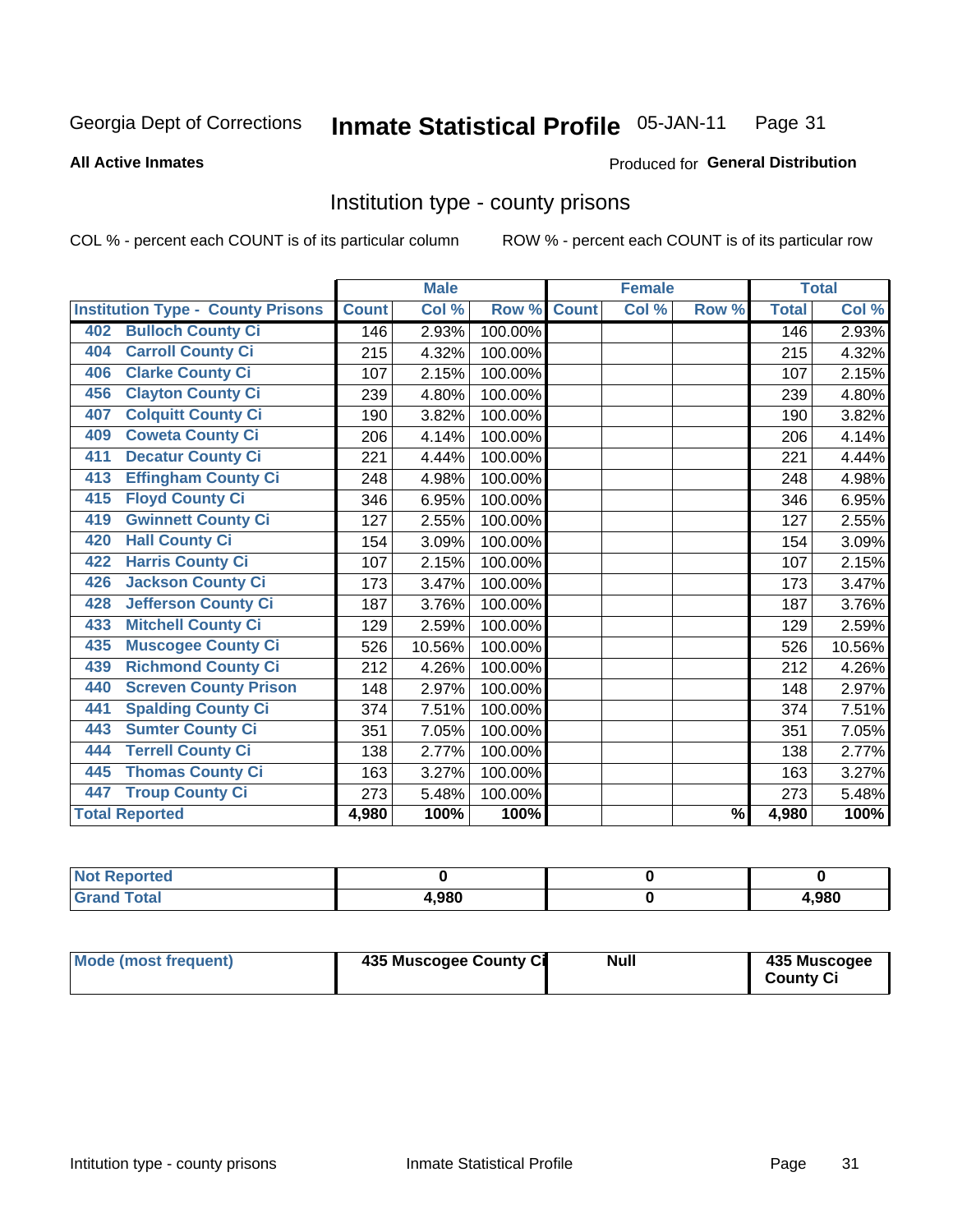#### Inmate Statistical Profile 05-JAN-11 Page 32

**All Active Inmates** 

### Produced for General Distribution

# Institution type - state prisons

COL % - percent each COUNT is of its particular column

|                                         | <b>Male</b>  |       | <b>Female</b> |                |        | <b>Total</b> |              |       |
|-----------------------------------------|--------------|-------|---------------|----------------|--------|--------------|--------------|-------|
| <b>Institution Type - State Prisons</b> | <b>Count</b> | Col % | Row %         | <b>Count</b>   | Col %  | Row %        | <b>Total</b> | Col % |
| <b>Arrendale State Prison</b><br>508    |              |       |               | 1,395          | 41.94% | 100.00%      | 1,395        | 3.61% |
| 532 Augusta State Med.<br><b>Prison</b> | 1,189        | 3.37% | 99.41%        | $\overline{7}$ | .21%   | .59%         | 1,196        | 3.10% |
| <b>Autry State Prison</b><br>543        | 1,673        | 4.74% | 100.00%       |                |        |              | 1,673        | 4.33% |
| <b>Baldwin State Prison</b><br>553      | 895          | 2.54% | 100.00%       |                |        |              | 895          | 2.32% |
| <b>Burrus Corr Trn Cntr</b><br>534      | 671          | 1.90% | 100.00%       |                |        |              | 671          | 1.74% |
| <b>Calhoun State Prison</b><br>547      | 1,635        | 4.63% | 100.00%       |                |        |              | 1,635        | 4.23% |
| <b>Central State Prison</b><br>531      | 851          | 2.41% | 100.00%       |                |        |              | 851          | 2.20% |
| 523<br><b>Coastal State Prison</b>      | 1,700        | 4.82% | 100.00%       |                |        |              | 1,700        | 4.40% |
| 503<br><b>Dodge State Prison</b>        | 1,217        | 3.45% | 100.00%       |                |        |              | 1,217        | 3.15% |
| <b>Dooly State Prison</b><br>548        | 1,682        | 4.76% | 100.00%       |                |        |              | 1,682        | 4.35% |
| <b>Ga Diag &amp; Class Pris</b><br>521  | 2,016        | 5.71% | 100.00%       |                |        |              | 2,016        | 5.22% |
| <b>Ga State Prison</b><br>517           | 1,488        | 4.22% | 100.00%       |                |        |              | 1,488        | 3.85% |
| <b>Hancock State Prison</b><br>541      | 1,310        | 3.71% | 100.00%       |                |        |              | 1,310        | 3.39% |
| <b>Hays State Prison</b><br>540         | 1,680        | 4.76% | 100.00%       |                |        |              | 1,680        | 4.35% |
| <b>Johnson State Prison</b><br>545      | 1,549        | 4.39% | 100.00%       |                |        |              | 1,549        | 4.01% |
| 510<br><b>Lee State Prison</b>          | 737          | 2.09% | 100.00%       |                |        |              | 737          | 1.91% |
| <b>Long State Prison</b><br>564         | 219          | .62%  | 100.00%       |                |        |              | 219          | .57%  |
| <b>Macon State Prison</b><br>549        | 1,747        | 4.95% | 100.00%       |                |        |              | 1,747        | 4.52% |
| 554<br><b>Metro State Prison (W)</b>    | 8            | .02%  | 1.08%         | 734            | 22.07% | 98.92%       | 742          | 1.92% |
| 509<br><b>Montgomery State Prison</b>   | 409          | 1.16% | 100.00%       |                |        |              | 409          | 1.06% |
| <b>Phillips State Prison</b><br>505     | 1,085        | 3.07% | 100.00%       |                |        |              | 1,085        | 2.81% |
| 557<br><b>Pulaski State Prison (W)</b>  |              |       |               | 1,190          | 35.78% | 100.00%      | 1,190        | 3.08% |
| <b>Rogers State Prison</b><br>533       | 1,472        | 4.17% | 100.00%       |                |        |              | 1,472        | 3.81% |
| <b>Rutledge State Prison</b><br>530     | 586          | 1.66% | 100.00%       |                |        |              | 586          | 1.52% |
| <b>Smith State Prison</b><br>550        | 1,599        | 4.53% | 100.00%       |                |        |              | 1,599        | 4.14% |
| 542<br><b>Telfair State Prison</b>      | 1,156        | 3.27% | 100.00%       |                |        |              | 1,156        | 2.99% |
| <b>Valdosta State Prison</b><br>537     | 1,393        | 3.95% | 100.00%       |                |        |              | 1,393        | 3.61% |
| <b>Walker State Prison</b><br>506       | 432          | 1.22% | 100.00%       |                |        |              | 432          | 1.12% |
| <b>Ware State Prison</b><br>501         | 1,529        | 4.33% | 100.00%       |                |        |              | 1,529        | 3.96% |
| <b>Washington Sp</b><br>552             | 1,540        | 4.36% | 100.00%       |                |        |              | 1,540        | 3.99% |
| <b>Wilcox State Prison</b><br>546       | 1,833        | 5.19% | 100.00%       |                |        |              | 1,833        | 4.75% |
| <b>Total Reported</b>                   | 35,301       | 100%  | 91.39%        | 3,326          | 100%   | 8.61%        | 38,627       | 100%  |

| n eo |        |       |        |
|------|--------|-------|--------|
|      | 35.301 | 3,326 | 38,627 |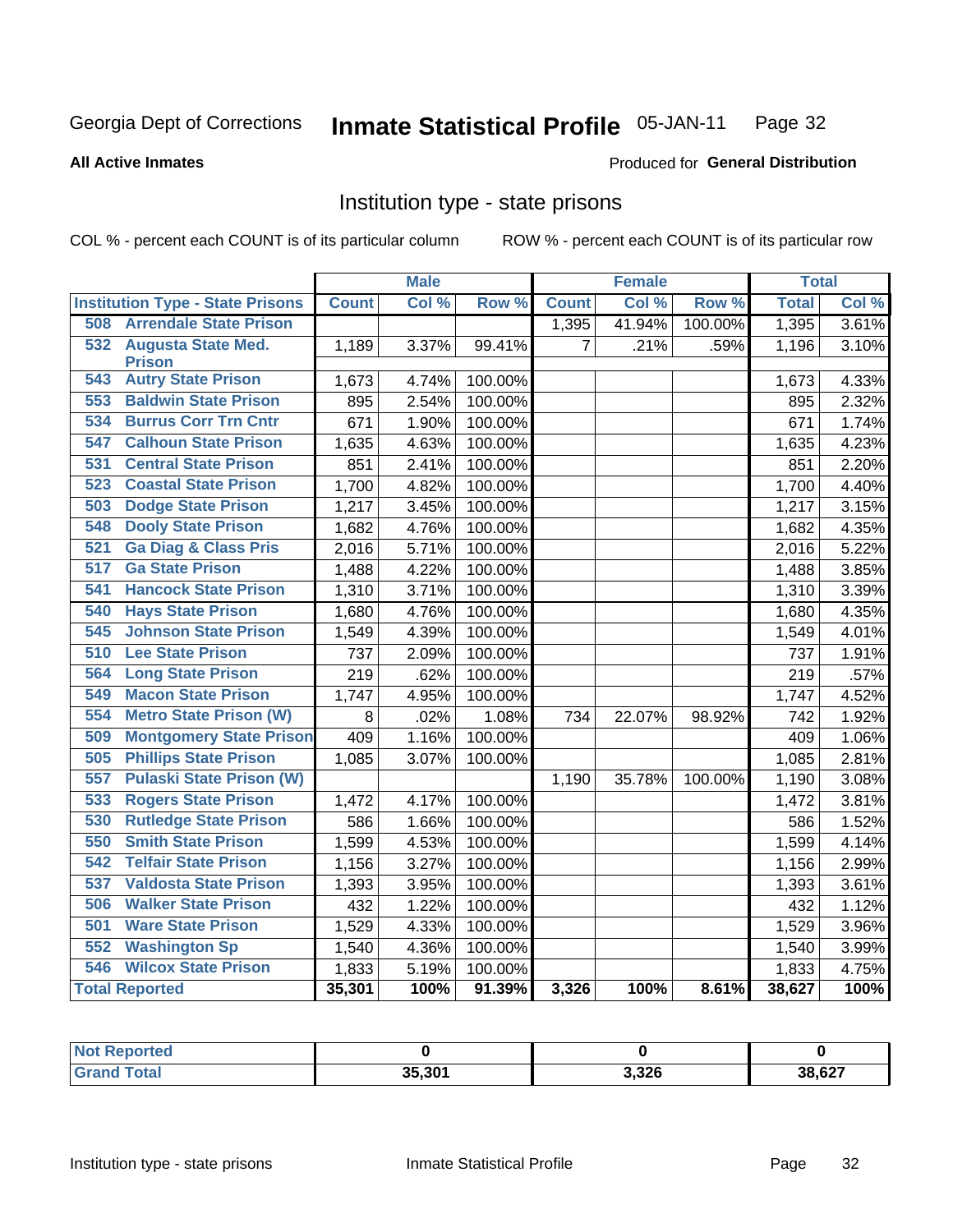#### **Inmate Statistical Profile 05-JAN-11** Page 33

### **All Active Inmates**

Produced for General Distribution

# Institution type - state prisons

COL % - percent each COUNT is of its particular column

|                      | <b>Male</b>                         | <b>Female</b>                     | Total                              |
|----------------------|-------------------------------------|-----------------------------------|------------------------------------|
| Mode (most frequent) | <b>521 Ga Diag &amp; Class Pris</b> | <b>508 Arrendale State Prison</b> | 521 Ga Diag &<br><b>Class Pris</b> |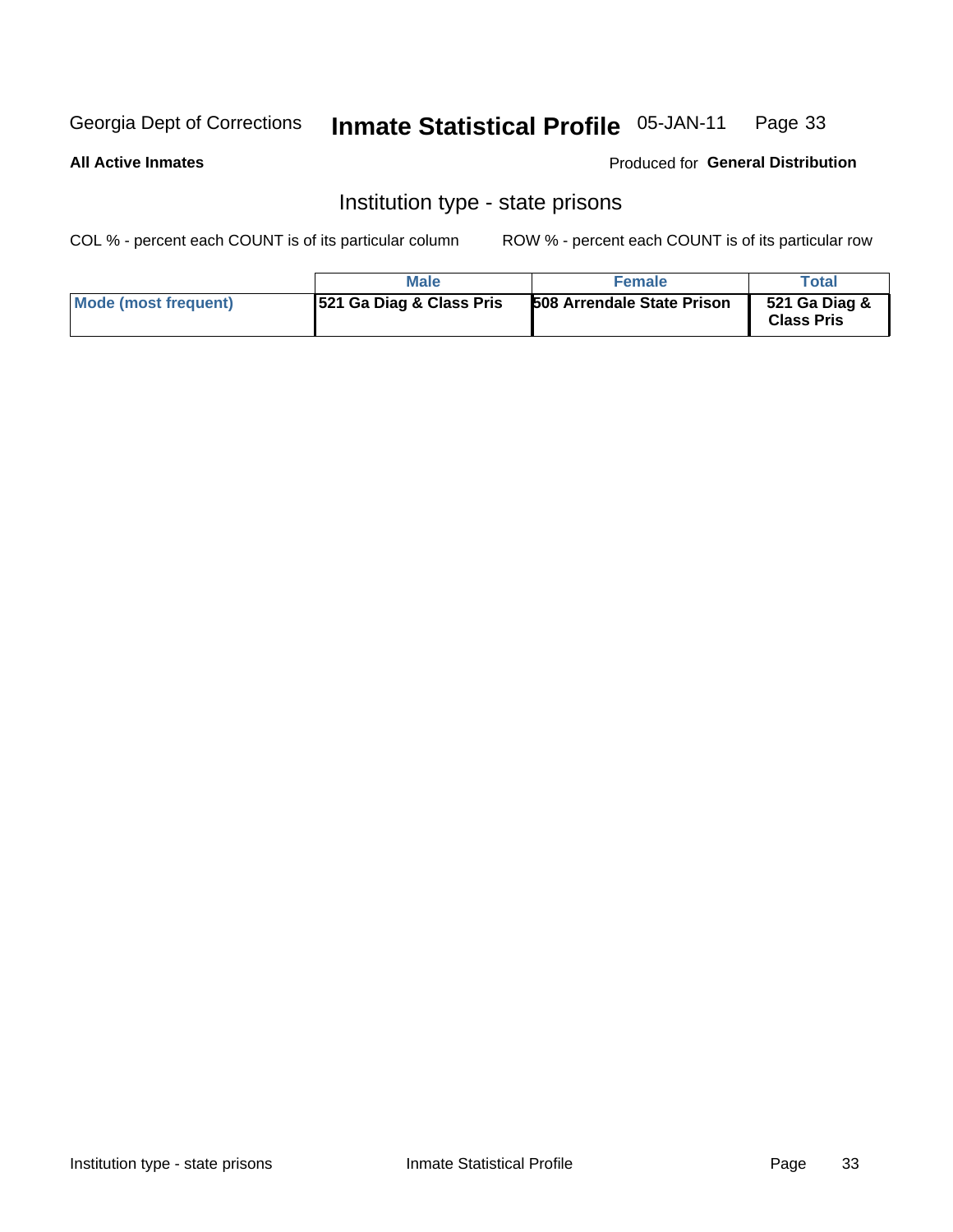#### **Inmate Statistical Profile 05-JAN-11** Page 33

**All Active Inmates** 

### Produced for General Distribution

# Institution type - private prisons

COL % - percent each COUNT is of its particular column

|                                           |              | <b>Male</b> |                    | <b>Female</b> |       |              | <b>Total</b> |
|-------------------------------------------|--------------|-------------|--------------------|---------------|-------|--------------|--------------|
| <b>Institution Type - Private Prisons</b> | <b>Count</b> | Col%        | <b>Row % Count</b> | Col %         | Row % | <b>Total</b> | Col %        |
| 569<br><b>Coffee Corr Facility</b>        | 2,607        | 49.96%      | $100.00\%$         |               |       | 2.607        | 49.96%       |
| <b>Wheeler Corr Facility</b><br>571       | 2,611        | $50.04\%$   | 100.00%            |               |       | 2,611        | 50.04%       |
| <b>Total Reported</b>                     | 5.218        | 100%        | $100\%$            |               |       | $\%$ 5,218   | 100%         |

| <b>Reported</b><br>$\sim$ |                       |      |
|---------------------------|-----------------------|------|
| <b>otal</b>               | <b>E 240</b><br>- 1 9 | 1000 |

| Mode (most frequent) | 571 Wheeler Corr Facility | <b>Null</b> | <b>571 Wheeler Corrl</b><br>Facilitv |
|----------------------|---------------------------|-------------|--------------------------------------|
|----------------------|---------------------------|-------------|--------------------------------------|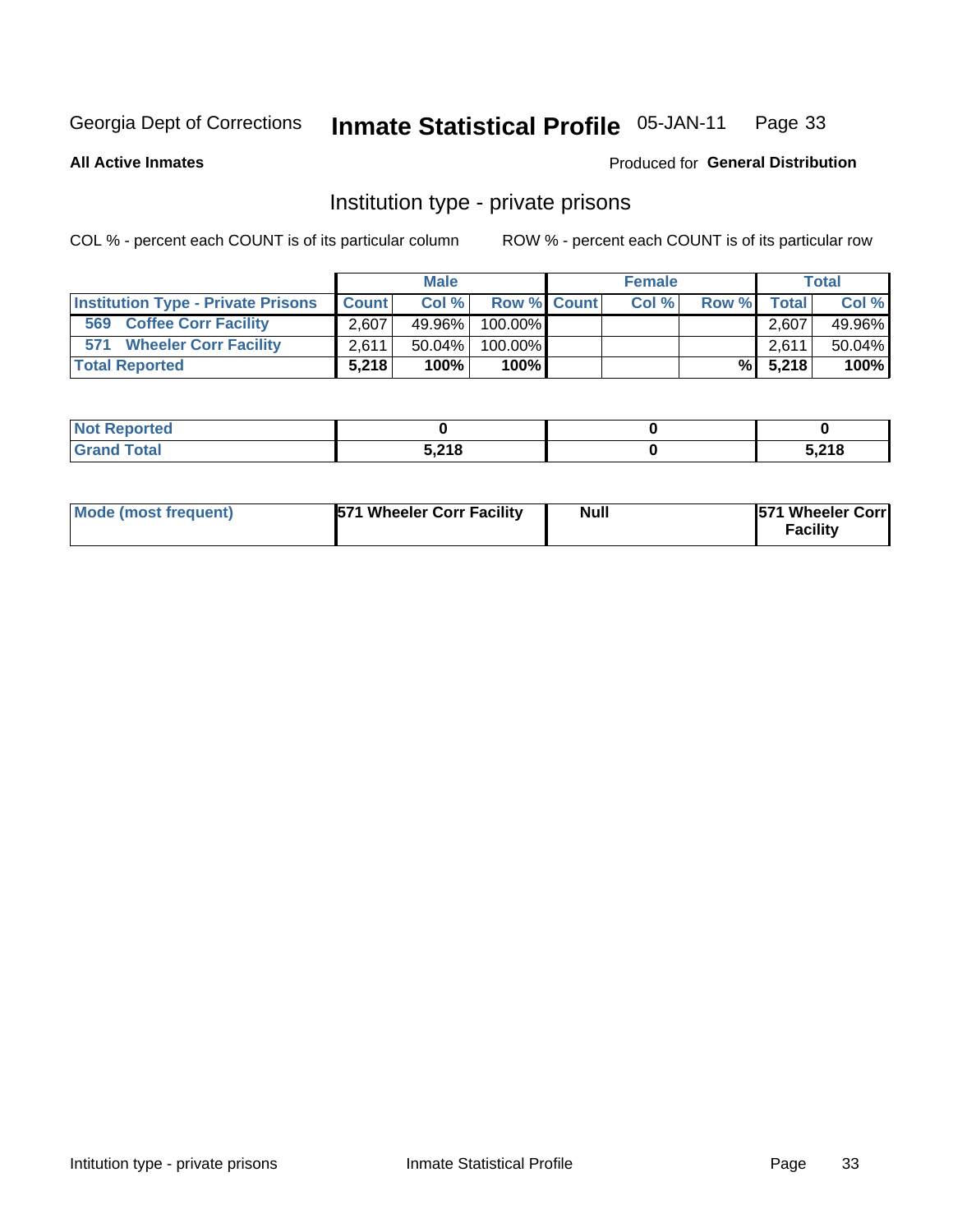#### **Inmate Statistical Profile 05-JAN-11** Page 34

**All Active Inmates** 

**Produced for General Distribution** 

# Institution type - prison annexes

COL % - percent each COUNT is of its particular column

|                                                   | <b>Male</b> |       |              | <b>Female</b> |             | <b>Total</b> |
|---------------------------------------------------|-------------|-------|--------------|---------------|-------------|--------------|
| <b>Institution Type - Prison Annexe   Count  </b> | Col %       | Row % | <b>Count</b> | Col %         | Row % Total | Col %        |
| <b>Total Reported</b>                             |             |       |              |               |             |              |

| <b>Reported</b><br>I NOT                      |  |  |
|-----------------------------------------------|--|--|
| <b>Total</b><br>Carar<br>$\sim$ . When $\sim$ |  |  |

| <b>Mode</b>     | <b>Null</b> | <b>Null</b> | <b>Null</b> |
|-----------------|-------------|-------------|-------------|
| most frequent). |             |             |             |
|                 |             |             |             |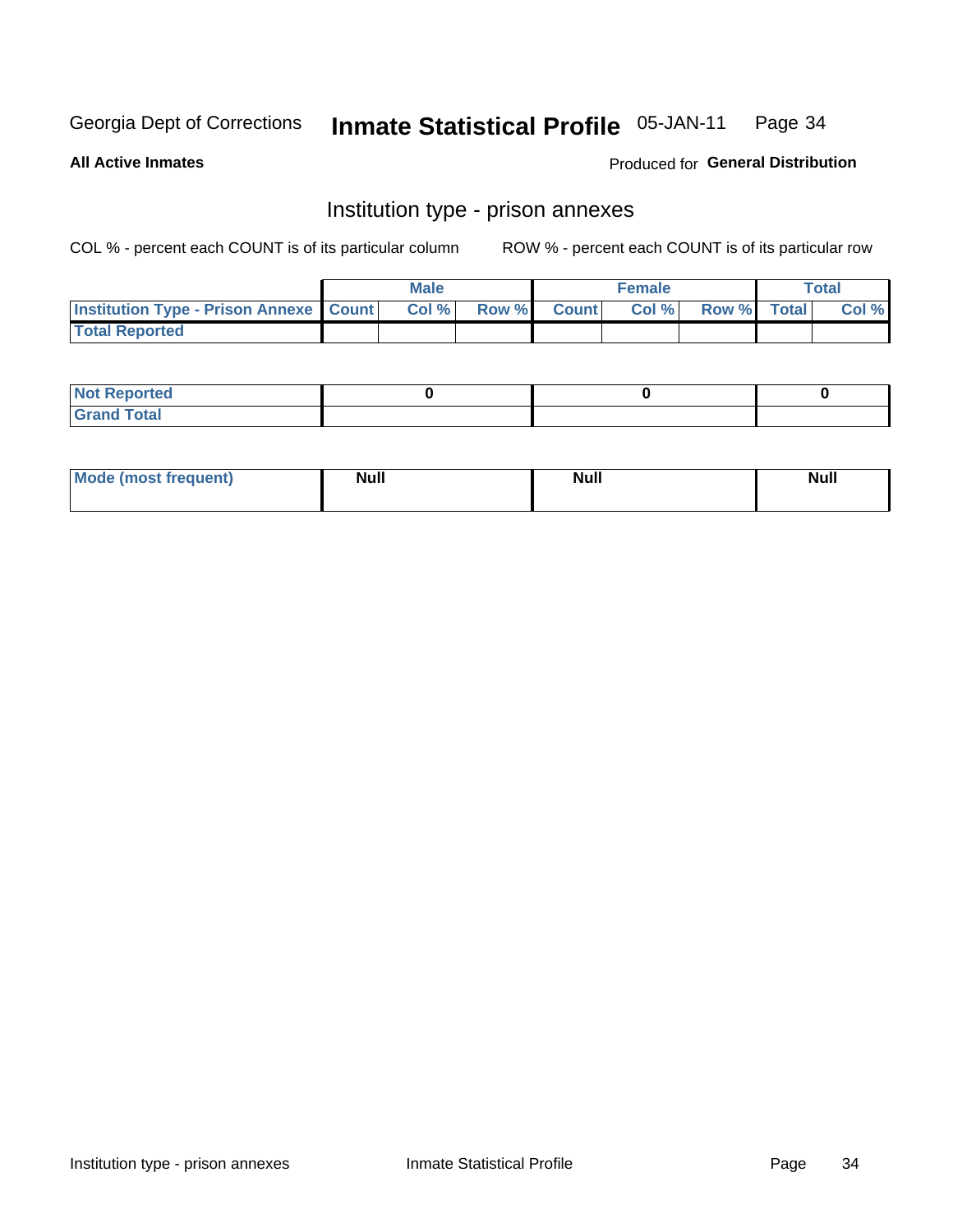#### **Inmate Statistical Profile 05-JAN-11** Page 35

**All Active Inmates** 

**Produced for General Distribution** 

# Institution type - pre-release centers

COL % - percent each COUNT is of its particular column

|                                         |              | <b>Male</b> |         |              | <b>Female</b> |         |              | <b>Total</b> |
|-----------------------------------------|--------------|-------------|---------|--------------|---------------|---------|--------------|--------------|
| <b>Institution Type - Prison Annexe</b> | <b>Count</b> | Col %       | Row %   | <b>Count</b> | Col %         | Row %   | <b>Total</b> | Col %        |
| 7507 Appling Pre-Release Ctr            | 226          | 19.91%      | 100.00% |              |               |         | 226          | 17.12%       |
| 7521 Lamar Pre-Release Center           | 227          | 20.00%      | 100.00% |              |               |         | 227          | 17.20%       |
| <b>7546 Turner Pre-Release</b>          | 225          | 19.82%      | 100.00% |              |               |         | 225          | 17.05%       |
| Center                                  |              |             |         |              |               |         |              |              |
| 7538 W Central Pre-Release Ctr          |              |             |         | 185          | 100.00%       | 100.00% | 185          | 14.02%       |
| 556 Western Pre-Release Cntr            | 231          | 20.35%      | 100.00% |              |               |         | 231          | 17.50%       |
| <b>7572 Wilkes Pre-Release</b>          | 226          | 19.91%      | 100.00% |              |               |         | 226          | 17.12%       |
| <b>Center</b>                           |              |             |         |              |               |         |              |              |
| <b>Total Reported</b>                   | 1,135        | 100%        | 85.98%  | 185          | 100%          | 14.02%  | 1,320        | 100%         |

| Reported |      |     |       |
|----------|------|-----|-------|
| Total    | ,135 | 185 | 1,320 |

| Mode (most frequent) |      | 556 Western Pre-Release   7538 W Central Pre-Release   556 Western Pre- |                     |
|----------------------|------|-------------------------------------------------------------------------|---------------------|
|                      | Cntr | Ctr                                                                     | <b>Release Cntr</b> |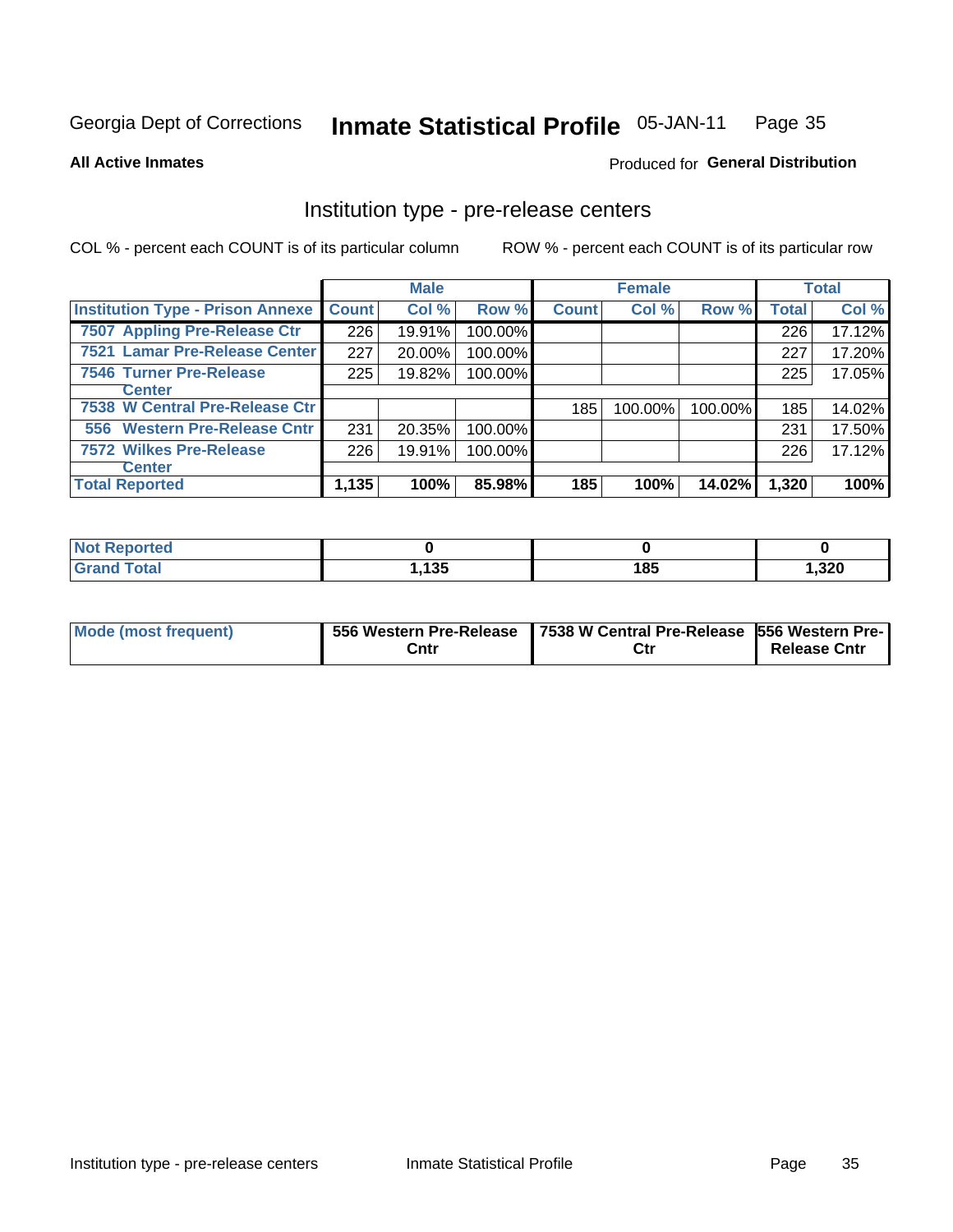#### **Inmate Statistical Profile 05-JAN-11** Page 36

**All Active Inmates** 

### Produced for General Distribution

# Institution type - inmate boot camp

COL % - percent each COUNT is of its particular column

|                                      |              | <b>Male</b> |       |              | <b>Female</b> |             | <b>Total</b> |
|--------------------------------------|--------------|-------------|-------|--------------|---------------|-------------|--------------|
| <b>Institution Type - Boot Camps</b> | <b>Count</b> | Col %       | Row % | <b>Count</b> | Col %         | Row % Total | Col %        |
| <b>Total Rported</b>                 |              |             |       |              |               |             |              |

| <b>Not Reported</b>                   |  |  |
|---------------------------------------|--|--|
| <b>Total</b><br><b>C HAM</b><br>_____ |  |  |

| <b>AhoM</b>       | <b>Null</b> | <b>Null</b> | Ab d' |
|-------------------|-------------|-------------|-------|
| <b>"requent</b> ) |             |             | _____ |
|                   |             |             |       |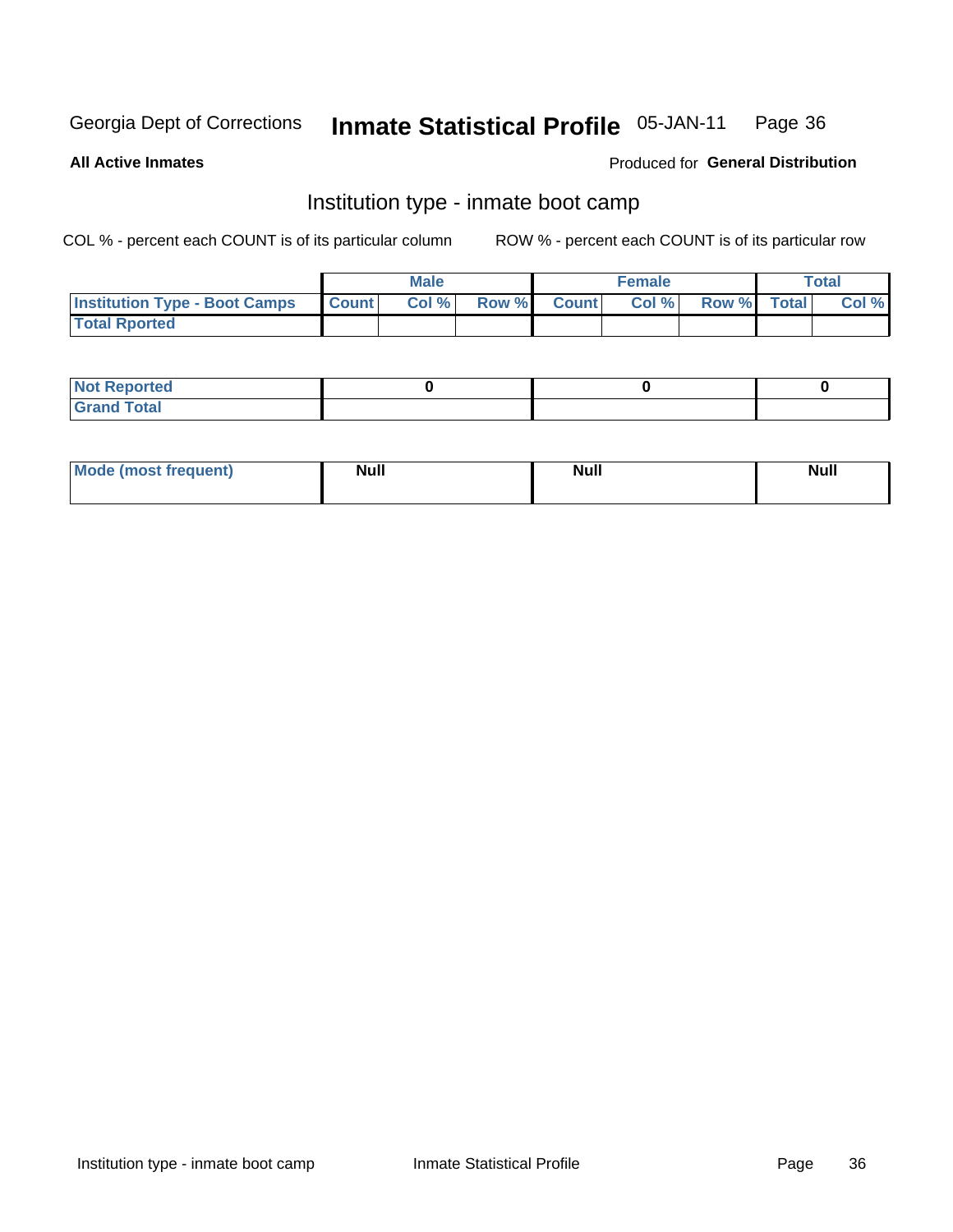#### Inmate Statistical Profile 05-JAN-11 Page 37

### **All Active Inmates**

### **Produced for General Distribution**

# Number of disciplinary reports

COL % - percent each COUNT is of its particular column

|                                       |              | <b>Male</b> |             |       | <b>Female</b> |       |        | <b>Total</b> |
|---------------------------------------|--------------|-------------|-------------|-------|---------------|-------|--------|--------------|
| <b>Number of Disciplinary Reports</b> | <b>Count</b> | Col %       | Row % Count |       | Col %         | Row % | Total  | Col %        |
| $\bf{0}$                              | 21,015       | 42.61%      | 90.28%      | 2,263 | 60.04%        | 9.72% | 23,278 | 43.85%       |
|                                       | 2,552        | 5.17%       | 94.38%      | 152   | 4.03%         | 5.62% | 2,704  | 5.09%        |
| $\mathbf{2}$                          | 5,535        | 11.22%      | 92.17%      | 470   | 12.47%        | 7.83% | 6,005  | 11.31%       |
| 3                                     | 1,746        | 3.54%       | 94.79%      | 96    | 2.55%         | 5.21% | 1,842  | 3.47%        |
|                                       | 2,787        | 5.65%       | 93.49%      | 194   | 5.15%         | 6.51% | 2,981  | 5.61%        |
| 5                                     | 1,302        | 2.64%       | 96.37%      | 49    | 1.30%         | 3.63% | 1,351  | 2.54%        |
| <b>More Than 5</b>                    | 14,385       | 29.17%      | 96.35%      | 545   | 14.46%        | 3.65% | 14,930 | 28.12%       |
| <b>Total Reported</b>                 | 49,322       | 100%        | 92.90%      | 3,769 | 100%          | 7.10% | 53,091 | 100%         |

| orted<br>NOI |                  |       |        |
|--------------|------------------|-------|--------|
| <b>Fotal</b> | 49 322<br>19.JZZ | 3,769 | 53.091 |

| Mean (average)       | ר ה<br>0.ZI | 3.04 | 6.04 |
|----------------------|-------------|------|------|
| Median (middle)      |             |      |      |
| Mode (most frequent) |             |      |      |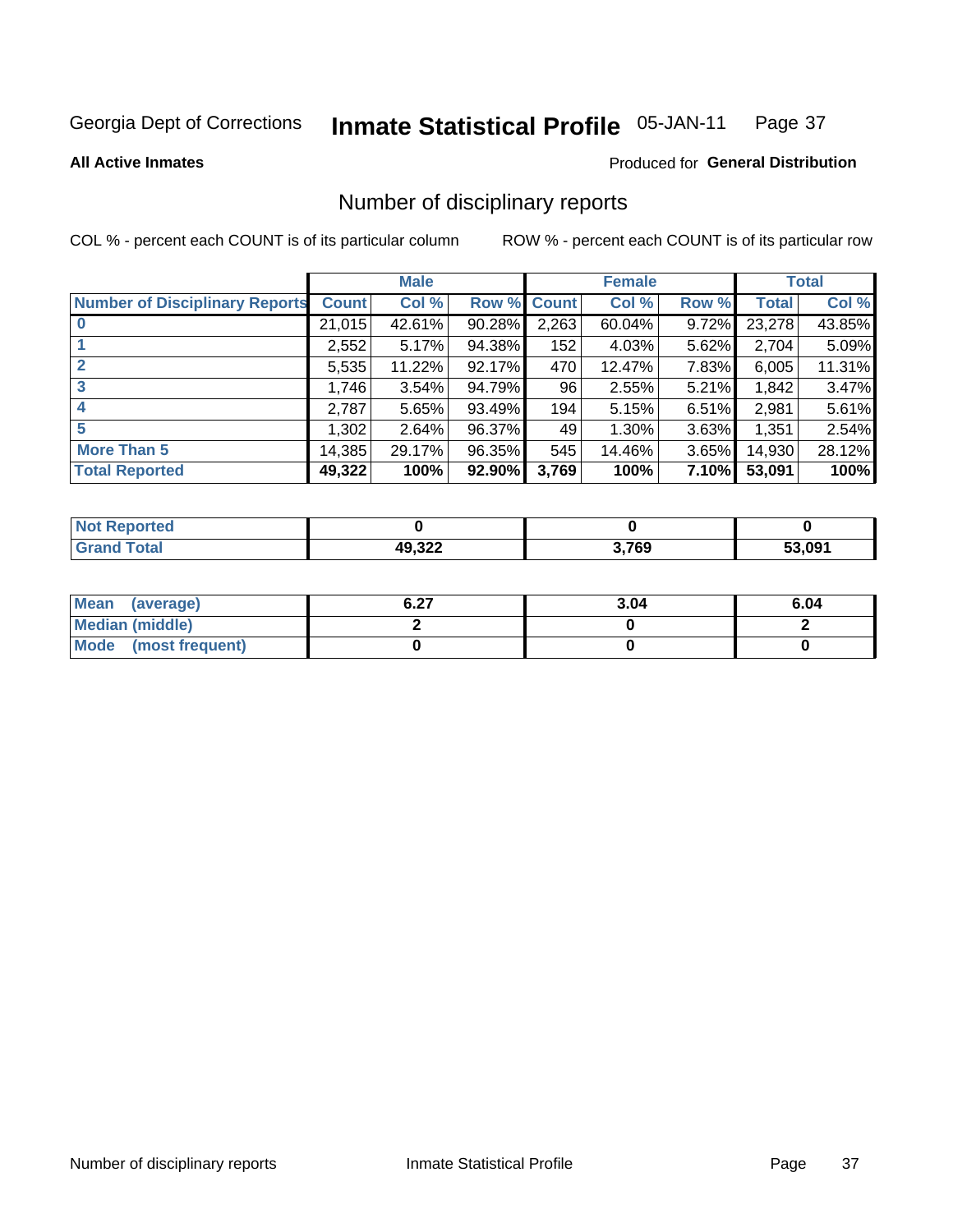#### **Inmate Statistical Profile 05-JAN-11** Page 38

### **All Active Inmates**

## **Produced for General Distribution**

# Number of transfers

COL % - percent each COUNT is of its particular column

|                            |         | <b>Male</b> |        |              | <b>Female</b> |          |              | <b>Total</b> |
|----------------------------|---------|-------------|--------|--------------|---------------|----------|--------------|--------------|
| <b>Number of Transfers</b> | Count l | Col %       | Row %  | <b>Count</b> | Col %         | Row %    | <b>Total</b> | Col %        |
| $\bf{0}$                   | 3,387   | 6.87%       | 86.78% | 516          | 13.69%        | 13.22%   | 3,903        | 7.35%        |
|                            | 4,921   | 9.98%       | 91.45% | 460          | 12.20%        | $8.55\%$ | 5,381        | 10.14%       |
| $\mathbf{2}$               | 13,468  | 27.31%      | 88.79% | 1,700        | 45.10%        | 11.21%   | 15,168       | 28.57%       |
| 3                          | 6,060   | 12.29%      | 93.61% | 414          | 10.98%        | $6.39\%$ | 6,474        | 12.19%       |
| 4                          | 5,954   | 12.07%      | 94.88% | 321          | 8.52%         | 5.12%    | 6,275        | 11.82%       |
| 5                          | 4,431   | 8.98%       | 96.01% | 184          | 4.88%         | 3.99%    | 4,615        | 8.69%        |
| <b>More Than 5</b>         | 11,101  | 22.51%      | 98.46% | 174          | 4.62%         | $1.54\%$ | 11,275       | 21.24%       |
| <b>Total Reported</b>      | 49,322  | 100%        | 92.90% | 3,769        | 100%          | 7.10%    | 53,091       | 100%         |

| orted<br>NOT |                  |       |        |
|--------------|------------------|-------|--------|
| <b>Total</b> | 10.322<br>49.JZZ | 3,769 | 53.091 |

| Mean (average)       | 3.91 | ר י<br>L.LI | 3.79 |
|----------------------|------|-------------|------|
| Median (middle)      |      |             |      |
| Mode (most frequent) |      |             |      |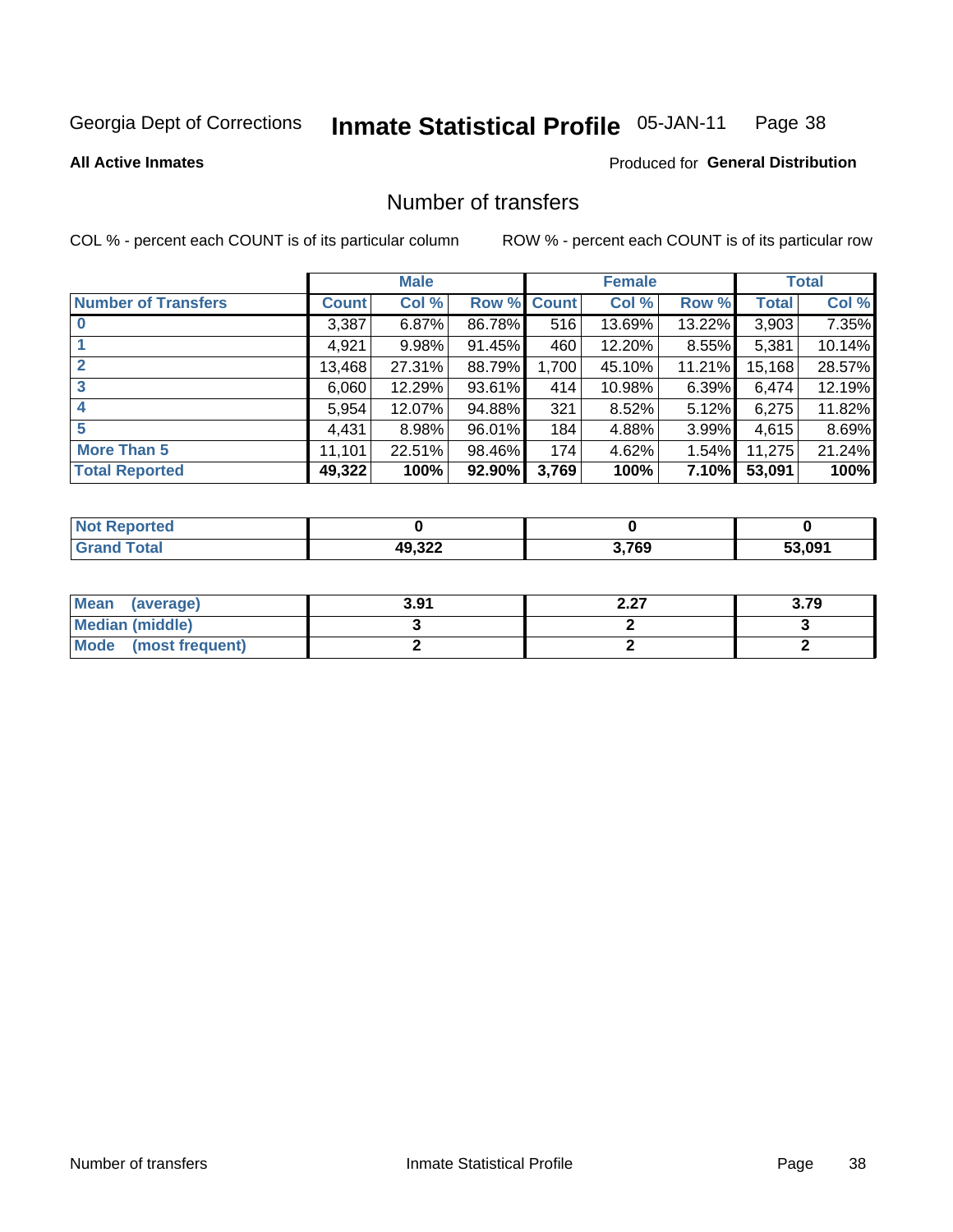#### Inmate Statistical Profile 05-JAN-11 Page 39

### **All Active Inmates**

### Produced for General Distribution

# Number of escapes

COL % - percent each COUNT is of its particular column

|                          |              | <b>Male</b> |             |       | <b>Female</b> |          |              | <b>Total</b> |
|--------------------------|--------------|-------------|-------------|-------|---------------|----------|--------------|--------------|
| <b>Number of Escapes</b> | <b>Count</b> | Col %       | Row % Count |       | Col %         | Row %    | <b>Total</b> | Col %        |
|                          | 49,019       | 99.39%      | 92.87%      | 3,761 | 99.79%        | 7.13%    | 52,780       | 99.41%       |
|                          | 131          | 0.27%       | 99.24%      |       | 0.03%         | $0.76\%$ | 132          | 0.25%        |
|                          | 159          | 0.32%       | 95.78%      |       | 0.19%         | 4.22%    | 166          | 0.31%        |
|                          | 9            | 0.02%       | 100.00%     |       |               |          | 9            | 0.02%        |
|                          |              | 0.01%       | 100.00%     |       |               |          | 4            | 0.01%        |
| <b>Total Reported</b>    | 49,322       | 100%        | $92.90\%$   | 3,769 | 100.0%        | 7.10%    | 53,091       | 100%         |

| prteo        |        |       |        |
|--------------|--------|-------|--------|
| <b>Total</b> | 49,322 | 3,769 | 53.091 |

| Mean (average)         |  | .0 <sup>4</sup> |
|------------------------|--|-----------------|
| <b>Median (middle)</b> |  |                 |
| Mode (most frequent)   |  |                 |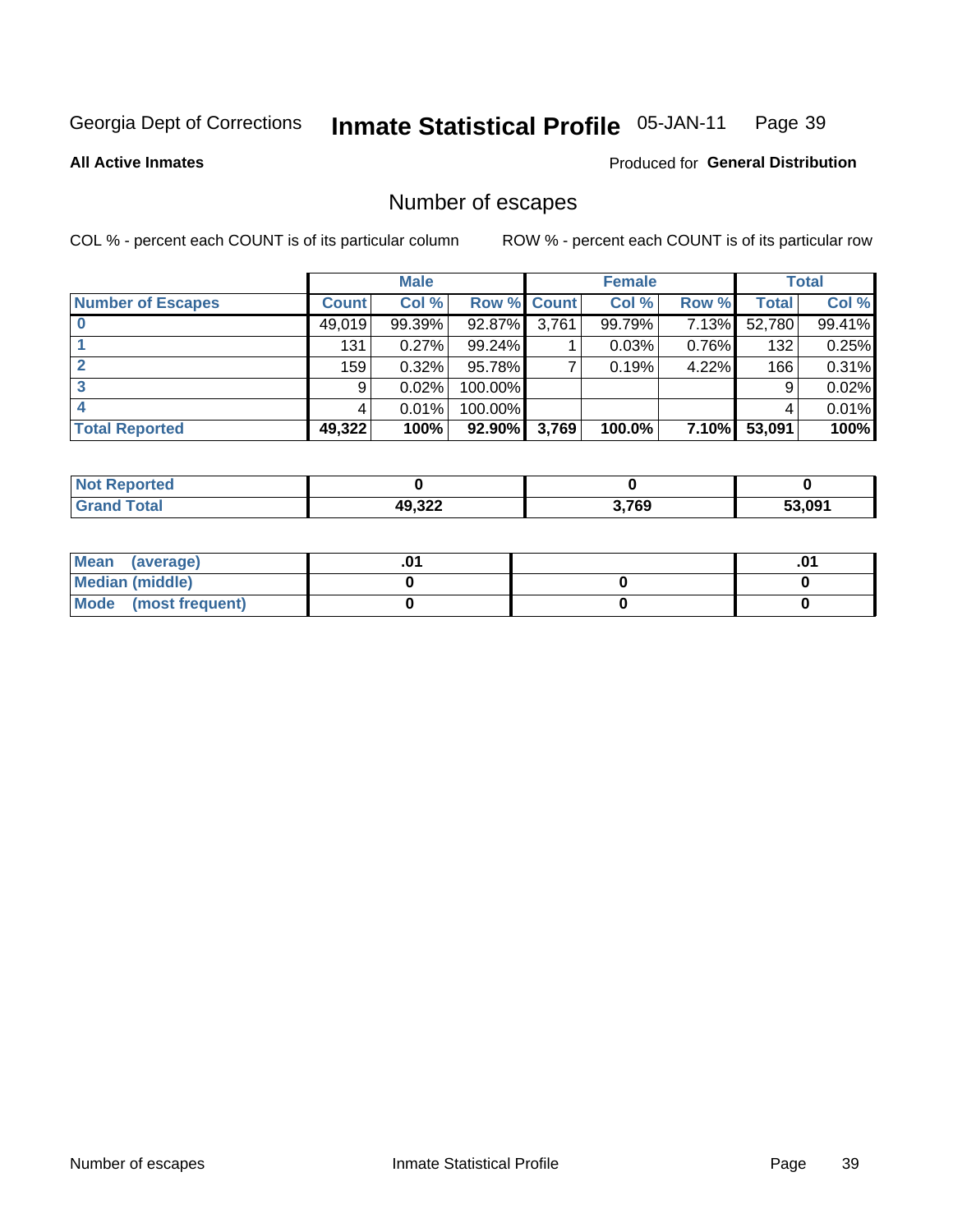#### Inmate Statistical Profile 05-JAN-11 Page 40

**All Active Inmates** 

### Produced for General Distribution

# Split sentences - Probation to follow

COL % - percent each COUNT is of its particular column

|                            |              | <b>Male</b> |                    | <b>Female</b> |        |                 | <b>Total</b> |
|----------------------------|--------------|-------------|--------------------|---------------|--------|-----------------|--------------|
| <b>Probation to follow</b> | <b>Count</b> | Col%        | <b>Row % Count</b> | Col %         | Row %  | <b>Total</b>    | Col %        |
| <b>Yes</b>                 | 27.186       | $55.12\%$   | $92.15\%$ 2.317    | $61.48\%$     |        | 7.85% 29.503    | 55.57%       |
| <b>No</b>                  | 22.136       | 44.88%      | 93.84% 1.452       | 38.52%        |        | $6.16\%$ 23,588 | 44.43%       |
| <b>Total Reported</b>      | 49,322       | 100%        | $92.90\%$ 3,769    | 100%          | 7.10%I | 53,091          | 100%         |

|  | ---- | $\lambda$ Q 320<br>49,322 | 3,769 | 53.091 |
|--|------|---------------------------|-------|--------|
|--|------|---------------------------|-------|--------|

| reauent)<br>Yes<br>v^c<br>0٥<br>.<br>. .<br>$\sim$ |  | <b>Mode</b> |  |  |  |
|----------------------------------------------------|--|-------------|--|--|--|
|----------------------------------------------------|--|-------------|--|--|--|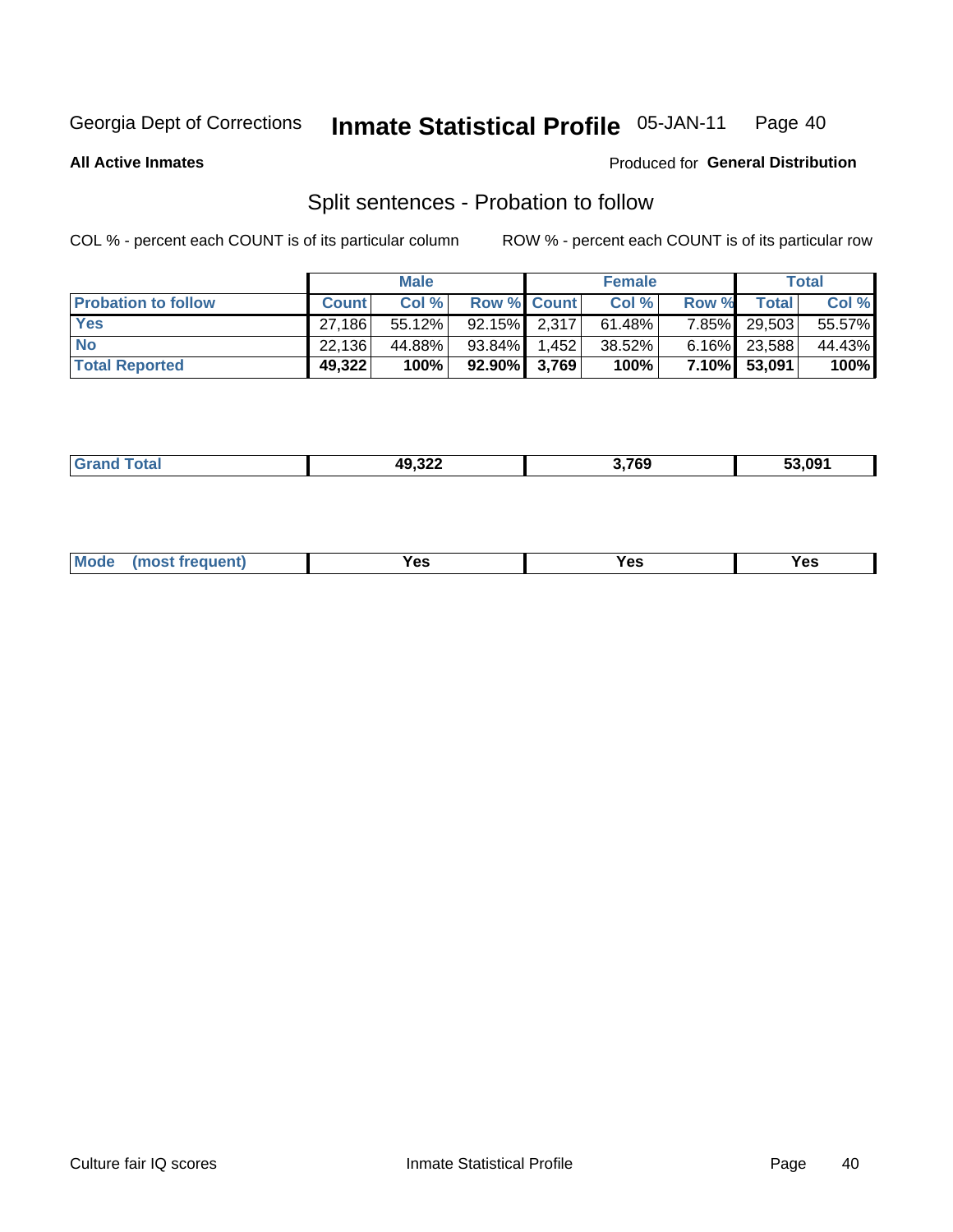#### **Inmate Statistical Profile 05-JAN-11** Page 41

### **All Active Inmates**

# Produced for General Distribution

# Probable future release type of still active inmates

COL % - percent each COUNT is of its particular column

|                                         |              | <b>Male</b> |                    |                | <b>Female</b> |       | <b>Total</b> |        |
|-----------------------------------------|--------------|-------------|--------------------|----------------|---------------|-------|--------------|--------|
| <b>Probable Future Release Type</b>     | <b>Count</b> | Col %       | <b>Row % Count</b> |                | Col %         | Row % | <b>Total</b> | Col %  |
| <b>Paroled with probation to follow</b> | 7,097        | 14.39%      | 92.57%             | 570            | 15.13%        | 7.43% | 7,667        | 14.45% |
| Paroled w/o probation to follow         | 4,275        | $8.67\%$    | 94.29%             | 259            | 6.87%         | 5.71% | 4,534        | 8.54%  |
| <b>Maxout with probation to follow</b>  | 19,597       | 39.74%      | 91.86% 1.737       |                | 46.10%        | 8.14% | 21,334       | 40.20% |
| <b>Maxout w/o probation to follow</b>   | 11,060       | 22.43%      | 92.58%             | 886            | 23.51%        | 7.42% | 11,946       | 22.51% |
| Life, LWOP or death sentence            | 7.278        | 14.76%      | 95.84%             | 316            | 8.39%         | 4.16% | 7,594        | 14.31% |
| <b>Total Reported</b>                   | 49,307       | 100%        |                    | $92.9\%$ 3,768 | 100%          | 7.1%  | 53,075       | 100%   |

| ased |        |      |              |
|------|--------|------|--------------|
| otal | 49.307 | .768 | 53,075<br>აა |

| <b>Mode (most frequent)</b> | Maxout with PROB follow   Maxout with PROB follow   Maxout with PROB |        |
|-----------------------------|----------------------------------------------------------------------|--------|
|                             |                                                                      | follow |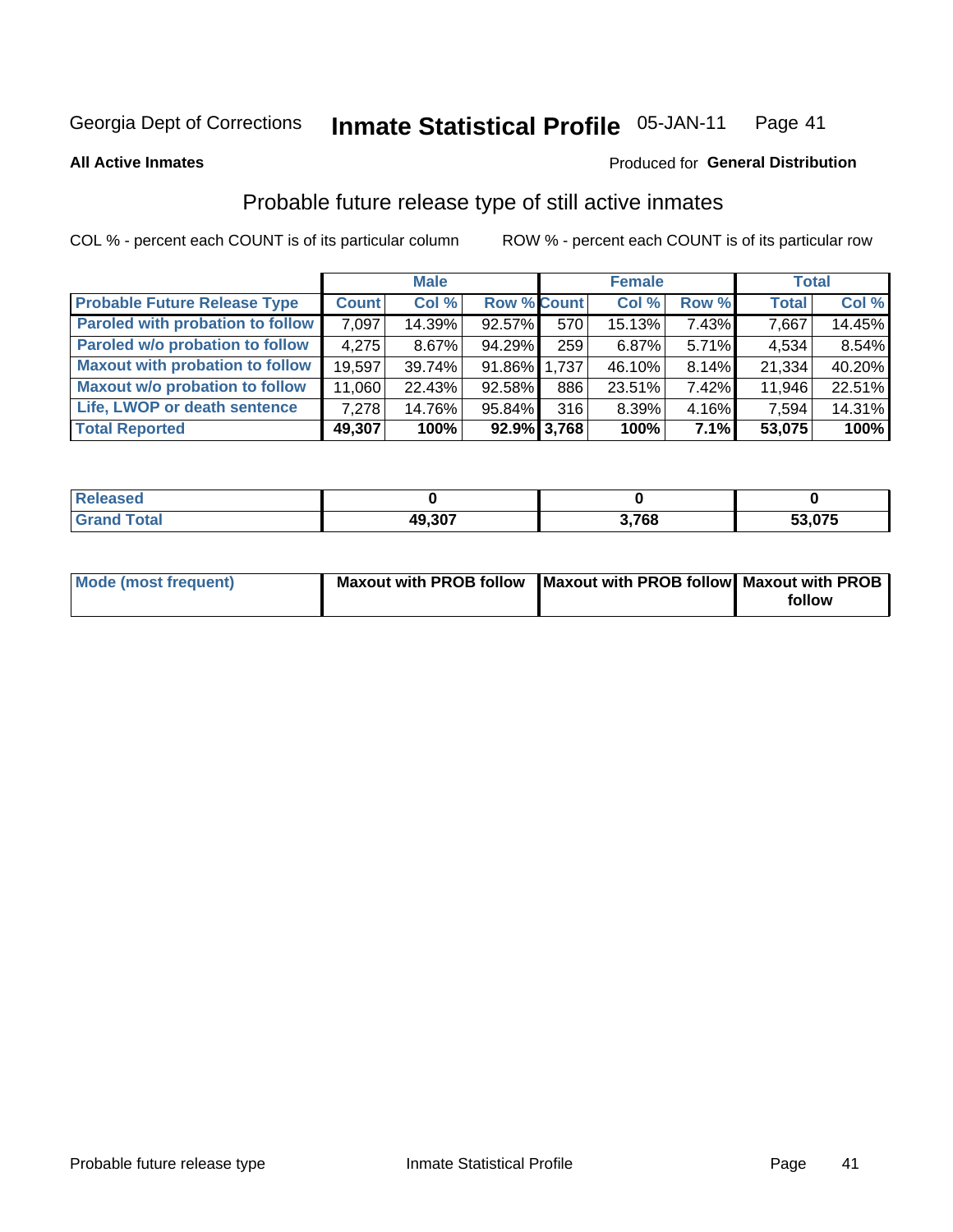### **All Active Inmates**

## **Produced for General Distribution**

# Time served in current (or last) institution

COL % - percent each COUNT is of its particular column

|                            |              | <b>Male</b> |        |              | <b>Female</b> |        |              | <b>Total</b> |
|----------------------------|--------------|-------------|--------|--------------|---------------|--------|--------------|--------------|
| <b>Time In Institution</b> | <b>Count</b> | Col %       | Row %  | <b>Count</b> | Col %         | Row %  | <b>Total</b> | Col %        |
| 0 to 3 months              | 10,600       | 21.49%      | 91.81% | 945          | 25.07%        | 8.19%  | 11,545       | 21.75%       |
| <b>3.01 to 6 months</b>    | 9,752        | 19.77%      | 93.65% | 661          | 17.54%        | 6.35%  | 10,413       | 19.61%       |
| 6.01 to 9 months           | 5,811        | 11.78%      | 92.15% | 495          | 13.13%        | 7.85%  | 6,306        | 11.88%       |
| 9.01 to 12 months          | 4,428        | 8.98%       | 92.21% | 374          | 9.92%         | 7.79%  | 4,802        | 9.04%        |
| 12.01 to 18 months         | 5,529        | 11.21%      | 92.96% | 419          | 11.12%        | 7.04%  | 5,948        | 11.20%       |
| <b>18.01 to 24 months</b>  | 3,636        | 7.37%       | 94.20% | 224          | 5.94%         | 5.80%  | 3,860        | 7.27%        |
| $2.01$ to 3 years          | 4,253        | 8.62%       | 93.37% | 302          | 8.01%         | 6.63%  | 4,555        | 8.58%        |
| 3.01 to 4 years            | 1,660        | 3.37%       | 95.35% | 81           | 2.15%         | 4.65%  | 1,741        | 3.28%        |
| $4.01$ to 5 years          | 968          | 1.96%       | 92.90% | 74           | 1.96%         | 7.10%  | 1,042        | 1.96%        |
| 5.01 to 6 years            | 688          | 1.39%       | 86.43% | 108          | 2.87%         | 13.57% | 796          | 1.50%        |
| $6.01$ to 7 years          | 449          | 0.91%       | 94.93% | 24           | 0.64%         | 5.07%  | 473          | 0.89%        |
| 7.01 to 8 years            | 333          | 0.68%       | 97.65% | 8            | 0.21%         | 2.35%  | 341          | 0.64%        |
| $8.01$ to 9 years          | 291          | 0.59%       | 96.68% | 10           | 0.27%         | 3.32%  | 301          | 0.57%        |
| 9.01 to 10 years           | 232          | 0.47%       | 96.67% | 8            | 0.21%         | 3.33%  | 240          | 0.45%        |
| Over 10 years              | 692          | 1.40%       | 95.05% | 36           | 0.96%         | 4.95%  | 728          | 1.37%        |
| <b>Total Reported</b>      | 49,322       | 100%        | 92.90% | 3,769        | 100%          | 7.10%  | 53,091       | 100%         |

| <b>NOT</b><br>птео |        |       |        |
|--------------------|--------|-------|--------|
|                    | 49,322 | 3,769 | 53.091 |

| <b>Mean</b><br>(average) | 18 months | 15 months | 17 months |
|--------------------------|-----------|-----------|-----------|
| Median (middle)          | 8 months  | 8 months  | 8 months  |
| Mode<br>(most frequent)  | 2 months  | months    | ∖ months  |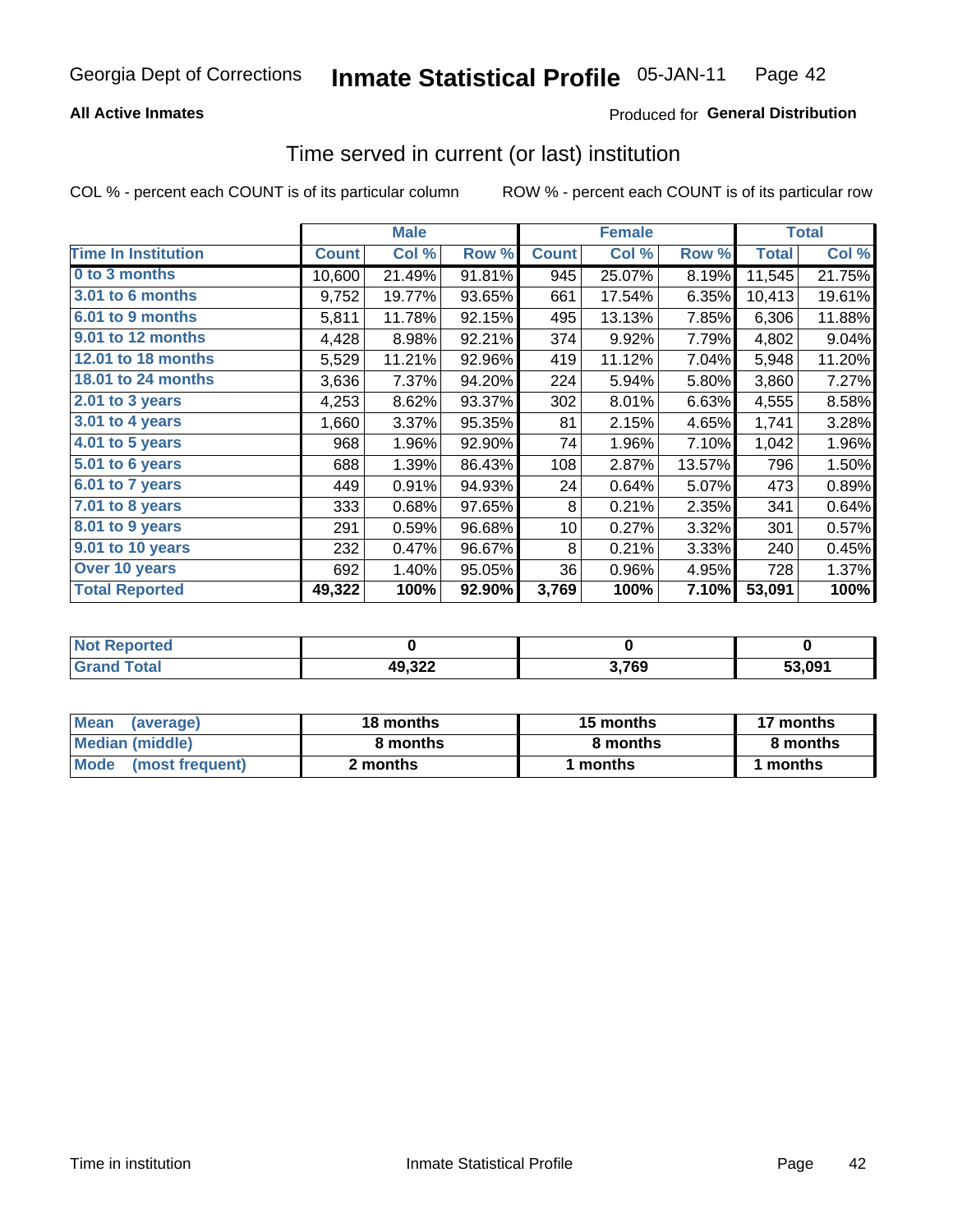#### Inmate Statistical Profile 05-JAN-11 Page 43

### **All Active Inmates**

### Produced for General Distribution

# Highest grade level attained

COL % - percent each COUNT is of its particular column

|                              |                 | <b>Male</b> |         |                | <b>Female</b> |         |              | <b>Total</b>               |
|------------------------------|-----------------|-------------|---------|----------------|---------------|---------|--------------|----------------------------|
| <b>Grade Level</b>           | <b>Count</b>    | Col %       | Row %   | <b>Count</b>   | Col %         | Row %   | <b>Total</b> | $\overline{\text{Col }\%}$ |
| No school at all             | $\overline{31}$ | 0.06%       | 100.00% |                |               |         | 31           | 0.06%                      |
| Grade 1                      | 44              | 0.09%       | 97.78%  | 1              | 0.03%         | 2.22%   | 45           | 0.09%                      |
| <b>Grade 2</b>               | 87              | 0.18%       | 97.75%  | $\overline{2}$ | 0.05%         | 2.25%   | 89           | 0.17%                      |
| <b>Grade 3</b>               | 123             | 0.26%       | 93.89%  | 8              | 0.22%         | 6.11%   | 131          | 0.25%                      |
| Grade 4                      | 154             | 0.32%       | 95.06%  | 8              | 0.22%         | 4.94%   | 162          | 0.31%                      |
| Grade 5                      | 181             | 0.38%       | 90.95%  | 18             | 0.49%         | 9.05%   | 199          | 0.38%                      |
| Grade 6                      | 717             | 1.49%       | 94.59%  | 41             | 1.12%         | 5.41%   | 758          | 1.46%                      |
| <b>Grade 7</b>               | 997             | 2.07%       | 94.41%  | 59             | 1.61%         | 5.59%   | 1,056        | 2.04%                      |
| Grade 8                      | 3,654           | 7.58%       | 93.40%  | 258            | 7.05%         | 6.60%   | 3,912        | 7.54%                      |
| Grade 9                      | 6,356           | 13.18%      | 94.40%  | 377            | 10.30%        | 5.60%   | 6,733        | 12.98%                     |
| Grade 10                     | 8,529           | 17.69%      | 94.86%  | 462            | 12.62%        | 5.14%   | 8,991        | 17.33%                     |
| Grade 11                     | 8,324           | 17.26%      | 94.88%  | 449            | 12.27%        | 5.12%   | 8,773        | 16.91%                     |
| <b>Grade 12 or GED</b>       | 13,918          | 28.86%      | 92.15%  | 1,186          | 32.40%        | 7.85%   | 15,104       | 29.11%                     |
| Some tech school             | 360             | 0.75%       | 87.59%  | 51             | 1.39%         | 12.41%  | 411          | 0.79%                      |
| <b>Completed tech school</b> | 402             | 0.83%       | 84.99%  | 71             | 1.94%         | 15.01%  | 473          | 0.91%                      |
| College, 1 year              | 1,322           | 2.74%       | 85.73%  | 220            | 6.01%         | 14.27%  | 1,542        | 2.97%                      |
| College, 2 year              | 1,783           | 3.70%       | 86.81%  | 271            | 7.40%         | 13.19%  | 2,054        | 3.96%                      |
| College, 3 year              | 477             | 0.99%       | 89.33%  | 57             | 1.56%         | 10.67%  | 534          | 1.03%                      |
| <b>Bachelor's degree</b>     | 617             | 1.28%       | 86.29%  | 98             | 2.68%         | 13.71%  | 715          | 1.38%                      |
| <b>Master's degree</b>       | 112             | 0.23%       | 85.50%  | 19             | 0.52%         | 14.50%  | 131          | 0.25%                      |
| Ph.D. degree                 | 16              | 0.03%       | 94.12%  | 1              | 0.03%         | 5.88%   | 17           | 0.03%                      |
| Law degree                   | 13              | 0.03%       | 86.67%  | $\overline{c}$ | 0.05%         | 13.33%  | 15           | 0.03%                      |
| <b>Some medical school</b>   |                 |             |         | 1              | 0.03%         | 100.00% | 1            | 0.01%                      |
| <b>Medical degree</b>        | 8               | 0.02%       | 100.00% |                |               |         | 8            | 0.02%                      |
| <b>Total Reported</b>        | 48,225          | 100%        | 92.95%  | 3,660          | 100%          | 7.05%   | 51,885       | 100.0%                     |

| ,097             | 109   | 206,   |
|------------------|-------|--------|
| 10.322<br>49.JZL | 3,769 | 53.091 |

| <b>Mean</b><br>(average)       | 10.70           | 11.26           | 10.74           |
|--------------------------------|-----------------|-----------------|-----------------|
| Median (middle)                | Grade 11        | Grade 12 or GED | Grade 11        |
| <b>Mode</b><br>(most frequent) | Grade 12 or GED | Grade 12 or GED | Grade 12 or GED |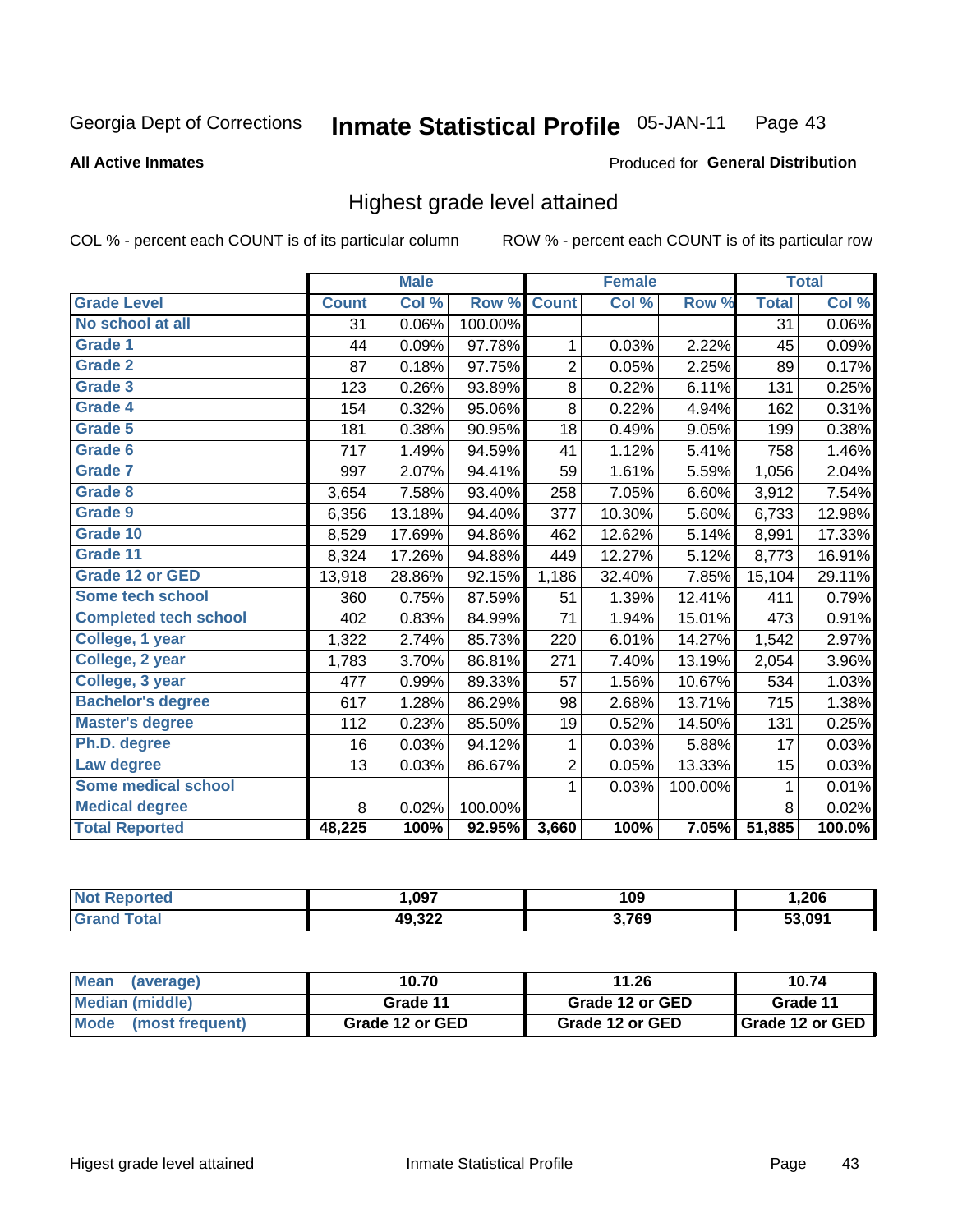#### Inmate Statistical Profile 05-JAN-11 Page 44

### **All Active Inmates**

# Produced for General Distribution

# Culture fair IQ scores

COL % - percent each COUNT is of its particular column

|                       |                 | <b>Male</b> |                    |       | <b>Female</b> |        |        | <b>Total</b> |
|-----------------------|-----------------|-------------|--------------------|-------|---------------|--------|--------|--------------|
| <b>IQ Scores</b>      | Count           | Col %       | <b>Row % Count</b> |       | Col %         | Row %  | Total  | Col %        |
| $60 - 69$             | 1,392           | 3.19%       | 95.21%             | 70    | 2.31%         | 4.79%  | 1,462  | 3.13%        |
| $70 - 79$             | 3,500           | 8.02%       | 92.64%             | 278   | 9.17%         | 7.36%  | 3,778  | 8.09%        |
| $80 - 89$             | 6,694           | 15.33%      | 90.00%             | 744   | 24.54%        | 10.00% | 7,438  | 15.93%       |
| $90 - 99$             | 11,591          | 26.54%      | 91.99%             | 1,009 | 33.28%        | 8.01%  | 12,600 | 26.98%       |
| $100 - 109$           | 11,795          | 27.01%      | 96.29%             | 454   | 14.97%        | 3.71%  | 12,249 | 26.23%       |
| $110 - 119$           | 7,192           | 16.47%      | $97.11\%$          | 214   | 7.06%         | 2.89%  | 7,406  | 15.86%       |
| $120 - 129$           | 1,432           | 3.28%       | 90.98%             | 142   | 4.68%         | 9.02%  | 1,574  | 3.37%        |
| $130 - 139$           | 58 <sup>1</sup> | 0.13%       | 41.13%             | 83    | 2.74%         | 58.87% | 141    | 0.30%        |
| 140 & Up              | 13 <sup>1</sup> | 0.03%       | 25.49%             | 38    | 1.25%         | 74.51% | 51     | 0.11%        |
| <b>Total Reported</b> | 43,667          | 100%        | 93.51%             | 3,032 | 100%          | 6.49%  | 46,699 | 100%         |

| <b>Not Reported</b>         | 4,854  | 496   | 5,350  |
|-----------------------------|--------|-------|--------|
| <b>Not Valid (under 60)</b> | 801    | 241   | 1,042  |
| <b>Grand Total</b>          | 49,322 | 3,769 | 53,091 |

| <b>Mean</b><br>(average) | 98  | 96 | 97 |
|--------------------------|-----|----|----|
| Median (middle)          | 99  | 94 | 99 |
| Mode<br>(most frequent)  | 103 | 94 | 99 |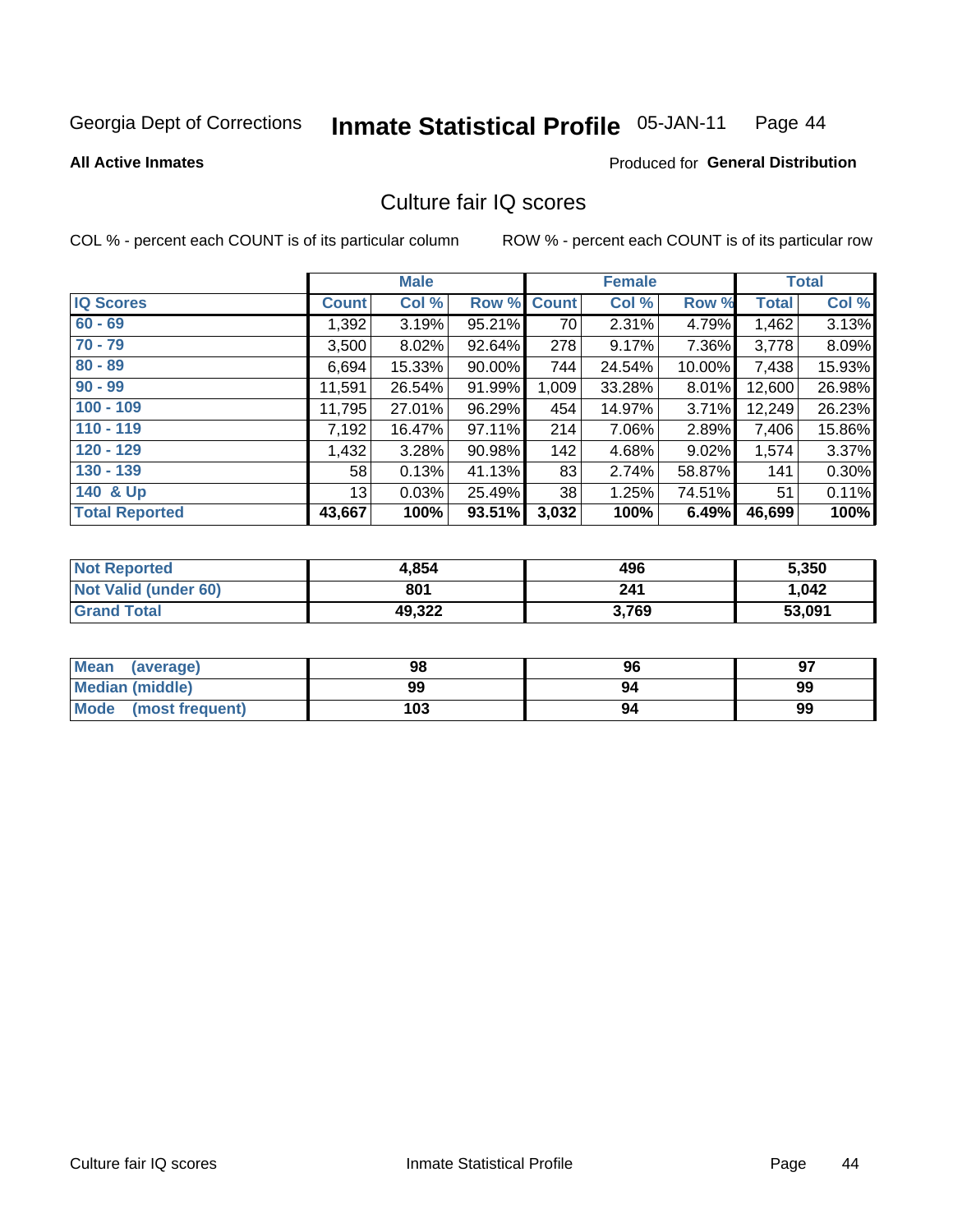#### Inmate Statistical Profile 05-JAN-11 Page 45

Produced for General Distribution

### **All Active Inmates**

# Wide Range Achievement Test (WRAT) reading score

COL % - percent each COUNT is of its particular column

|                           |              | <b>Male</b> |        |              | <b>Female</b> |        |              | <b>Total</b> |
|---------------------------|--------------|-------------|--------|--------------|---------------|--------|--------------|--------------|
| <b>WRAT Reading Score</b> | <b>Count</b> | Col %       | Row %  | <b>Count</b> | Col %         | Row %  | <b>Total</b> | Col %        |
| $0.1$ to $0.9$            | 951          | 2.14%       | 98.24% | 17           | 0.52%         | 1.76%  | 968          | 2.03%        |
| 1.0 to 1.9                | 1,121        | 2.52%       | 97.31% | 31           | 0.95%         | 2.69%  | 1,152        | 2.42%        |
| 2.0 to 2.9                | 1,963        | 4.42%       | 96.27% | 76           | 2.32%         | 3.73%  | 2,039        | 4.28%        |
| 3.0 to 3.9                | 3,700        | 8.33%       | 95.07% | 192          | 5.87%         | 4.93%  | 3,892        | 8.16%        |
| 4.0 to 4.9                | 4,241        | 9.55%       | 94.58% | 243          | 7.42%         | 5.42%  | 4,484        | 9.40%        |
| 5.0 to 5.9                | 3,721        | 8.38%       | 95.29% | 184          | 5.62%         | 4.71%  | 3,905        | 8.19%        |
| 6.0 to 6.9                | 3,892        | 8.76%       | 93.87% | 254          | 7.76%         | 6.13%  | 4,146        | 8.70%        |
| 7.0 to 7.9                | 1,748        | 3.94%       | 93.83% | 115          | 3.51%         | 6.17%  | 1,863        | 3.91%        |
| 8.0 to 8.9                | 3,445        | 7.76%       | 93.92% | 223          | 6.81%         | 6.08%  | 3,668        | 7.69%        |
| 9.0 to 9.9                | 2,562        | 5.77%       | 95.06% | 133          | 4.06%         | 4.94%  | 2,695        | 5.65%        |
| 10.0 to 10.9              | 2,601        | 5.86%       | 92.50% | 211          | 6.45%         | 7.50%  | 2,812        | 5.90%        |
| 11.0 to 11.9              | 3,323        | 7.48%       | 91.12% | 324          | 9.90%         | 8.88%  | 3,647        | 7.65%        |
| 12.0 to 12.9              | 9,512        | 21.42%      | 89.72% | 1,090        | 33.30%        | 10.28% | 10,602       | 22.24%       |
| 13                        | 1,624        | 3.66%       | 90.02% | 180          | 5.50%         | 9.98%  | 1,804        | 3.78%        |
| <b>Total Reported</b>     | 44,404       | 100%        | 93.14% | 3,273        | 100%          | 6.86%  | 47,677       | 100%         |

| Teu.<br>NO | +,918  | 496   | 5.11/<br>1 Z |
|------------|--------|-------|--------------|
|            | 49,322 | 3,769 | 53.091       |

| <b>Mean</b><br>(average) | 8.06       | 9.42 | 8.15 |
|--------------------------|------------|------|------|
| <b>Median (middle)</b>   | י ה<br>o.z | 10.8 | o.z  |
| Mode (most frequent)     | 12.9       | 12.9 | 12.9 |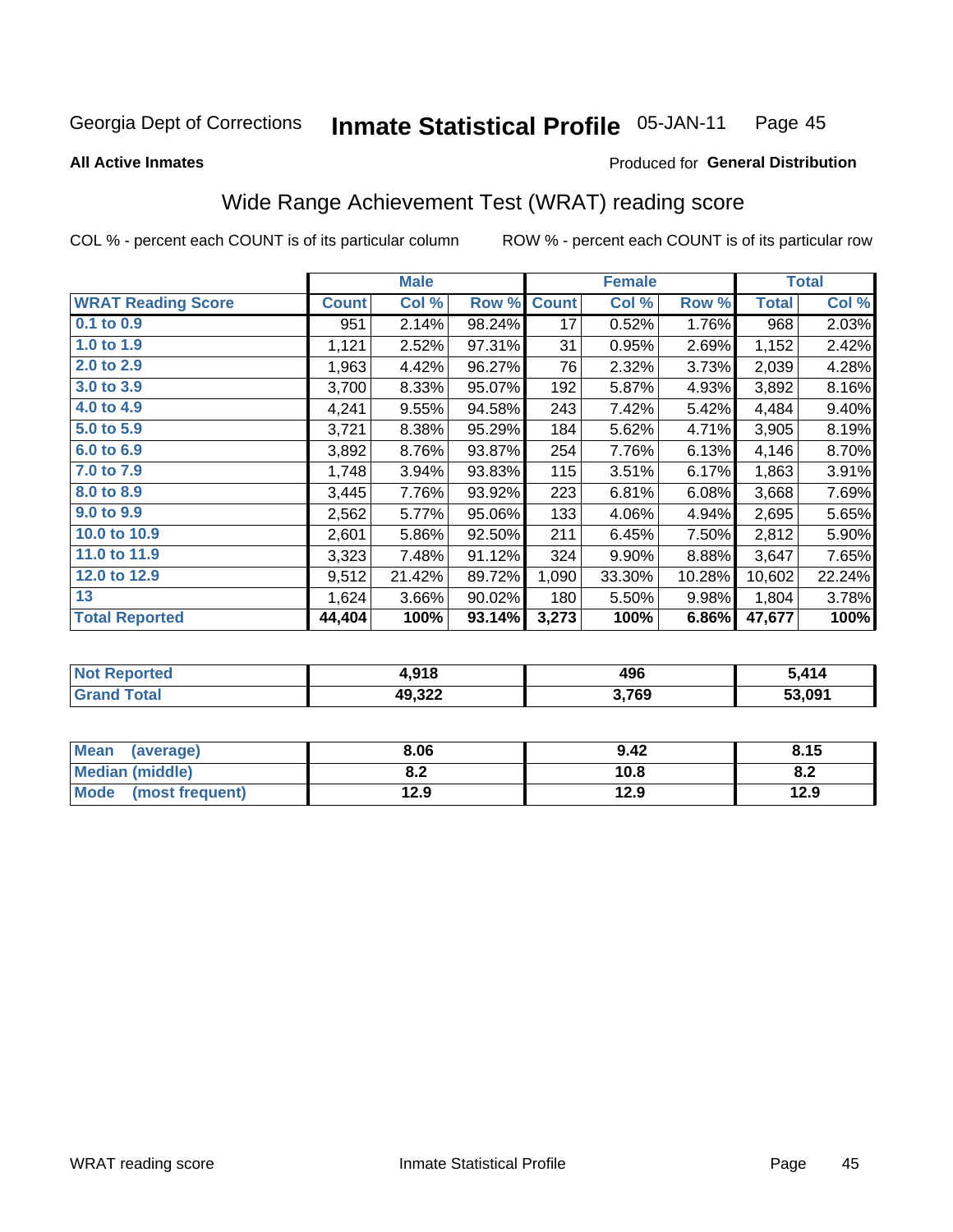#### **Inmate Statistical Profile 05-JAN-11** Page 46

### **All Active Inmates**

## Produced for General Distribution

# Wide Range Achievement Test (WRAT) math score

COL % - percent each COUNT is of its particular column

|                              |              | <b>Male</b> |        |              | <b>Female</b> |        |        | <b>Total</b> |
|------------------------------|--------------|-------------|--------|--------------|---------------|--------|--------|--------------|
| <b>WRAT Mathematic Score</b> | <b>Count</b> | Col %       | Row %  | <b>Count</b> | Col %         | Row %  | Total  | Col $%$      |
| $0.1$ to $0.9$               | 135          | 0.30%       | 97.83% | 3            | 0.09%         | 2.17%  | 138    | 0.29%        |
| 1.0 to 1.9                   | 326          | 0.73%       | 97.02% | 10           | 0.31%         | 2.98%  | 336    | 0.70%        |
| 2.0 to 2.9                   | 1,120        | 2.52%       | 95.08% | 58           | 1.77%         | 4.92%  | 1,178  | 2.47%        |
| 3.0 to 3.9                   | 2,589        | 5.83%       | 95.61% | 119          | 3.64%         | 4.39%  | 2,708  | 5.68%        |
| 4.0 to 4.9                   | 5,410        | 12.18%      | 94.68% | 304          | 9.29%         | 5.32%  | 5,714  | 11.98%       |
| 5.0 to 5.9                   | 6,633        | 14.93%      | 94.49% | 387          | 11.82%        | 5.51%  | 7,020  | 14.72%       |
| 6.0 to 6.9                   | 9,716        | 21.88%      | 93.97% | 624          | 19.07%        | 6.03%  | 10,340 | 21.68%       |
| 7.0 to 7.9                   | 4,678        | 10.53%      | 94.66% | 264          | 8.07%         | 5.34%  | 4,942  | 10.36%       |
| 8.0 to 8.9                   | 3,980        | 8.96%       | 90.35% | 425          | 12.99%        | 9.65%  | 4,405  | 9.24%        |
| 9.0 to 9.9                   | 2,807        | 6.32%       | 92.82% | 217          | 6.63%         | 7.18%  | 3,024  | 6.34%        |
| 10.0 to 10.9                 | 1,158        | 2.61%       | 96.58% | 41           | 1.25%         | 3.42%  | 1,199  | 2.51%        |
| 11.0 to 11.9                 | 1,627        | 3.66%       | 90.09% | 179          | 5.47%         | 9.91%  | 1,806  | 3.79%        |
| 12.0 to 12.9                 | 4,036        | 9.09%       | 86.80% | 614          | 18.76%        | 13.20% | 4,650  | 9.75%        |
| 13                           | 200          | 0.45%       | 87.72% | 28           | 0.86%         | 12.28% | 228    | 0.48%        |
| <b>Total Reported</b>        | 44,415       | 100%        | 93.14% | 3,273        | 100.0%        | 6.86%  | 47,688 | 100%         |

| "Tet.<br>NO | 1,907  | 496   | 5,403  |
|-------------|--------|-------|--------|
|             | 49,322 | 3,769 | 53.091 |

| <b>Mean</b><br>(average)       | 7.13 | 8.07 | 7.19 |
|--------------------------------|------|------|------|
| <b>Median (middle)</b>         | כ.ס  | ۰.,  | υ.ο  |
| <b>Mode</b><br>(most frequent) | 6.9  | 12.9 | 6.9  |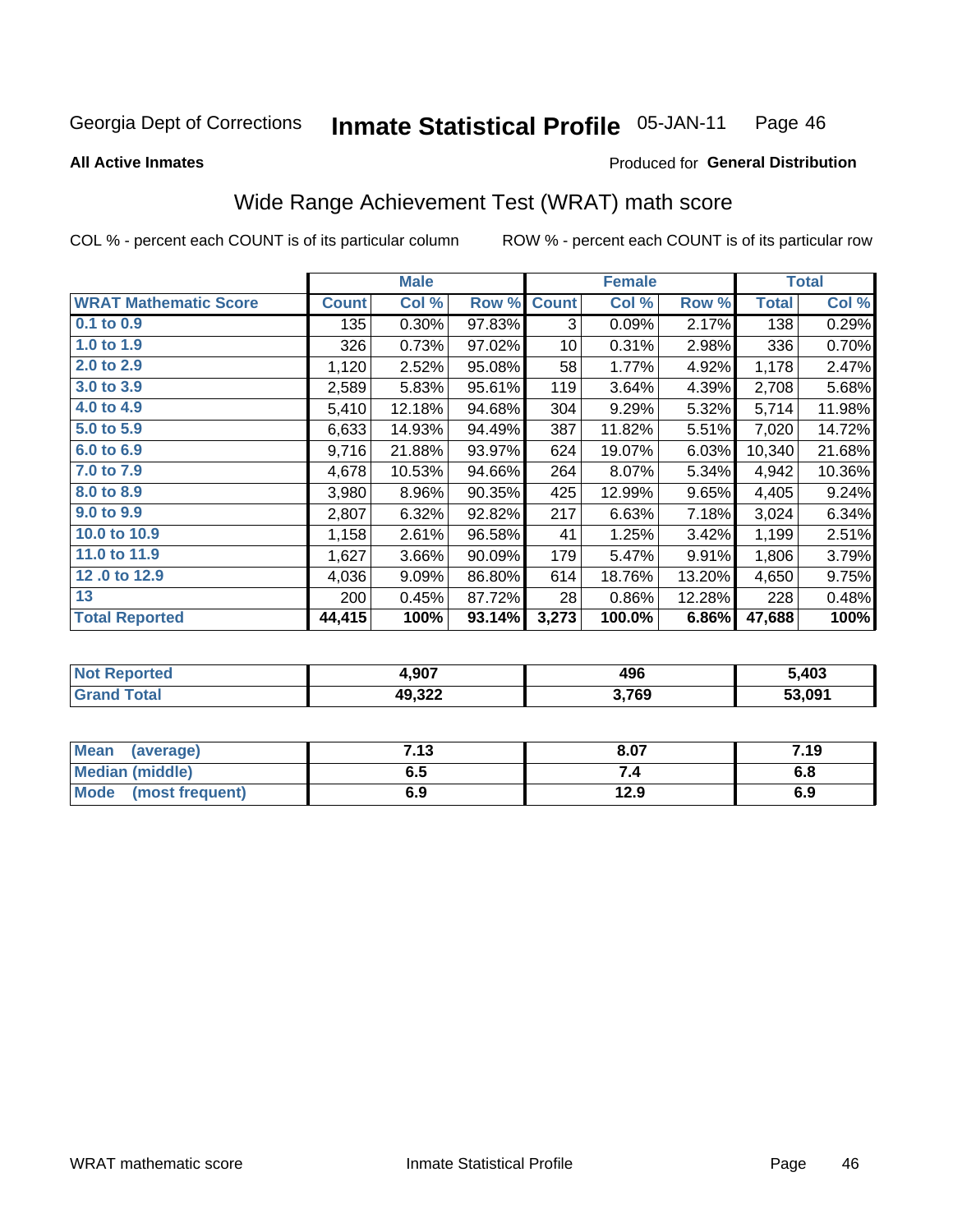#### **Inmate Statistical Profile 05-JAN-11** Page 47

### **All Active Inmates**

### Produced for General Distribution

# Wide Range Achievement Test (WRAT) spelling score

COL % - percent each COUNT is of its particular column

|                            |              | <b>Male</b> |        |              | <b>Female</b> |        |              | <b>Total</b> |
|----------------------------|--------------|-------------|--------|--------------|---------------|--------|--------------|--------------|
| <b>WRAT Spelling Score</b> | <b>Count</b> | Col %       | Row %  | <b>Count</b> | Col %         | Row %  | <b>Total</b> | Col %        |
| $0.1$ to $0.9$             | 1,091        | 2.46%       | 98.38% | 18           | 0.55%         | 1.62%  | 1,109        | 2.33%        |
| 1.0 to 1.9                 | 1,688        | 3.80%       | 98.37% | 28           | 0.85%         | 1.63%  | 1,716        | 3.60%        |
| 2.0 to 2.9                 | 2,854        | 6.43%       | 97.51% | 73           | 2.23%         | 2.49%  | 2,927        | 6.14%        |
| 3.0 to 3.9                 | 3,675        | 8.27%       | 96.69% | 126          | 3.85%         | 3.31%  | 3,801        | 7.97%        |
| 4.0 to 4.9                 | 3,621        | 8.15%       | 96.41% | 135          | 4.12%         | 3.59%  | 3,756        | 7.88%        |
| 5.0 to 5.9                 | 5,238        | 11.79%      | 94.93% | 280          | 8.55%         | 5.07%  | 5,518        | 11.57%       |
| 6.0 to 6.9                 | 4,590        | 10.33%      | 94.46% | 269          | 8.21%         | 5.54%  | 4,859        | 10.19%       |
| 7.0 to 7.9                 | 3,746        | 8.43%       | 93.42% | 264          | 8.06%         | 6.58%  | 4,010        | 8.41%        |
| 8.0 to 8.9                 | 3,507        | 7.90%       | 92.75% | 274          | 8.36%         | 7.25%  | 3,781        | 7.93%        |
| 9.0 to 9.9                 | 2,499        | 5.63%       | 93.46% | 175          | 5.34%         | 6.54%  | 2,674        | 5.61%        |
| 10.0 to 10.9               | 2,338        | 5.26%       | 93.37% | 166          | 5.07%         | 6.63%  | 2,504        | 5.25%        |
| 11.0 to 11.9               | 2,607        | 5.87%       | 91.06% | 256          | 7.81%         | 8.94%  | 2,863        | 6.00%        |
| 12.0 to 12.9               | 6,188        | 13.93%      | 84.90% | 1,101        | 33.61%        | 15.10% | 7,289        | 15.28%       |
| 13                         | 772          | 1.74%       | 87.43% | 111          | 3.39%         | 12.57% | 883          | 1.85%        |
| <b>Total Reported</b>      | 44,414       | 100%        | 93.13% | 3,276        | 100%          | 6.87%  | 47,690       | 100.0%       |

| NO | 4,908  | 493   | 5 401<br>ו שד |
|----|--------|-------|---------------|
|    | 49,322 | 3,769 | 53.091        |

| <b>Mean</b><br>(average) | 7.25 | 9.37 | 7.40  |
|--------------------------|------|------|-------|
| <b>Median (middle)</b>   | ν.,  | 9.8  | . . Z |
| Mode (most frequent)     | 12.9 | 12.9 | 12.9  |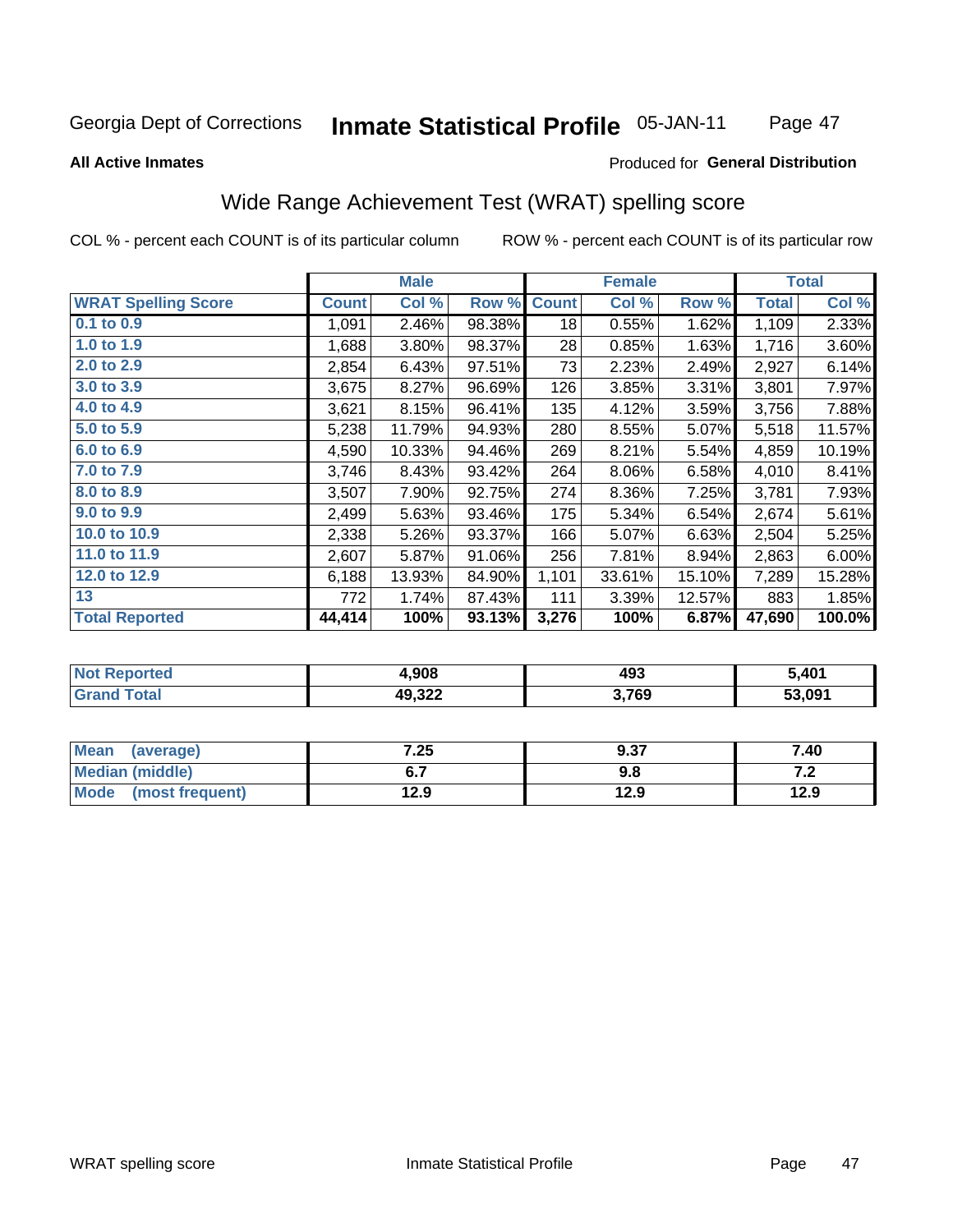### **All Active Inmates**

## Produced for General Distribution

# Scope of substance abuse - summary

COL % - percent each COUNT is of its particular column

|                        |              | <b>Male</b> |           |              | <b>Female</b> |          |        | <b>Total</b> |
|------------------------|--------------|-------------|-----------|--------------|---------------|----------|--------|--------------|
| <b>Substance Abuse</b> | <b>Count</b> | Col %       | Row %     | <b>Count</b> | Col %         | Row %    | Total  | Col %        |
| <b>None</b>            | 27.077       | 54.90%      | 91.33%    | 2,571        | 68.21%        | $8.67\%$ | 29,648 | 55.84%       |
| Drugs only             | 12.161       | 24.66%      | $92.63\%$ | 968          | 25.68%        | 7.37%    | 13,129 | 24.73%       |
| <b>Alcohol only</b>    | 2,430        | 4.93%       | 98.18%    | 45           | 1.19%         | 1.82%    | 2,475  | 4.66%        |
| Drugs and alcohol      | .654'        | 15.52%      | 97.64%    | 185          | 4.91%         | 2.36%    | 7,839  | 14.77%       |
| <b>Total Reported</b>  | 49,322       | 100%        | $92.90\%$ | 3,769        | 100%          | 7.10%    | 53,091 | 100%         |

| <b>Not Reported</b> |        |       |        |
|---------------------|--------|-------|--------|
| <b>Total</b>        | 49,322 | 3,769 | 53,091 |

|  | M<br>nuemi | None | <b>IODE</b><br>NIJ | None |
|--|------------|------|--------------------|------|
|--|------------|------|--------------------|------|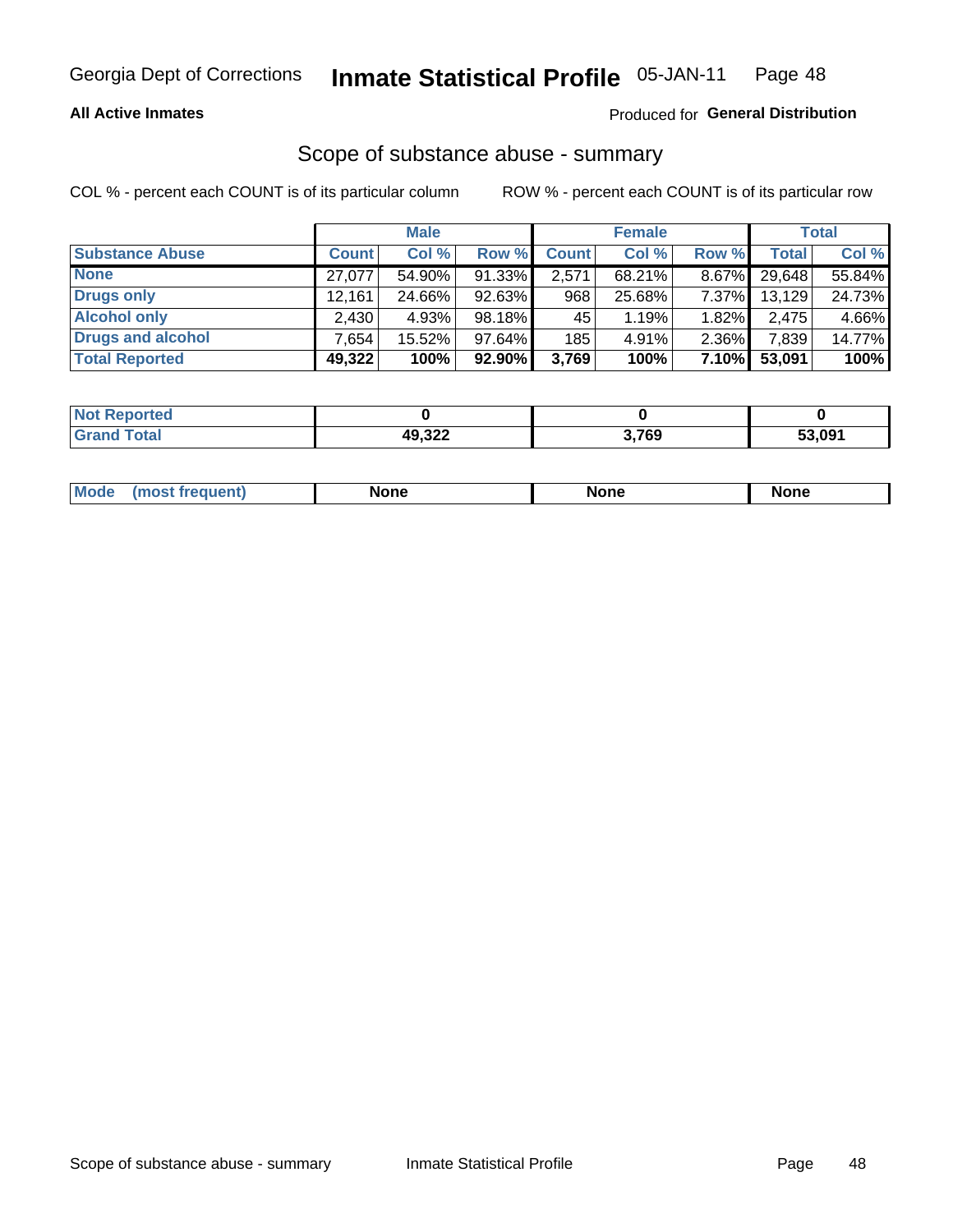### **All Active Inmates**

## **Produced for General Distribution**

## Scope of substance abuse - detail

COL % - percent each COUNT is of its particular column

|                                      |              | <b>Male</b> |        |              | <b>Female</b> |        |              | <b>Total</b> |
|--------------------------------------|--------------|-------------|--------|--------------|---------------|--------|--------------|--------------|
| <b>Substance Abuse</b>               | <b>Count</b> | Col %       | Row %  | <b>Count</b> | Col %         | Row %  | <b>Total</b> | Col %        |
| No drug or alcohol problems          | 27,077       | 54.90%      | 91.33% | 2,571        | 68.21%        | 8.67%  | 29,648       | 55.84%       |
| <b>Drug addiction but no alcohol</b> | 204          | 0.41%       | 85.00% | 36           | 0.96%         | 15.00% | 240          | 0.45%        |
| <b>Drug addiction and alcohol</b>    | 87           | 0.18%       | 98.86% |              | 0.03%         | 1.14%  | 88           | 0.17%        |
| <b>labuse</b>                        |              |             |        |              |               |        |              |              |
| <b>Drug addiction and alcoholism</b> | 64           | 0.13%       | 96.97% | 2            | 0.05%         | 3.03%  | 66           | 0.12%        |
| No drug problem but alcohol          | 2,009        | 4.07%       | 99.01% | 20           | 0.53%         | 0.99%  | 2,029        | 3.82%        |
| <b>labuse</b>                        |              |             |        |              |               |        |              |              |
| No drug problem but alcoholism       | 421          | 0.85%       | 94.39% | 25           | 0.66%         | 5.61%  | 446          | 0.84%        |
| Drug experiment but no alcohol       | 5,854        | 11.87%      | 96.54% | 210          | 5.57%         | 3.46%  | 6,064        | 11.42%       |
| <b>Drug experiment &amp; alcohol</b> | 1,143        | 2.32%       | 98.53% | 17           | 0.45%         | 1.47%  | 1,160        | 2.18%        |
| <b>labuse</b>                        |              |             |        |              |               |        |              |              |
| Drug experiment & alcoholism         | 353          | 0.72%       | 95.66% | 16           | 0.42%         | 4.34%  | 369          | 0.70%        |
| Drug abuse but no alcohol            | 6,103        | 12.37%      | 89.42% | 722          | 19.16%        | 10.58% | 6,825        | 12.86%       |
| Drug abuse and alcohol abuse         | 5,128        | 10.40%      | 98.69% | 68           | 1.80%         | 1.31%  | 5,196        | 9.79%        |
| <b>Drug abuse and alcoholism</b>     | 879          | 1.78%       | 91.56% | 81           | 2.15%         | 8.44%  | 960          | 1.81%        |
| <b>Total Reported</b>                | 49,322       | 100%        | 92.90% | 3,769        | 100%          | 7.10%  | 53,091       | 100%         |

| orted<br>NO |                  |       |              |
|-------------|------------------|-------|--------------|
| <b>otal</b> | AQ 322<br>49,JZZ | 3,769 | 53,091<br>Ð. |

| Mode (most frequent) | No drug or alcohol problems No drug or alcohol problems No drug or alcohol |          |
|----------------------|----------------------------------------------------------------------------|----------|
|                      |                                                                            | problems |
|                      |                                                                            |          |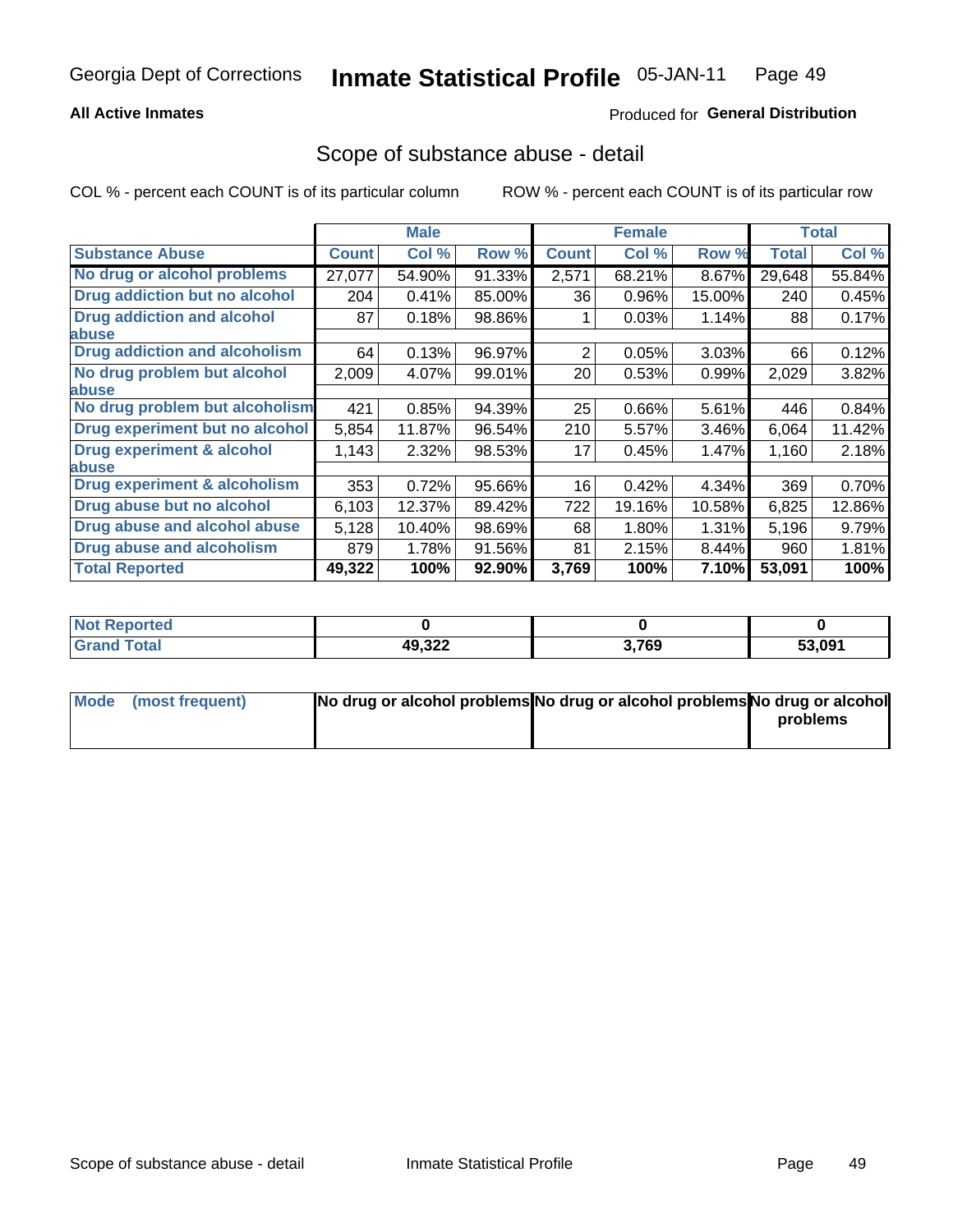#### Inmate Statistical Profile 05-JAN-11 Page 50

**All Active Inmates** 

### **Produced for General Distribution**

# Current / last mental health treatment level

COL % - percent each COUNT is of its particular column

|                                    |              | <b>Male</b> |         |              | <b>Female</b> |        |        | <b>Total</b> |
|------------------------------------|--------------|-------------|---------|--------------|---------------|--------|--------|--------------|
| <b>Mental Health Treatment Lev</b> | <b>Count</b> | Col %       | Row %   | <b>Count</b> | Col %         | Row %  | Total  | Col %        |
| 1 No problem at current time       | 2,143        | 17.50%      | 96.92%  | 68           | 3.01%         | 3.08%  | 2,211  | 15.24%       |
| 2 Receiving outpatient             | 8,151        | 66.57%      | 79.15%  | 2,147        | 94.92%        | 20.85% | 10,298 | 70.99%       |
| <b>Treatment</b>                   |              |             |         |              |               |        |        |              |
| 3 Inpatient, moderate              | 1,494        | 12.20%      | 97.71%  | 35           | 1.55%         | 2.29%  | 1,529  | 10.54%       |
| <b>Treatment</b>                   |              |             |         |              |               |        |        |              |
| 4 Inpatient, intensive             | 416          | 3.40%       | 97.20%  | 12           | 0.53%         | 2.80%  | 428    | 2.95%        |
| <b>Treatment</b>                   |              |             |         |              |               |        |        |              |
| 5 Undergoing crisis                | 33           | 0.27%       | 100.00% |              |               |        | 33     | 0.23%        |
| <b>stabilization</b>               |              |             |         |              |               |        |        |              |
| <b>6 Hospital for criminally</b>   | 7            | 0.06%       | 100.00% |              |               |        | 7      | 0.05%        |
| Tnsane                             |              |             |         |              |               |        |        |              |
| <b>Total Evaluated</b>             | 12,244       | 100%        | 84.41%  | 2,262        | 100%          | 15.59% | 14,506 | 100%         |

| Never had MH evaluation | .078   | ,507  | 38.585 |
|-------------------------|--------|-------|--------|
| $\tau$ otal             | 49,322 | 3,769 | 53,091 |

| <b>Median (middle)</b>         | <b>Receiving outpatient</b><br>treatment | <b>Receiving outpatient</b><br>treatment | <b>Receiving</b><br>outpatient<br>treatment |
|--------------------------------|------------------------------------------|------------------------------------------|---------------------------------------------|
| <b>Mode</b><br>(most frequent) | <b>Receiving outpatient</b><br>treatment | <b>Receiving outpatient</b><br>treatment | Receiving<br>outpatient<br>treatment        |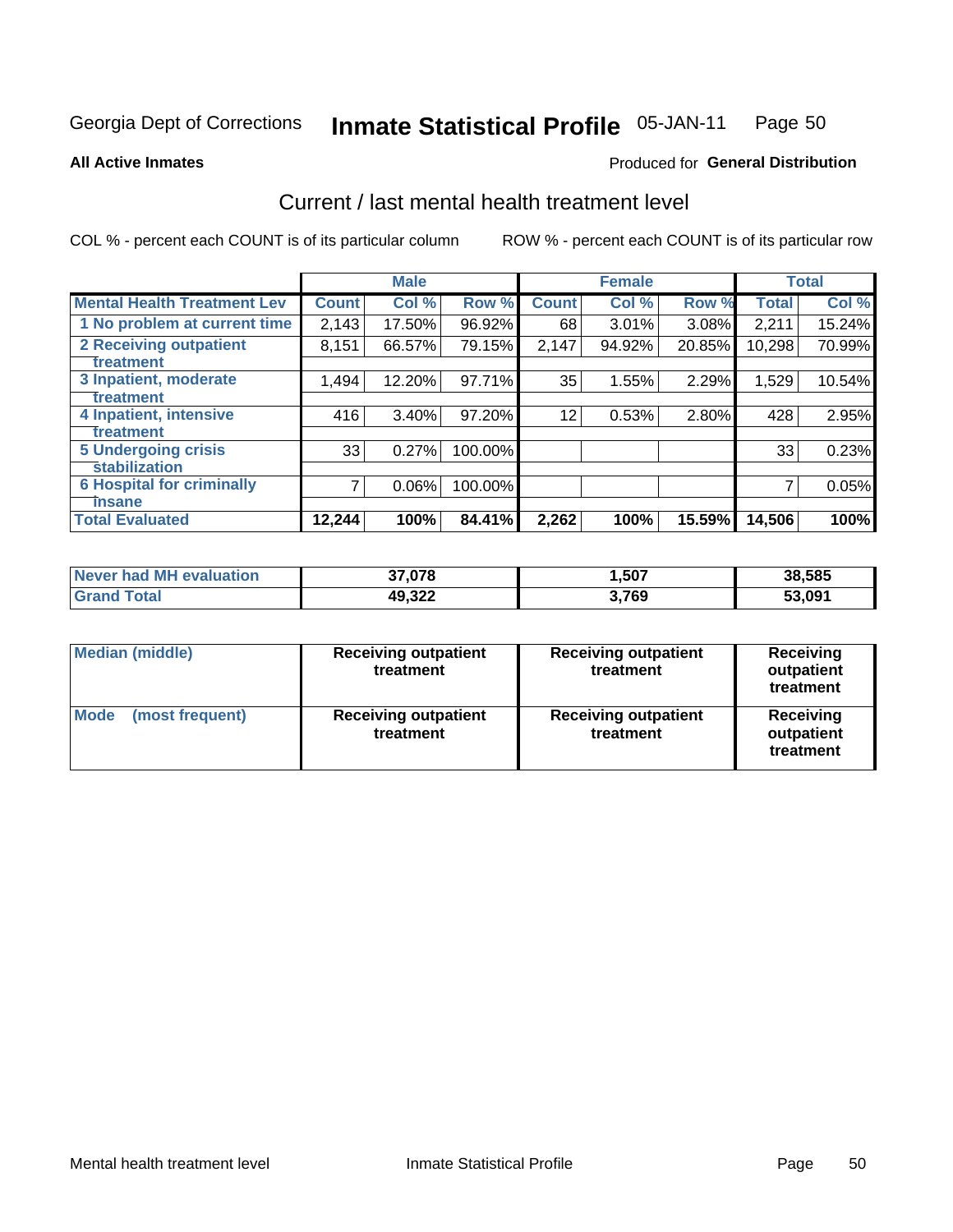### **All Active Inmates**

### Produced for General Distribution

# PULHESDWIT medical scale - 'P' overall condition ('P'hysical)

COL % - percent each COUNT is of its particular column

|                                         |              | <b>Male</b> |        |              | <b>Female</b> |         |              | <b>Total</b> |
|-----------------------------------------|--------------|-------------|--------|--------------|---------------|---------|--------------|--------------|
| 'P' Overall Condition                   | <b>Count</b> | Col %       | Row %  | <b>Count</b> | Col %         | Row %   | <b>Total</b> | Col %        |
| 1 No medical illness                    | 34,599       | 74.77%      | 94.41% | 2,049        | 56.40%        | 5.59%   | 36,648       | 73.43%       |
| 2 Well-controlled chronic               | 10,079       | 21.78%      | 87.54% | 1,434        | 39.47%        | 12.46%  | 11,513       | 23.07%       |
| <b>illness</b>                          |              |             |        |              |               |         |              |              |
| 3 Poorly-controlled chronic             | 1,450        | 3.13%       | 94.22% | 89           | 2.45%         | 5.78%   | 1,539        | 3.08%        |
| <b>illness</b>                          |              |             |        |              |               |         |              |              |
| <b>4 Significant problems requiring</b> | 140          | 0.30%       | 91.50% | 13           | 0.36%         | 8.50%   | 153          | 0.31%        |
| special housing                         |              |             |        |              |               |         |              |              |
| 5 Terminal illness, < 6 months          | 6            | 0.01%       | 85.71% |              | 0.03%         | 14.29%  | 7            | 0.01%        |
| to live                                 |              |             |        |              |               |         |              |              |
| 6 Inmate is pregnant                    |              |             |        | 47           | 1.29%         | 100.00% | 47           | 0.09%        |
| <b>Total Reported</b>                   | 46,274       | 100%        | 92.72% | 3,633        | 100%          | 7.28%   | 49,907       | 100%         |

| 'ted | 3,048                | 12C<br>סכ ו | 184    |
|------|----------------------|-------------|--------|
|      | 49 322<br>∸⊾טי<br>__ | 769         | 53.091 |

| Mode | (most frequent) | 1 No medical illness | 1 No medical illness | 1 No medical<br>illness |
|------|-----------------|----------------------|----------------------|-------------------------|
|------|-----------------|----------------------|----------------------|-------------------------|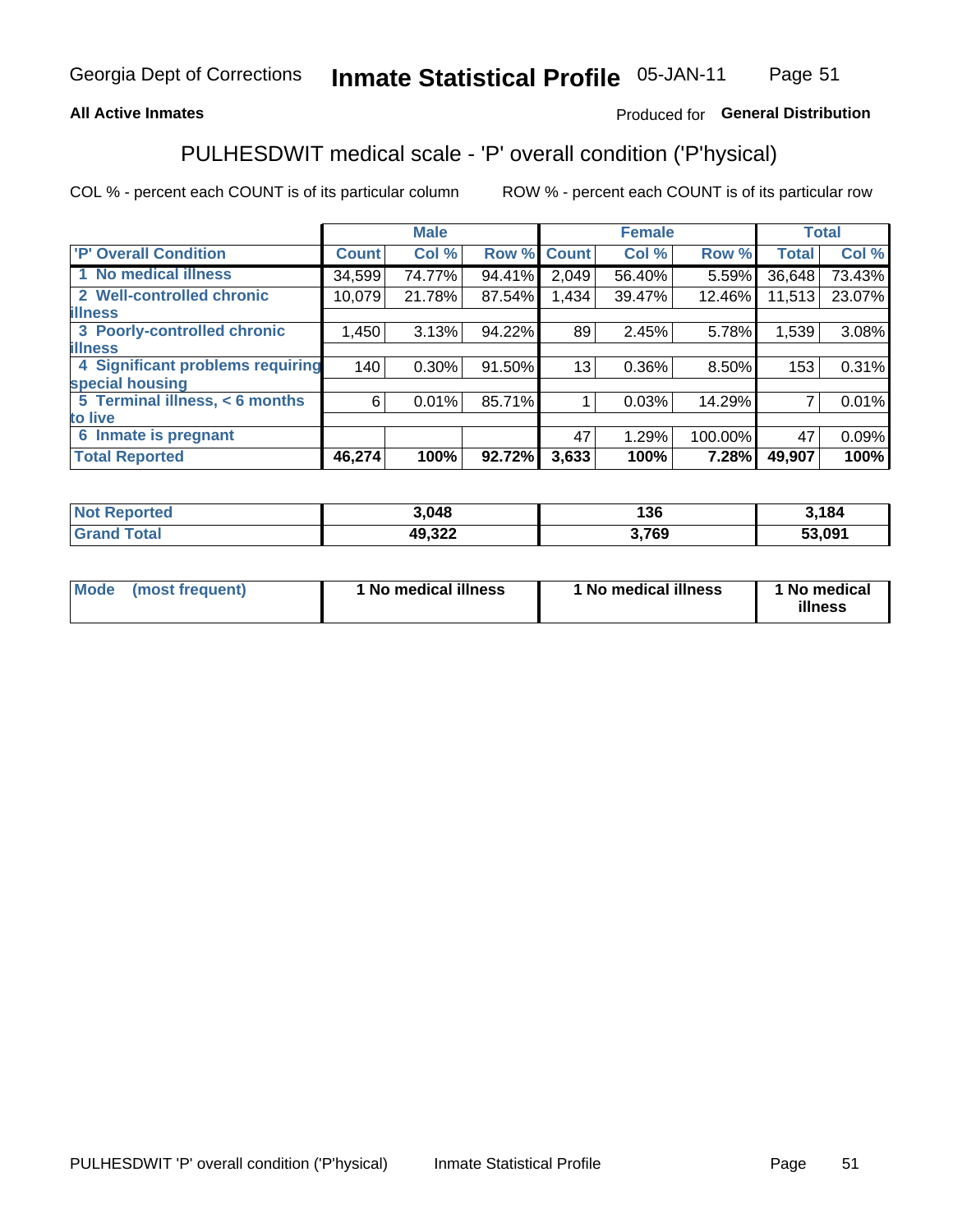### **All Active Inmates**

### Produced for General Distribution

# PULHESDWIT medical scale - 'U' upper body

COL % - percent each COUNT is of its particular column

|                              |              | <b>Male</b> |         |              | <b>Female</b> |        |              | <b>Total</b> |
|------------------------------|--------------|-------------|---------|--------------|---------------|--------|--------------|--------------|
| <b>U' Upper Body</b>         | <b>Count</b> | Col %       | Row %   | <b>Count</b> | Col %         | Row %  | <b>Total</b> | Col %        |
| 1 Upper bones, joints,       | 44,338       | 96.02%      | 92.92%  | 3,379        | 92.86%        | 7.08%  | 47,717       | 95.79%       |
| muscles all OK               |              |             |         |              |               |        |              |              |
| 2 One or both arms minimally | 1,540        | 3.34%       | 86.27%  | 245          | 6.73%         | 13.73% | 1,785        | 3.58%        |
| limited                      |              |             |         |              |               |        |              |              |
| 3 One or both arms           | 250          | 0.54%       | 94.70%  | 14           | 0.38%         | 5.30%  | 264          | 0.53%        |
| <b>moderately limited</b>    |              |             |         |              |               |        |              |              |
| 4 One arm disabled,          | 44           | 0.10%       | 97.78%  |              | 0.03%         | 2.22%  | 45           | 0.09%        |
| paralyzed, or amputated      |              |             |         |              |               |        |              |              |
| 5 Both arms disabled,        | 3            | 0.01%       | 100.00% |              |               |        | 3            | 0.01%        |
| paralyzed, or amputated      |              |             |         |              |               |        |              |              |
| <b>Total Reported</b>        | 46,175       | 100%        | 92.69%  | 3,639        | 100%          | 7.31%  | 49,814       | 100%         |

| <b>Not Reported</b>          | 3,147  | 130   | 2.27<br>J.ZI I |
|------------------------------|--------|-------|----------------|
| <b>Total</b><br><b>Grand</b> | 49,322 | 3,769 | 53,091         |

| Mode (most frequent) | 1 Upper bones, joints,<br>muscles all OK | 1 Upper bones, joints,<br>muscles all OK | 1 Upper bones,<br>joints, muscles all<br>ΟK |
|----------------------|------------------------------------------|------------------------------------------|---------------------------------------------|
|----------------------|------------------------------------------|------------------------------------------|---------------------------------------------|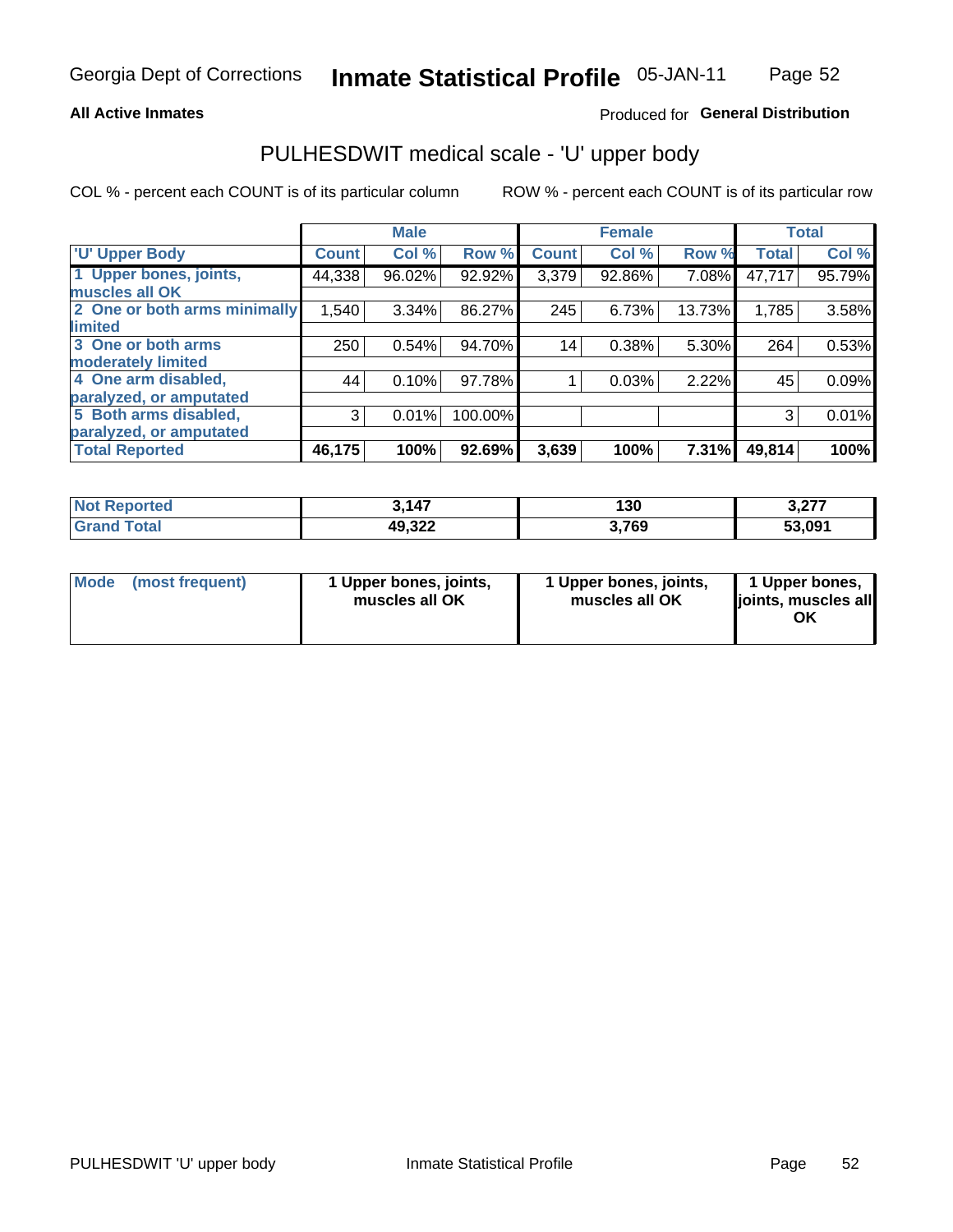### **All Active Inmates**

## Produced for General Distribution

# PULHESDWIT medical scale - 'L' lower body

COL % - percent each COUNT is of its particular column

|                                |              | <b>Male</b> |        |                | <b>Female</b> |        |              | <b>Total</b> |
|--------------------------------|--------------|-------------|--------|----------------|---------------|--------|--------------|--------------|
| 'L' Lower Body                 | <b>Count</b> | Col %       | Row %  | <b>Count</b>   | Col %         | Row %  | <b>Total</b> | Col %        |
| 1 Lower bones, joints,         | 41,001       | 88.79%      | 93.53% | 2,835          | 77.91%        | 6.47%  | 43,836       | 87.99%       |
| muscles all OK                 |              |             |        |                |               |        |              |              |
| 2 One or both legs minimally   | 4,318        | 9.35%       | 84.87% | 770            | 21.16%        | 15.13% | 5,088        | 10.21%       |
| limited                        |              |             |        |                |               |        |              |              |
| 3 One or both legs             | 738          | 1.60%       | 96.85% | 24             | 0.66%         | 3.15%  | 762          | 1.53%        |
| moderately limited             |              |             |        |                |               |        |              |              |
| 4 One leg disabled, paralyzed, | 108          | 0.23%       | 93.10% | 8              | 0.22%         | 6.90%  | 116          | 0.23%        |
| or amputated                   |              |             |        |                |               |        |              |              |
| 5 Both legs disabled,          | 14           | 0.03%       | 87.50% | $\overline{2}$ | 0.05%         | 12.50% | 16           | 0.03%        |
| paralyzed, or amputated        |              |             |        |                |               |        |              |              |
| <b>Total Reported</b>          | 46,179       | 100%        | 92.70% | 3,639          | 100%          | 7.30%  | 49,818       | 100%         |

| <b>Not Reported</b>   | 3.143  | 130   | יים ה<br>3.Z13 |
|-----------------------|--------|-------|----------------|
| <b>Total</b><br>Grand | 49,322 | 3,769 | 53,091         |

|  | Mode (most frequent) | 1 Lower bones, joints,<br>muscles all OK | 1 Lower bones, joints,<br>muscles all OK | 1 Lower bones,<br>joints, muscles all<br>ΟK |
|--|----------------------|------------------------------------------|------------------------------------------|---------------------------------------------|
|--|----------------------|------------------------------------------|------------------------------------------|---------------------------------------------|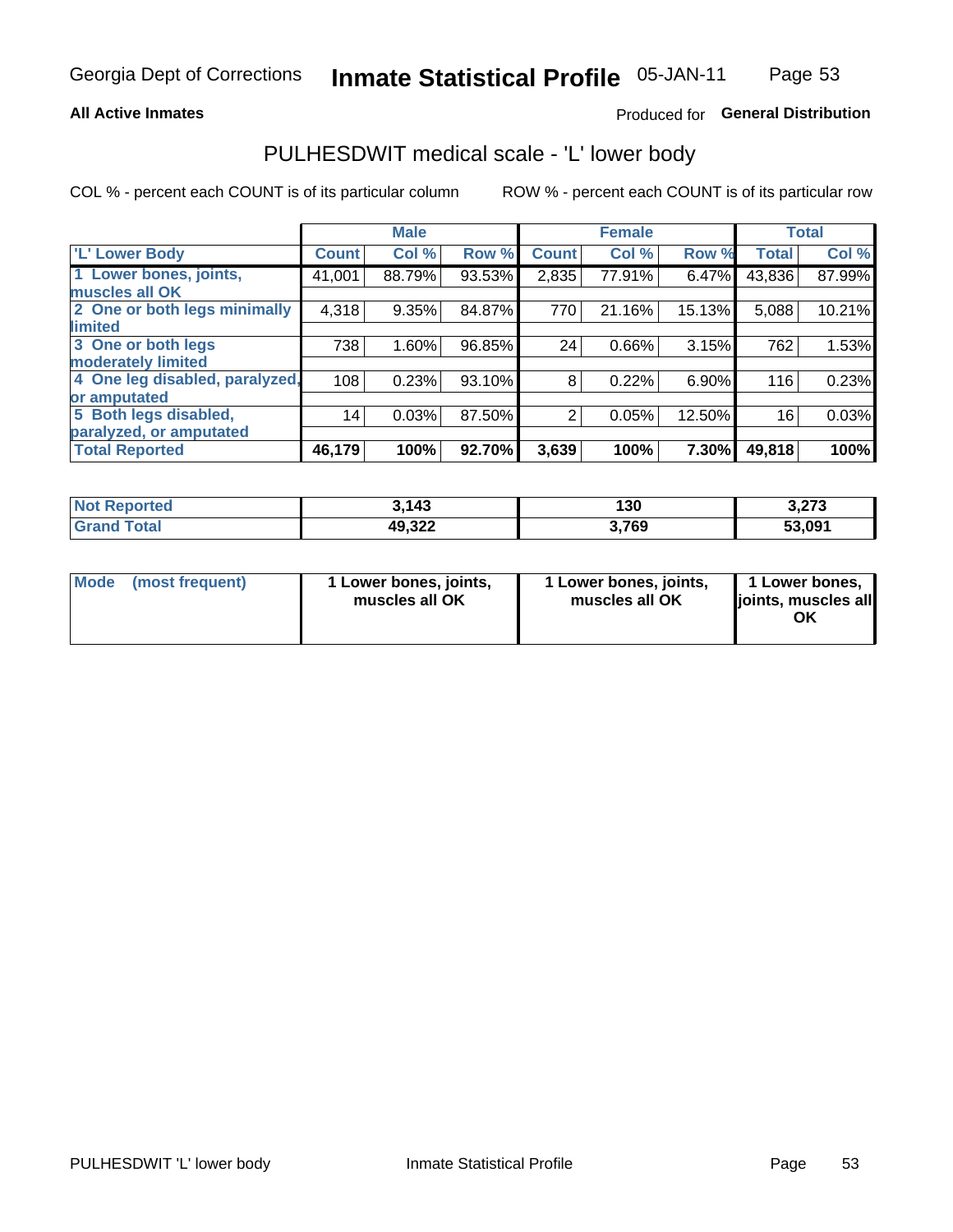### **All Active Inmates**

### Produced for General Distribution

# PULHESDWIT medical scale - 'H' hearing

COL % - percent each COUNT is of its particular column

|                                |                 | <b>Male</b> |             |       | <b>Female</b> |          | <b>Total</b> |        |
|--------------------------------|-----------------|-------------|-------------|-------|---------------|----------|--------------|--------|
| <b>'H' Hearing</b>             | <b>Count</b>    | Col %       | Row % Count |       | Col %         | Row %    | <b>Total</b> | Col %  |
| 1 Normal hearing both ears     | 45,691          | 98.97%      | 92.71%      | 3,594 | 98.76%        | 7.29%    | 49,285       | 98.96% |
| 2 Some loss in one ear with    | 367             | 0.79%       | 89.95%      | 41    | 1.13%         | 10.05%   | 408          | 0.82%  |
| other OK, or mild loss in both |                 |             |             |       |               |          |              |        |
| 3 Total loss in one ear with   | 69              | 0.15%       | 95.83%      | 3     | 0.08%         | 4.17%    | 72           | 0.14%  |
| mild loss in other             |                 |             |             |       |               |          |              |        |
| 4 Severe loss in both ears     | 23 <sub>1</sub> | 0.05%       | 100.00%     |       |               |          | 23           | 0.05%  |
| 5 Total loss in both ears,     | 15              | 0.03%       | 93.75%      |       | 0.03%         | 6.25%    | 16           | 0.03%  |
| requiring special housing      |                 |             |             |       |               |          |              |        |
| <b>Total Reported</b>          | 46,165          | 100%        | 92.69%      | 3,639 | 100%          | $7.31\%$ | 49,804       | 100%   |

| <b>Enorted</b> | 3,157  | 130   | 3,287  |
|----------------|--------|-------|--------|
| <b>Total</b>   | 49,322 | 3,769 | 53,091 |

| Mode (most frequent) | 1 Normal hearing both ears 1 Normal hearing both ears 1 Normal hearing |           |
|----------------------|------------------------------------------------------------------------|-----------|
|                      |                                                                        | both ears |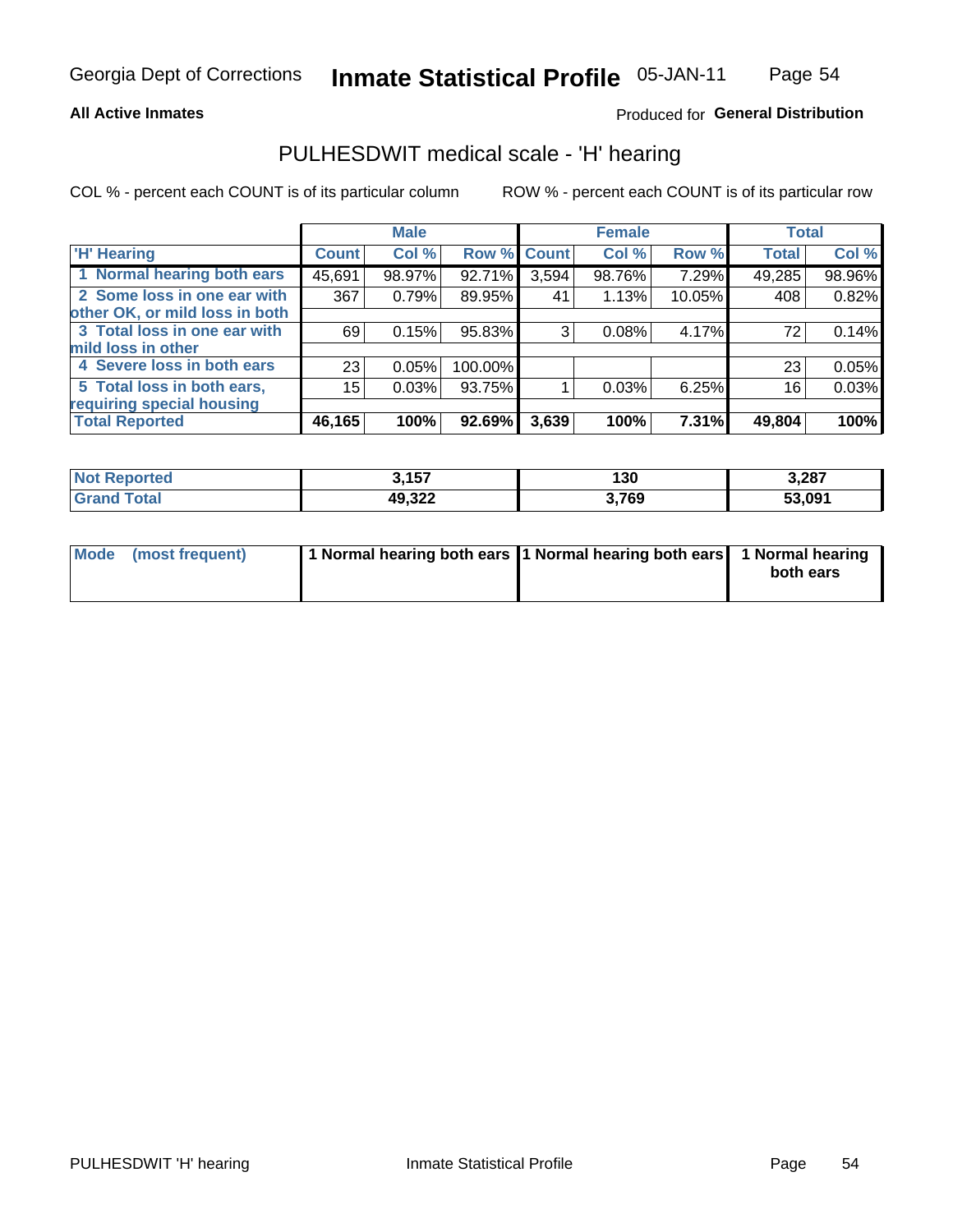### **All Active Inmates**

### Produced for General Distribution

# PULHESDWIT medical scale - 'E' vision

COL % - percent each COUNT is of its particular column

|                                 |              | <b>Male</b> |           |              | <b>Female</b> |        |              | <b>Total</b> |
|---------------------------------|--------------|-------------|-----------|--------------|---------------|--------|--------------|--------------|
| 'E' Vision                      | <b>Count</b> | Col %       | Row %     | <b>Count</b> | Col %         | Row %  | <b>Total</b> | Col %        |
| 1 Correctable to 20/40 in both  | 38,627       | 85.09%      | 94.60%    | 2,205        | 60.61%        | 5.40%  | 40,832       | 83.27%       |
| eyes                            |              |             |           |              |               |        |              |              |
| 2 Correctable to 20/70 in one   | 6,011        | 13.24%      | 82.13%    | .308         | 35.95%        | 17.87% | 7,319        | 14.93%       |
| leye, may be blind in other     |              |             |           |              |               |        |              |              |
| 3 Correctable to 20/200 in one  | 644          | 1.42%       | 84.74%    | 116          | 3.19%         | 15.26% | 760          | 1.55%        |
| leye, may be blind in other     |              |             |           |              |               |        |              |              |
| 4 One eye not correctable to    | 105          | 0.23%       | $92.11\%$ | 9            | 0.25%         | 7.89%  | 114          | 0.23%        |
| 20/200, other may be blind      |              |             |           |              |               |        |              |              |
| 5 Blind in both eyes, requiring | 10           | 0.02%       | 100.00%   |              |               |        | 10           | 0.02%        |
| special housing                 |              |             |           |              |               |        |              |              |
| <b>Total Reported</b>           | 45,397       | 100%        | 92.58%    | 3,638        | 100%          | 7.42%  | 49,035       | 100%         |

| <b>Not Reported</b>           | 3,925  | 104<br>וטו | 4,056  |
|-------------------------------|--------|------------|--------|
| <b>Total</b><br><b>'Grand</b> | 49,322 | 3,769      | 53,091 |

| Mode (most frequent) | <b>1 Correctable to 20/40 in both</b> | 1 Correctable to 20/40 in   1 Correctable to |                    |
|----------------------|---------------------------------------|----------------------------------------------|--------------------|
|                      | eves                                  | both eves                                    | 20/40 in both eyes |
|                      |                                       |                                              |                    |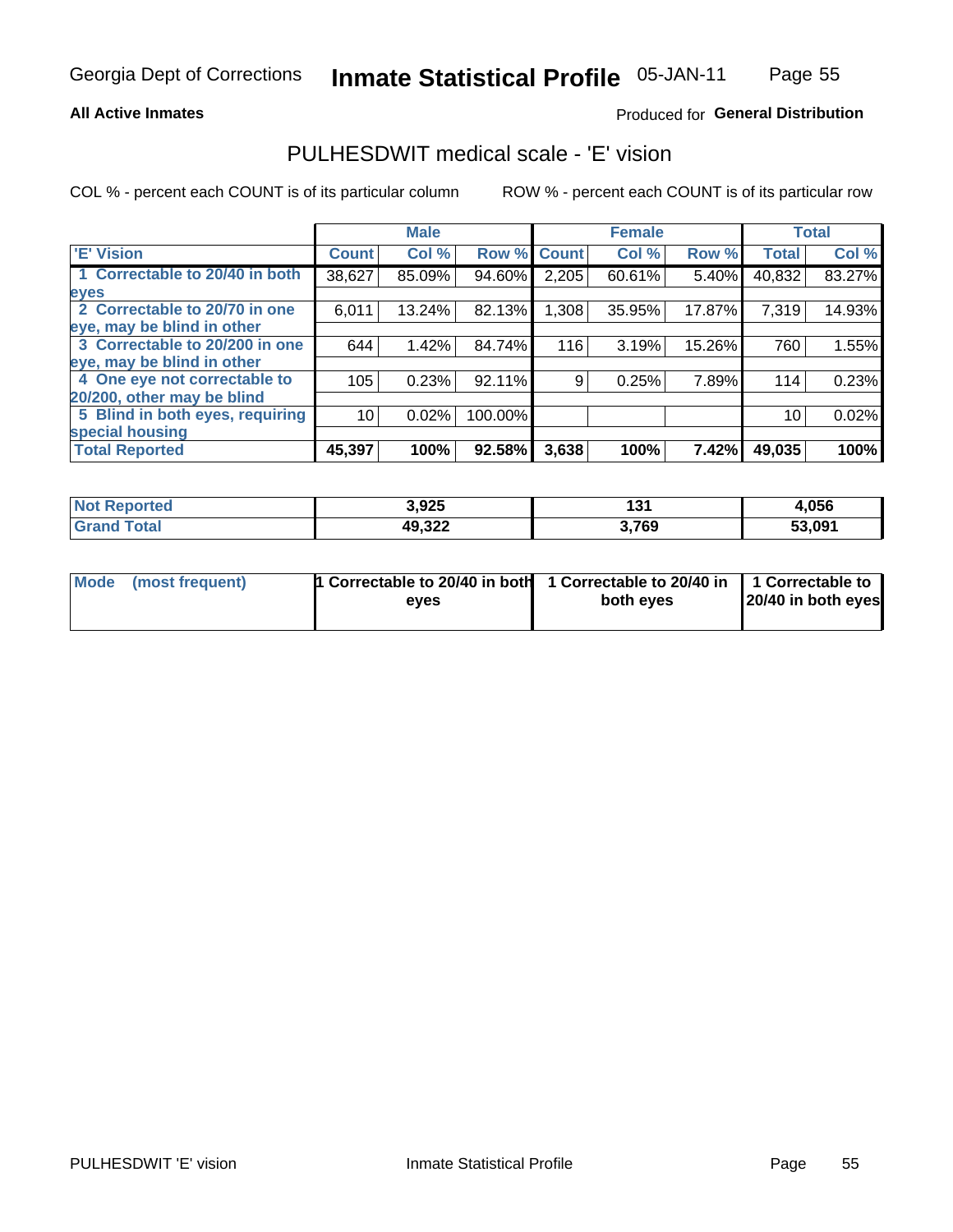### **All Active Inmates**

## Produced for General Distribution

# PULHESDWIT medical scale - 'S' pSychiatric

COL % - percent each COUNT is of its particular column

|                                        |              | <b>Male</b> |         |                 | <b>Female</b> |        |              | <b>Total</b> |
|----------------------------------------|--------------|-------------|---------|-----------------|---------------|--------|--------------|--------------|
| 'S' pSychiatric                        | <b>Count</b> | Col %       |         | Row % Count     | Col %         | Row %  | <b>Total</b> | Col %        |
| 1 No impairment or disorders           | 39,459       | 86.44%      | 94.80%  | 2,166           | 60.57%        | 5.20%  | 41,625       | 84.56%       |
| 2 Stable, or in remission, or          | 4,757        | 10.42%      | 77.56%  | 1,376           | 38.48%        | 22.44% | 6,133        | 12.46%       |
| mild impairment or retardation         |              |             |         |                 |               |        |              |              |
| 3 Requires moderate inpatient          | 1,196        | 2.62%       | 98.03%  | 24              | 0.67%         | 1.97%  | 1,220        | 2.48%        |
| treatment                              |              |             |         |                 |               |        |              |              |
| 4 Requires intensive inpatient         | 212          | 0.46%       | 95.50%  | 10 <sub>1</sub> | 0.28%         | 4.50%  | 222          | 0.45%        |
| treatment                              |              |             |         |                 |               |        |              |              |
| <b>5 Requires Crisis Stabilization</b> | 27           | $0.06\%$    | 100.00% |                 |               |        | 27           | 0.05%        |
| Unit (CSU) inpatient care              |              |             |         |                 |               |        |              |              |
| <b>Total Reported</b>                  | 45,651       | 100%        | 92.74%  | 3,576           | 100%          | 7.26%  | 49,227       | 100%         |

| <b>Not Reported</b> | 3,671  | 193   | 3,864  |
|---------------------|--------|-------|--------|
| Total<br>' Grand    | 49,322 | 3,769 | 53,091 |

| Mode<br>1 No impairment or disorders<br>(most frequent) | 1 No impairment or<br>disorders | 1 No impairment or<br>disorders |
|---------------------------------------------------------|---------------------------------|---------------------------------|
|---------------------------------------------------------|---------------------------------|---------------------------------|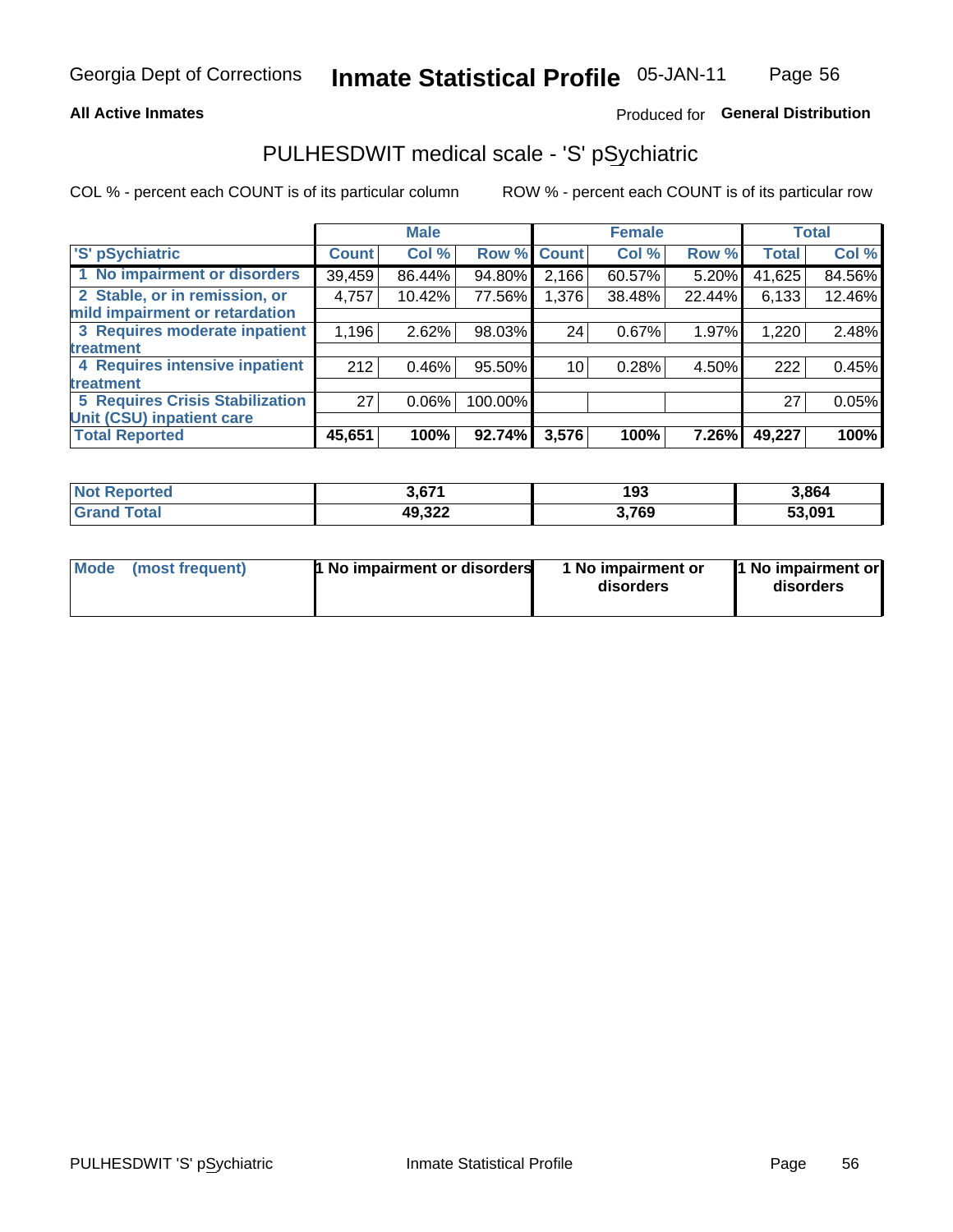### **All Active Inmates**

### Produced for General Distribution

# PULHESDWIT medical scale - 'D' dental

COL % - percent each COUNT is of its particular column

|                                 |              | <b>Male</b> |         |              | <b>Female</b> |       |              | <b>Total</b> |
|---------------------------------|--------------|-------------|---------|--------------|---------------|-------|--------------|--------------|
| <b>D'</b> Dental                | <b>Count</b> | Col %       | Row %   | <b>Count</b> | Col %         | Row % | <b>Total</b> | Col %        |
| 1 Minimal routine dental health | 19,504       | 44.56%      | 90.51%  | 2,045        | 57.32%        | 9.49% | 21,549       | 45.52%       |
| <b>needs</b>                    |              |             |         |              |               |       |              |              |
| 2 Moderate cavities and/or gum  | 16,084       | 36.74%      | 92.55%  | 1,295        | 36.29%        | 7.45% | 17,379       | 36.71%       |
| disease                         |              |             |         |              |               |       |              |              |
| 3 Extensive gum disease         | 8,160        | 18.64%      | 97.28%  | 228          | 6.39%         | 2.72% | 8,388        | 17.72%       |
| and/or widespread decay         |              |             |         |              |               |       |              |              |
| 4 Urgent need for dental        | 25           | $0.06\%$    | 100.00% |              |               |       | 25           | 0.05%        |
| <b>services</b>                 |              |             |         |              |               |       |              |              |
| 5 Life-threatening disease or   |              | 0.01%       | 100.00% |              |               |       |              | 0.01%        |
| extreme pain or infection       |              |             |         |              |               |       |              |              |
| <b>Total Reported</b>           | 43,774       | 100%        | 92.46%  | 3,568        | 100%          | 7.54% | 47,342       | 100.0%       |

| <b>Not Reported</b>     | 5,548  | 201   | 5,749  |
|-------------------------|--------|-------|--------|
| <b>Total</b><br>' Grand | 49,322 | 3,769 | 53,091 |

| 1 Minimal routine dental<br>Mode<br>(most frequent)<br>health needs | 1 Minimal routine dental 1 Minimal routine<br>health needs | dental health<br>needs |
|---------------------------------------------------------------------|------------------------------------------------------------|------------------------|
|---------------------------------------------------------------------|------------------------------------------------------------|------------------------|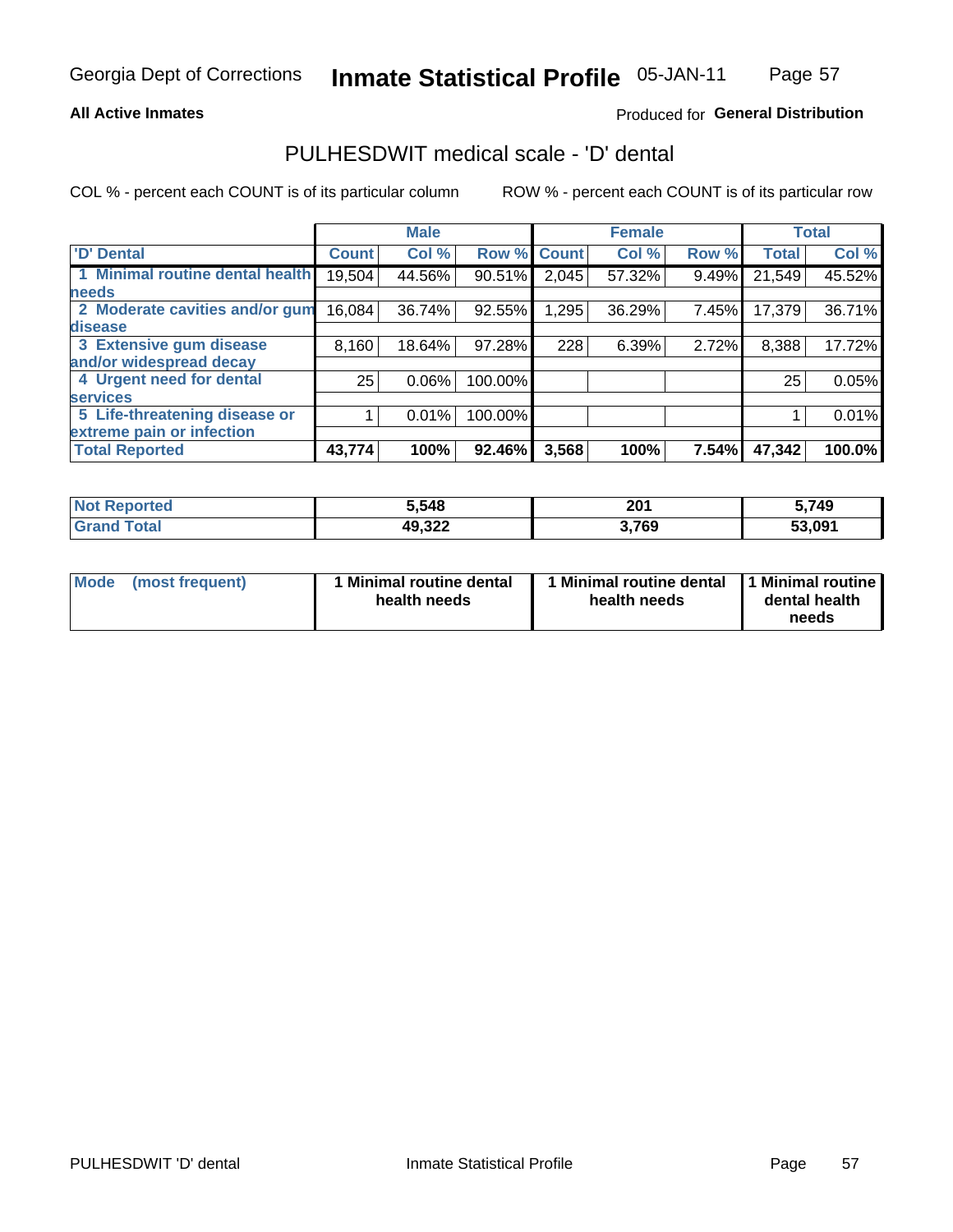### **All Active Inmates**

## Produced for General Distribution

# PULHESDWIT medical scale - 'W' work ability

COL % - percent each COUNT is of its particular column

|                                 |              | <b>Male</b> |        |             | <b>Female</b> |        |              | <b>Total</b> |
|---------------------------------|--------------|-------------|--------|-------------|---------------|--------|--------------|--------------|
| 'W' work ability                | <b>Count</b> | Col %       |        | Row % Count | Col %         | Row %  | <b>Total</b> | Col %        |
| 1 Unrestricted work or activity | 38,413       | 83.20%      | 93.22% | 2,792       | 76.72%        | 6.78%  | 41,205       | 82.73%       |
| 2 Minor restrictions on type of | 6,059        | 13.12%      | 89.67% | 698         | 19.18%        | 10.33% | 6,757        | 13.57%       |
| <b>work</b>                     |              |             |        |             |               |        |              |              |
| 3 Moderate restrictions on type | 1,171        | 2.54%       | 93.46% | 82          | 2.25%         | 6.54%  | 1,253        | 2.52%        |
| of work                         |              |             |        |             |               |        |              |              |
| 4 Major restrictions on type of | 401          | 0.87%       | 86.42% | 63          | 1.73%         | 13.58% | 464          | 0.93%        |
| <b>work</b>                     |              |             |        |             |               |        |              |              |
| 5 Cannot work under any         | 124          | 0.27%       | 96.88% | 4           | 0.11%         | 3.13%  | 128          | 0.26%        |
| <b>circumstances</b>            |              |             |        |             |               |        |              |              |
| <b>Total Reported</b>           | 46,168       | 100%        | 92.69% | 3,639       | 100%          | 7.31%  | 49,807       | 100.0%       |

| <b>Not Reported</b>   | 3.154  | 130   | 3,284  |
|-----------------------|--------|-------|--------|
| <b>Total</b><br>Grand | 49,322 | 3,769 | 53,091 |

| <b>Mode</b>     | 1 Unrestricted work or | 1 Unrestricted work or | 1 Unrestricted   |
|-----------------|------------------------|------------------------|------------------|
| (most frequent) | activity               | activity               | work or activity |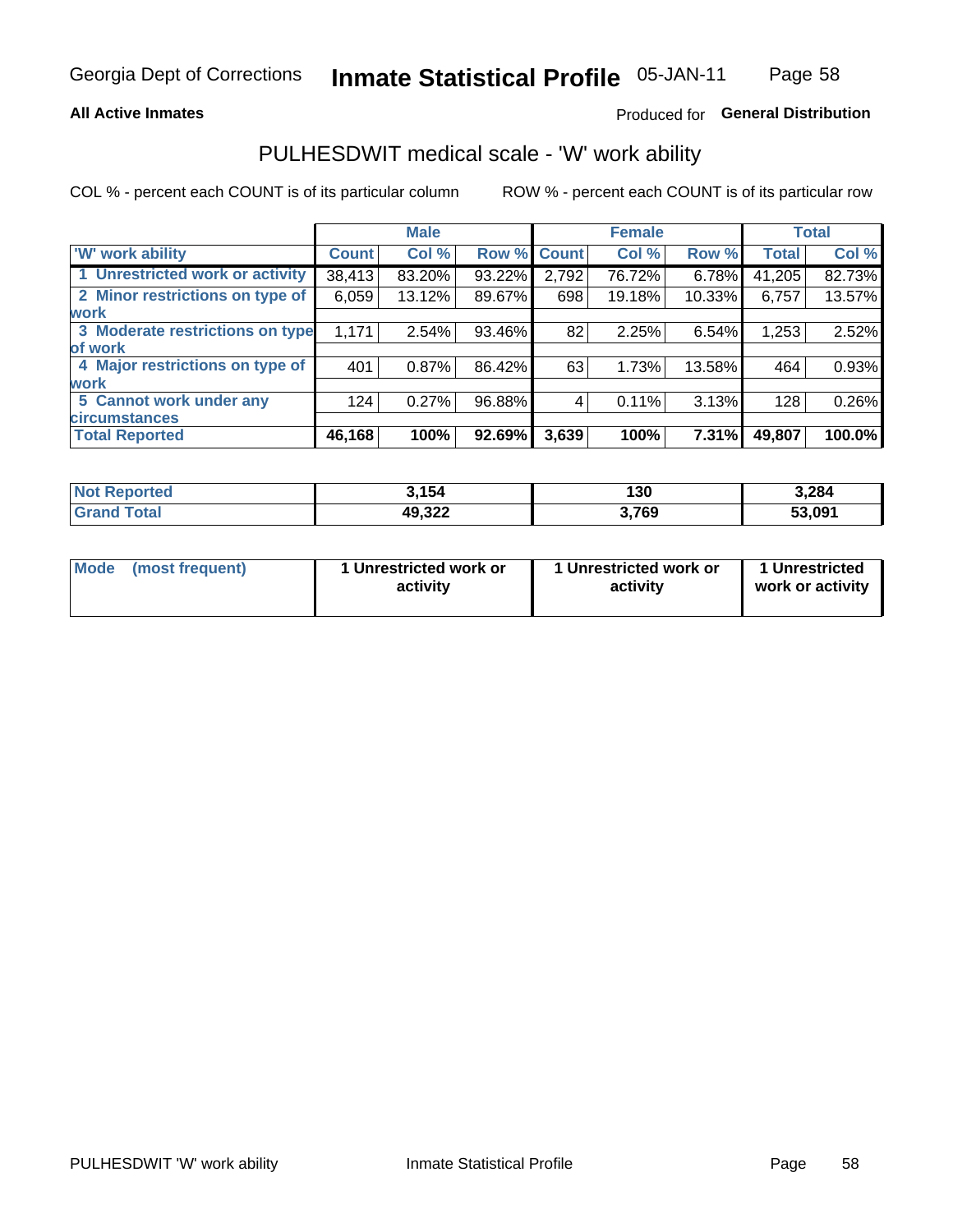### **All Active Inmates**

### Produced for General Distribution

# PULHESDWIT medical scale - 'I' impairment

COL % - percent each COUNT is of its particular column

|                                   |              | <b>Male</b> |             |                | <b>Female</b> |        |              | <b>Total</b> |
|-----------------------------------|--------------|-------------|-------------|----------------|---------------|--------|--------------|--------------|
| <b>T' Impairment</b>              | <b>Count</b> | Col %       | Row % Count |                | Col %         | Row %  | <b>Total</b> | Col %        |
| 1 No impairments or               | 45,907       | 99.50%      | 92.68%      | 3,625          | 99.67%        | 7.32%  | 49,532       | 99.51%       |
| disabilities                      |              |             |             |                |               |        |              |              |
| 2 Wheelchair-bound but            | 138          | 0.30%       | 95.83%      | 6              | 0.16%         | 4.17%  | 144          | 0.29%        |
| otherwise OK                      |              |             |             |                |               |        |              |              |
| <b>3 Needs low-level Assisted</b> | 30           | 0.07%       | 88.24%      | 4              | 0.11%         | 11.76% | 34           | 0.07%        |
| Living (level I)                  |              |             |             |                |               |        |              |              |
| 4 Needs moderate Assisted         | 8            | 0.02%       | 100.00%     |                |               |        | 8            | 0.02%        |
| <b>Living (level II)</b>          |              |             |             |                |               |        |              |              |
| <b>5 Needs maximal Assisted</b>   | 55           | 0.12%       | 96.49%      | $\overline{2}$ | 0.05%         | 3.51%  | 57           | 0.11%        |
| Living (level III)                |              |             |             |                |               |        |              |              |
| <b>Total Reported</b>             | 46, 138      | 100%        | 92.69%      | 3,637          | 100%          | 7.31%  | 49,775       | 100%         |

| <b>Not Reported</b>    | 3,184  | 132  | 3,316  |
|------------------------|--------|------|--------|
| <b>Total</b><br>'Grand | 49,322 | ,769 | 53,091 |

| Mode | (most frequent) | 1 No impairments or<br>disabilities | 1 No impairments or<br>disabilities | 1 No impairments<br>or disabilities |
|------|-----------------|-------------------------------------|-------------------------------------|-------------------------------------|
|------|-----------------|-------------------------------------|-------------------------------------|-------------------------------------|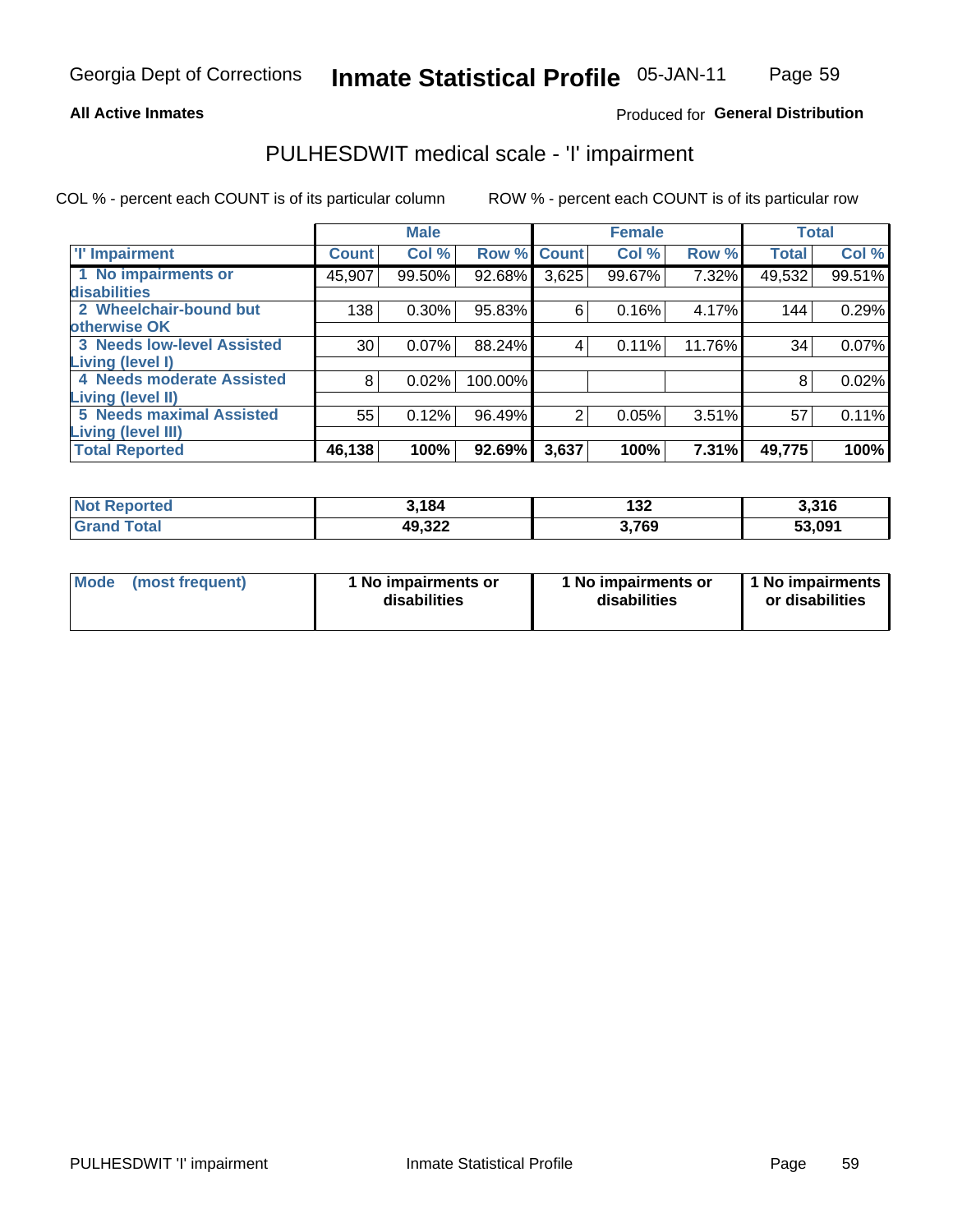### **All Active Inmates**

### Produced fo General Distribution

# PULHESDWIT medical scale - 'T' transportability

COL % - percent each COUNT is of its particular column

|                              |                 | <b>Male</b> |                    |       | <b>Female</b> |        | <b>Total</b> |        |
|------------------------------|-----------------|-------------|--------------------|-------|---------------|--------|--------------|--------|
| <b>T' Transportability</b>   | <b>Count</b>    | Col %       | <b>Row % Count</b> |       | Col %         | Row %  | <b>Total</b> | Col %  |
| 1 Can be transported in any  | 45,991          | 99.66%      | 92.71%             | 3,614 | 99.70%        | 7.29%  | 49,605       | 99.66% |
| ordinary approved vehicle    |                 |             |                    |       |               |        |              |        |
| 2 Wheelchair-bound, not      | 61              | 0.13%       | 89.71%             | 7     | 0.19%         | 10.29% | 68           | 0.14%  |
| needing special vehicle      |                 |             |                    |       |               |        |              |        |
| 3 Wheelchair-bound, requires | 14 <sub>1</sub> | 0.03%       | 100.00%            |       |               |        | 14           | 0.03%  |
| special vehicle              |                 |             |                    |       |               |        |              |        |
| 4 Needs specially-equipped   | 4               | 0.01%       | 100.00%            |       |               |        | 4            | 0.01%  |
| medical vehicle              |                 |             |                    |       |               |        |              |        |
| <b>5 Requires ambulance</b>  | 80              | 0.17%       | 95.24%             | 4     | 0.11%         | 4.76%  | 84           | 0.17%  |
| transport                    |                 |             |                    |       |               |        |              |        |
| <b>Total Reported</b>        | 46,150          | 100%        | 92.72%             | 3,625 | 100%          | 7.28%  | 49,775       | 100.0% |

| orted       | יי י<br>. <i>.</i> 2 | 44   | 3,316  |
|-------------|----------------------|------|--------|
| <b>otal</b> | 49,322               | ,769 | 53.091 |

|  | Mode (most frequent) | 1 Can be transported in any 1 Can be transported in any<br>ordinary approved vehicle   ordinary approved vehicle   transported in any |  | 1 Can be<br>  ordinary approved  <br>vehicle |
|--|----------------------|---------------------------------------------------------------------------------------------------------------------------------------|--|----------------------------------------------|
|--|----------------------|---------------------------------------------------------------------------------------------------------------------------------------|--|----------------------------------------------|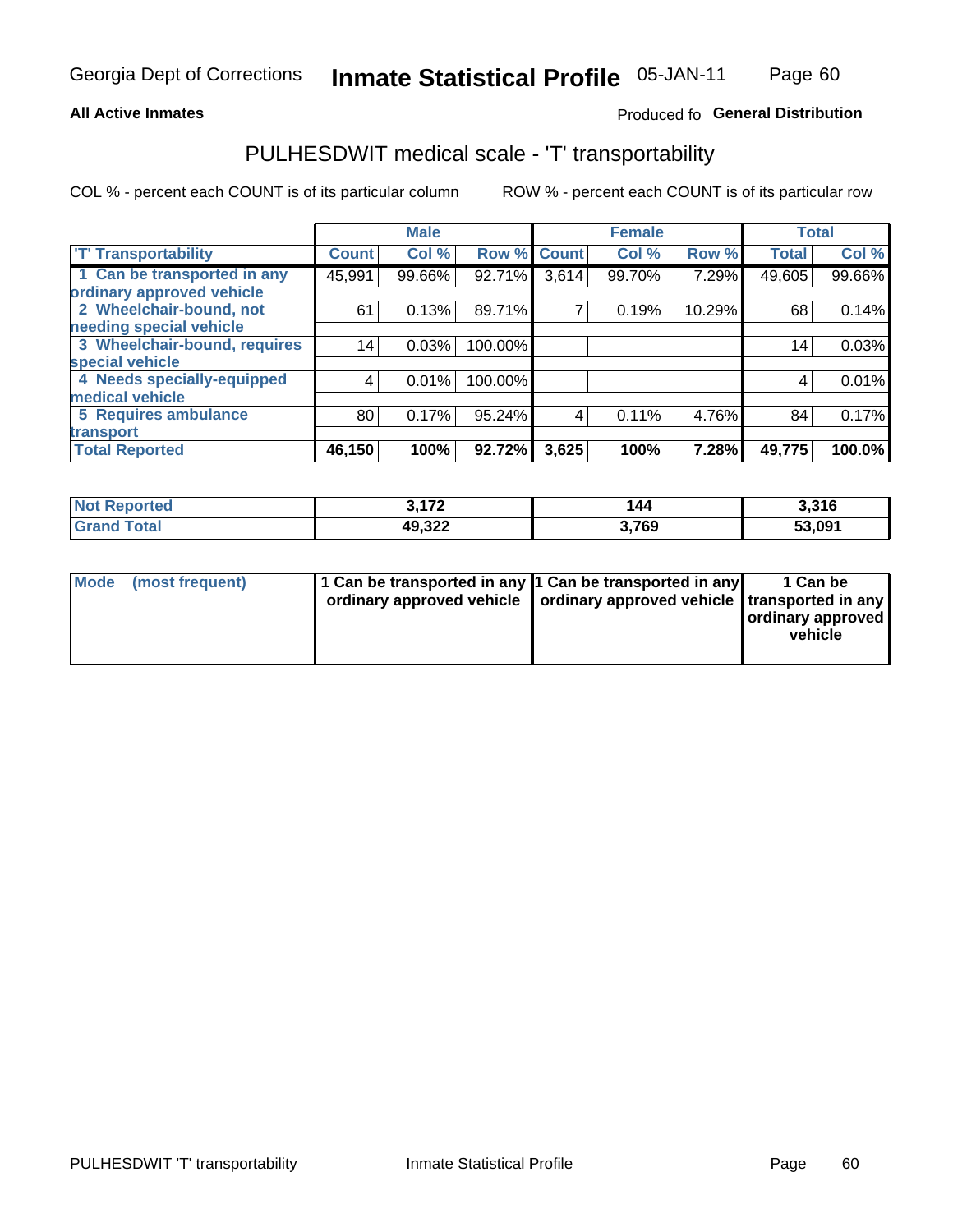### **All Active Inmates**

### Produced for General Distribution

# Criminality in family, self-reported

COL % - percent each COUNT is of its particular column

|                              |              | <b>Male</b> |        |              | <b>Female</b> |          |              | Total   |
|------------------------------|--------------|-------------|--------|--------------|---------------|----------|--------------|---------|
| <b>Criminality In Family</b> | <b>Count</b> | Col%        | Row %  | <b>Count</b> | Col %         | Row %    | <b>Total</b> | Col %   |
| Yes, criminality in family   | 7.729        | 22.06%      | 90.79% | 784          | 42.75%        | $9.21\%$ | 8.513        | 23.09%  |
| No criminality in family     | 27.306       | 77.94%      | 96.30% | 1,050        | 57.25%        |          | 3.70% 28,356 | 76.91%  |
| <b>Total Reported</b>        | 35,035       | 100%        | 95.03% | 1,834        | 100%          |          | 4.97% 36,869 | $100\%$ |

| <b>Not</b><br>Reported | 14,287 | .935 | 16,222 |
|------------------------|--------|------|--------|
| <b>ota</b>             | 49,322 | ,769 | 53.091 |

|  | Mode (most frequent) | No criminality in family | No criminality in family | No criminality in<br>family |
|--|----------------------|--------------------------|--------------------------|-----------------------------|
|--|----------------------|--------------------------|--------------------------|-----------------------------|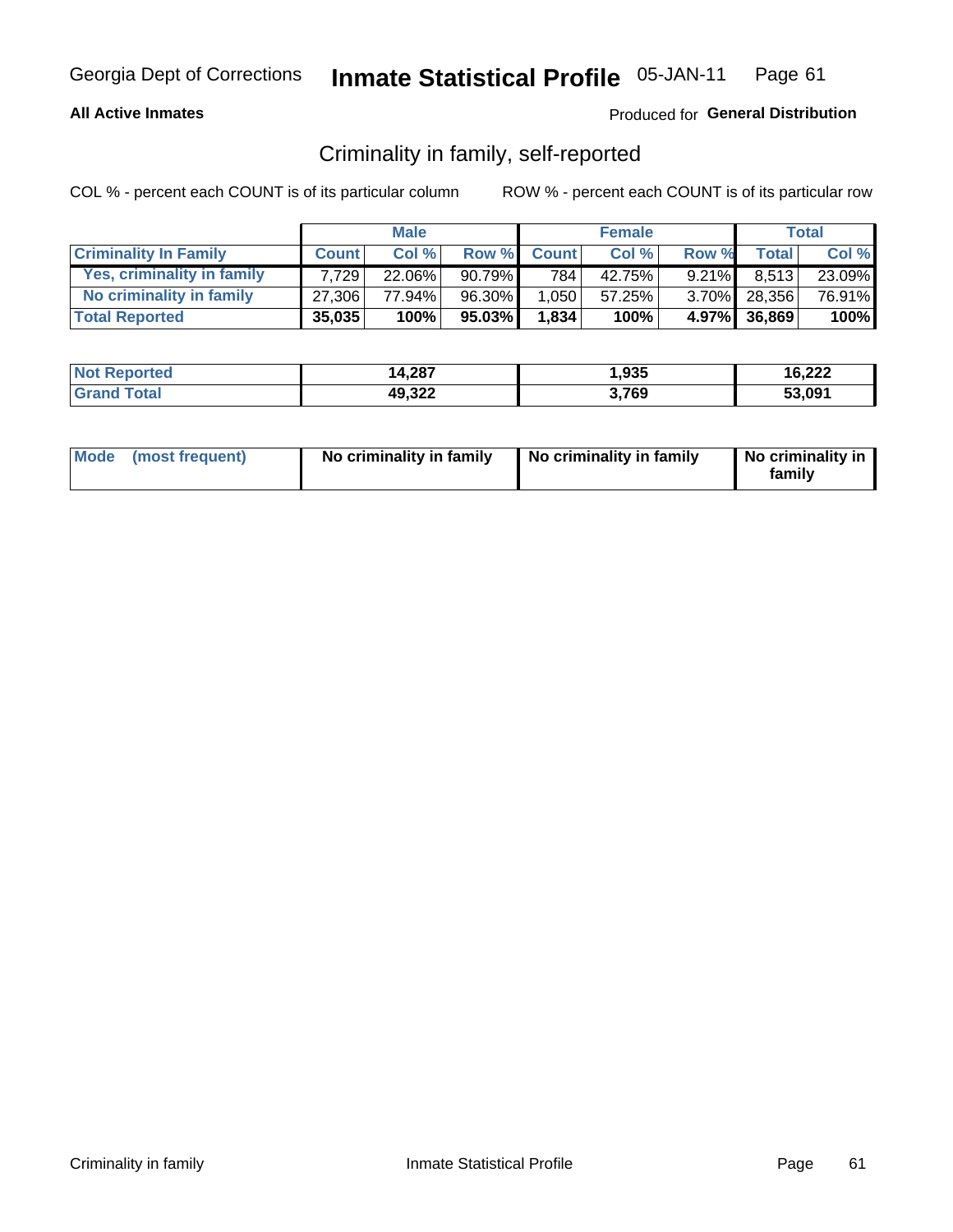### **All Active Inmates**

### Produced for General Distribution

# Alcoholism in family, self-reported

COL % - percent each COUNT is of its particular column

|                             |              | <b>Male</b> |        |              | <b>Female</b> |          |              | Total  |
|-----------------------------|--------------|-------------|--------|--------------|---------------|----------|--------------|--------|
| <b>Alcoholism In Family</b> | <b>Count</b> | Col%        | Row %  | <b>Count</b> | Col %         | Row %    | <b>Total</b> | Col %  |
| Yes, alcoholism in family   | 4.929        | 14.07%      | 90.87% | 495          | 26.99%        | $9.13\%$ | 5.424        | 14.71% |
| No alcoholism in family     | 30.106       | 85.93%      | 95.74% | 1,339        | 73.01%        |          | 4.26% 31,445 | 85.29% |
| <b>Total Reported</b>       | 35,035       | 100%        | 95.03% | 1,834        | 100%          |          | 4.97% 36,869 | 100%   |

| <b>Not</b><br>Reported | 14,287 | .935 | 16,222 |
|------------------------|--------|------|--------|
| <b>ota</b>             | 49,322 | ,769 | 53.091 |

|  | Mode (most frequent) | No alcoholism in family | No alcoholism in family | No alcoholism in<br>family |
|--|----------------------|-------------------------|-------------------------|----------------------------|
|--|----------------------|-------------------------|-------------------------|----------------------------|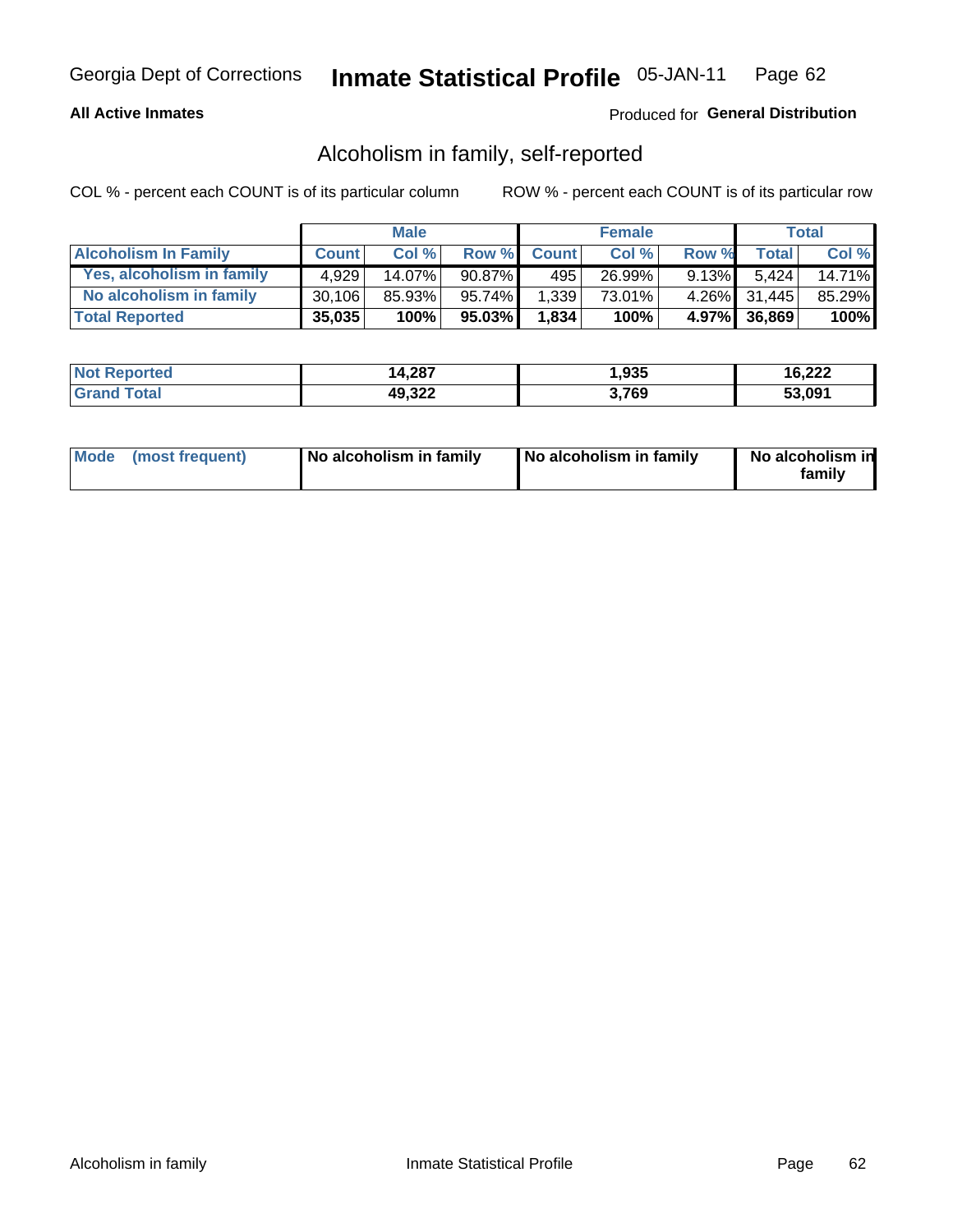### **All Active Inmates**

### Produced for General Distribution

# Drug abuse in family, self-reported

COL % - percent each COUNT is of its particular column

|                           |              | <b>Male</b> |        |              | <b>Female</b> |           |              | Total    |
|---------------------------|--------------|-------------|--------|--------------|---------------|-----------|--------------|----------|
| Drug Abuse In Family      | <b>Count</b> | Col%        | Row %  | <b>Count</b> | Col %         | Row %     | Total        | Col %    |
| Yes, drug abuse in family | 2.757        | 7.87%       | 87.03% | 411          | 22.41%        | $12.97\%$ | 3,168        | $8.59\%$ |
| No drug abuse in family   | 32.278       | $92.13\%$   | 95.78% | 1,423        | 77.59%        |           | 4.22% 33,701 | 91.41%   |
| <b>Total Reported</b>     | 35,035       | 100%        | 95.03% | 1,834        | 100%          |           | 4.97% 36,869 | $100\%$  |

| <b>Not</b><br>Reported | 14,287 | .935 | 16,222 |
|------------------------|--------|------|--------|
| <b>ota</b>             | 49,322 | ,769 | 53.091 |

|  | Mode (most frequent) | No drug abuse in family | No drug abuse in family | No drug abuse in<br>familv |
|--|----------------------|-------------------------|-------------------------|----------------------------|
|--|----------------------|-------------------------|-------------------------|----------------------------|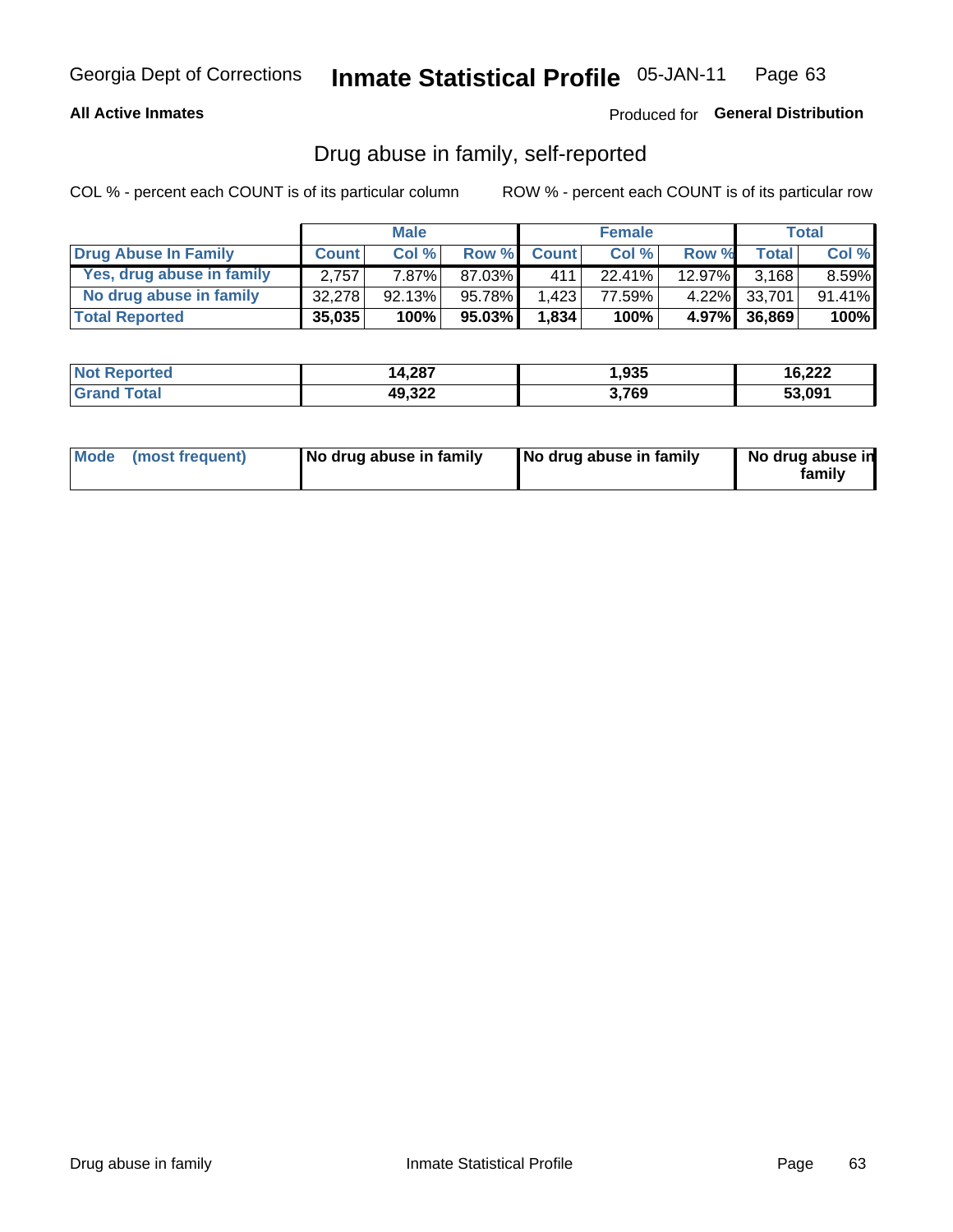### **All Active Inmates**

### Produced for General Distribution

# Subjected to frequent beatings, self-reported

COL % - percent each COUNT is of its particular column

|                                   |              | <b>Male</b> |        |              | <b>Female</b> |          |        | Total  |
|-----------------------------------|--------------|-------------|--------|--------------|---------------|----------|--------|--------|
| <b>Frequent beatings</b>          | <b>Count</b> | Col %       | Row %  | <b>Count</b> | Col %         | Row %    | Total  | Col %  |
| <b>Yes, subjected to frequent</b> | .449         | 4.14%       | 84.00% | 276          | 15.05%        | 16.00%   | 1.725  | 4.68%  |
| beatings                          |              |             |        |              |               |          |        |        |
| Not subjected to frequent         | 33,586       | 95.86%      | 95.57% | 1,558        | 84.95%        | $4.43\%$ | 35,144 | 95.32% |
| beatings                          |              |             |        |              |               |          |        |        |
| <b>Total Reported</b>             | 35,035       | 100%        | 95.03% | 1,834        | 100%          | $4.97\%$ | 36,869 | 100%   |

| <b>Not</b><br>Reported | 14,287 | 1,935 | 16,222 |
|------------------------|--------|-------|--------|
| <b>Total</b>           | 49,322 | 3,769 | 53,091 |

| Mode (most frequent) | Not subjected to frequent<br>beatings | Not subjected to frequent<br>beatings | Not subjected to<br><b>frequent beatings</b> |
|----------------------|---------------------------------------|---------------------------------------|----------------------------------------------|
|                      |                                       |                                       |                                              |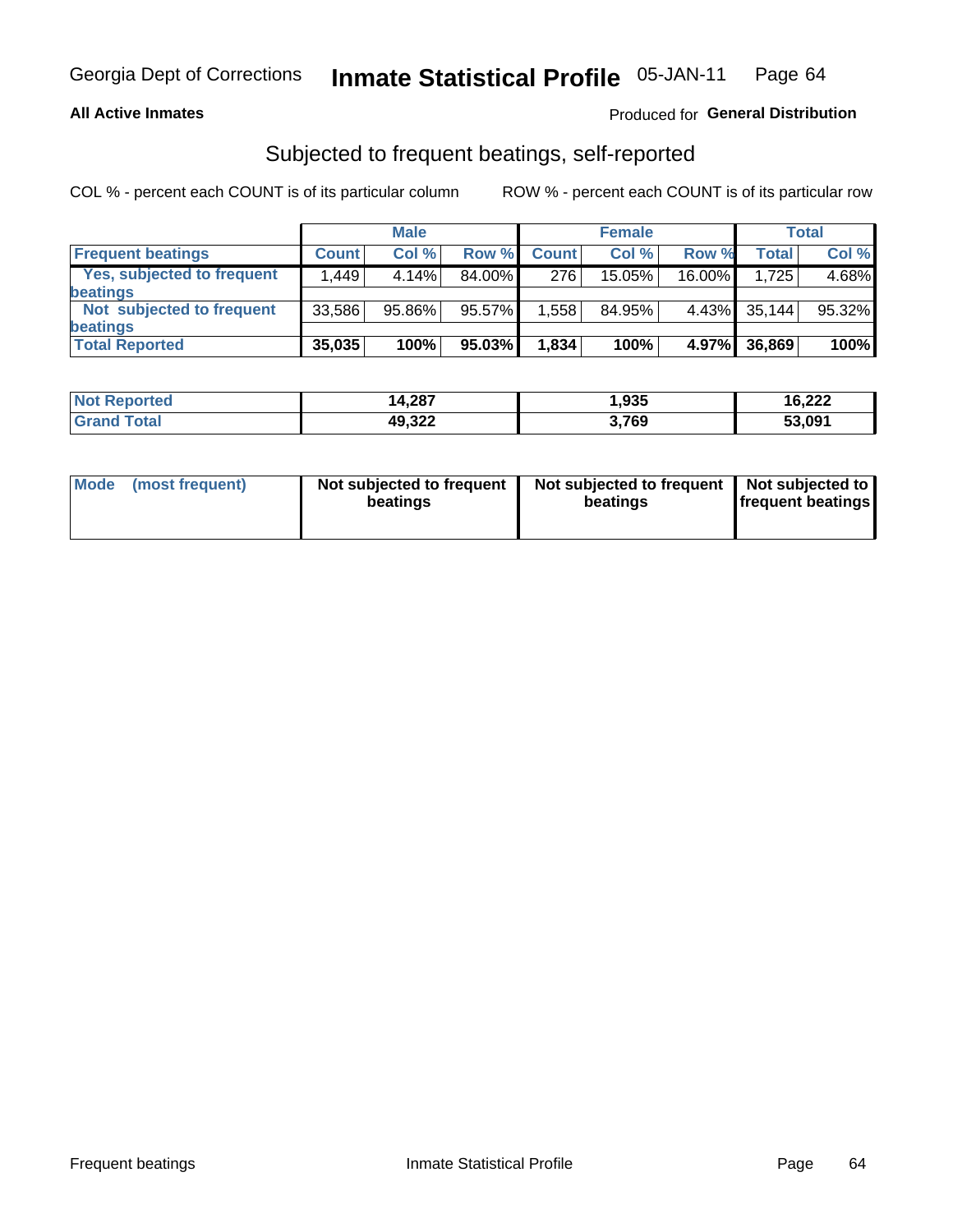### **All Active Inmates**

## Produced for General Distribution

# Father absent during inmate's childhood

COL % - percent each COUNT is of its particular column

|                           |              | <b>Male</b> |        |              | <b>Female</b> |          |              | Total  |
|---------------------------|--------------|-------------|--------|--------------|---------------|----------|--------------|--------|
| <b>Father Absent</b>      | <b>Count</b> | Col%        | Row %  | <b>Count</b> | Col %         | Row %    | <b>Total</b> | Col %  |
| Yes, father was absent    | 16.962       | 48.41%      | 96.10% | 689          | 37.57%        | $3.90\%$ | 17.651       | 47.87% |
| No, father was not absent | 18.073       | 51.59%      | 94.04% | 1,145        | 62.43%        | $5.96\%$ | 19.218       | 52.13% |
| <b>Total Reported</b>     | 35,035       | 100%        | 95.03% | 1,834        | 100%          |          | 4.97% 36,869 | 100%   |

| <b>Not Reported</b> | 14,287 | 1,935 | 16,222 |
|---------------------|--------|-------|--------|
| <b>Srand Total</b>  | 49,322 | .769  | 53,091 |

|  | Mode (most frequent) |  | No, father was not absent No, father was not absent No, father was not | absent |
|--|----------------------|--|------------------------------------------------------------------------|--------|
|--|----------------------|--|------------------------------------------------------------------------|--------|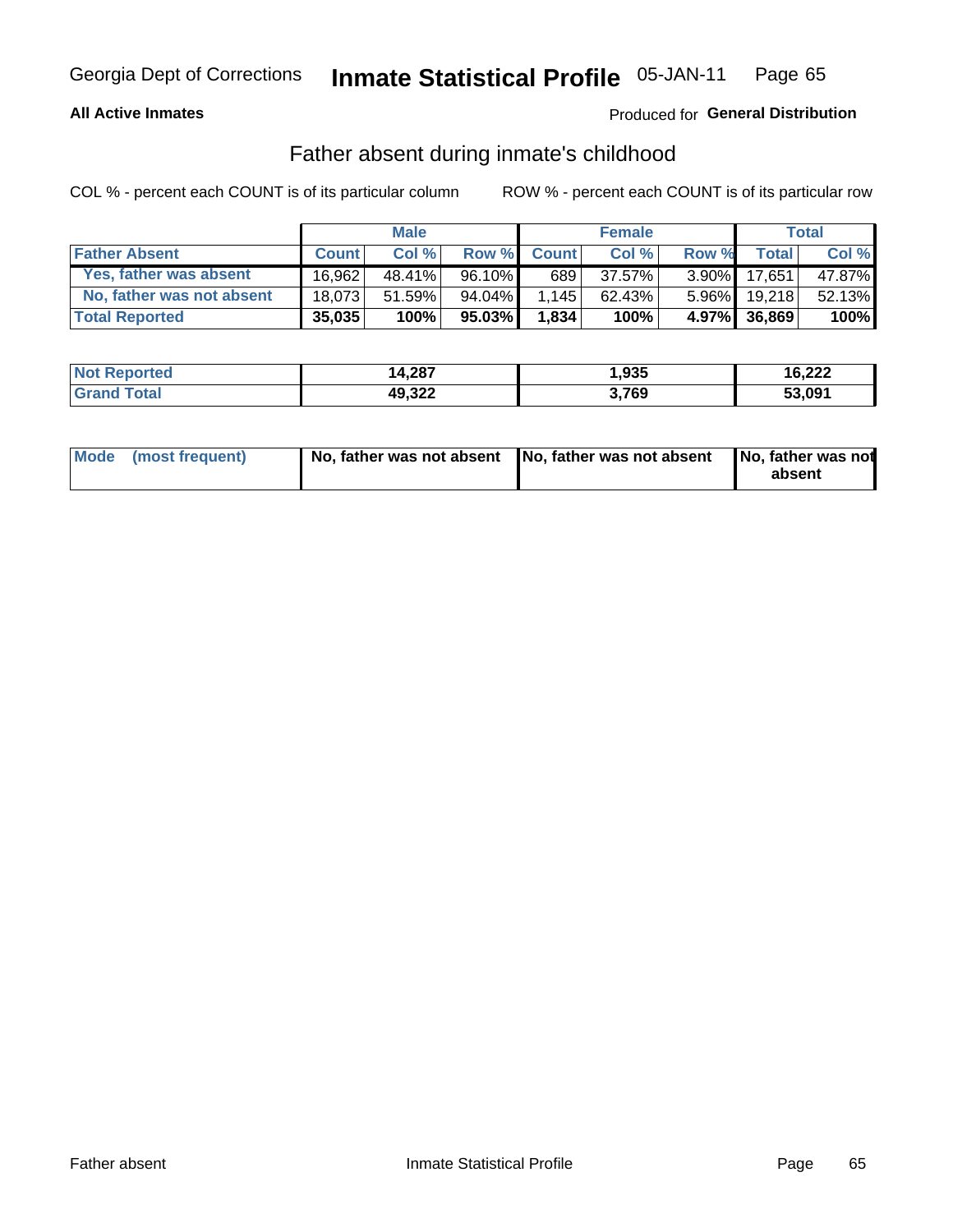### **All Active Inmates**

## Produced for General Distribution

# Mother absent during inmate's childhood

COL % - percent each COUNT is of its particular column

|                           |              | <b>Male</b> |        |              | <b>Female</b> |          |              | Total  |
|---------------------------|--------------|-------------|--------|--------------|---------------|----------|--------------|--------|
| <b>Mother Absent</b>      | <b>Count</b> | Col%        | Row %  | <b>Count</b> | Col %         | Row %    | <b>Total</b> | Col %  |
| Yes, mother was absent    | 4.505        | 12.86%      | 94.82% | 246          | 13.41%        | $5.18\%$ | 4.751        | 12.89% |
| No, mother was not absent | 30.530       | 87.14%      | 95.06% | 1,588        | 86.59%        |          | 4.94% 32.118 | 87.11% |
| <b>Total Reported</b>     | 35,035       | 100%        | 95.03% | 1,834        | 100%          |          | 4.97% 36,869 | 100%   |

| <b>Not</b><br>Reported | 14,287 | .935 | 16,222 |
|------------------------|--------|------|--------|
| <b>ota</b>             | 49,322 | ,769 | 53.091 |

| Mode (most frequent) | No, mother was not absent   No, mother was not absent   No, mother was | not absent |
|----------------------|------------------------------------------------------------------------|------------|
|                      |                                                                        |            |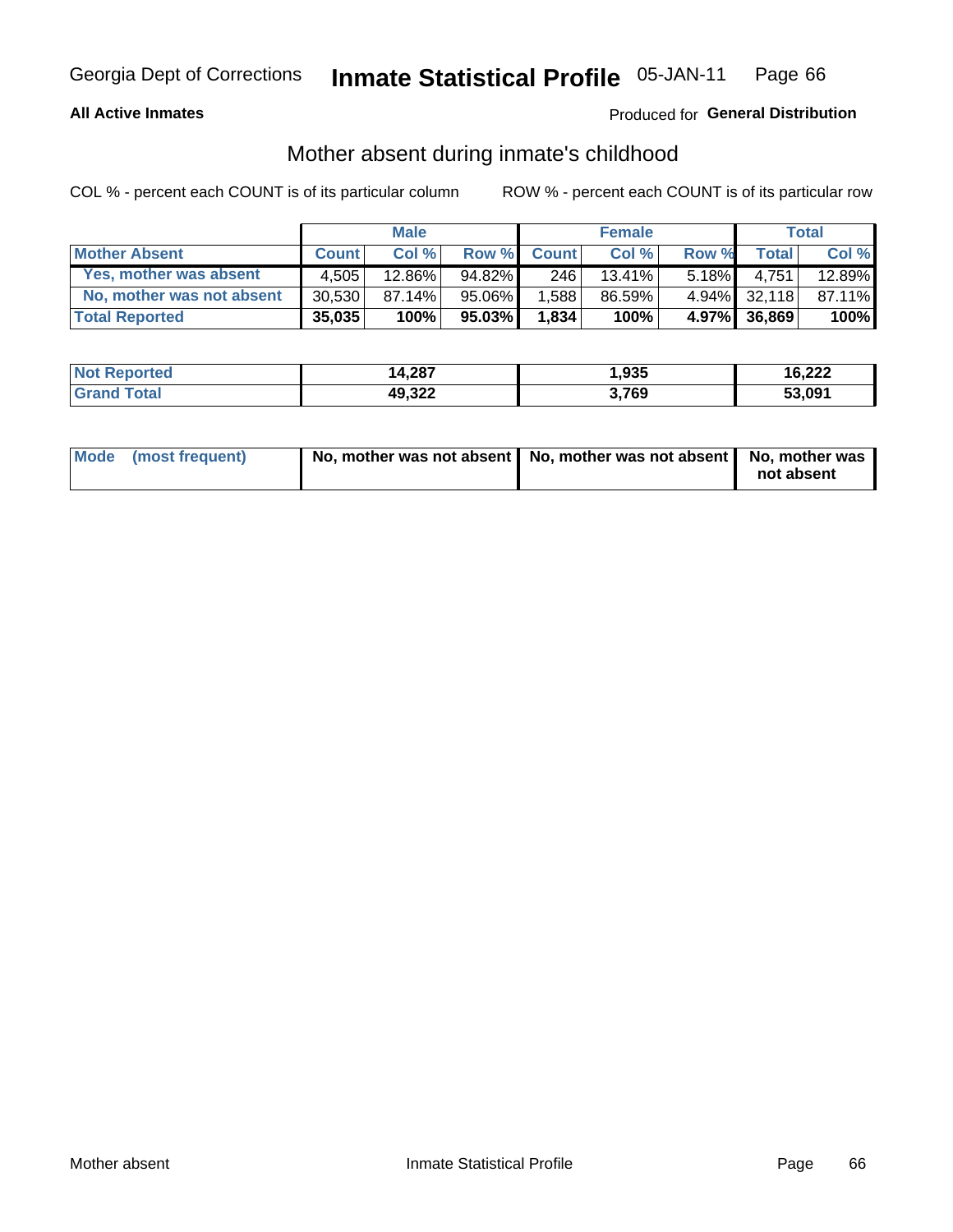### **All Active Inmates**

### Produced for General Distribution

# Inmate diagnosed as manipulative

COL % - percent each COUNT is of its particular column

|                       |              | <b>Male</b> |           |              | <b>Female</b> |          |              | Total  |
|-----------------------|--------------|-------------|-----------|--------------|---------------|----------|--------------|--------|
| <b>Manipulative</b>   | <b>Count</b> | Col %       | Row %     | <b>Count</b> | Col%          | Row %    | <b>Total</b> | Col %  |
| Yes, manipulative     | 6,693        | 20.37%      | $99.57\%$ | 29           | 1.59%         | 0.43%    | 6.722        | 19.38% |
| No, not manipulative  | 26,157       | 79.63%      | 93.57%    | 1,798        | 98.41%        | $6.43\%$ | 27.955       | 80.62% |
| <b>Total Reported</b> | 32,850       | 100%        | 94.73%    | 1,827        | 100%          | $5.27\%$ | 34.677       | 100%   |

| <b>Not Reported</b>          | 16,472 | 942. ا | 18.414 |
|------------------------------|--------|--------|--------|
| <b>Total</b><br><b>Grand</b> | 49,322 | 3,769  | 53,091 |

|  | Mode (most frequent) | No, not manipulative | , No, not manipulative | No. not<br><b>I</b> manipulative |
|--|----------------------|----------------------|------------------------|----------------------------------|
|--|----------------------|----------------------|------------------------|----------------------------------|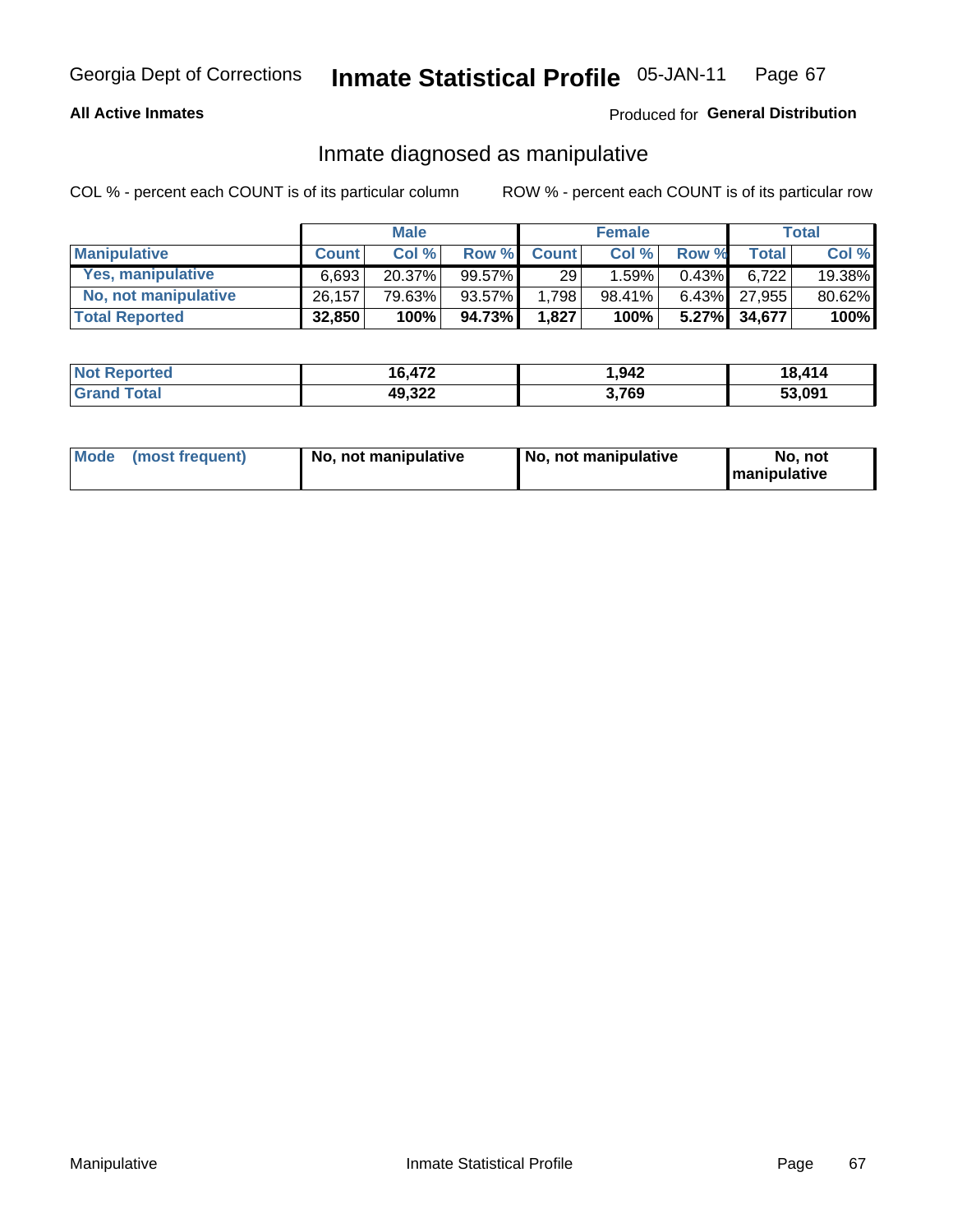### **All Active Inmates**

Produced for General Distribution

# Inmate diagnosed as assaultive

COL % - percent each COUNT is of its particular column

|                           |                     | <b>Male</b> |        |              | <b>Female</b> |          |              | Total  |
|---------------------------|---------------------|-------------|--------|--------------|---------------|----------|--------------|--------|
| <b>Assaultive</b>         | <b>Count</b>        | Col%        | Row %  | <b>Count</b> | Col %         | Row %    | Total        | Col %  |
| Yes, assaultive           | 16.504 <sub>1</sub> | 50.24%      | 95.43% | 791          | 43.30%        | $4.57\%$ | 17,295       | 49.87% |
| <b>No, not assaultive</b> | 16,346              | 49.76%      | 94.04% | 1,036        | 56.70%        | $5.96\%$ | 17,382       | 50.13% |
| <b>Total Reported</b>     | 32,850              | 100%        | 94.73% | 1,827        | 100%          |          | 5.27% 34,677 | 100%   |

| <b>Not Reported</b> | 16,472 | .942 | 18,414 |
|---------------------|--------|------|--------|
| <b>Grand Total</b>  | 49,322 | ,769 | 53,091 |

| Mode (most frequent)<br>Yes, assaultive | No, not assaultive | No, not assaultive |
|-----------------------------------------|--------------------|--------------------|
|-----------------------------------------|--------------------|--------------------|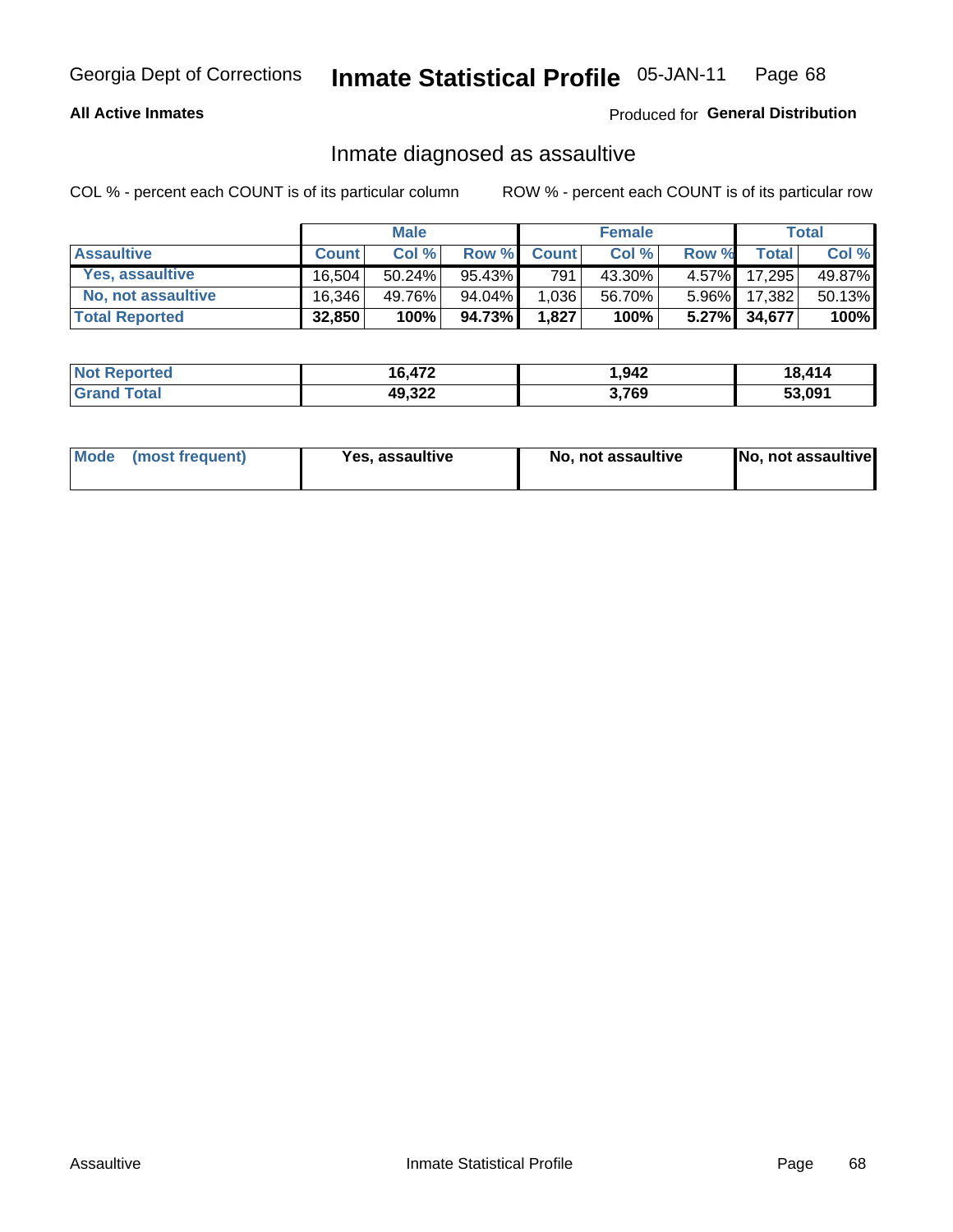#### **Inmate Statistical Profile 05-JAN-11** Page 69

### **All Active Inmates**

## **Produced for General Distribution**

# Number of prior Georgia incarcerations

COL % - percent each COUNT is of its particular column

|                                       |              | <b>Male</b> |                    |       | <b>Female</b> |       |        | <b>Total</b> |
|---------------------------------------|--------------|-------------|--------------------|-------|---------------|-------|--------|--------------|
| <b>Num of Prior GA Incarcerations</b> | <b>Count</b> | Col %       | <b>Row % Count</b> |       | Col %         | Row % | Total  | Col %        |
| $\bf{0}$                              | 28,664       | 58.12%      | 91.55%             | 2,645 | 70.18%        | 8.45% | 31,309 | 58.97%       |
|                                       | 8,590        | 17.42%      | 94.59%             | 491   | 13.03%        | 5.41% | 9,081  | 17.10%       |
| $\mathbf{2}$                          | 4,802        | 9.74%       | 94.06%             | 303   | 8.04%         | 5.94% | 5,105  | 9.62%        |
| 3                                     | 2,889        | 5.86%       | 95.50%             | 136   | 3.61%         | 4.50% | 3,025  | 5.70%        |
| 4                                     | 1,791        | 3.63%       | 95.67%             | 81    | 2.15%         | 4.33% | 1,872  | 3.53%        |
| 5                                     | 1,099        | 2.23%       | 96.32%             | 42    | 1.11%         | 3.68% | 1,141  | 2.15%        |
| <b>More Than 5</b>                    | 1,487        | 3.01%       | 95.44%             | 71    | 1.88%         | 4.56% | 1,558  | 2.93%        |
| <b>Total Reported</b>                 | 49,322       | 100%        | 92.90%             | 3,769 | 100%          | 7.10% | 53,091 | 100%         |

| orted<br>NO  |        |       |        |
|--------------|--------|-------|--------|
| <b>Total</b> | 49,322 | 3,769 | 53.091 |

| Mean (average)       | l.01 | .00 | .99 |
|----------------------|------|-----|-----|
| Median (middle)      |      |     |     |
| Mode (most frequent) |      |     |     |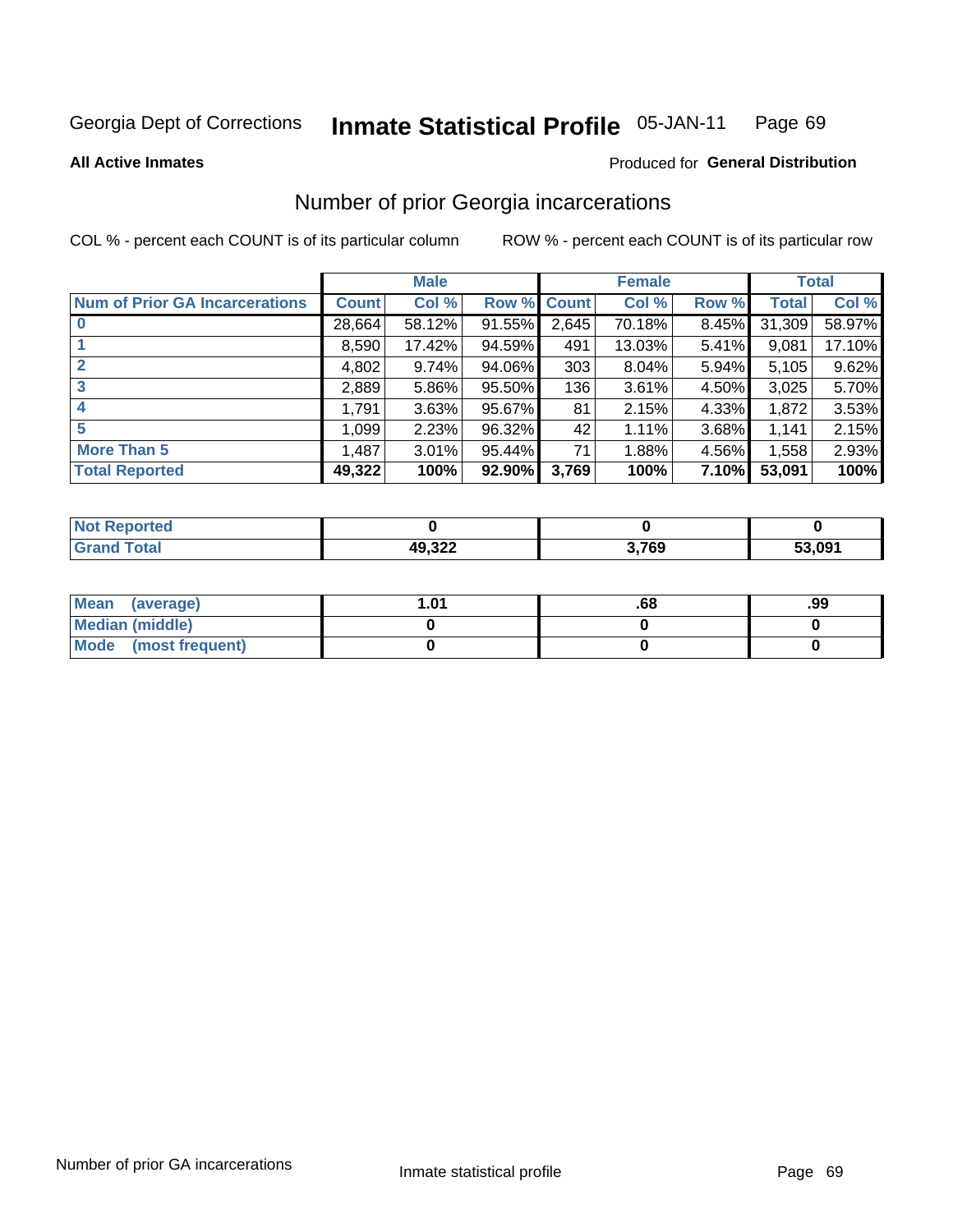#### Inmate Statistical Profile 05-JAN-11 Page 70

### **All Active Inmates**

## Produced for General Distribution

## Prison sentence in years

COL % - percent each COUNT is of its particular column

ROW % - percent each COUNT is of its particular row

|                                 |              | <b>Male</b> |         |                 | <b>Female</b> |        |              | <b>Total</b> |
|---------------------------------|--------------|-------------|---------|-----------------|---------------|--------|--------------|--------------|
| <b>Prison Sentence In Years</b> | <b>Count</b> | Col %       | Row %   | <b>Count</b>    | Col %         | Row %  | <b>Total</b> | Col %        |
| $0 - 1$                         | 1,296        | 2.63%       | 84.93%  | 230             | 6.10%         | 15.07% | 1,526        | 2.87%        |
| $1.1 - 2$                       | 3,551        | 7.20%       | 88.47%  | 463             | 12.28%        | 11.53% | 4,014        | 7.56%        |
| $2.1 - 3$                       | 3,934        | 7.98%       | 87.00%  | 588             | 15.60%        | 13.00% | 4,522        | 8.52%        |
| $3.1 - 4$                       | 2,748        | 5.57%       | 90.19%  | 299             | 7.93%         | 9.81%  | 3,047        | 5.74%        |
| $4.1 - 5$                       | 5,203        | 10.55%      | 90.39%  | 553             | 14.67%        | 9.61%  | 5,756        | 10.84%       |
| $5.1 - 6$                       | 1,959        | 3.97%       | 92.45%  | 160             | 4.25%         | 7.55%  | 2,119        | 3.99%        |
| $6.1 - 7$                       | 1,894        | 3.84%       | 92.89%  | 145             | 3.85%         | 7.11%  | 2,039        | 3.84%        |
| $7.1 - 8$                       | 1,789        | 3.63%       | 93.66%  | 121             | 3.21%         | 6.34%  | 1,910        | 3.60%        |
| $8.1 - 9$                       | 827          | 1.68%       | 94.62%  | 47              | 1.25%         | 5.38%  | 874          | 1.65%        |
| $9.1 - 10$                      | 5,953        | 12.07%      | 94.66%  | 336             | 8.91%         | 5.34%  | 6,289        | 11.85%       |
| $10.1 - 12$                     | 2,371        | 4.81%       | 95.22%  | 119             | 3.16%         | 4.78%  | 2,490        | 4.69%        |
| $12.1 - 15$                     | 3,772        | 7.65%       | 96.10%  | 153             | 4.06%         | 3.90%  | 3,925        | 7.39%        |
| $15.1 - 20$                     | 3,694        | 7.49%       | 96.20%  | 146             | 3.87%         | 3.80%  | 3,840        | 7.23%        |
| 20.1 - Over                     | 3,049        | 6.18%       | 97.04%  | 93              | 2.47%         | 2.96%  | 3,142        | 5.92%        |
| <b>Life</b>                     | 6,576        | 13.33%      | 95.57%  | 305             | 8.09%         | 4.43%  | 6,881        | 12.96%       |
| <b>Life Without Parole</b>      | 605          | 1.23%       | 98.37%  | 10 <sup>1</sup> | 0.27%         | 1.63%  | 615          | 1.16%        |
| <b>Death</b>                    | 98           | 0.20%       | 98.99%  |                 | 0.03%         | 1.01%  | 99           | 0.19%        |
| <b>Youthful Offenders</b>       | 3            | 0.01%       | 100.00% |                 |               |        | 3            | 0.01%        |
| <b>Total Reported</b>           | 49,322       | 100%        | 92.90%  | 3,769           | 100%          | 7.10%  | 53,091       | 100.0%       |

| <b>Not Reported</b> |                           |       |        |
|---------------------|---------------------------|-------|--------|
| <b>Total</b>        | 49.322<br><b>שבט, ט</b> י | 3,769 | 53,091 |

### **Determinate (numeric) sentences only**

| <b>Mean</b> | ane | $\overline{A}$<br>19. I J | 10.7' | 3.01 |
|-------------|-----|---------------------------|-------|------|
|             |     |                           |       |      |

All sentences (including determinate), with life, life without parole, and death sentences figured at 45 years

| $M\Omega$ . | 2በ 3<br>-50<br>____ | --<br>∸ט.<br>_______ | 20.21<br>ZU.Z<br>----- |
|-------------|---------------------|----------------------|------------------------|
|             |                     |                      |                        |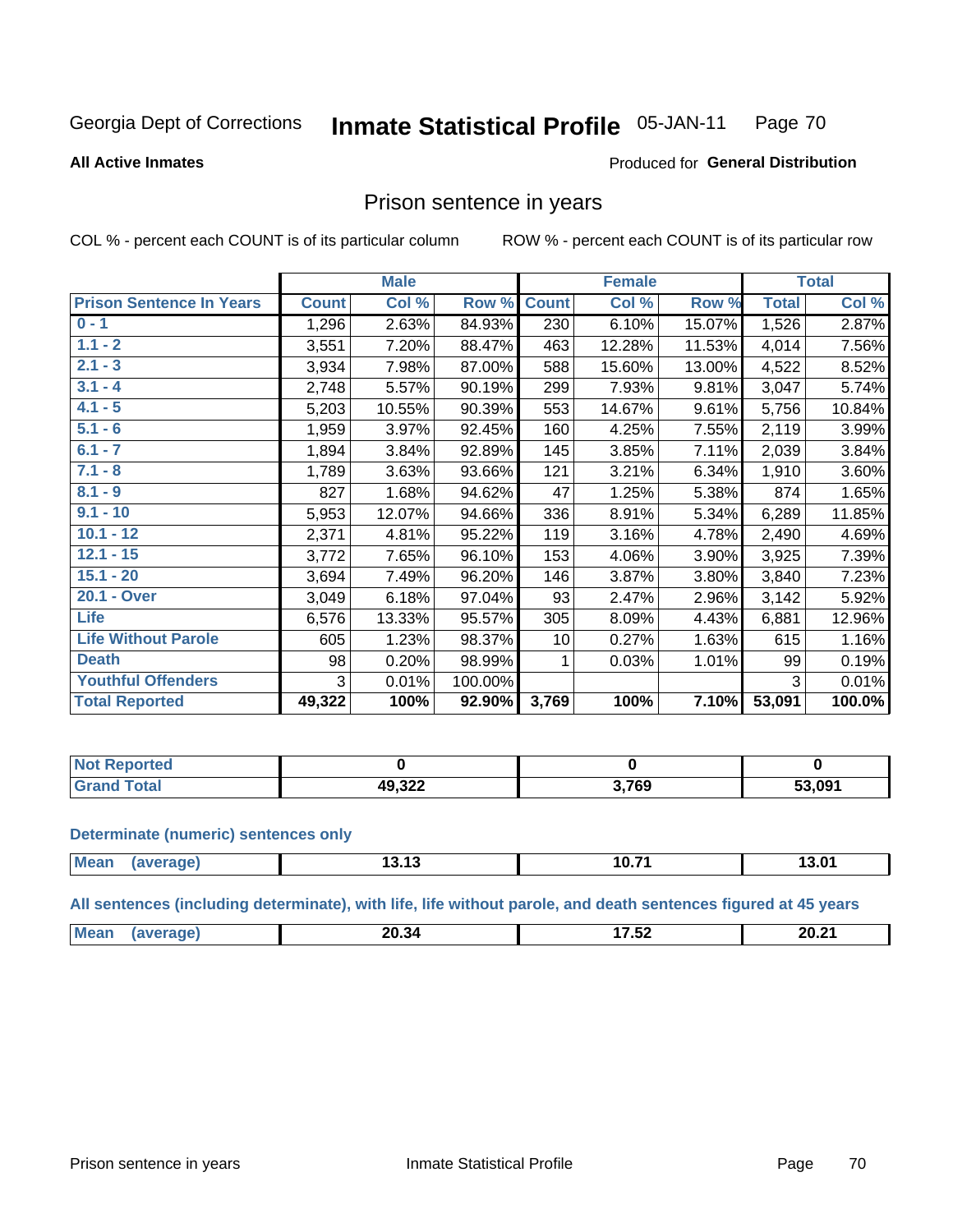#### Inmate Statistical Profile 05-JAN-11 Page 71

### **All Active Inmates**

### Produced for General Distribution

# Primary offense, broken out into felonies vs misdemeanors

COL % - percent each COUNT is of its particular column

|                                  |              | <b>Male</b> |                 |                    | <b>Female</b> |          | Total  |         |
|----------------------------------|--------------|-------------|-----------------|--------------------|---------------|----------|--------|---------|
| <b>Felonies and Misdemeanors</b> | <b>Count</b> | Col%        |                 | <b>Row % Count</b> | Col%          | Row %    | Total, | Col %   |
| <b>Felonies</b>                  | 49,186       | 99.99%      | 92.94%          | 3.736              | 100.00%       | $7.06\%$ | 52.922 | 99.99%  |
| <b>Misdemeanors</b>              |              | .01%        | $100.00\%$      |                    |               |          |        | $.01\%$ |
| <b>Total Reported</b>            | 49,190       | 100%        | $92.94\%$ 3,736 |                    | 100%          | 7.06%    | 52,926 | 100%    |

| ted   | ,                    | $\sim$           | 65     |
|-------|----------------------|------------------|--------|
| NO.   | IJZ.                 | ◡                |        |
| īota. | $\sim$ 000<br>HJ.JZZ | ימה הג<br>49.ZZS | 53.091 |

| Mo | ____ | 11 C.S<br>. | onies<br>. |
|----|------|-------------|------------|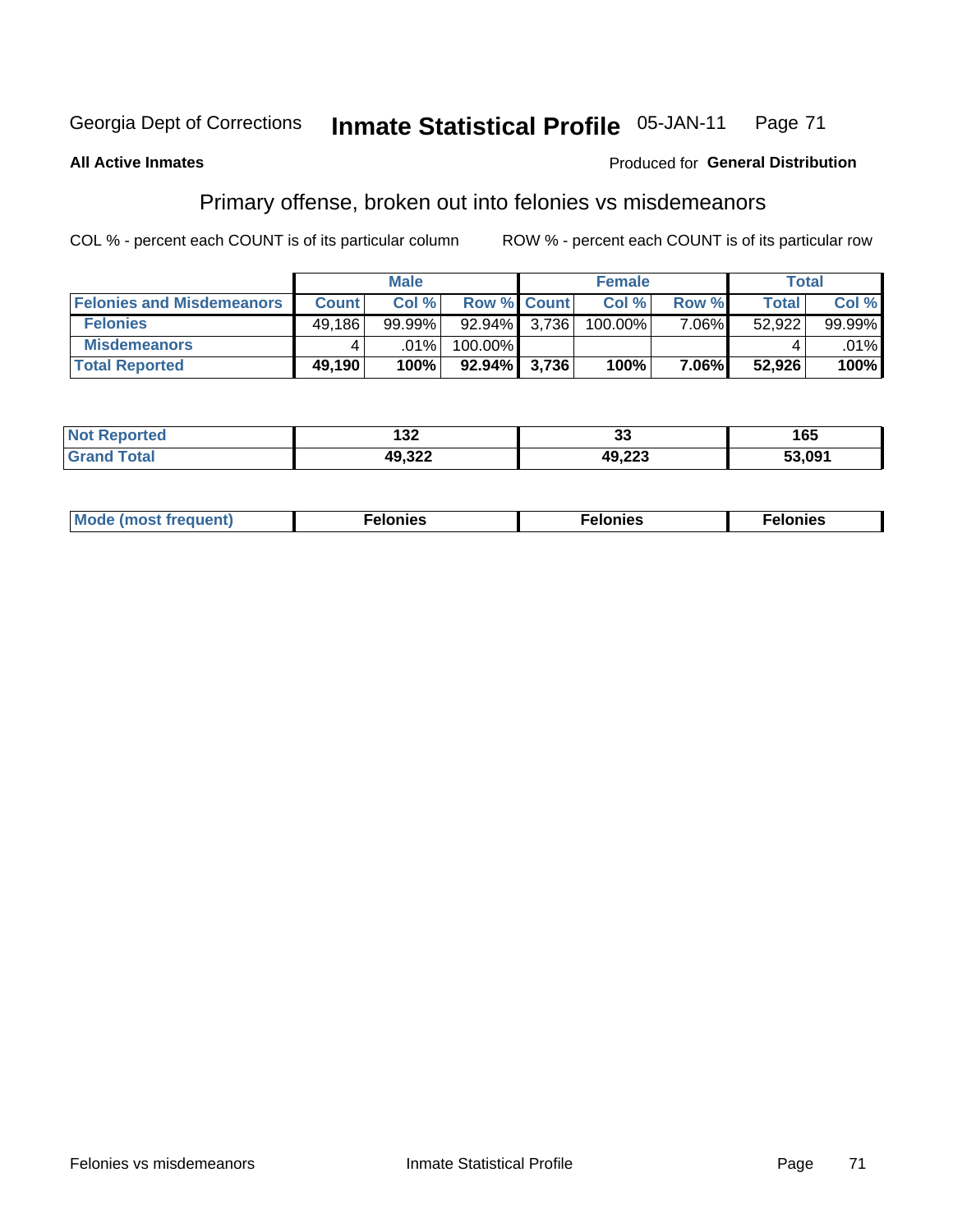### Inmate Statistical Profile 05-JAN-11 Page 72

**All Active Inmates** 

### Produced for General Distribution

## Primary offense, broken out into six broad crime categories

COL % - percent each COUNT is of its particular column

|                         |              | <b>Male</b> |           |             | <b>Female</b> |          |              | <b>Total</b> |
|-------------------------|--------------|-------------|-----------|-------------|---------------|----------|--------------|--------------|
| <b>Crime Categories</b> | <b>Count</b> | Col %       |           | Row % Count | Col %         | Row %    | <b>Total</b> | Col %        |
| <b>Violent</b>          | 23,036       | 46.83%      | 94.25%    | 1,405       | 37.61%        | 5.75%    | 24,441       | 46.18%       |
| <b>Sex Crime</b><br>2   | 7,695        | 15.64%      | 98.50%    | 117         | 3.13%         | 1.50%    | 7,812        | 14.76%       |
| 3<br><b>Property</b>    | 9,216        | 18.74%      | 88.07%    | 1,248       | 33.40%        | 11.93%   | 10,464       | 19.77%       |
| <b>Drug</b><br>4        | 7,204        | 14.65%      | 89.66%    | 831         | 22.24%        | 10.34%   | 8,035        | 15.18%       |
| <b>Habit/DUI</b><br>5   | 92           | .19%        | $92.00\%$ | 8           | .21%          | $8.00\%$ | 100          | .19%         |
| <b>Other</b><br>6       | 1,947        | 3.96%       | 93.88%    | 127         | 3.40%         | 6.12%    | 2,074        | 3.92%        |
| <b>Total Reported</b>   | 49,190       | 100%        | $92.94\%$ | 3,736       | 100%          | 7.06%    | 52,926       | 100%         |

| rtea               | . הח   | ~          | 165        |
|--------------------|--------|------------|------------|
| NO                 | عں ا   | <u>JJ</u>  |            |
| $T_{\text{total}}$ | 49,322 | 700<br>้งะ | .091<br>-^ |

| Mo<br>quent. | .<br>olent | /iolent<br>____ | - --<br><b>Tolent</b><br>-------- |
|--------------|------------|-----------------|-----------------------------------|
|              |            |                 |                                   |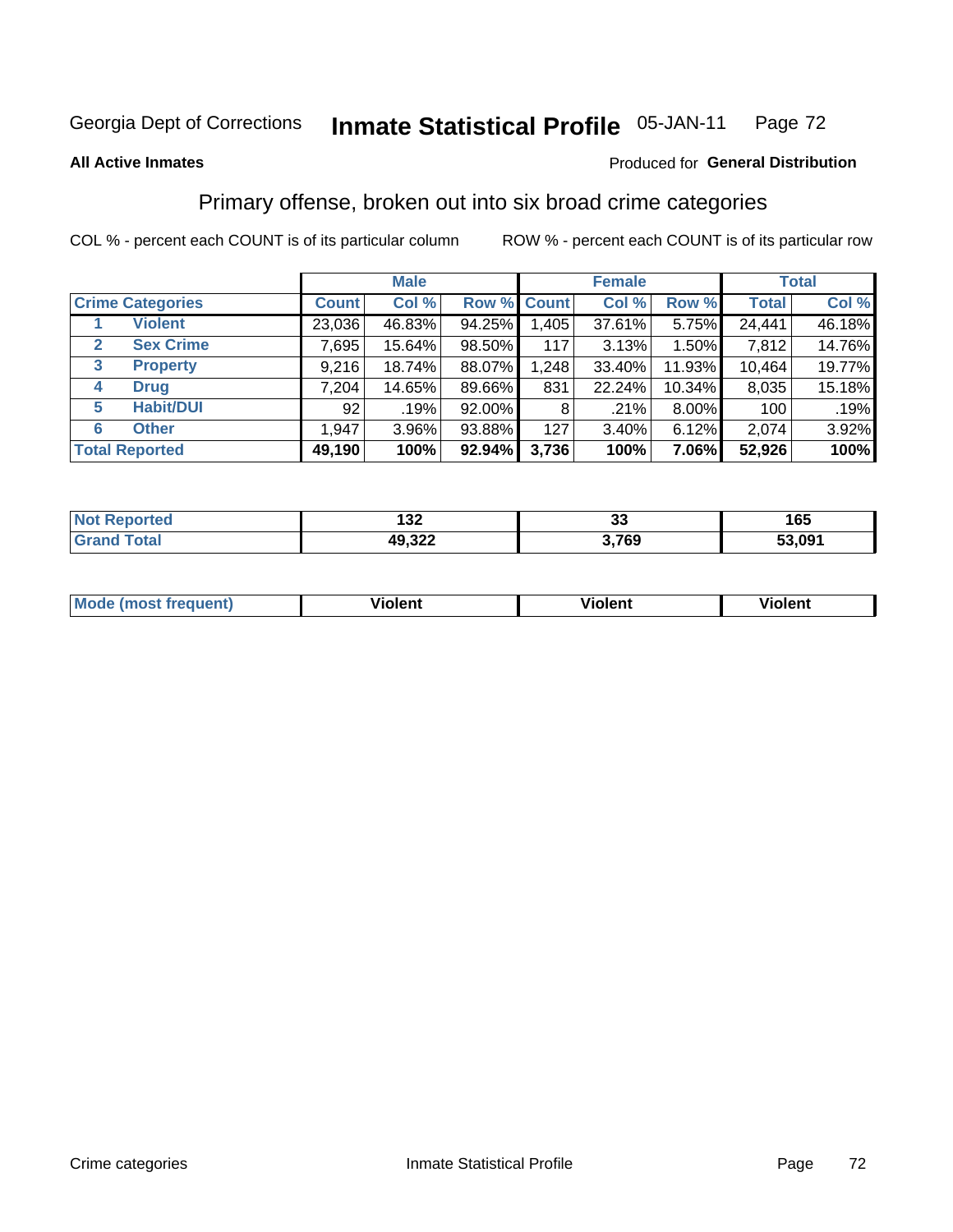### Inmate Statistical Profile 05-JAN-11 Page 73

**All Active Inmates** 

## **Produced for General Distribution**

# Primary offense, detailed offense code

COL % - percent each COUNT is of its particular column

|      |                                             | <b>Male</b>             |       | <b>Female</b> |                |       | <b>Total</b> |              |       |
|------|---------------------------------------------|-------------------------|-------|---------------|----------------|-------|--------------|--------------|-------|
|      | <b>Primary Offense</b>                      | <b>Count</b>            | Col % | Row %         | <b>Count</b>   | Col % | Row %        | <b>Total</b> | Col % |
| 43   | <b>Theft By Taking</b>                      | 1                       | .01%  | 100.00%       |                |       |              | $\mathbf 1$  | .01%  |
| 70   | <b>Poss Of Marijuana</b>                    | 1                       | .01%  | 100.00%       |                |       |              | 1            | .01%  |
| 71   | <b>Viol Motor Veh Law</b>                   | 1                       | .01%  | 100.00%       |                |       |              | 1            | .01%  |
| 74   | <b>Impersonating Another</b>                | 1                       | .01%  | 100.00%       |                |       |              | 1            | .01%  |
| 1100 | <b>Misc Homicide Offense</b>                | 12                      | .02%  | 85.71%        | $\overline{2}$ | .05%  | 14.29%       | 14           | .03%  |
| 1101 | <b>Murder</b>                               | 4,910                   | 9.98% | 94.39%        | 292            | 7.82% | 5.61%        | 5,202        | 9.83% |
| 1102 | <b>Voluntary Manslaughter</b>               | 1,041                   | 2.12% | 88.67%        | 133            | 3.56% | 11.33%       | 1,174        | 2.22% |
| 1103 | <b>Involuntary Manslaughter</b>             | 121                     | .25%  | 83.45%        | 24             | .64%  | 16.55%       | 145          | .27%  |
| 1118 | <b>Feticide By Vehicle</b>                  | $\overline{2}$          | .01%  | 50.00%        | $\overline{2}$ | .05%  | 50.00%       | 4            | .01%  |
| 1119 | <b>Vol Manslaughter Of</b>                  | $\mathbf{1}$            | .01%  | 100.00%       |                |       |              | 1            | .01%  |
|      | <b>Fetus</b>                                |                         |       |               |                |       |              |              |       |
| 1120 | <b>Reckless Abandonment</b>                 | $\mathbf{1}$            | .01%  | 100.00%       |                |       |              | 1            | .01%  |
| 1121 | <b>Feticide</b>                             | $\overline{4}$          | .01%  | 100.00%       |                |       |              | 4            | .01%  |
| 1123 | <b>Vehicular Homicide</b>                   | 346                     | .70%  | 88.95%        | 43             | 1.15% | 11.05%       | 389          | .73%  |
| 1124 | <b>Homicide By Vessel</b>                   | 16                      | .03%  | 94.12%        | 1              | .03%  | 5.88%        | 17           | .03%  |
| 1125 | <b>Conceal Death Of</b><br><b>Another</b>   | 16                      | .03%  | 88.89%        | $\overline{2}$ | .05%  | 11.11%       | 18           | .03%  |
| 1190 | <b>Atmpt Murder</b>                         | 21                      | .04%  | 100.00%       |                |       |              | 21           | .04%  |
| 1191 | <b>Murder, Conspire To</b><br><b>Commit</b> | $\overline{\mathbf{4}}$ | .01%  | 66.67%        | $\overline{2}$ | .05%  | 33.33%       | 6            | .01%  |
| 1300 | <b>Misc Assault/Battery</b>                 | 16                      | .03%  | 94.12%        | 1              | .03%  | 5.88%        | 17           | .03%  |
| 1301 | <b>Family Violence Battery</b>              | 93                      | .19%  | 98.94%        | $\mathbf{1}$   | .03%  | 1.06%        | 94           | .18%  |
| 1302 | <b>Aggrav Assault</b>                       | 4,468                   | 9.08% | 94.42%        | 264            | 7.07% | 5.58%        | 4,732        | 8.94% |
| 1303 | <b>Atmpt Aggrav Assault</b>                 | 6                       | .01%  | 75.00%        | $\overline{2}$ | .05%  | 25.00%       | 8            | .02%  |
| 1304 | <b>Aggravated Assault On</b><br>$65+$       | 3                       | .01%  | 100.00%       |                |       |              | 3            | .01%  |
| 1305 | <b>Aggrav Battery</b>                       | 884                     | 1.80% | 93.15%        | 65             | 1.74% | 6.85%        | 949          | 1.79% |
| 1306 | <b>Misc Family Violence</b>                 | 3                       | .01%  | 100.00%       |                |       |              | 3            | .01%  |
| 1307 | <b>Terrorist Threats &amp; Acts</b>         | 389                     | .79%  | 97.01%        | 12             | .32%  | 2.99%        | 401          | .76%  |
| 1308 | <b>False Imprisonment</b>                   | 214                     | .44%  | 96.83%        | $\overline{7}$ | .19%  | 3.17%        | 221          | .42%  |
| 1309 | <b>False Impris Color Legal</b>             | 1                       | .01%  | 100.00%       |                |       |              | 1            | .01%  |
| 1311 | <b>Kidnapping</b>                           | 1,555                   | 3.16% | 96.95%        | 49             | 1.31% | 3.05%        | 1,604        | 3.03% |
| 1312 | <b>Interference With</b>                    | 14                      | .03%  | 93.33%        | $\mathbf 1$    | .03%  | 6.67%        | 15           | .03%  |
|      | <b>Custody</b>                              |                         |       |               |                |       |              |              |       |
| 1314 | <b>Aggrav Assault Peace</b><br><b>Ofcr</b>  | 297                     | .60%  | 95.50%        | 14             | .37%  | 4.50%        | 311          | .59%  |
| 1315 | <b>Aggrav Battery Peace</b><br><b>Ofcr</b>  | 17                      | .03%  | 85.00%        | 3 <sup>1</sup> | .08%  | 15.00%       | 20           | .04%  |
| 1316 | <b>Simple Battery</b>                       | 17                      | .03%  | 100.00%       |                |       |              | 17           | .03%  |
| 1317 | <b>Reck Cond Infected</b><br><b>Person</b>  | 10 <sup>1</sup>         | .02%  | 76.92%        | 3 <sup>1</sup> | .08%  | 23.08%       | 13           | .02%  |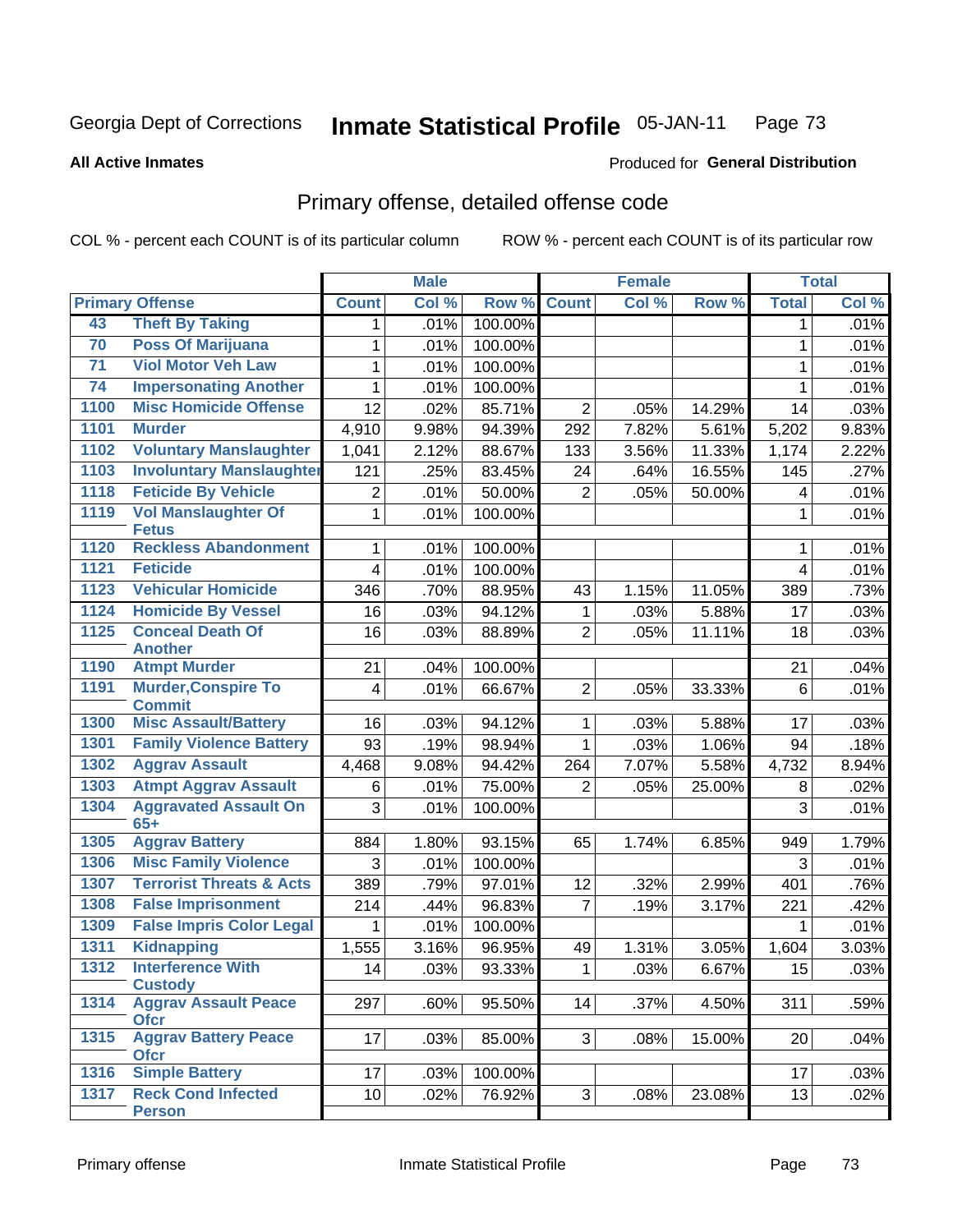#### Inmate Statistical Profile 05-JAN-11 Page 74

### **All Active Inmates**

# **Produced for General Distribution**

# Primary offense, detailed offense code

COL % - percent each COUNT is of its particular column

|      |                                             |                | <b>Male</b> |         |                | <b>Female</b> |         |                  | <b>Total</b> |
|------|---------------------------------------------|----------------|-------------|---------|----------------|---------------|---------|------------------|--------------|
|      | <b>Primary Offense</b>                      | <b>Count</b>   | Col %       | Row %   | <b>Count</b>   | Col %         | Row %   | <b>Total</b>     | Col %        |
| 1318 | <b>Injury By Vehicle</b>                    | 102            | .21%        | 90.27%  | 11             | .29%          | 9.73%   | $\overline{113}$ | .21%         |
| 1320 | <b>Stalking</b>                             | 3              | .01%        | 100.00% |                |               |         | 3                | .01%         |
| 1321 | <b>Aggrav Stalking</b>                      | 272            | .55%        | 96.80%  | 9              | .24%          | 3.20%   | 281              | .53%         |
| 1390 | <b>Atmpt Kidnap</b>                         | 3              | .01%        | 100.00% |                |               |         | 3                | .01%         |
| 1400 | <b>Arson Misc</b>                           | $\mathbf{1}$   | .01%        | 100.00% |                |               |         | 1                | .01%         |
| 1401 | <b>Arson 1st Degree</b>                     | 100            | .20%        | 83.33%  | 20             | .54%          | 16.67%  | 120              | .23%         |
| 1402 | <b>Arson 2nd Degree</b>                     | 19             | .04%        | 95.00%  | 1              | .03%          | 5.00%   | 20               | .04%         |
| 1403 | <b>Arson 3rd Degree</b>                     | 1              | .01%        | 100.00% |                |               |         | $\mathbf{1}$     | .01%         |
| 1501 | <b>Crmnl Damage 1st</b><br><b>Degree</b>    | 31             | .06%        | 96.88%  | $\mathbf 1$    | .03%          | 3.13%   | 32               | .06%         |
| 1502 | <b>Crmnl Damage 2nd</b><br><b>Degree</b>    | 95             | .19%        | 94.06%  | 6              | .16%          | 5.94%   | 101              | .19%         |
| 1504 | <b>Damage, Destroy Secr</b><br><b>Prop</b>  | 1              | .01%        | 100.00% |                |               |         | 1                | .01%         |
| 1506 | <b>Alter Id</b>                             | 1              | .01%        | 100.00% |                |               |         | $\mathbf 1$      | .01%         |
| 1601 | <b>Burglary</b>                             | 5,137          | 10.44%      | 95.86%  | 222            | 5.94%         | 4.14%   | 5,359            | 10.13%       |
| 1602 | <b>Poss Tools Commit</b><br><b>Crime</b>    | 41             | .08%        | 97.62%  | $\mathbf{1}$   | .03%          | 2.38%   | 42               | .08%         |
| 1690 | <b>Atmpt Burglary</b>                       | 38             | .08%        | 97.44%  | $\mathbf 1$    | .03%          | 2.56%   | 39               | .07%         |
| 1701 | <b>Forgery 1st Degree</b>                   | 1,053          | 2.14%       | 71.10%  | 428            | 11.46%        | 28.90%  | 1,481            | 2.80%        |
| 1702 | <b>Forgery 2nd Degree</b>                   | 23             | .05%        | 76.67%  | $\overline{7}$ | .19%          | 23.33%  | 30               | .06%         |
| 1704 | <b>Bad Checks</b>                           | 5              | .01%        | 62.50%  | 3              | .08%          | 37.50%  | 8                | .02%         |
| 1750 | <b>Fraudulent Checks</b>                    | 5              | .01%        | 71.43%  | $\overline{2}$ | .05%          | 28.57%  | $\overline{7}$   | .01%         |
| 1751 | <b>Theft Credit Card</b>                    | 17             | .03%        | 70.83%  | $\overline{7}$ | .19%          | 29.17%  | 24               | .05%         |
| 1752 | <b>Forgery Credit Card</b>                  | $\overline{2}$ | .01%        | 100.00% |                |               |         | $\overline{2}$   | .01%         |
| 1753 | <b>Fraudulent Credit Card</b>               | 72             | .15%        | 70.59%  | 30             | .80%          | 29.41%  | 102              | .19%         |
| 1755 | <b>Recv Gds, Srvs Fraud</b><br><b>Obtnd</b> |                |             |         | 1              | .03%          | 100.00% | 1                | .01%         |
| 1756 | <b>Financial Identity Fraud</b>             | 48             | .10%        | 58.54%  | 34             | .91%          | 41.46%  | 82               | .15%         |
| 1759 | <b>Telecommunications</b>                   | 1              | .01%        | 100.00% |                |               |         | 1                | .01%         |
|      | <b>Fraud</b>                                |                |             |         |                |               |         |                  |              |
| 1760 | <b>Computer Pornography</b>                 | 23             | .05%        | 100.00% |                |               |         | 23               | .04%         |
| 1761 | <b>Computer Theft</b>                       | $\overline{7}$ | .01%        | 43.75%  | 9              | .24%          | 56.25%  | 16               | .03%         |
| 1762 | <b>Computer Trespass</b>                    | $\mathbf{1}$   | .01%        | 100.00% |                |               |         | 1                | .01%         |
| 1795 | <b>Failr Pay Natrl Prd/Chttl</b>            |                |             |         | $\mathbf{1}$   | .03%          | 100.00% | $\mathbf{1}$     | .01%         |
| 1796 | <b>Fraudulent Access</b><br><b>Compute</b>  | $\mathbf{1}$   | .01%        | 100.00% |                |               |         | 1                | .01%         |
| 1799 | <b>Misc Fraud</b>                           | 8              | .02%        | 50.00%  | 8 <sup>1</sup> | .21%          | 50.00%  | 16               | .03%         |
| 1802 | <b>Theft By Taking</b>                      | 845            | 1.72%       | 83.33%  | 169            | 4.52%         | 16.67%  | 1,014            | 1.92%        |
| 1803 | <b>Theft By Deception</b>                   | 42             | .09%        | 80.77%  | 10             | .27%          | 19.23%  | 52               | .10%         |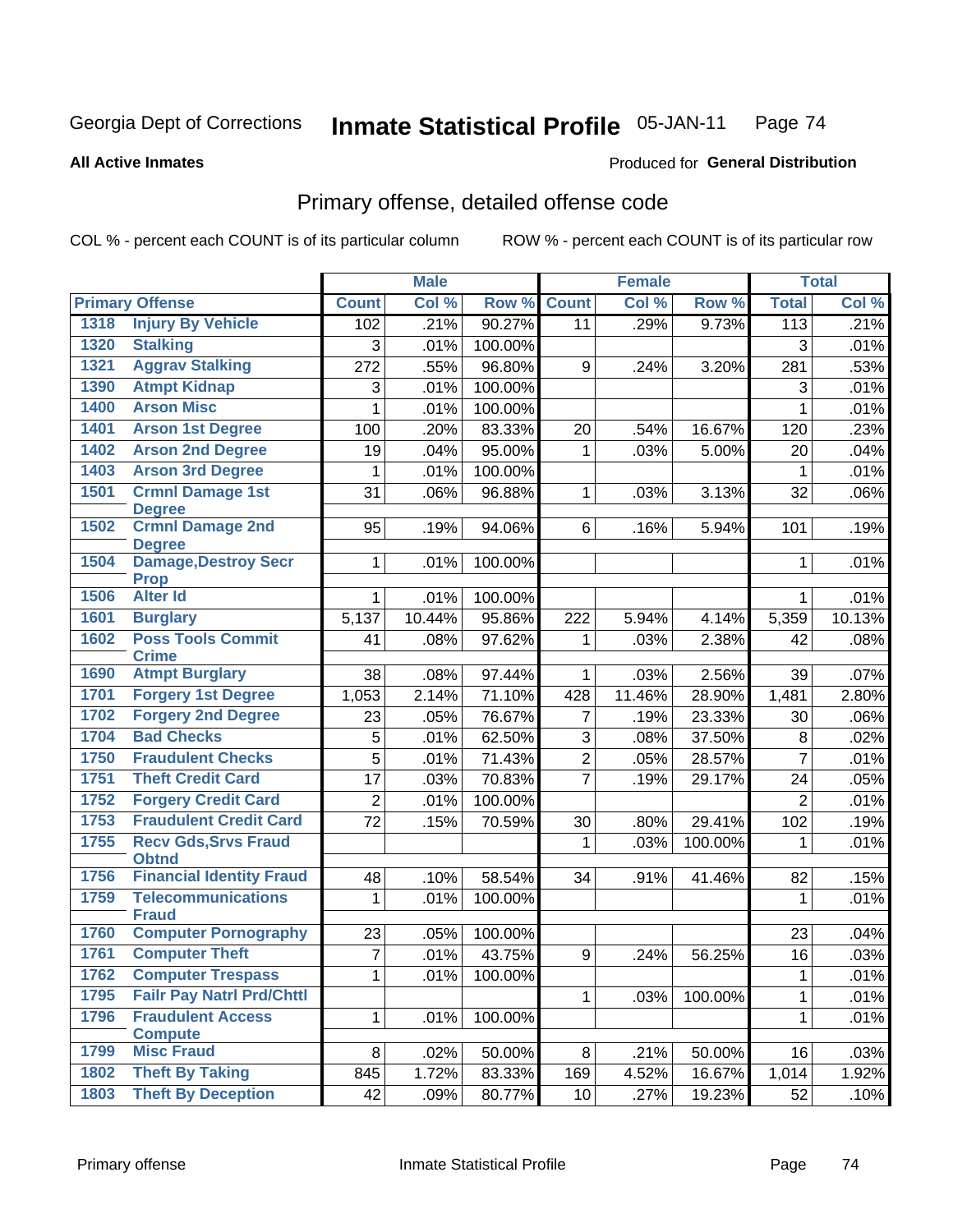### Inmate Statistical Profile 05-JAN-11 Page 75

**All Active Inmates** 

## **Produced for General Distribution**

# Primary offense, detailed offense code

COL % - percent each COUNT is of its particular column

|              |                                                       |                         | <b>Male</b> |         |              | <b>Female</b> |         |                | <b>Total</b> |
|--------------|-------------------------------------------------------|-------------------------|-------------|---------|--------------|---------------|---------|----------------|--------------|
|              | <b>Primary Offense</b>                                | <b>Count</b>            | Col %       | Row %   | <b>Count</b> | Col %         | Row %   | <b>Total</b>   | Col %        |
| 1804         | <b>Theft By Extortion</b>                             | 3                       | .01%        | 75.00%  | $\mathbf 1$  | .03%          | 25.00%  | $\overline{4}$ | .01%         |
| 1805         | <b>Theft Of Lost Property</b>                         | 1                       | .01%        | 100.00% |              |               |         | $\mathbf{1}$   | .01%         |
| 1806         | <b>Theft By Rec Stolen Prop</b>                       | 871                     | 1.77%       | 93.76%  | 58           | 1.55%         | 6.24%   | 929            | 1.76%        |
| 1807         | <b>Theft Of Services</b>                              | $\overline{\mathbf{4}}$ | .01%        | 100.00% |              |               |         | 4              | .01%         |
| 1808         | <b>Theft By Conversion</b>                            | 35                      | .07%        | 74.47%  | 12           | .32%          | 25.53%  | 47             | .09%         |
| 1812         | <b>Atmpt Theft By Taking</b>                          | $\overline{\mathbf{4}}$ | .01%        | 80.00%  | 1            | .03%          | 20.00%  | 5              | .01%         |
| 1813         | <b>Theft Motorveh Or Part</b>                         | 79                      | .16%        | 89.77%  | $9\,$        | .24%          | 10.23%  | 88             | .17%         |
| 1815         | <b>Theft Bring Prop In State</b>                      | 10                      | .02%        | 100.00% |              |               |         | 10             | .02%         |
| 1816         | <b>Theft Recv Prop Out</b><br><b>State</b>            |                         |             |         | 1            | .03%          | 100.00% | 1              | .01%         |
| 1821         | <b>Theft By Shoplifting</b>                           | 416                     | .85%        | 69.57%  | 182          | 4.87%         | 30.43%  | 598            | 1.13%        |
| 1880         | <b>Entering Vehicle</b>                               | 141                     | .29%        | 97.92%  | 3            | .08%          | 2.08%   | 144            | .27%         |
| 1901         | <b>Robbery</b>                                        | 1,641                   | 3.34%       | 93.72%  | 110          | 2.94%         | 6.28%   | 1,751          | 3.31%        |
| 1902         | <b>Armed Robbery</b>                                  | 5,161                   | 10.49%      | 96.79%  | 171          | 4.58%         | 3.21%   | 5,332          | 10.07%       |
| 1903         | <b>Robbery By Force</b>                               | 218                     | .44%        | 91.21%  | 21           | .56%          | 8.79%   | 239            | .45%         |
| 1904         | <b>Robbery By Intimidation</b>                        | 270                     | .55%        | 91.53%  | 25           | .67%          | 8.47%   | 295            | .56%         |
| 1905         | <b>Robbery By Sudden</b>                              | 124                     | .25%        | 91.85%  | 11           | .29%          | 8.15%   | 135            | .26%         |
|              | <b>Snatch</b>                                         |                         |             |         |              |               |         |                |              |
| 1911         | <b>Hijacking Motor Vehicle</b>                        | 41                      | .08%        | 100.00% |              |               |         | 41             | .08%         |
| 1991<br>1992 | <b>Atmpt Robbery</b><br><b>Atmpt Armed Robbery</b>    | 34                      | .07%        | 100.00% |              |               |         | 34             | .06%         |
| 2000         | <b>Misc Sexual Offense</b>                            | $\overline{71}$         | .14%        | 95.95%  | 3            | .08%          | 4.05%   | 74             | .14%         |
| 2001         |                                                       | 21                      | .04%        | 100.00% |              |               |         | 21             | .04%         |
| 2002         | <b>Rape</b><br><b>Sodomy</b>                          | 1,770                   | 3.60%       | 99.77%  | 4            | .11%          | .23%    | 1,774          | 3.35%        |
| 2003         |                                                       | 25                      | .05%        | 96.15%  | $\mathbf{1}$ | .03%          | 3.85%   | 26             | .05%         |
|              | <b>Aggrav Sodomy</b>                                  | 215                     | .44%        | 99.54%  | 1            | .03%          | .46%    | 216            | .41%         |
| 2004         | <b>Bestiality</b>                                     | 3                       | .01%        | 100.00% |              |               |         | 3              | .01%         |
| 2006         | <b>Incest</b>                                         | 167                     | .34%        | 97.66%  | 4            | .11%          | 2.34%   | 171            | .32%         |
| 2007         | <b>Bigamy</b>                                         |                         |             |         | 1            | .03%          | 100.00% | 1              | .01%         |
| 2009         | <b>Aggrav Sexual Battery</b><br><b>Sexual Battery</b> | 180                     | .37%        | 99.45%  | 1            | .03%          | .55%    | 181            | .34%         |
| 2011         |                                                       | 115                     | .23%        | 99.14%  | 1            | .03%          | .86%    | 116            | .22%         |
| 2016         | <b>Pimping A Minor Under</b><br>18                    | 5                       | .01%        | 83.33%  | 1            | .03%          | 16.67%  | 6              | .01%         |
| 2017         | <b>Pandering By</b><br><b>Compulsion</b>              | 2                       | .01%        | 100.00% |              |               |         | 2 <sup>1</sup> | .01%         |
| 2018         | <b>Statutory Rape</b>                                 | 797                     | 1.62%       | 98.76%  | 10           | .27%          | 1.24%   | 807            | 1.52%        |
| 2019         | <b>Child Molestation</b>                              | 2,458                   | 5.00%       | 97.77%  | 56           | 1.50%         | 2.23%   | 2,514          | 4.75%        |
| 2020         | <b>Enticing Child-Indec</b>                           | 90                      | .18%        | 93.75%  | 6            | .16%          | 6.25%   | 96             | .18%         |
|              | <b>Purp</b>                                           |                         |             |         |              |               |         |                |              |
| 2021         | <b>Aggrav Child Molestation</b>                       | 1,287                   | 2.62%       | 98.39%  | 21           | .56%          | 1.61%   | 1,308          | 2.47%        |
| 2023         | Sexl/Asslt/Agn/Pers/Cstdy                             | 6                       | .01%        | 100.00% |              |               |         | 6              | .01%         |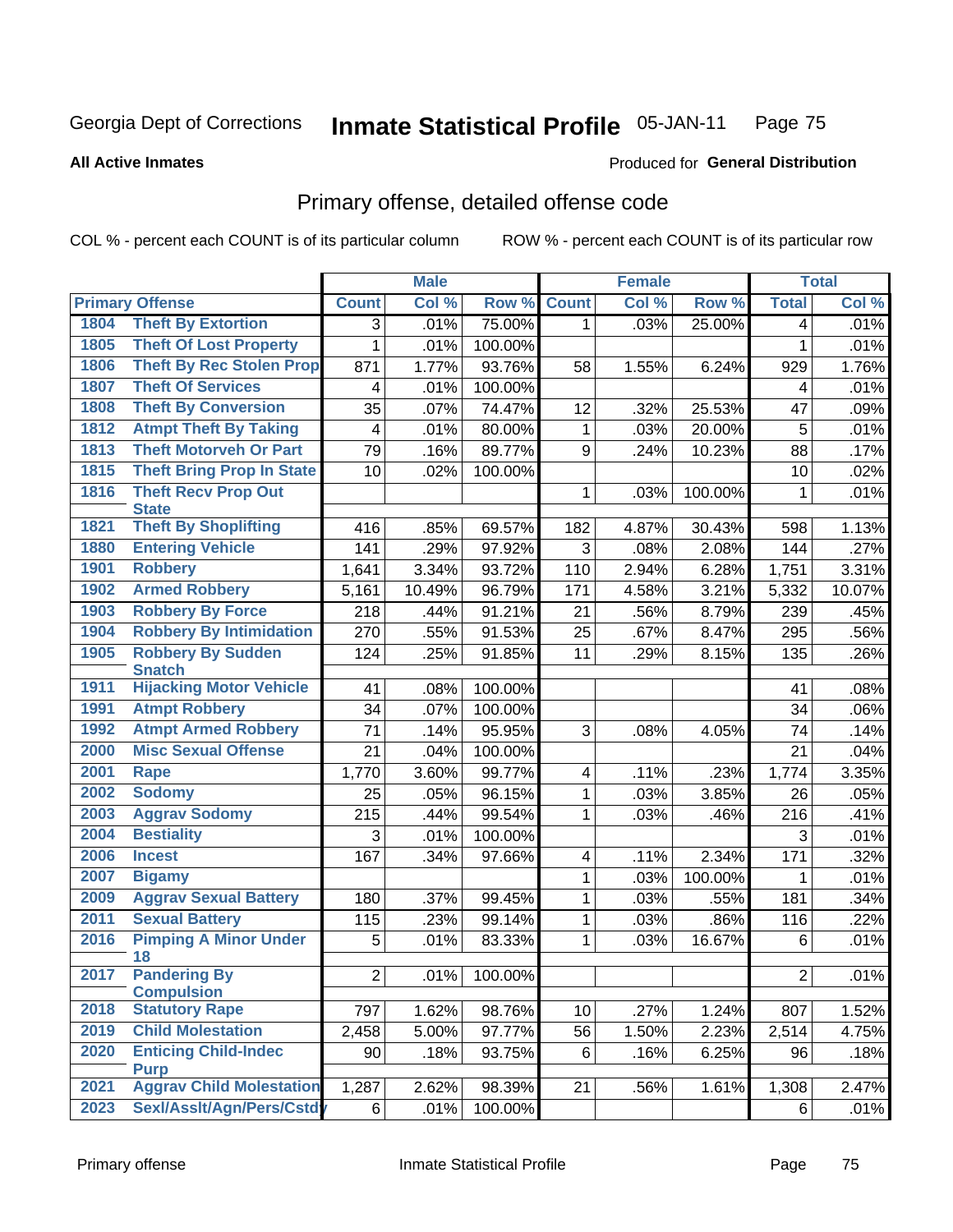### Inmate Statistical Profile 05-JAN-11 Page 76

### **All Active Inmates**

## **Produced for General Distribution**

# Primary offense, detailed offense code

COL % - percent each COUNT is of its particular column

|                                 |                                                                                                                                                                                                                   | <b>Male</b>                |                                              |                                                               | <b>Female</b> |                        |                | <b>Total</b>                 |
|---------------------------------|-------------------------------------------------------------------------------------------------------------------------------------------------------------------------------------------------------------------|----------------------------|----------------------------------------------|---------------------------------------------------------------|---------------|------------------------|----------------|------------------------------|
| <b>Primary Offense</b>          | <b>Count</b>                                                                                                                                                                                                      | Col %                      | Row %                                        | <b>Count</b>                                                  | Col %         | Row %                  | <b>Total</b>   | Col %                        |
| <b>Solicit Sodomy From</b>      | 5                                                                                                                                                                                                                 | .01%                       | 83.33%                                       | 1 <sup>1</sup>                                                | .03%          | 16.67%                 | 6              | .01%                         |
|                                 |                                                                                                                                                                                                                   |                            |                                              |                                                               |               |                        |                |                              |
|                                 |                                                                                                                                                                                                                   |                            |                                              |                                                               |               |                        |                | .52%                         |
|                                 |                                                                                                                                                                                                                   |                            |                                              |                                                               |               |                        |                | .01%                         |
|                                 | 4                                                                                                                                                                                                                 |                            |                                              |                                                               |               |                        | 4              | .01%                         |
| <b>Atmpt Rape</b>               | 23                                                                                                                                                                                                                | .05%                       | 95.83%                                       | 1                                                             | .03%          | 4.17%                  | 24             | .05%                         |
| <b>Atmpt Sodomy</b>             | $\overline{2}$                                                                                                                                                                                                    |                            |                                              |                                                               |               |                        | $\overline{2}$ | .01%                         |
| <b>Atmpt Aggrav Sodomy</b>      | 3                                                                                                                                                                                                                 | .01%                       | 100.00%                                      |                                                               |               |                        | 3              | .01%                         |
| <b>Atmpt Child Molestation</b>  | 28                                                                                                                                                                                                                | .06%                       | 100.00%                                      |                                                               |               |                        | 28             | .05%                         |
| <b>Agg Aslt W Intnt To Rape</b> | 48                                                                                                                                                                                                                | .10%                       | 100.00%                                      |                                                               |               |                        | 48             | .09%                         |
| <b>Aggrav Ch Molest, Atmpt</b>  | 3                                                                                                                                                                                                                 | .01%                       | 100.00%                                      |                                                               |               |                        | 3              | .01%                         |
| <b>Statutory Rape, Atmpt</b>    | 3                                                                                                                                                                                                                 | .01%                       | 100.00%                                      |                                                               |               |                        | 3              | .01%                         |
| <b>Incest, Atmpt</b>            | $\mathbf{1}$                                                                                                                                                                                                      | .01%                       | 100.00%                                      |                                                               |               |                        | $\mathbf{1}$   | .01%                         |
| <b>Agg Sex Battery Atmpt</b>    | 2                                                                                                                                                                                                                 | .01%                       | 100.00%                                      |                                                               |               |                        | $\overline{2}$ | .01%                         |
| <b>Misc Obscenity</b>           | 3                                                                                                                                                                                                                 | .01%                       | 100.00%                                      |                                                               |               |                        | 3              | .01%                         |
| <b>Insurrection</b>             | $\mathbf{1}$                                                                                                                                                                                                      | .01%                       | 100.00%                                      |                                                               |               |                        | $\mathbf{1}$   | .01%                         |
| <b>False Swearng Writtn</b>     | 9                                                                                                                                                                                                                 | .02%                       | 81.82%                                       | $\overline{2}$                                                | .05%          | 18.18%                 | 11             | .02%                         |
|                                 | 1                                                                                                                                                                                                                 |                            |                                              |                                                               |               |                        | 1              | .01%                         |
| <b>Viol Oath Public Offcr</b>   |                                                                                                                                                                                                                   |                            |                                              |                                                               |               |                        |                | .01%                         |
| <b>Influence Govt Official</b>  | $\mathbf{1}$                                                                                                                                                                                                      | .01%                       | 100.00%                                      |                                                               |               |                        | $\mathbf{1}$   | .01%                         |
| <b>Defrauding State</b>         |                                                                                                                                                                                                                   |                            |                                              | $\mathbf{1}$                                                  | .03%          | 100.00%                | $\mathbf{1}$   | .01%                         |
| <b>False Certificates</b>       | 1                                                                                                                                                                                                                 | .01%                       | 100.00%                                      |                                                               |               |                        | $\mathbf{1}$   | .01%                         |
| <b>Influencing Witness</b>      | 7                                                                                                                                                                                                                 | .01%                       | 87.50%                                       | 1                                                             | .03%          | 12.50%                 | 8              | .02%                         |
| <b>Obstr Of Law Enf Officer</b> | 555                                                                                                                                                                                                               | 1.13%                      | 93.43%                                       | 39                                                            | 1.04%         | 6.57%                  | 594            | 1.12%                        |
| <b>Tampering With</b>           | 8                                                                                                                                                                                                                 | .02%                       | 80.00%                                       | $\overline{2}$                                                | .05%          | 20.00%                 | 10             | .02%                         |
| <b>Fleeing/Eluding Police</b>   | 170                                                                                                                                                                                                               | .35%                       | 94.44%                                       | 10                                                            | .27%          | 5.56%                  | 180            | .34%                         |
| <b>Misc Judicial Proceeding</b> | 1                                                                                                                                                                                                                 | .01%                       | 100.00%                                      |                                                               |               |                        | 1              | .01%                         |
| <b>Perjury</b>                  | $\overline{c}$                                                                                                                                                                                                    | .01%                       | 100.00%                                      |                                                               |               |                        | $\overline{2}$ | .01%                         |
| <b>False Swearing</b>           | 4                                                                                                                                                                                                                 | .01%                       | 66.67%                                       | $\overline{2}$                                                | .05%          | 33.33%                 | 6              | .01%                         |
| <b>Impersonation</b>            | 5                                                                                                                                                                                                                 | .01%                       | 100.00%                                      |                                                               |               |                        | $\sqrt{5}$     | .01%                         |
| <b>Impersonating Officer</b>    | 1                                                                                                                                                                                                                 | .01%                       | 50.00%                                       | $\mathbf{1}$                                                  | .03%          | 50.00%                 | $\overline{2}$ | .01%                         |
| <b>Barratry</b>                 | 1                                                                                                                                                                                                                 | .01%                       | 100.00%                                      |                                                               |               |                        | 1              | .01%                         |
| <b>False Statements Govt</b>    | 22                                                                                                                                                                                                                | .04%                       | 75.86%                                       | $\overline{7}$                                                | .19%          | 24.14%                 | 29             | .05%                         |
| <b>Unauth Represtn Peace</b>    | 1                                                                                                                                                                                                                 | .01%                       | 100.00%                                      |                                                               |               |                        | 1              | .01%                         |
| <b>Impersntng In Legal</b>      | 1                                                                                                                                                                                                                 | .01%                       | 100.00%                                      |                                                               |               |                        | $\mathbf 1$    | .01%                         |
| <b>Escape</b>                   | 43                                                                                                                                                                                                                | .09%                       | 82.69%                                       |                                                               | .24%          | 17.31%                 | 52             | .10%                         |
|                                 | <b>Minor</b><br><b>Sex Offender Fail Registr</b><br><b>Sex Offender Fail To</b><br><b>Move</b><br><b>Entice Child, Attempted</b><br><b>Stmt</b><br><b>Bribery Govt Officer</b><br><b>Evidence</b><br><b>Procd</b> | 267<br>6<br>$\overline{c}$ | .54%<br>.01%<br>.01%<br>.01%<br>.01%<br>.01% | 97.45%<br>100.00%<br>100.00%<br>100.00%<br>100.00%<br>100.00% | 7             | .19%<br>9 <sup>1</sup> | 2.55%          | 274<br>6<br>$\boldsymbol{2}$ |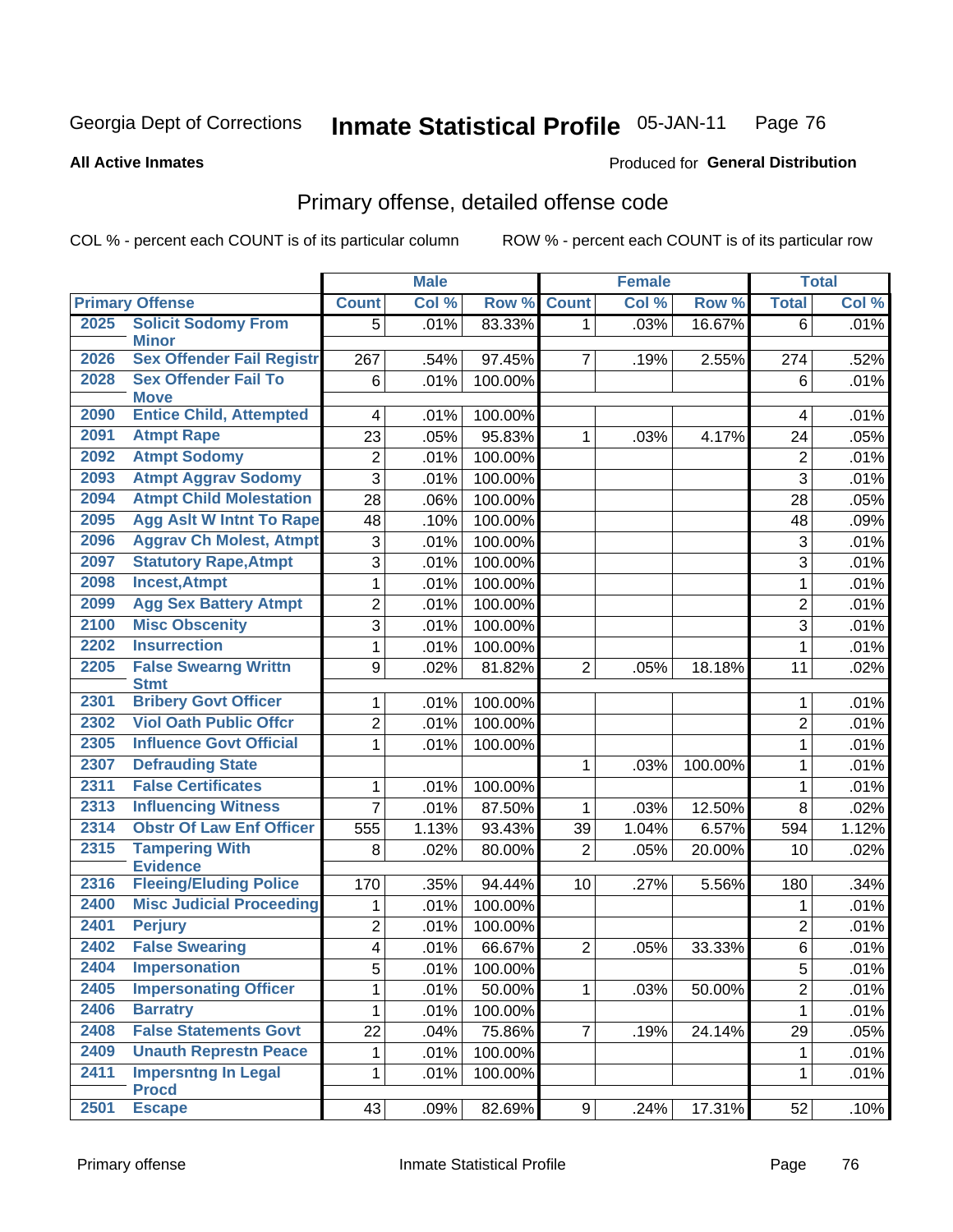### **Inmate Statistical Profile 05-JAN-11** Page 77

### **All Active Inmates**

## **Produced for General Distribution**

# Primary offense, detailed offense code

COL % - percent each COUNT is of its particular column

|      |                                                |                          | <b>Male</b> |         |                | <b>Female</b> |        |                | <b>Total</b> |
|------|------------------------------------------------|--------------------------|-------------|---------|----------------|---------------|--------|----------------|--------------|
|      | <b>Primary Offense</b>                         | <b>Count</b>             | Col %       | Row %   | <b>Count</b>   | Col %         | Row %  | <b>Total</b>   | Col %        |
| 2503 | <b>Hindering Appreh Or Pun</b>                 | $\overline{2}$           | .01%        | 66.67%  | 1.             | .03%          | 33.33% | $\overline{3}$ | .01%         |
| 2507 | <b>Mutiny In Penal Inst</b>                    | $\overline{2}$           | .01%        | 100.00% |                |               |        | $\overline{2}$ | .01%         |
| 2511 | <b>Bail Jumping</b>                            | 3                        | .01%        | 75.00%  | 1              | .03%          | 25.00% | 4              | .01%         |
| 2609 | <b>False Public Alarm</b>                      | 1                        | .01%        | 100.00% |                |               |        | 1              | .01%         |
| 2613 | <b>Crmnl Interfere Govt</b>                    | 24                       | .05%        | 92.31%  | $\overline{2}$ | .05%          | 7.69%  | 26             | .05%         |
|      | <b>Prop</b>                                    |                          |             |         |                |               |        |                |              |
| 2718 | <b>Dogfighting</b>                             | $\overline{2}$           | .01%        | 100.00% |                |               |        | $\overline{2}$ | .01%         |
| 2801 | <b>Cruelty To Children</b>                     | 219                      | .45%        | 70.87%  | 90             | 2.41%         | 29.13% | 309            | .58%         |
| 2802 | <b>Atmpt Cruelty To</b><br><b>Children</b>     | 1                        | .01%        | 100.00% |                |               |        | 1              | .01%         |
| 2803 | <b>Manufact Meth Near</b>                      | 14                       | .03%        | 82.35%  | 3              | .08%          | 17.65% | 17             | .03%         |
|      | <b>Child</b>                                   |                          |             |         |                |               |        |                |              |
| 2811 | <b>Cruelty To Elder Person</b>                 | 17                       | .03%        | 58.62%  | 12             | .32%          | 41.38% | 29             | .05%         |
| 2843 | <b>Sex Exploitation Child</b>                  | 115                      | .23%        | 98.29%  | $\overline{2}$ | .05%          | 1.71%  | 117            | .22%         |
| 2900 | <b>Misc Weapon/Explosive</b>                   | $\overline{2}$           | .01%        | 100.00% |                |               |        | $\overline{2}$ | .01%         |
|      | <b>Off</b>                                     |                          |             |         |                |               |        |                |              |
| 2901 | <b>Carry Concealed Weapon</b>                  | $\overline{4}$           | .01%        | 100.00% |                |               |        | 4              | .01%         |
| 2903 | <b>Carry Pistl Without Licns</b>               | $\mathbf{1}$             | .01%        | 100.00% |                |               |        | 1              | .01%         |
| 2906 | <b>Machine Gun Activities</b>                  | 1                        | .01%        | 100.00% |                |               |        | 1              | .01%         |
| 2910 | <b>Poss Of Firearm Dur</b>                     | 368                      | .75%        | 95.09%  | 19             | .51%          | 4.91%  | 387            | .73%         |
| 2911 | <b>Crime</b><br><b>Poss Knife During Crime</b> | 4                        | .01%        | 80.00%  | 1              | .03%          | 20.00% | 5              | .01%         |
| 2912 | <b>Poss Of Certain</b>                         | 33                       | .07%        | 100.00% |                |               |        | 33             | .06%         |
|      | <b>Weapons</b>                                 |                          |             |         |                |               |        |                |              |
| 2913 | Poss Firearm 1st                               | 64                       | .13%        | 94.12%  | 4              | .11%          | 5.88%  | 68             | .13%         |
|      | <b>Offender</b>                                |                          |             |         |                |               |        |                |              |
| 2914 | <b>Poss Firearm Convct</b>                     | 820                      | 1.67%       | 97.62%  | 20             | .54%          | 2.38%  | 840            | 1.59%        |
| 2915 | <b>Felon</b><br><b>Carry Weapon At School</b>  | $\overline{4}$           | .01%        | 100.00% |                |               |        | 4              | .01%         |
| 2963 | <b>Guard Line</b>                              | $6\phantom{1}$           | .01%        | 54.55%  | 5              | .13%          | 45.45% | 11             | .02%         |
|      | <b>W/Weapon/Drugs</b>                          |                          |             |         |                |               |        |                |              |
| 2965 | <b>Poss Wpn, Drugs By</b>                      | 35                       | .07%        | 92.11%  | 3              | .08%          | 7.89%  | 38             | .07%         |
|      | <b>Prisnr</b>                                  |                          |             |         |                |               |        |                |              |
| 2967 | <b>Destroy/Injur Police Dog</b>                | $\mathbf 1$              | .01%        | 100.00% |                |               |        | 1              | .01%         |
| 2971 | <b>Cruelty To Animals</b>                      | $\overline{\mathcal{A}}$ | .01%        | 100.00% |                |               |        | 4              | .01%         |
| 2972 | <b>Aggrav Cruelty To</b><br><b>Animals</b>     | 12                       | .02%        | 100.00% |                |               |        | 12             | .02%         |
| 3000 | <b>Misc Invasion Of Privacy</b>                | $\overline{2}$           | .01%        | 100.00% |                |               |        | $\overline{2}$ | .01%         |
| 3001 | Eavesdrop &                                    | $\overline{2}$           | .01%        | 100.00% |                |               |        | $\overline{2}$ | .01%         |
|      | <b>Surveillance</b>                            |                          |             |         |                |               |        |                |              |
| 3002 | <b>Peeping Tom</b>                             | 18                       | .04%        | 100.00% |                |               |        | 18             | .03%         |
| 3404 | <b>Racketeering</b>                            | 37                       | .08%        | 66.07%  | 19             | .51%          | 33.93% | 56             | .11%         |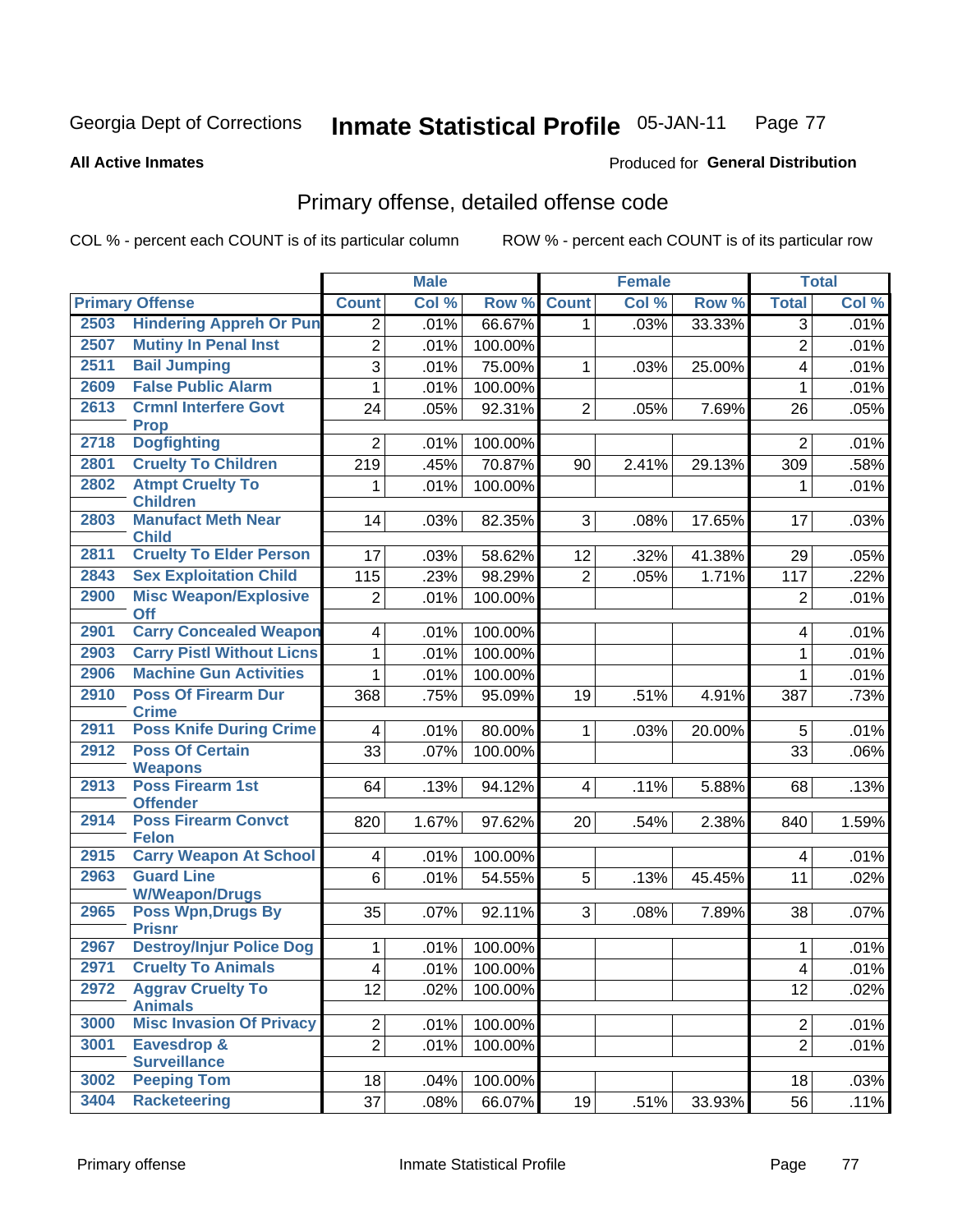### Inmate Statistical Profile 05-JAN-11 Page 78

### **All Active Inmates**

# **Produced for General Distribution**

# Primary offense, detailed offense code

COL % - percent each COUNT is of its particular column

|      |                                            |              | <b>Male</b> |         |                 | <b>Female</b> |        |                | <b>Total</b> |
|------|--------------------------------------------|--------------|-------------|---------|-----------------|---------------|--------|----------------|--------------|
|      | <b>Primary Offense</b>                     | <b>Count</b> | Col %       | Row %   | <b>Count</b>    | Col %         | Row %  | <b>Total</b>   | Col %        |
| 4001 | <b>S/D Narcotics Opiates</b>               | 26           | .05%        | 76.47%  | 8               | .21%          | 23.53% | 34             | .06%         |
| 4002 | <b>S/D Dep Stim Cntrf Drugs</b>            | 54           | .11%        | 71.05%  | 22              | .59%          | 28.95% | 76             | .14%         |
| 4003 | <b>S/D Of Lsd</b>                          | 1            | .01%        | 100.00% |                 |               |        | 1              | .01%         |
| 4004 | <b>S/D Of Marijuana</b>                    | 340          | .69%        | 94.44%  | 20              | .54%          | 5.56%  | 360            | .68%         |
| 4006 | <b>Poss Narcotics Opiates</b>              | 52           | .11%        | 70.27%  | 22              | .59%          | 29.73% | 74             | .14%         |
| 4007 | <b>Poss Dep Stim Cntrf</b>                 | 81           | .16%        | 79.41%  | 21              | .56%          | 20.59% | 102            | .19%         |
|      | <b>Drugs</b>                               |              |             |         |                 |               |        |                |              |
| 4008 | <b>Poss Of Lsd</b>                         | 1            | .01%        | 100.00% |                 |               |        | 1              | .01%         |
| 4009 | <b>Poss Of Marijuana</b>                   | 90           | .18%        | 93.75%  | 6               | .16%          | 6.25%  | 96             | .18%         |
| 4011 | <b>Illegal Attm To Obt Drugs</b>           | 2            | .01%        | 28.57%  | 5               | .13%          | 71.43% | $\overline{7}$ | .01%         |
| 4012 | <b>Viol Ga Cntrl Sbst Act</b>              | 64           | .13%        | 85.33%  | 11              | .29%          | 14.67% | 75             | .14%         |
| 4013 | <b>Viol Dngrous Drgs Act</b>               | 61           | .12%        | 83.56%  | 12              | .32%          | 16.44% | 73             | .14%         |
| 4014 | <b>Uniwfl Mfg/Del/Dist N-C S</b>           | 23           | .05%        | 92.00%  | $\overline{c}$  | .05%          | 8.00%  | 25             | .05%         |
| 4016 | <b>Poss Drug Related Matri</b>             | 8            | .02%        | 66.67%  | 4               | .11%          | 33.33% | 12             | .02%         |
| 4017 | <b>S/D Cont Sub Public</b>                 | 51           | .10%        | 94.44%  | 3               | .08%          | 5.56%  | 54             | .10%         |
| 4018 | <b>S/D Cont Sub School</b>                 | 39           | .08%        | 92.86%  | 3               | .08%          | 7.14%  | 42             | .08%         |
| 4021 | <b>S/D Cocaine</b>                         | 1,159        | 2.36%       | 93.92%  | 75              | 2.01%         | 6.08%  | 1,234          | 2.33%        |
| 4022 | <b>Poss Of Cocaine</b>                     | 1,136        | 2.31%       | 87.05%  | 169             | 4.52%         | 12.95% | 1,305          | 2.47%        |
| 4030 | <b>Poss Ephedrine</b>                      | 12           | .02%        | 75.00%  | 4               | .11%          | 25.00% | 16             | .03%         |
| 4031 | <b>Poss Methamphetamine</b>                | 425          | .86%        | 78.56%  | 116             | 3.10%         | 21.44% | 541            | 1.02%        |
| 4032 | <b>Sale Methamphetamine</b>                | 103          | .21%        | 76.30%  | 32              | .86%          | 23.70% | 135            | .26%         |
| 4033 | <b>Poss Mda/Extsy</b>                      | 11           | .02%        | 78.57%  | 3               | .08%          | 21.43% | 14             | .03%         |
| 4034 | <b>Sale Mda/Extsy</b>                      | 6            | .01%        | 100.00% |                 |               |        | 6              | .01%         |
| 4050 | <b>Poss W Int Dist Cocaine</b>             | 625          | 1.27%       | 94.55%  | 36              | .96%          | 5.45%  | 661            | 1.25%        |
| 4051 | <b>Poss W Int Dist</b>                     | 724          | 1.47%       | 96.53%  | 26              | .70%          | 3.47%  | 750            | 1.42%        |
|      | <b>Marijuana</b>                           |              |             |         |                 |               |        |                |              |
| 4052 | <b>Poss W Int Dist Meth</b>                | 244          | .50%        | 82.99%  | 50              | 1.34%         | 17.01% | 294            | .56%         |
| 4053 | <b>Poss W Int Dis Other</b>                | 91           | .18%        | 83.49%  | 18              | .48%          | 16.51% | 109            | .21%         |
| 4090 | <b>Drug</b><br><b>Atmpt Viol Substance</b> | 30           | .06%        | 93.75%  | $\overline{2}$  | .05%          | 6.25%  | 32             | .06%         |
|      | <b>Act</b>                                 |              |             |         |                 |               |        |                |              |
| 4100 | <b>Misc Drugs Trafficking</b>              | 36           | .07%        | 92.31%  | 3               | .08%          | 7.69%  | 39             | .07%         |
| 4101 | <b>Traf Cocaine Less 200</b>               | 503          | 1.02%       | 96.73%  | $\overline{17}$ | .46%          | 3.27%  | 520            | .98%         |
|      | Gm                                         |              |             |         |                 |               |        |                |              |
| 4102 | <b>Traf Cocaine 201-400</b>                | 199          | .40%        | 92.13%  | 17              | .46%          | 7.87%  | 216            | .41%         |
| 4103 | Gm<br><b>Traf Cocaine 401+ Gm</b>          | 144          | .29%        | 95.36%  | $\overline{7}$  | .19%          | 4.64%  | 151            | .29%         |
| 4111 | <b>Traf Narcotic Less 14 Gm</b>            | 13           | .03%        |         |                 |               |        | 13             |              |
| 4112 | <b>Traf Narcotic 15-28 Gm</b>              |              |             | 100.00% |                 |               |        |                | .02%         |
| 4113 | <b>Traf Narcotic 29+ Gm</b>                | 3            | .01%        | 100.00% |                 |               |        | 3              | .01%         |
|      |                                            | 5            | .01%        | 100.00% |                 |               |        | 5              | .01%         |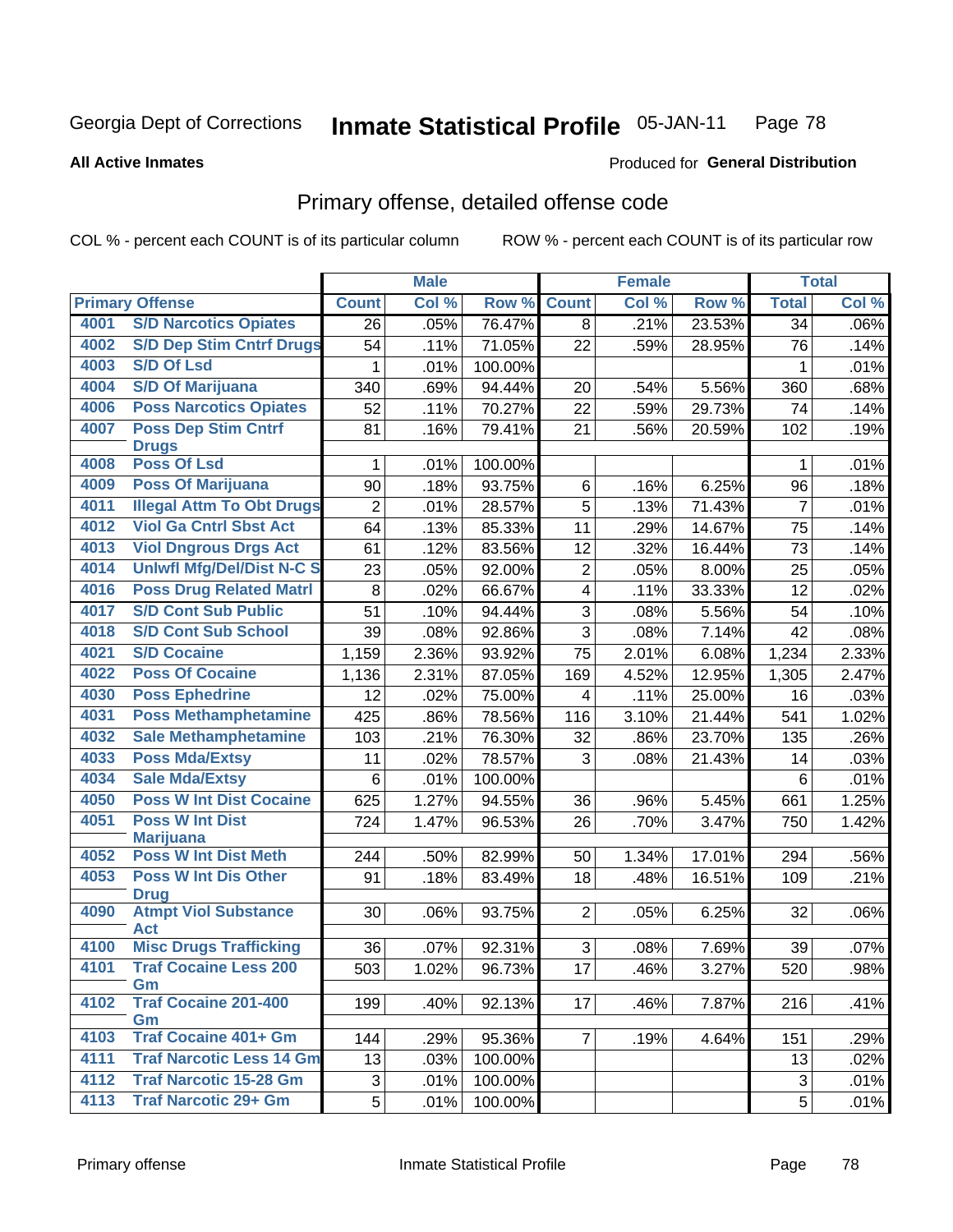### Inmate Statistical Profile 05-JAN-11 Page 79

### **All Active Inmates**

# **Produced for General Distribution**

# Primary offense, detailed offense code

COL % - percent each COUNT is of its particular column

| Col %<br><b>Primary Offense</b><br><b>Count</b><br>Col %<br>Row %<br><b>Count</b><br>Col %<br>Row %<br><b>Total</b><br>Traf Marijna 10-2000 Lb<br>4121<br>95.50%<br>.22%<br>$\overline{5}$<br>.13%<br>111<br>.21%<br>106<br>4.50%<br>Traf Marijna 2001-10k Lb<br>4122<br>100.00%<br>3<br>.01%<br>3<br>.01%<br>Traf Marijna 10001+ Lb<br>4123<br>$\overline{3}$<br>$\overline{3}$<br>.01%<br>100.00%<br>.01%<br><b>Traf Amphtmine 28-199</b><br>4126<br>$\overline{7}$<br>6<br>85.71%<br>.01%<br>.01%<br>.03%<br>14.29%<br>$\mathbf{1}$<br>Gm<br><b>Traf Amphtmine 200-399</b><br>4127<br>2 <br>100.00%<br>$\overline{2}$<br>.01%<br>.01%<br>Gm<br><b>Traf Amphtmine 400+ Gm</b><br>4128<br>5<br>.01%<br>100.00%<br>5<br>.01%<br><b>Cnspire Traffic Cntrl Sub</b><br>4130<br>10<br>83.33%<br>$\overline{2}$<br>.02%<br>.05%<br>16.67%<br>12<br>.02%<br><b>Use Comm Facity Vio C</b><br>4133<br>5<br>$\overline{\mathbf{4}}$<br>.01%<br>80.00%<br>$\mathbf{1}$<br>.03%<br>20.00%<br>.01%<br><b>Sub</b><br><b>Att/Consprcy Commt</b><br>4134<br>47<br>82.46%<br>17.54%<br>.11%<br>.10%<br>10 <sup>1</sup><br>.27%<br>57<br>C/S/Of<br><b>Unauth Dist Contrild Sub</b><br>4135<br>50.00%<br>.01%<br>50.00%<br>$\boldsymbol{2}$<br>.01%<br>$\mathbf{1}$<br>.03%<br>1<br><b>Illgl Dist Contrild Subst</b><br>4136<br>100.00%<br>$\mathbf{1}$<br>1<br>.01%<br>.01%<br><b>Traf Methamph 28-199</b><br>4140<br>224<br>.46%<br>83.27%<br>1.20%<br>16.73%<br>.51%<br>45<br>269<br>Gm<br><b>Traf Methamph 200-399</b><br>4141<br>91.36%<br>74<br>.15%<br>7 <br>.19%<br>8.64%<br>.15%<br>81<br>Gm<br>Traf Methamph 400+ Gm<br>4142<br>95.16%<br>59<br>.12%<br>3<br>4.84%<br>.12%<br>.08%<br>62<br>4143<br><b>Manf Methamph 28-199</b><br>$\overline{7}$<br>27<br>79.41%<br>.05%<br>.19%<br>20.59%<br>34<br>.06%<br>Gm<br>Manf Methamph 200-399<br>4144<br>$\overline{7}$<br>100.00%<br>$\overline{7}$<br>.01%<br>.01%<br>Gm<br><b>Manf Methamph 400+ Gm</b><br>4145<br>100.00%<br>$\mathbf{1}$<br>.01%<br>$\mathbf{1}$<br>.01%<br><b>Traf Methamph Unspec</b><br>4146<br>73<br>93.59%<br>5<br>78<br>.15%<br>.15%<br>.13%<br>6.41%<br><b>Amt</b><br><b>Manf Methamph Unspec</b><br>4147<br>87.57%<br>148<br>12.43%<br>.32%<br>.30%<br>21<br>.56%<br>169<br>Amt<br><b>Traf Mda/Extsy 28-199gm</b><br>4150<br>77.27%<br>17<br>.03%<br>5<br>.13%<br>22.73%<br>.04%<br>22<br><b>Traf Mda/Extsy 200-</b><br>4151<br>85.71%<br>$\overline{7}$<br>6<br>$\mathbf{1}$<br>.01%<br>.01%<br>.03%<br>14.29%<br>399gm<br>Traf Mda/Extsy 400+Gm<br>4152<br>3<br>100.00%<br>.01%<br>3<br>.01%<br><b>Viol Motor Vehicle Laws</b><br>5001<br>85.71%<br>5<br>30<br>.06%<br>14.29%<br>35<br>.07%<br>.13%<br>5003<br><b>Chop Shop Violation</b><br>$\overline{2}$<br>$\overline{2}$<br>.01%<br>100.00%<br>5004<br><b>Drvng Habtl Violator</b><br>13<br>.03%<br>100.00%<br>13<br>.02%<br><b>Habit Traf Viol/Impaired</b><br>5005<br>21<br>.04%<br>95.45%<br>.03%<br>4.55%<br>22<br>.04%<br>$\mathbf{1}$<br>5006<br><b>Habit Traf Viol/Other</b><br>20<br>100.00%<br>.04%<br>20<br>.04%<br><b>Hit-Run W/Injury/Fatality</b><br>5007<br>8<br>80.00%<br>$\overline{2}$<br>.02%<br>.05%<br>20.00%<br>10<br>.02%<br>5171<br><b>Poss Contraband</b><br>$\overline{2}$<br>$\overline{2}$<br>.01%<br>100.00%<br>.01%<br><b>Articles</b> |      |                                 |    | <b>Male</b> |        |   | <b>Female</b> |        |    | <b>Total</b> |
|--------------------------------------------------------------------------------------------------------------------------------------------------------------------------------------------------------------------------------------------------------------------------------------------------------------------------------------------------------------------------------------------------------------------------------------------------------------------------------------------------------------------------------------------------------------------------------------------------------------------------------------------------------------------------------------------------------------------------------------------------------------------------------------------------------------------------------------------------------------------------------------------------------------------------------------------------------------------------------------------------------------------------------------------------------------------------------------------------------------------------------------------------------------------------------------------------------------------------------------------------------------------------------------------------------------------------------------------------------------------------------------------------------------------------------------------------------------------------------------------------------------------------------------------------------------------------------------------------------------------------------------------------------------------------------------------------------------------------------------------------------------------------------------------------------------------------------------------------------------------------------------------------------------------------------------------------------------------------------------------------------------------------------------------------------------------------------------------------------------------------------------------------------------------------------------------------------------------------------------------------------------------------------------------------------------------------------------------------------------------------------------------------------------------------------------------------------------------------------------------------------------------------------------------------------------------------------------------------------------------------------------------------------------------------------------------------------------------------------------------------------------------------------------------------------------------------------------------------------------------------------------------------------------------------------------------------------------------------------------------------------------------------------------------------------------------------------------------------------------------------------------------------------------------------------------------------------------------------------------------------------------------------------------------|------|---------------------------------|----|-------------|--------|---|---------------|--------|----|--------------|
|                                                                                                                                                                                                                                                                                                                                                                                                                                                                                                                                                                                                                                                                                                                                                                                                                                                                                                                                                                                                                                                                                                                                                                                                                                                                                                                                                                                                                                                                                                                                                                                                                                                                                                                                                                                                                                                                                                                                                                                                                                                                                                                                                                                                                                                                                                                                                                                                                                                                                                                                                                                                                                                                                                                                                                                                                                                                                                                                                                                                                                                                                                                                                                                                                                                                                            |      |                                 |    |             |        |   |               |        |    |              |
| .01%                                                                                                                                                                                                                                                                                                                                                                                                                                                                                                                                                                                                                                                                                                                                                                                                                                                                                                                                                                                                                                                                                                                                                                                                                                                                                                                                                                                                                                                                                                                                                                                                                                                                                                                                                                                                                                                                                                                                                                                                                                                                                                                                                                                                                                                                                                                                                                                                                                                                                                                                                                                                                                                                                                                                                                                                                                                                                                                                                                                                                                                                                                                                                                                                                                                                                       |      |                                 |    |             |        |   |               |        |    |              |
|                                                                                                                                                                                                                                                                                                                                                                                                                                                                                                                                                                                                                                                                                                                                                                                                                                                                                                                                                                                                                                                                                                                                                                                                                                                                                                                                                                                                                                                                                                                                                                                                                                                                                                                                                                                                                                                                                                                                                                                                                                                                                                                                                                                                                                                                                                                                                                                                                                                                                                                                                                                                                                                                                                                                                                                                                                                                                                                                                                                                                                                                                                                                                                                                                                                                                            |      |                                 |    |             |        |   |               |        |    |              |
|                                                                                                                                                                                                                                                                                                                                                                                                                                                                                                                                                                                                                                                                                                                                                                                                                                                                                                                                                                                                                                                                                                                                                                                                                                                                                                                                                                                                                                                                                                                                                                                                                                                                                                                                                                                                                                                                                                                                                                                                                                                                                                                                                                                                                                                                                                                                                                                                                                                                                                                                                                                                                                                                                                                                                                                                                                                                                                                                                                                                                                                                                                                                                                                                                                                                                            |      |                                 |    |             |        |   |               |        |    |              |
|                                                                                                                                                                                                                                                                                                                                                                                                                                                                                                                                                                                                                                                                                                                                                                                                                                                                                                                                                                                                                                                                                                                                                                                                                                                                                                                                                                                                                                                                                                                                                                                                                                                                                                                                                                                                                                                                                                                                                                                                                                                                                                                                                                                                                                                                                                                                                                                                                                                                                                                                                                                                                                                                                                                                                                                                                                                                                                                                                                                                                                                                                                                                                                                                                                                                                            |      |                                 |    |             |        |   |               |        |    |              |
|                                                                                                                                                                                                                                                                                                                                                                                                                                                                                                                                                                                                                                                                                                                                                                                                                                                                                                                                                                                                                                                                                                                                                                                                                                                                                                                                                                                                                                                                                                                                                                                                                                                                                                                                                                                                                                                                                                                                                                                                                                                                                                                                                                                                                                                                                                                                                                                                                                                                                                                                                                                                                                                                                                                                                                                                                                                                                                                                                                                                                                                                                                                                                                                                                                                                                            |      |                                 |    |             |        |   |               |        |    |              |
|                                                                                                                                                                                                                                                                                                                                                                                                                                                                                                                                                                                                                                                                                                                                                                                                                                                                                                                                                                                                                                                                                                                                                                                                                                                                                                                                                                                                                                                                                                                                                                                                                                                                                                                                                                                                                                                                                                                                                                                                                                                                                                                                                                                                                                                                                                                                                                                                                                                                                                                                                                                                                                                                                                                                                                                                                                                                                                                                                                                                                                                                                                                                                                                                                                                                                            |      |                                 |    |             |        |   |               |        |    |              |
|                                                                                                                                                                                                                                                                                                                                                                                                                                                                                                                                                                                                                                                                                                                                                                                                                                                                                                                                                                                                                                                                                                                                                                                                                                                                                                                                                                                                                                                                                                                                                                                                                                                                                                                                                                                                                                                                                                                                                                                                                                                                                                                                                                                                                                                                                                                                                                                                                                                                                                                                                                                                                                                                                                                                                                                                                                                                                                                                                                                                                                                                                                                                                                                                                                                                                            |      |                                 |    |             |        |   |               |        |    |              |
|                                                                                                                                                                                                                                                                                                                                                                                                                                                                                                                                                                                                                                                                                                                                                                                                                                                                                                                                                                                                                                                                                                                                                                                                                                                                                                                                                                                                                                                                                                                                                                                                                                                                                                                                                                                                                                                                                                                                                                                                                                                                                                                                                                                                                                                                                                                                                                                                                                                                                                                                                                                                                                                                                                                                                                                                                                                                                                                                                                                                                                                                                                                                                                                                                                                                                            |      |                                 |    |             |        |   |               |        |    |              |
|                                                                                                                                                                                                                                                                                                                                                                                                                                                                                                                                                                                                                                                                                                                                                                                                                                                                                                                                                                                                                                                                                                                                                                                                                                                                                                                                                                                                                                                                                                                                                                                                                                                                                                                                                                                                                                                                                                                                                                                                                                                                                                                                                                                                                                                                                                                                                                                                                                                                                                                                                                                                                                                                                                                                                                                                                                                                                                                                                                                                                                                                                                                                                                                                                                                                                            |      |                                 |    |             |        |   |               |        |    |              |
|                                                                                                                                                                                                                                                                                                                                                                                                                                                                                                                                                                                                                                                                                                                                                                                                                                                                                                                                                                                                                                                                                                                                                                                                                                                                                                                                                                                                                                                                                                                                                                                                                                                                                                                                                                                                                                                                                                                                                                                                                                                                                                                                                                                                                                                                                                                                                                                                                                                                                                                                                                                                                                                                                                                                                                                                                                                                                                                                                                                                                                                                                                                                                                                                                                                                                            |      |                                 |    |             |        |   |               |        |    |              |
|                                                                                                                                                                                                                                                                                                                                                                                                                                                                                                                                                                                                                                                                                                                                                                                                                                                                                                                                                                                                                                                                                                                                                                                                                                                                                                                                                                                                                                                                                                                                                                                                                                                                                                                                                                                                                                                                                                                                                                                                                                                                                                                                                                                                                                                                                                                                                                                                                                                                                                                                                                                                                                                                                                                                                                                                                                                                                                                                                                                                                                                                                                                                                                                                                                                                                            |      |                                 |    |             |        |   |               |        |    |              |
|                                                                                                                                                                                                                                                                                                                                                                                                                                                                                                                                                                                                                                                                                                                                                                                                                                                                                                                                                                                                                                                                                                                                                                                                                                                                                                                                                                                                                                                                                                                                                                                                                                                                                                                                                                                                                                                                                                                                                                                                                                                                                                                                                                                                                                                                                                                                                                                                                                                                                                                                                                                                                                                                                                                                                                                                                                                                                                                                                                                                                                                                                                                                                                                                                                                                                            |      |                                 |    |             |        |   |               |        |    |              |
|                                                                                                                                                                                                                                                                                                                                                                                                                                                                                                                                                                                                                                                                                                                                                                                                                                                                                                                                                                                                                                                                                                                                                                                                                                                                                                                                                                                                                                                                                                                                                                                                                                                                                                                                                                                                                                                                                                                                                                                                                                                                                                                                                                                                                                                                                                                                                                                                                                                                                                                                                                                                                                                                                                                                                                                                                                                                                                                                                                                                                                                                                                                                                                                                                                                                                            |      |                                 |    |             |        |   |               |        |    |              |
|                                                                                                                                                                                                                                                                                                                                                                                                                                                                                                                                                                                                                                                                                                                                                                                                                                                                                                                                                                                                                                                                                                                                                                                                                                                                                                                                                                                                                                                                                                                                                                                                                                                                                                                                                                                                                                                                                                                                                                                                                                                                                                                                                                                                                                                                                                                                                                                                                                                                                                                                                                                                                                                                                                                                                                                                                                                                                                                                                                                                                                                                                                                                                                                                                                                                                            |      |                                 |    |             |        |   |               |        |    |              |
|                                                                                                                                                                                                                                                                                                                                                                                                                                                                                                                                                                                                                                                                                                                                                                                                                                                                                                                                                                                                                                                                                                                                                                                                                                                                                                                                                                                                                                                                                                                                                                                                                                                                                                                                                                                                                                                                                                                                                                                                                                                                                                                                                                                                                                                                                                                                                                                                                                                                                                                                                                                                                                                                                                                                                                                                                                                                                                                                                                                                                                                                                                                                                                                                                                                                                            |      |                                 |    |             |        |   |               |        |    |              |
|                                                                                                                                                                                                                                                                                                                                                                                                                                                                                                                                                                                                                                                                                                                                                                                                                                                                                                                                                                                                                                                                                                                                                                                                                                                                                                                                                                                                                                                                                                                                                                                                                                                                                                                                                                                                                                                                                                                                                                                                                                                                                                                                                                                                                                                                                                                                                                                                                                                                                                                                                                                                                                                                                                                                                                                                                                                                                                                                                                                                                                                                                                                                                                                                                                                                                            |      |                                 |    |             |        |   |               |        |    |              |
|                                                                                                                                                                                                                                                                                                                                                                                                                                                                                                                                                                                                                                                                                                                                                                                                                                                                                                                                                                                                                                                                                                                                                                                                                                                                                                                                                                                                                                                                                                                                                                                                                                                                                                                                                                                                                                                                                                                                                                                                                                                                                                                                                                                                                                                                                                                                                                                                                                                                                                                                                                                                                                                                                                                                                                                                                                                                                                                                                                                                                                                                                                                                                                                                                                                                                            |      |                                 |    |             |        |   |               |        |    |              |
|                                                                                                                                                                                                                                                                                                                                                                                                                                                                                                                                                                                                                                                                                                                                                                                                                                                                                                                                                                                                                                                                                                                                                                                                                                                                                                                                                                                                                                                                                                                                                                                                                                                                                                                                                                                                                                                                                                                                                                                                                                                                                                                                                                                                                                                                                                                                                                                                                                                                                                                                                                                                                                                                                                                                                                                                                                                                                                                                                                                                                                                                                                                                                                                                                                                                                            |      |                                 |    |             |        |   |               |        |    |              |
|                                                                                                                                                                                                                                                                                                                                                                                                                                                                                                                                                                                                                                                                                                                                                                                                                                                                                                                                                                                                                                                                                                                                                                                                                                                                                                                                                                                                                                                                                                                                                                                                                                                                                                                                                                                                                                                                                                                                                                                                                                                                                                                                                                                                                                                                                                                                                                                                                                                                                                                                                                                                                                                                                                                                                                                                                                                                                                                                                                                                                                                                                                                                                                                                                                                                                            |      |                                 |    |             |        |   |               |        |    |              |
|                                                                                                                                                                                                                                                                                                                                                                                                                                                                                                                                                                                                                                                                                                                                                                                                                                                                                                                                                                                                                                                                                                                                                                                                                                                                                                                                                                                                                                                                                                                                                                                                                                                                                                                                                                                                                                                                                                                                                                                                                                                                                                                                                                                                                                                                                                                                                                                                                                                                                                                                                                                                                                                                                                                                                                                                                                                                                                                                                                                                                                                                                                                                                                                                                                                                                            |      |                                 |    |             |        |   |               |        |    |              |
|                                                                                                                                                                                                                                                                                                                                                                                                                                                                                                                                                                                                                                                                                                                                                                                                                                                                                                                                                                                                                                                                                                                                                                                                                                                                                                                                                                                                                                                                                                                                                                                                                                                                                                                                                                                                                                                                                                                                                                                                                                                                                                                                                                                                                                                                                                                                                                                                                                                                                                                                                                                                                                                                                                                                                                                                                                                                                                                                                                                                                                                                                                                                                                                                                                                                                            |      |                                 |    |             |        |   |               |        |    |              |
|                                                                                                                                                                                                                                                                                                                                                                                                                                                                                                                                                                                                                                                                                                                                                                                                                                                                                                                                                                                                                                                                                                                                                                                                                                                                                                                                                                                                                                                                                                                                                                                                                                                                                                                                                                                                                                                                                                                                                                                                                                                                                                                                                                                                                                                                                                                                                                                                                                                                                                                                                                                                                                                                                                                                                                                                                                                                                                                                                                                                                                                                                                                                                                                                                                                                                            |      |                                 |    |             |        |   |               |        |    |              |
|                                                                                                                                                                                                                                                                                                                                                                                                                                                                                                                                                                                                                                                                                                                                                                                                                                                                                                                                                                                                                                                                                                                                                                                                                                                                                                                                                                                                                                                                                                                                                                                                                                                                                                                                                                                                                                                                                                                                                                                                                                                                                                                                                                                                                                                                                                                                                                                                                                                                                                                                                                                                                                                                                                                                                                                                                                                                                                                                                                                                                                                                                                                                                                                                                                                                                            |      |                                 |    |             |        |   |               |        |    |              |
|                                                                                                                                                                                                                                                                                                                                                                                                                                                                                                                                                                                                                                                                                                                                                                                                                                                                                                                                                                                                                                                                                                                                                                                                                                                                                                                                                                                                                                                                                                                                                                                                                                                                                                                                                                                                                                                                                                                                                                                                                                                                                                                                                                                                                                                                                                                                                                                                                                                                                                                                                                                                                                                                                                                                                                                                                                                                                                                                                                                                                                                                                                                                                                                                                                                                                            |      |                                 |    |             |        |   |               |        |    |              |
|                                                                                                                                                                                                                                                                                                                                                                                                                                                                                                                                                                                                                                                                                                                                                                                                                                                                                                                                                                                                                                                                                                                                                                                                                                                                                                                                                                                                                                                                                                                                                                                                                                                                                                                                                                                                                                                                                                                                                                                                                                                                                                                                                                                                                                                                                                                                                                                                                                                                                                                                                                                                                                                                                                                                                                                                                                                                                                                                                                                                                                                                                                                                                                                                                                                                                            |      |                                 |    |             |        |   |               |        |    |              |
|                                                                                                                                                                                                                                                                                                                                                                                                                                                                                                                                                                                                                                                                                                                                                                                                                                                                                                                                                                                                                                                                                                                                                                                                                                                                                                                                                                                                                                                                                                                                                                                                                                                                                                                                                                                                                                                                                                                                                                                                                                                                                                                                                                                                                                                                                                                                                                                                                                                                                                                                                                                                                                                                                                                                                                                                                                                                                                                                                                                                                                                                                                                                                                                                                                                                                            |      |                                 |    |             |        |   |               |        |    |              |
|                                                                                                                                                                                                                                                                                                                                                                                                                                                                                                                                                                                                                                                                                                                                                                                                                                                                                                                                                                                                                                                                                                                                                                                                                                                                                                                                                                                                                                                                                                                                                                                                                                                                                                                                                                                                                                                                                                                                                                                                                                                                                                                                                                                                                                                                                                                                                                                                                                                                                                                                                                                                                                                                                                                                                                                                                                                                                                                                                                                                                                                                                                                                                                                                                                                                                            |      |                                 |    |             |        |   |               |        |    |              |
|                                                                                                                                                                                                                                                                                                                                                                                                                                                                                                                                                                                                                                                                                                                                                                                                                                                                                                                                                                                                                                                                                                                                                                                                                                                                                                                                                                                                                                                                                                                                                                                                                                                                                                                                                                                                                                                                                                                                                                                                                                                                                                                                                                                                                                                                                                                                                                                                                                                                                                                                                                                                                                                                                                                                                                                                                                                                                                                                                                                                                                                                                                                                                                                                                                                                                            |      |                                 |    |             |        |   |               |        |    |              |
|                                                                                                                                                                                                                                                                                                                                                                                                                                                                                                                                                                                                                                                                                                                                                                                                                                                                                                                                                                                                                                                                                                                                                                                                                                                                                                                                                                                                                                                                                                                                                                                                                                                                                                                                                                                                                                                                                                                                                                                                                                                                                                                                                                                                                                                                                                                                                                                                                                                                                                                                                                                                                                                                                                                                                                                                                                                                                                                                                                                                                                                                                                                                                                                                                                                                                            |      |                                 |    |             |        |   |               |        |    |              |
|                                                                                                                                                                                                                                                                                                                                                                                                                                                                                                                                                                                                                                                                                                                                                                                                                                                                                                                                                                                                                                                                                                                                                                                                                                                                                                                                                                                                                                                                                                                                                                                                                                                                                                                                                                                                                                                                                                                                                                                                                                                                                                                                                                                                                                                                                                                                                                                                                                                                                                                                                                                                                                                                                                                                                                                                                                                                                                                                                                                                                                                                                                                                                                                                                                                                                            |      |                                 |    |             |        |   |               |        |    |              |
|                                                                                                                                                                                                                                                                                                                                                                                                                                                                                                                                                                                                                                                                                                                                                                                                                                                                                                                                                                                                                                                                                                                                                                                                                                                                                                                                                                                                                                                                                                                                                                                                                                                                                                                                                                                                                                                                                                                                                                                                                                                                                                                                                                                                                                                                                                                                                                                                                                                                                                                                                                                                                                                                                                                                                                                                                                                                                                                                                                                                                                                                                                                                                                                                                                                                                            |      |                                 |    |             |        |   |               |        |    |              |
|                                                                                                                                                                                                                                                                                                                                                                                                                                                                                                                                                                                                                                                                                                                                                                                                                                                                                                                                                                                                                                                                                                                                                                                                                                                                                                                                                                                                                                                                                                                                                                                                                                                                                                                                                                                                                                                                                                                                                                                                                                                                                                                                                                                                                                                                                                                                                                                                                                                                                                                                                                                                                                                                                                                                                                                                                                                                                                                                                                                                                                                                                                                                                                                                                                                                                            |      |                                 |    |             |        |   |               |        |    |              |
|                                                                                                                                                                                                                                                                                                                                                                                                                                                                                                                                                                                                                                                                                                                                                                                                                                                                                                                                                                                                                                                                                                                                                                                                                                                                                                                                                                                                                                                                                                                                                                                                                                                                                                                                                                                                                                                                                                                                                                                                                                                                                                                                                                                                                                                                                                                                                                                                                                                                                                                                                                                                                                                                                                                                                                                                                                                                                                                                                                                                                                                                                                                                                                                                                                                                                            |      |                                 |    |             |        |   |               |        |    |              |
|                                                                                                                                                                                                                                                                                                                                                                                                                                                                                                                                                                                                                                                                                                                                                                                                                                                                                                                                                                                                                                                                                                                                                                                                                                                                                                                                                                                                                                                                                                                                                                                                                                                                                                                                                                                                                                                                                                                                                                                                                                                                                                                                                                                                                                                                                                                                                                                                                                                                                                                                                                                                                                                                                                                                                                                                                                                                                                                                                                                                                                                                                                                                                                                                                                                                                            |      |                                 |    |             |        |   |               |        |    |              |
|                                                                                                                                                                                                                                                                                                                                                                                                                                                                                                                                                                                                                                                                                                                                                                                                                                                                                                                                                                                                                                                                                                                                                                                                                                                                                                                                                                                                                                                                                                                                                                                                                                                                                                                                                                                                                                                                                                                                                                                                                                                                                                                                                                                                                                                                                                                                                                                                                                                                                                                                                                                                                                                                                                                                                                                                                                                                                                                                                                                                                                                                                                                                                                                                                                                                                            |      |                                 |    |             |        |   |               |        |    |              |
|                                                                                                                                                                                                                                                                                                                                                                                                                                                                                                                                                                                                                                                                                                                                                                                                                                                                                                                                                                                                                                                                                                                                                                                                                                                                                                                                                                                                                                                                                                                                                                                                                                                                                                                                                                                                                                                                                                                                                                                                                                                                                                                                                                                                                                                                                                                                                                                                                                                                                                                                                                                                                                                                                                                                                                                                                                                                                                                                                                                                                                                                                                                                                                                                                                                                                            | 6000 | <b>Misc Mrals/Pblic H/Safty</b> | 12 | .02%        | 85.71% | 2 | .05%          | 14.29% | 14 | .03%         |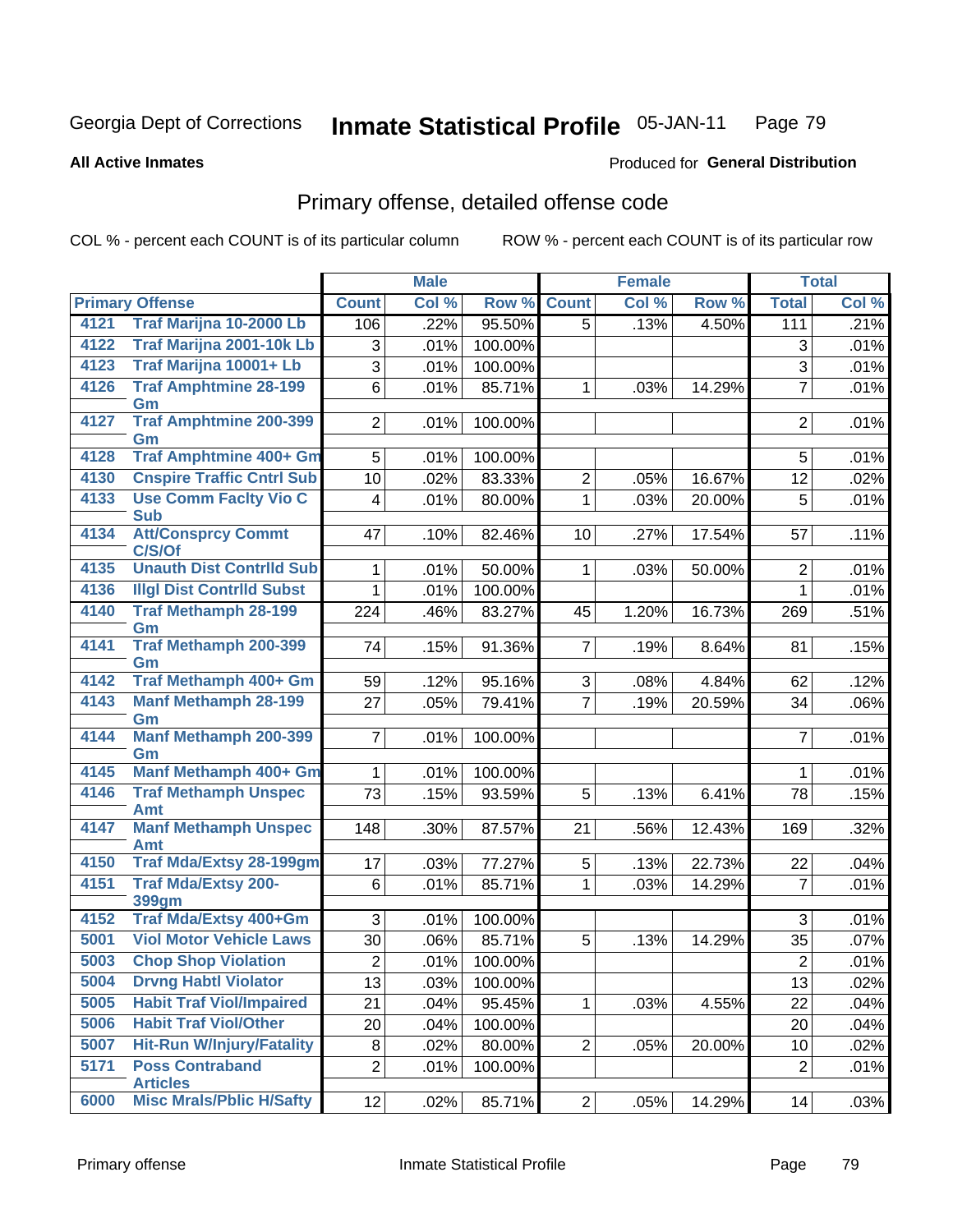### Inmate Statistical Profile 05-JAN-11 Page 80

### **All Active Inmates**

# **Produced for General Distribution**

# Primary offense, detailed offense code

COL % - percent each COUNT is of its particular column

|      |                                  |              | <b>Male</b> |         |              | <b>Female</b> |        |              | <b>Total</b> |
|------|----------------------------------|--------------|-------------|---------|--------------|---------------|--------|--------------|--------------|
|      | <b>Primary Offense</b>           | <b>Count</b> | Col %       | Row %   | <b>Count</b> | Col %         | Row %  | <b>Total</b> | Col %        |
| 6200 | <b>Misc Correctionl Inst Off</b> | 4            | .01%        | 100.00% |              |               |        | 4            | .01%         |
| 8001 | <b>Violatn Othr States Law</b>   | 2            | .01%        | 100.00% |              |               |        | 2            | .01%         |
| 9901 | <b>Conspiracy</b>                | 40           | .08%        | 83.33%  | 8            | .21%          | 16.67% | 48           | .09%         |
| 9905 | <b>Crmnl Atmpt</b>               |              | .01%        | 100.00% |              |               |        |              | .01%         |
| 9907 | <b>Unauth Dist Recrd</b>         | 11           | .02%        | 100.00% |              |               |        | 11           | .02%         |
|      | <b>Devices</b>                   |              |             |         |              |               |        |              |              |
| 9910 | <b>Crmnl Solicitation</b>        | 2            | .01%        | 100.00% |              |               |        | 2            | .01%         |
| 9912 | <b>Crmnl Trespassing</b>         |              | $.01\%$     | 100.00% |              |               |        |              | .01%         |
| 9914 | <b>Gang Participation</b>        | 20           | $.04\%$     | 95.24%  |              | $.03\%$       | 4.76%  | 21           | .04%         |
| 9999 | <b>Unknown Offense</b>           | 11           | .02%        | 68.75%  | 5            | .13%          | 31.25% | 16           | .03%         |
|      | <b>Total Rported</b>             | 49,190       | 100%        | 92.94%  | 3,736        | 100%          | 7.06%  | 52,926       | 101%         |

| orted<br>NG | ,,,<br>IJZ<br>___ | n.<br>JJ | <b>16F</b><br>כט ו |
|-------------|-------------------|----------|--------------------|
| . Gr        | ררכ הו<br>49.322  | 3,769    | 53,091             |

| Mode (most frequent) | 1902 Armed Robbery | 1701 Forgery 1st Degree | 1601 Burglary |
|----------------------|--------------------|-------------------------|---------------|
|----------------------|--------------------|-------------------------|---------------|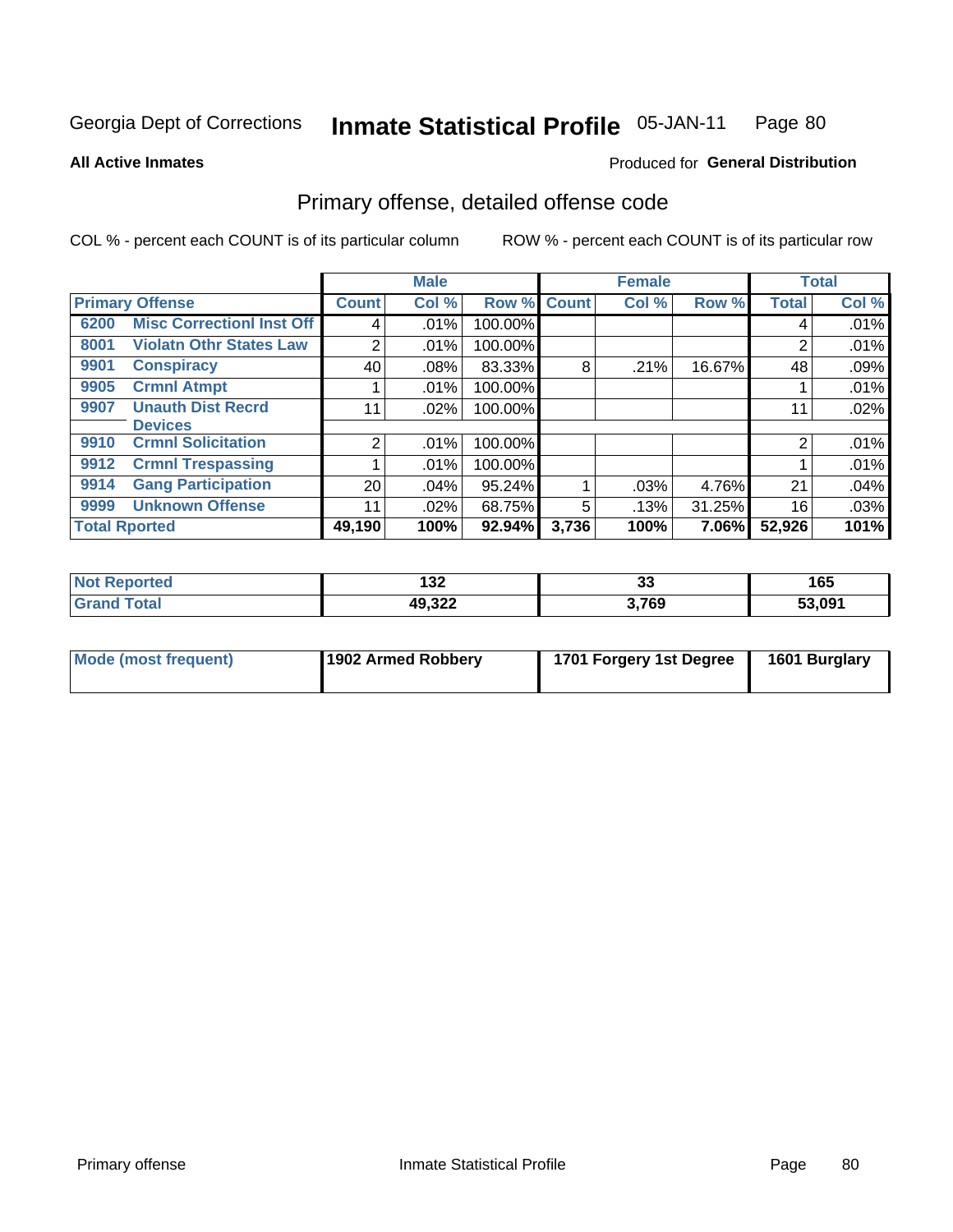#### **Inmate Statistical Profile 05-JAN-11** Page 81

### **All Active Inmates**

## Produced for General Distribution

## County of conviction of primary offense

COL % - percent each COUNT is of its particular column

|                 |                             |                 | <b>Male</b> |         |                | Female |        |              | <b>Total</b> |
|-----------------|-----------------------------|-----------------|-------------|---------|----------------|--------|--------|--------------|--------------|
|                 | <b>County of Conviction</b> | <b>Count</b>    | Col %       | Row %   | <b>Count</b>   | Col %  | Row %  | <b>Total</b> | Col %        |
| $\overline{1}$  | <b>Appling</b>              | $\overline{97}$ | .20%        | 92.38%  | 8              | .21%   | 7.62%  | 105          | .20%         |
| $\overline{2}$  | <b>Atkinson</b>             | 42              | .09%        | 91.30%  | 4              | .11%   | 8.70%  | 46           | .09%         |
| 3               | <b>Bacon</b>                | 45              | .09%        | 97.83%  | 1              | .03%   | 2.17%  | 46           | .09%         |
| 4               | <b>Baker</b>                | 13              | .03%        | 100.00% |                |        |        | 13           | .02%         |
| $\overline{5}$  | <b>Baldwin</b>              | 280             | .57%        | 93.02%  | 21             | .56%   | 6.98%  | 301          | .57%         |
| $6\phantom{a}$  | <b>Banks</b>                | 63              | .13%        | 92.65%  | 5              | .13%   | 7.35%  | 68           | .13%         |
| 7               | <b>Barrow</b>               | 264             | .54%        | 93.62%  | 18             | .48%   | 6.38%  | 282          | .53%         |
| 8               | <b>Bartow</b>               | 552             | 1.12%       | 88.18%  | 74             | 1.98%  | 11.82% | 626          | 1.18%        |
| $\overline{9}$  | <b>Ben Hill</b>             | 249             | .51%        | 93.96%  | 16             | .43%   | 6.04%  | 265          | .50%         |
| 10              | <b>Berrien</b>              | 74              | .15%        | 93.67%  | 5              | .13%   | 6.33%  | 79           | .15%         |
| $\overline{11}$ | <b>Bibb</b>                 | 999             | 2.03%       | 94.69%  | 56             | 1.50%  | 5.31%  | 1,055        | 1.99%        |
| 12              | <b>Bleckley</b>             | 77              | .16%        | 95.06%  | 4              | .11%   | 4.94%  | 81           | .15%         |
| 13              | <b>Brantley</b>             | 57              | .12%        | 95.00%  | 3              | .08%   | 5.00%  | 60           | .11%         |
| $\overline{14}$ | <b>Brooks</b>               | 54              | .11%        | 96.43%  | $\overline{2}$ | .05%   | 3.57%  | 56           | .11%         |
| $\overline{15}$ | <b>Bryan</b>                | 84              | .17%        | 96.55%  | $\overline{3}$ | .08%   | 3.45%  | 87           | .16%         |
| 16              | <b>Bulloch</b>              | 479             | .97%        | 91.76%  | 43             | 1.15%  | 8.24%  | 522          | .99%         |
| $\overline{17}$ | <b>Burke</b>                | 212             | .43%        | 96.80%  | $\overline{7}$ | .19%   | 3.20%  | 219          | .41%         |
| 18              | <b>Butts</b>                | 157             | .32%        | 96.91%  | 5              | .13%   | 3.09%  | 162          | .31%         |
| 19              | <b>Calhoun</b>              | 36              | .07%        | 94.74%  | $\overline{2}$ | .05%   | 5.26%  | 38           | .07%         |
| 20              | <b>Camden</b>               | 163             | .33%        | 93.68%  | 11             | .29%   | 6.32%  | 174          | .33%         |
| $\overline{21}$ | <b>Candler</b>              | 89              | .18%        | 88.12%  | 12             | .32%   | 11.88% | 101          | .19%         |
| $\overline{22}$ | <b>Carroll</b>              | 606             | 1.23%       | 89.25%  | 73             | 1.95%  | 10.75% | 679          | 1.28%        |
| 23              | <b>Catoosa</b>              | 301             | .61%        | 92.33%  | 25             | .67%   | 7.67%  | 326          | .62%         |
| $\overline{24}$ | <b>Charlton</b>             | 56              | .11%        | 91.80%  | $\sqrt{5}$     | .13%   | 8.20%  | 61           | .12%         |
| $\overline{25}$ | <b>Chatham</b>              | 2,509           | 5.10%       | 95.69%  | 113            | 3.02%  | 4.31%  | 2,622        | 4.95%        |
| 26              | <b>Chattahoochee</b>        | 26              | .05%        | 96.30%  | 1              | .03%   | 3.70%  | 27           | .05%         |
| $\overline{27}$ | <b>Chattooga</b>            | 245             | .50%        | 89.74%  | 28             | .75%   | 10.26% | 273          | .52%         |
| 28              | <b>Cherokee</b>             | 620             | 1.26%       | 91.18%  | 60             | 1.61%  | 8.82%  | 680          | 1.28%        |
| 29              | <b>Clarke</b>               | 442             | .90%        | 93.05%  | 33             | .88%   | 6.95%  | 475          | .90%         |
| 30              | <b>Clay</b>                 | 29              | .06%        | 90.63%  | 3              | .08%   | 9.38%  | 32           | .06%         |
| $\overline{31}$ | <b>Clayton</b>              | 1,483           | 3.01%       | 92.63%  | 118            | 3.16%  | 7.37%  | 1,601        | 3.02%        |
| 32              | <b>Clinch</b>               | 63              | .13%        | 94.03%  | 4              | .11%   | 5.97%  | 67           | .13%         |
| 33              | <b>Cobb</b>                 | 2,638           | 5.36%       | 90.40%  | 280            | 7.49%  | 9.60%  | 2,918        | 5.51%        |
| 34              | <b>Coffee</b>               | 250             | .51%        | 94.70%  | 14             | .37%   | 5.30%  | 264          | .50%         |
| 35              | <b>Colquitt</b>             | 283             | .58%        | 95.29%  | 14             | .37%   | 4.71%  | 297          | .56%         |
| 36              | <b>Columbia</b>             | 284             | .58%        | 92.81%  | 22             | .59%   | 7.19%  | 306          | .58%         |
| 37              | <b>Cook</b>                 | 133             | .27%        | 95.00%  | $\overline{7}$ | .19%   | 5.00%  | 140          | .26%         |
| 38              | <b>Coweta</b>               | 504             | 1.02%       | 91.14%  | 49             | 1.31%  | 8.86%  | 553          | 1.04%        |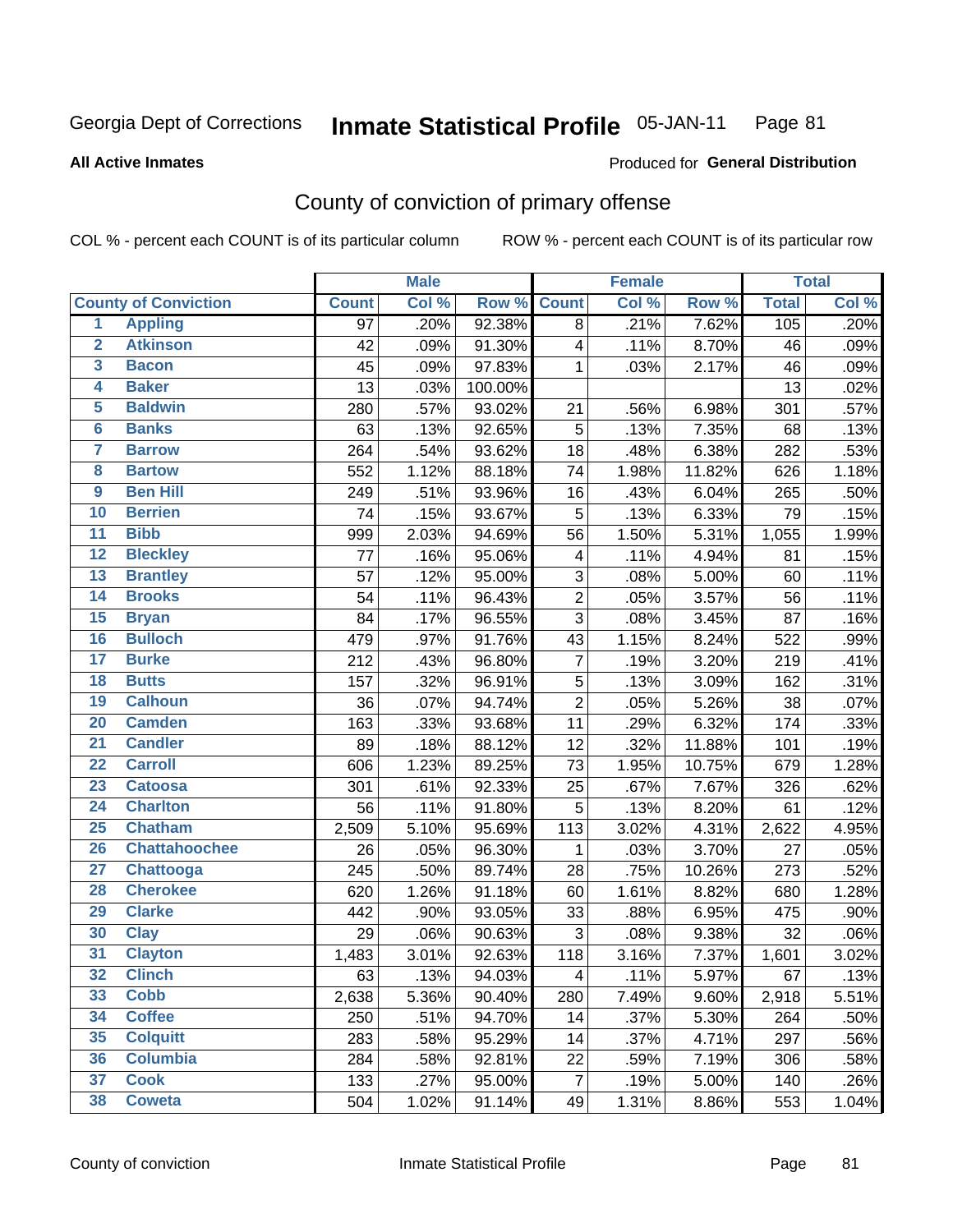### **Inmate Statistical Profile 05-JAN-11** Page 82

### **All Active Inmates**

## Produced for General Distribution

# County of conviction of primary offense

COL % - percent each COUNT is of its particular column

|                 |                             |                 | <b>Male</b> |         |                  | <b>Female</b> |        |                 | <b>Total</b> |
|-----------------|-----------------------------|-----------------|-------------|---------|------------------|---------------|--------|-----------------|--------------|
|                 | <b>County of Conviction</b> | <b>Count</b>    | Col %       | Row %   | <b>Count</b>     | Col %         | Row %  | <b>Total</b>    | Col %        |
| 39              | <b>Crawford</b>             | $\overline{19}$ | .04%        | 95.00%  | $\mathbf 1$      | .03%          | 5.00%  | $\overline{20}$ | .04%         |
| 40              | <b>Crisp</b>                | 287             | .58%        | 92.58%  | 23               | .62%          | 7.42%  | 310             | .59%         |
| 41              | <b>Dade</b>                 | 138             | .28%        | 95.83%  | $\,6$            | .16%          | 4.17%  | 144             | .27%         |
| 42              | <b>Dawson</b>               | 119             | .24%        | 87.50%  | 17               | .46%          | 12.50% | 136             | .26%         |
| 43              | <b>Decatur</b>              | 325             | .66%        | 90.78%  | 33               | .88%          | 9.22%  | 358             | .68%         |
| 44              | <b>Dekalb</b>               | 2,957           | 6.01%       | 94.71%  | 165              | 4.42%         | 5.29%  | 3,122           | 5.90%        |
| 45              | <b>Dodge</b>                | 144             | .29%        | 92.90%  | 11               | .29%          | 7.10%  | 155             | .29%         |
| 46              | <b>Dooly</b>                | 91              | .18%        | 94.79%  | 5                | .13%          | 5.21%  | 96              | .18%         |
| 47              | <b>Dougherty</b>            | 967             | 1.97%       | 94.53%  | 56               | 1.50%         | 5.47%  | 1,023           | 1.93%        |
| 48              | <b>Douglas</b>              | 1,222           | 2.48%       | 89.66%  | 141              | 3.77%         | 10.34% | 1,363           | 2.58%        |
| 49              | <b>Early</b>                | 87              | .18%        | 95.60%  | 4                | .11%          | 4.40%  | 91              | .17%         |
| 50              | <b>Echols</b>               | 6               | .01%        | 100.00% |                  |               |        | 6               | .01%         |
| 51              | <b>Effingham</b>            | 155             | .32%        | 92.81%  | 12               | .32%          | 7.19%  | 167             | .32%         |
| 52              | <b>Elbert</b>               | 130             | .26%        | 93.53%  | $\boldsymbol{9}$ | .24%          | 6.47%  | 139             | .26%         |
| 53              | <b>Emanuel</b>              | 173             | .35%        | 95.58%  | 8                | .21%          | 4.42%  | 181             | .34%         |
| 54              | <b>Evans</b>                | 104             | .21%        | 96.30%  | 4                | .11%          | 3.70%  | 108             | .20%         |
| 55              | <b>Fannin</b>               | 108             | .22%        | 95.58%  | 5                | .13%          | 4.42%  | 113             | .21%         |
| 56              | <b>Fayette</b>              | 361             | .73%        | 92.33%  | 30               | .80%          | 7.67%  | 391             | .74%         |
| 57              | <b>Floyd</b>                | 783             | 1.59%       | 89.59%  | 91               | 2.44%         | 10.41% | 874             | 1.65%        |
| 58              | <b>Forsyth</b>              | 281             | .57%        | 86.20%  | 45               | 1.20%         | 13.80% | 326             | .62%         |
| 59              | <b>Franklin</b>             | 112             | .23%        | 91.80%  | 10               | .27%          | 8.20%  | 122             | .23%         |
| 60              | <b>Fulton</b>               | 4,671           | 9.50%       | 96.29%  | 180              | 4.82%         | 3.71%  | 4,851           | 9.17%        |
| 61              | <b>Gilmer</b>               | 134             | .27%        | 90.54%  | 14               | .37%          | 9.46%  | 148             | .28%         |
| 62              | <b>Glascock</b>             | 8               | .02%        | 88.89%  | $\mathbf 1$      | .03%          | 11.11% | 9               | .02%         |
| 63              | <b>Glynn</b>                | 407             | .83%        | 94.21%  | 25               | .67%          | 5.79%  | 432             | .82%         |
| 64              | <b>Gordon</b>               | 324             | .66%        | 89.75%  | 37               | .99%          | 10.25% | 361             | .68%         |
| 65              | <b>Grady</b>                | 195             | .40%        | 95.12%  | 10               | .27%          | 4.88%  | 205             | .39%         |
| 66              | <b>Greene</b>               | 155             | .32%        | 93.94%  | 10               | .27%          | 6.06%  | 165             | .31%         |
| 67              | <b>Gwinnett</b>             | 2,129           | 4.33%       | 92.40%  | 175              | 4.68%         | 7.60%  | 2,304           | 4.35%        |
| 68              | <b>Habersham</b>            | 118             | .24%        | 92.91%  | $\boldsymbol{9}$ | .24%          | 7.09%  | 127             | .24%         |
| 69              | <b>Hall</b>                 | 703             | 1.43%       | 91.42%  | 66               | 1.77%         | 8.58%  | 769             | 1.45%        |
| 70              | <b>Hancock</b>              | 33              | .07%        | 97.06%  | 1                | .03%          | 2.94%  | 34              | $.06\%$      |
| 71              | <b>Haralson</b>             | 101             | .21%        | 96.19%  | 4                | .11%          | 3.81%  | 105             | .20%         |
| $\overline{72}$ | <b>Harris</b>               | 119             | .24%        | 95.20%  | 6                | .16%          | 4.80%  | 125             | .24%         |
| 73              | <b>Hart</b>                 | 101             | .21%        | 94.39%  | 6                | .16%          | 5.61%  | 107             | .20%         |
| 74              | <b>Heard</b>                | 69              | .14%        | 98.57%  | 1                | .03%          | 1.43%  | 70              | .13%         |
| 75              | <b>Henry</b>                | 568             | 1.15%       | 88.34%  | 75               | 2.01%         | 11.66% | 643             | 1.21%        |
| 76              | <b>Houston</b>              | 603             | 1.23%       | 94.96%  | 32               | .86%          | 5.04%  | 635             | 1.20%        |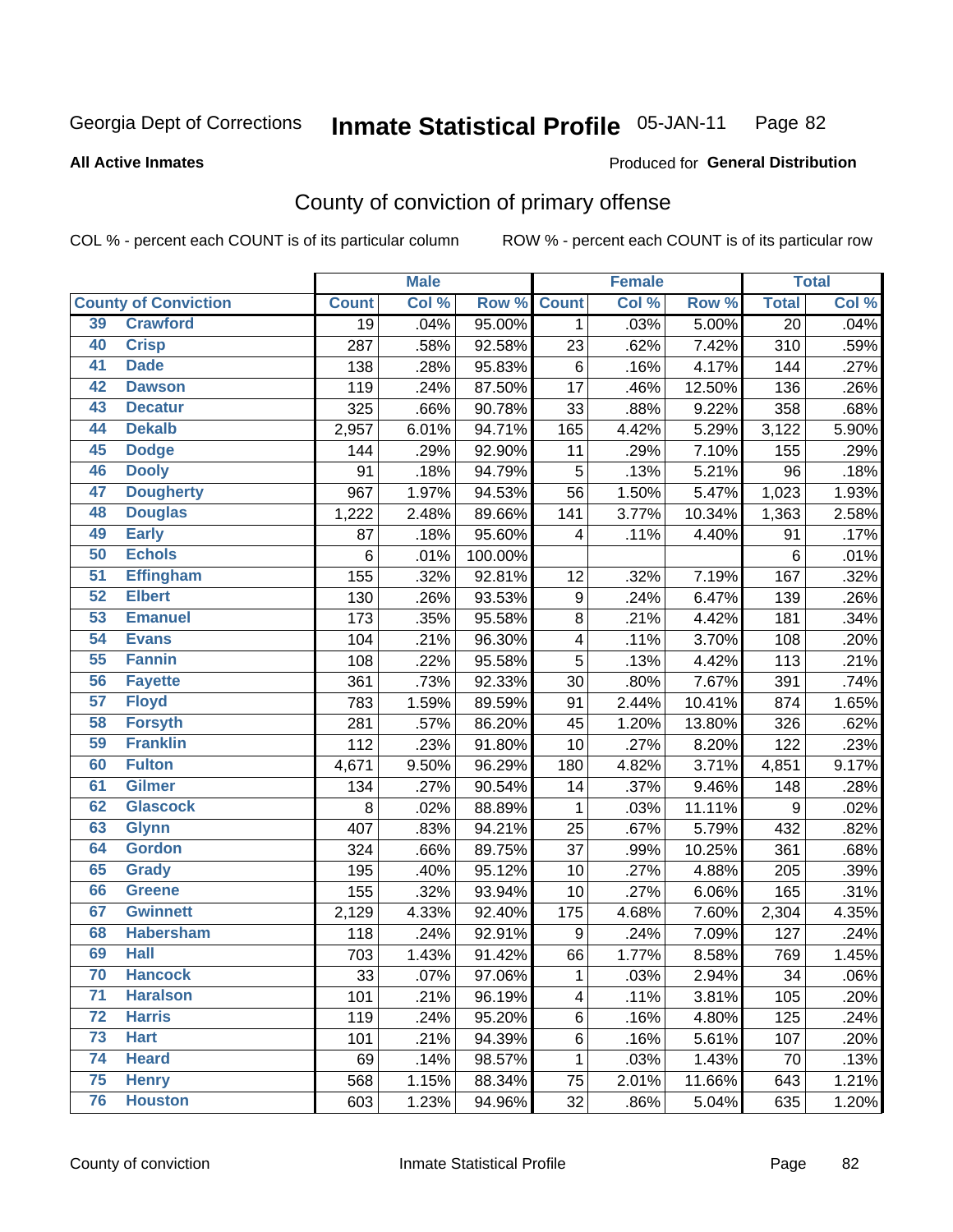### **Inmate Statistical Profile 05-JAN-11** Page 83

### **All Active Inmates**

## Produced for General Distribution

# County of conviction of primary offense

COL % - percent each COUNT is of its particular column

|                   |                             |                 | <b>Male</b> |         |                          | <b>Female</b> |        |                 | <b>Total</b> |
|-------------------|-----------------------------|-----------------|-------------|---------|--------------------------|---------------|--------|-----------------|--------------|
|                   | <b>County of Conviction</b> | <b>Count</b>    | Col %       | Row %   | <b>Count</b>             | Col %         | Row %  | <b>Total</b>    | Col %        |
| 77                | <b>Irwin</b>                | $\overline{72}$ | .15%        | 98.63%  | $\mathbf{1}$             | .03%          | 1.37%  | $\overline{73}$ | .14%         |
| 78                | <b>Jackson</b>              | 191             | .39%        | 92.27%  | 16                       | .43%          | 7.73%  | 207             | .39%         |
| 79                | <b>Jasper</b>               | 56              | .11%        | 100.00% |                          |               |        | 56              | .11%         |
| 80                | <b>Jeff Davis</b>           | 66              | .13%        | 85.71%  | 11                       | .29%          | 14.29% | 77              | .15%         |
| 81                | <b>Jefferson</b>            | 117             | .24%        | 95.90%  | 5                        | .13%          | 4.10%  | 122             | .23%         |
| 82                | <b>Jenkins</b>              | 59              | .12%        | 95.16%  | $\sqrt{3}$               | .08%          | 4.84%  | 62              | .12%         |
| 83                | <b>Johnson</b>              | 55              | $.11\%$     | 90.16%  | $\,6$                    | .16%          | 9.84%  | 61              | .12%         |
| 84                | <b>Jones</b>                | 165             | .34%        | 87.77%  | 23                       | .62%          | 12.23% | 188             | .36%         |
| 85                | <b>Lamar</b>                | 77              | .16%        | 93.90%  | 5                        | .13%          | 6.10%  | 82              | .15%         |
| 86                | <b>Lanier</b>               | 42              | .09%        | 97.67%  | $\mathbf{1}$             | .03%          | 2.33%  | 43              | .08%         |
| 87                | <b>Laurens</b>              | 326             | .66%        | 93.95%  | 21                       | .56%          | 6.05%  | 347             | .66%         |
| 88                | Lee                         | 70              | .14%        | 94.59%  | 4                        | .11%          | 5.41%  | 74              | .14%         |
| 89                | <b>Liberty</b>              | 284             | .58%        | 92.21%  | 24                       | .64%          | 7.79%  | 308             | .58%         |
| 90                | <b>Lincoln</b>              | 28              | .06%        | 100.00% |                          |               |        | 28              | .05%         |
| 91                | Long                        | 73              | .15%        | 94.81%  | $\overline{\mathbf{4}}$  | .11%          | 5.19%  | 77              | .15%         |
| 92                | <b>Lowndes</b>              | 537             | 1.09%       | 93.72%  | 36                       | .96%          | 6.28%  | 573             | 1.08%        |
| 93                | <b>Lumpkin</b>              | 93              | .19%        | 87.74%  | 13                       | .35%          | 12.26% | 106             | .20%         |
| 94                | <b>Macon</b>                | 70              | .14%        | 97.22%  | $\overline{2}$           | .05%          | 2.78%  | 72              | .14%         |
| 95                | <b>Madison</b>              | 113             | .23%        | 90.40%  | 12                       | .32%          | 9.60%  | 125             | .24%         |
| 96                | <b>Marion</b>               | 47              | .10%        | 92.16%  | $\overline{\mathcal{A}}$ | .11%          | 7.84%  | 51              | .10%         |
| 97                | <b>Mcduffie</b>             | 186             | .38%        | 95.38%  | 9                        | .24%          | 4.62%  | 195             | .37%         |
| 98                | <b>Mcintosh</b>             | 67              | .14%        | 100.00% |                          |               |        | 67              | .13%         |
| 99                | <b>Meriwether</b>           | 232             | .47%        | 96.27%  | $\boldsymbol{9}$         | .24%          | 3.73%  | 241             | .46%         |
| 100               | <b>Miller</b>               | 29              | .06%        | 96.67%  | $\mathbf 1$              | .03%          | 3.33%  | 30              | .06%         |
| 101               | <b>Mitchell</b>             | 196             | .40%        | 92.89%  | 15                       | .40%          | 7.11%  | 211             | .40%         |
| 102               | <b>Monroe</b>               | 152             | .31%        | 88.37%  | 20                       | .54%          | 11.63% | 172             | .32%         |
| 103               | <b>Montgomery</b>           | 60              | .12%        | 93.75%  | 4                        | .11%          | 6.25%  | 64              | .12%         |
| 104               | <b>Morgan</b>               | 165             | .34%        | 93.22%  | 12                       | .32%          | 6.78%  | 177             | .33%         |
| 105               | <b>Murray</b>               | 169             | .34%        | 92.86%  | 13                       | .35%          | 7.14%  | 182             | .34%         |
| 106               | <b>Muscogee</b>             | 1,597           | 3.25%       | 95.00%  | 84                       | 2.25%         | 5.00%  | 1,681           | 3.18%        |
| 107               | <b>Newton</b>               | 631             | 1.28%       | 91.85%  | 56                       | 1.50%         | 8.15%  | 687             | 1.30%        |
| 108               | <b>Oconee</b>               | 50              | .10%        | 96.15%  | $\overline{c}$           | .05%          | 3.85%  | 52              | .10%         |
| 109               | <b>Oglethorpe</b>           | 50              | .10%        | 98.04%  | $\mathbf{1}$             | .03%          | 1.96%  | 51              | .10%         |
| 110               | <b>Paulding</b>             | 250             | .51%        | 93.63%  | 17                       | .46%          | 6.37%  | 267             | .50%         |
| 111               | <b>Peach</b>                | 87              | .18%        | 96.67%  | 3                        | .08%          | 3.33%  | 90              | .17%         |
| 112               | <b>Pickens</b>              | 69              | .14%        | 83.13%  | 14                       | .37%          | 16.87% | 83              | .16%         |
| 113               | <b>Pierce</b>               | 61              | .12%        | 92.42%  | 5                        | .13%          | 7.58%  | 66              | .12%         |
| $\frac{114}{114}$ | <b>Pike</b>                 | 62              | .13%        | 93.94%  | $\overline{\mathbf{4}}$  | .11%          | 6.06%  | 66              | .12%         |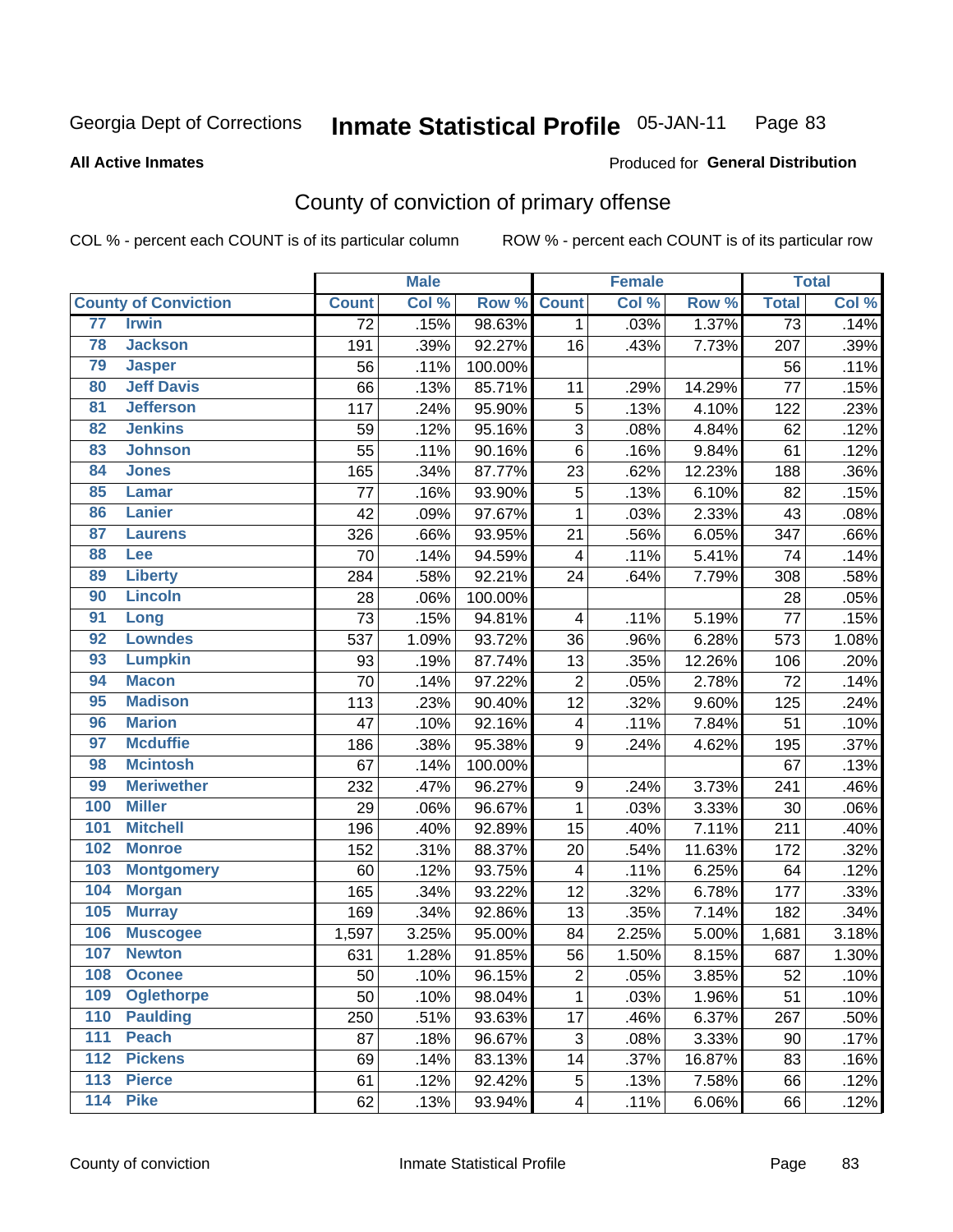### Inmate Statistical Profile 05-JAN-11 Page 84

### **All Active Inmates**

## **Produced for General Distribution**

# County of conviction of primary offense

COL % - percent each COUNT is of its particular column

|                                   |              | <b>Male</b> |         |                         | <b>Female</b> |        |              | <b>Total</b> |
|-----------------------------------|--------------|-------------|---------|-------------------------|---------------|--------|--------------|--------------|
| <b>County of Conviction</b>       | <b>Count</b> | Col %       | Row %   | <b>Count</b>            | Col %         | Row %  | <b>Total</b> | Col %        |
| 115 Polk                          | 142          | .29%        | 92.21%  | 12                      | .32%          | 7.79%  | 154          | .29%         |
| 116<br><b>Pulaski</b>             | 84           | .17%        | 95.45%  | 4                       | .11%          | 4.55%  | 88           | .17%         |
| 117<br><b>Putnam</b>              | 151          | .31%        | 94.97%  | 8                       | .21%          | 5.03%  | 159          | .30%         |
| 118<br>Quitman                    | 19           | .04%        | 90.48%  | $\overline{2}$          | .05%          | 9.52%  | 21           | .04%         |
| 119<br><b>Rabun</b>               | 49           | .10%        | 85.96%  | $\bf 8$                 | .21%          | 14.04% | 57           | .11%         |
| 120<br><b>Randolph</b>            | 64           | .13%        | 95.52%  | 3                       | .08%          | 4.48%  | 67           | .13%         |
| 121<br><b>Richmond</b>            | 1,707        | 3.47%       | 93.84%  | 112                     | 3.00%         | 6.16%  | 1,819        | 3.44%        |
| 122<br><b>Rockdale</b>            | 472          | .96%        | 90.42%  | 50                      | 1.34%         | 9.58%  | 522          | .99%         |
| 123<br><b>Schley</b>              | 22           | .04%        | 95.65%  | 1                       | .03%          | 4.35%  | 23           | .04%         |
| 124<br><b>Screven</b>             | 129          | .26%        | 94.16%  | 8                       | .21%          | 5.84%  | 137          | .26%         |
| <b>Seminole</b><br>125            | 55           | .11%        | 83.33%  | 11                      | .29%          | 16.67% | 66           | .12%         |
| 126<br><b>Spalding</b>            | 582          | 1.18%       | 89.81%  | 66                      | 1.77%         | 10.19% | 648          | 1.22%        |
| 127<br><b>Stephens</b>            | 188          | .38%        | 91.71%  | 17                      | .46%          | 8.29%  | 205          | .39%         |
| 128<br><b>Stewart</b>             | 28           | .06%        | 93.33%  | $\overline{2}$          | .05%          | 6.67%  | 30           | .06%         |
| 129<br><b>Sumter</b>              | 220          | .45%        | 94.83%  | 12                      | .32%          | 5.17%  | 232          | .44%         |
| <b>Talbot</b><br>130              | 55           | .11%        | 96.49%  | $\mathbf 2$             | .05%          | 3.51%  | 57           | .11%         |
| 131<br><b>Taliaferro</b>          | 25           | .05%        | 89.29%  | 3                       | .08%          | 10.71% | 28           | .05%         |
| <b>Tattnall</b><br>132            | 186          | .38%        | 92.08%  | 16                      | .43%          | 7.92%  | 202          | .38%         |
| 133<br><b>Taylor</b>              | 90           | .18%        | 90.91%  | $\boldsymbol{9}$        | .24%          | 9.09%  | 99           | .19%         |
| <b>Telfair</b><br>134             | 107          | .22%        | 89.92%  | 12                      | .32%          | 10.08% | 119          | .22%         |
| 135<br><b>Terrell</b>             | 74           | .15%        | 97.37%  | $\overline{2}$          | .05%          | 2.63%  | 76           | .14%         |
| <b>Thomas</b><br>136              | 252          | .51%        | 94.03%  | 16                      | .43%          | 5.97%  | 268          | .51%         |
| <b>Tift</b><br>137                | 299          | .61%        | 95.53%  | 14                      | .37%          | 4.47%  | 313          | .59%         |
| <b>Toombs</b><br>138              | 324          | .66%        | 92.57%  | 26                      | .70%          | 7.43%  | 350          | .66%         |
| 139<br><b>Towns</b>               | 51           | .10%        | 83.61%  | 10                      | .27%          | 16.39% | 61           | .12%         |
| 140<br><b>Treutlen</b>            | 66           | .13%        | 94.29%  | $\overline{\mathbf{4}}$ | .11%          | 5.71%  | 70           | .13%         |
| 141<br><b>Troup</b>               | 651          | 1.32%       | 91.69%  | 59                      | 1.58%         | 8.31%  | 710          | 1.34%        |
| <b>Turner</b><br>142              | 71           | .14%        | 94.67%  | $\overline{\mathbf{4}}$ | .11%          | 5.33%  | 75           | .14%         |
| $\overline{143}$<br><b>Twiggs</b> | 60           | .12%        | 93.75%  | 4                       | .11%          | 6.25%  | 64           | .12%         |
| 144<br><b>Union</b>               | 82           | .17%        | 84.54%  | 15                      | .40%          | 15.46% | 97           | .18%         |
| 145<br><b>Upson</b>               | 178          | .36%        | 89.45%  | 21                      | .56%          | 10.55% | 199          | .38%         |
| 146<br><b>Walker</b>              | 421          | .86%        | 91.52%  | 39                      | 1.04%         | 8.48%  | 460          | .87%         |
| 147<br><b>Walton</b>              | 421          | .86%        | 89.77%  | 48                      | 1.28%         | 10.23% | 469          | .89%         |
| 148<br><b>Ware</b>                | 301          | .61%        | 94.06%  | 19                      | .51%          | 5.94%  | 320          | .60%         |
| <b>Warren</b><br>149              | 42           | .09%        | 93.33%  | 3                       | .08%          | 6.67%  | 45           | .09%         |
| 150<br><b>Washington</b>          | 137          | .28%        | 89.54%  | 16                      | .43%          | 10.46% | 153          | .29%         |
| 151<br><b>Wayne</b>               | 152          | .31%        | 89.41%  | 18                      | .48%          | 10.59% | 170          | .32%         |
| <b>Webster</b><br>152             | 6            | .01%        | 100.00% |                         |               |        | 6            | .01%         |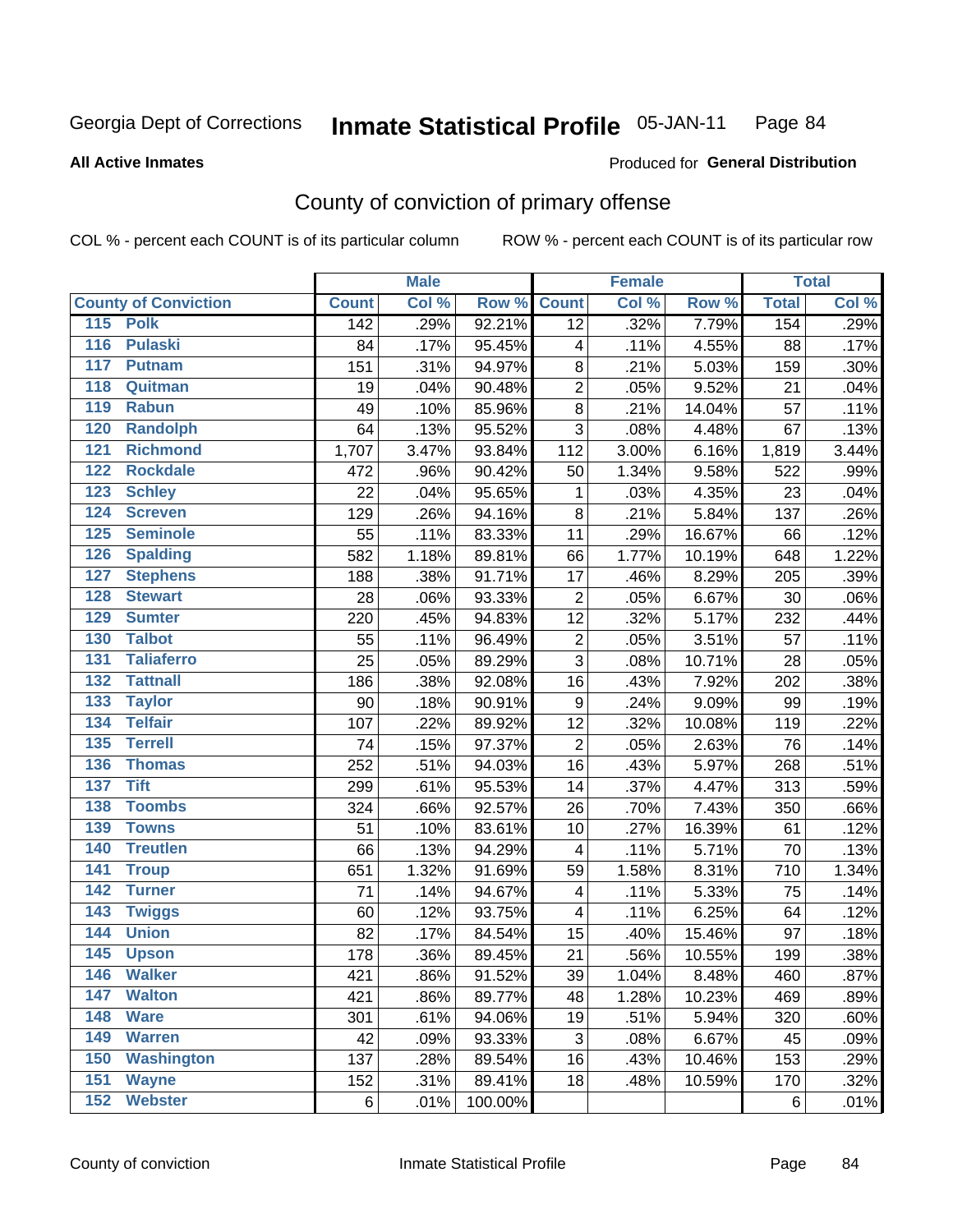### **Inmate Statistical Profile 05-JAN-11** Page 85

**All Active Inmates** 

### Produced for General Distribution

# County of conviction of primary offense

COL % - percent each COUNT is of its particular column

|                             |              | <b>Male</b> |             |       | <b>Female</b> |           |              | <b>Total</b> |
|-----------------------------|--------------|-------------|-------------|-------|---------------|-----------|--------------|--------------|
| <b>County of Conviction</b> | <b>Count</b> | Col %       | Row % Count |       | Col %         | Row %     | <b>Total</b> | Col %        |
| <b>Wheeler</b><br>153       | 29           | $.06\%$     | 82.86%      | 6     | .16%          | $17.14\%$ | 35           | $.07\%$      |
| <b>White</b><br>154         | 111          | .23%        | 90.98%      | 11    | .29%          | 9.02%     | 122          | .23%         |
| <b>Whitfield</b><br>155     | 585          | 1.19%       | 87.31%      | 85    | 2.28%         | 12.69%    | 670          | 1.27%        |
| <b>Wilcox</b><br>156        | 50           | .10%        | 87.72%      |       | .19%          | 12.28%    | 57           | .11%         |
| <b>Wilkes</b><br>157        | 72           | .15%        | 97.30%      | 2     | .05%          | 2.70%     | 74           | .14%         |
| <b>Wilkinson</b><br>158     | 48           | .10%        | 92.31%      | 4     | $.11\%$       | 7.69%     | 52           | .10%         |
| <b>Worth</b><br>159         | 113          | .23%        | 93.39%      | 8     | .21%          | 6.61%     | 121          | .23%         |
| <b>Total Rported</b>        | 49,190       | 100%        | 92.94%      | 3,736 | 100%          | 7.06%     | 52,926       | 100%         |

| тео   | 199    | $\sim$ | 16F                |
|-------|--------|--------|--------------------|
| N     | ے د ا  | ◡      | 10J                |
| 'ota. | 49,322 | 3,769  | 53.09 <sup>4</sup> |

| <b>Mode</b><br>---<br>uenn<br>most trea | ·ultor. | Cobb | ™ulton |
|-----------------------------------------|---------|------|--------|
|                                         |         |      |        |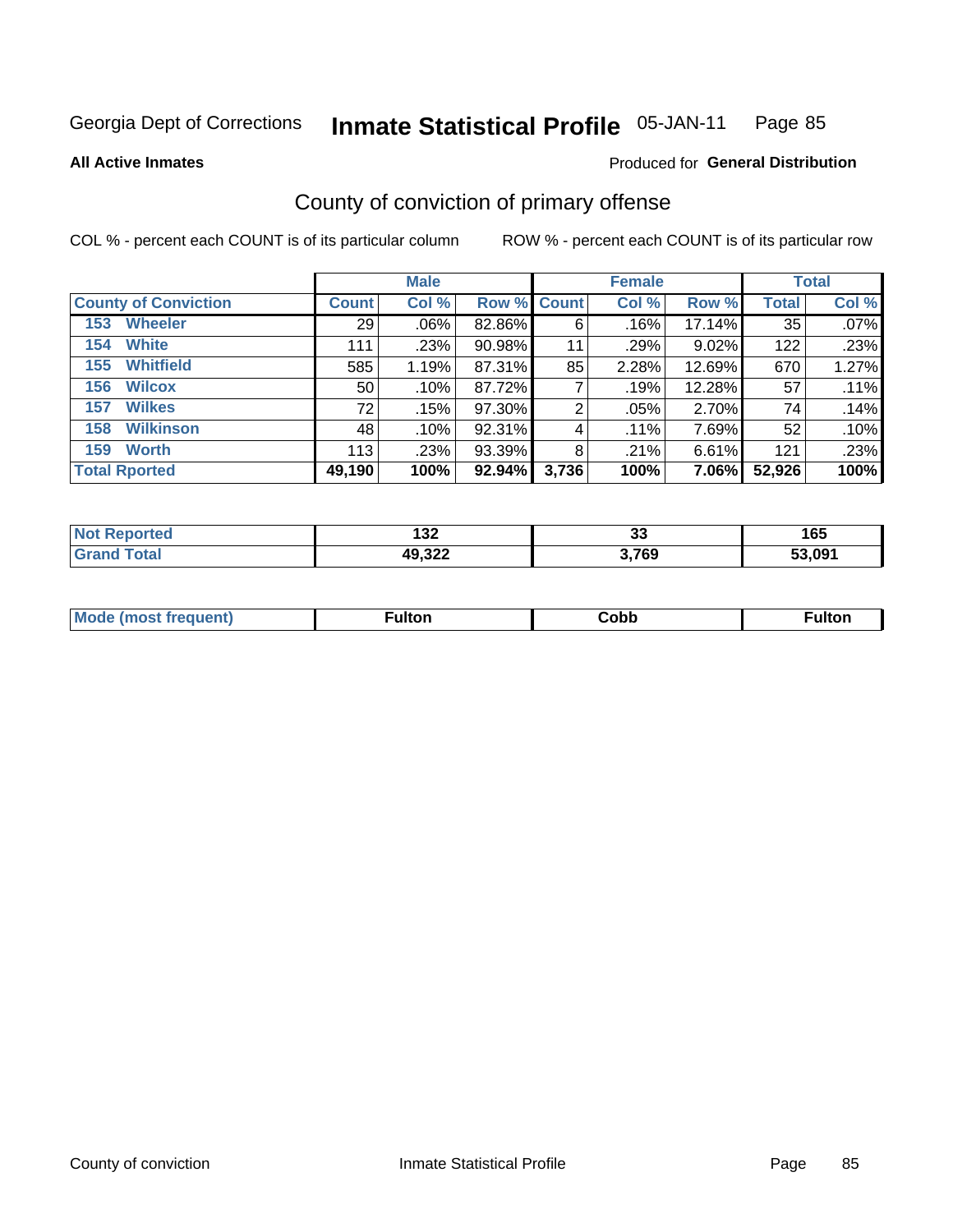#### **Inmate Statistical Profile 05-JAN-11** Page 86

**All Active Inmates** 

Produced for General Distribution

# Circuit of conviction of primary offense

COL % - percent each COUNT is of its particular column

|                              |              | <b>Male</b> |                    | <b>Female</b> |       |              | Total |
|------------------------------|--------------|-------------|--------------------|---------------|-------|--------------|-------|
| <b>Circuit of Conviction</b> | <b>Count</b> | Col %       | <b>Row % Count</b> | Col %         | Row % | <b>Total</b> | Col % |
| <b>Total Rported</b>         |              |             |                    |               |       |              |       |

| <b>Not Reported</b>  | 49,322 | 3,769 | 53,091 |
|----------------------|--------|-------|--------|
| <b>Total</b><br>Gran |        |       |        |

| <b>Mode</b><br><b>Most frequent)</b> ( | <b>Null</b> | <b>Null</b> | Nul. |
|----------------------------------------|-------------|-------------|------|
|----------------------------------------|-------------|-------------|------|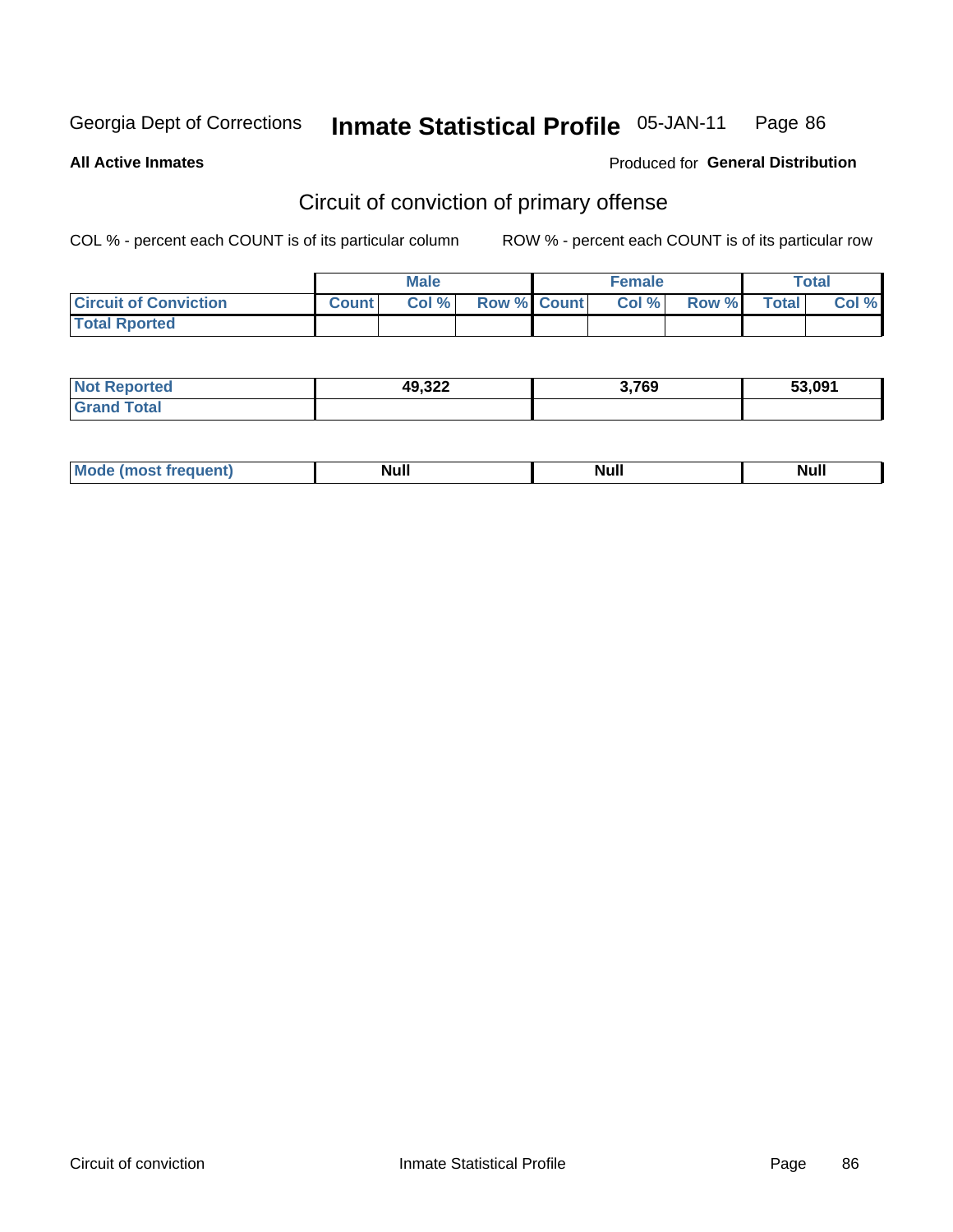#### **Inmate Statistical Profile 05-JAN-11** Page 87

## **All Active Inmates**

## Produced for General Distribution

# Years served (jail + prison) in this incarceration

COL % - percent each COUNT is of its particular column

|                       |              | <b>Male</b> |         |                         | <b>Female</b> |        |              | <b>Total</b> |
|-----------------------|--------------|-------------|---------|-------------------------|---------------|--------|--------------|--------------|
| <b>Years Served</b>   | <b>Count</b> | Col %       | Row %   | <b>Count</b>            | Col %         | Row %  | <b>Total</b> | Col %        |
| Less than one year    | 7,963        | 16.18%      | 86.88%  | 1,202                   | 31.97%        | 13.12% | 9,165        | 17.30%       |
| 1 to 1.99 years       | 10,268       | 20.86%      | 90.63%  | 1,062                   | 28.24%        | 9.37%  | 11,330       | 21.38%       |
| 2 to 2.99 years       | 6,767        | 13.75%      | 93.60%  | 463                     | 12.31%        | 6.40%  | 7,230        | 13.65%       |
| 3 to 3.99 years       | 4,540        | 9.22%       | 94.58%  | 260                     | 6.91%         | 5.42%  | 4,800        | 9.06%        |
| 4 to 4.99 years       | 3,144        | 6.39%       | 95.59%  | 145                     | 3.86%         | 4.41%  | 3,289        | 6.21%        |
| 5 to 5.99 years       | 2,124        | 4.31%       | 95.76%  | 94                      | 2.50%         | 4.24%  | 2,218        | 4.19%        |
| 6 to 6.99 years       | 1,683        | 3.42%       | 95.73%  | 75                      | 1.99%         | 4.27%  | 1,758        | 3.32%        |
| 7 to 7.99 years       | 1,602        | 3.25%       | 96.22%  | 63                      | 1.68%         | 3.78%  | 1,665        | 3.14%        |
| 8 to 8.99 years       | 1,428        | 2.90%       | 95.65%  | 65                      | 1.73%         | 4.35%  | 1,493        | 2.82%        |
| 9 to 9.99 years       | 1,378        | 2.80%       | 96.03%  | 57                      | 1.52%         | 3.97%  | 1,435        | 2.71%        |
| 10 to 10.99 years     | 942          | 1.91%       | 96.02%  | 39                      | 1.04%         | 3.98%  | 981          | 1.85%        |
| 11 to 11.99 years     | 891          | 1.81%       | 95.81%  | 39                      | 1.04%         | 4.19%  | 930          | 1.76%        |
| 12 to 12.99 years     | 842          | 1.71%       | 95.79%  | 37                      | 0.98%         | 4.21%  | 879          | 1.66%        |
| 13 to 13.99 years     | 851          | 1.73%       | 97.15%  | 25                      | 0.66%         | 2.85%  | 876          | 1.65%        |
| 14 to 14.99 years     | 754          | 1.53%       | 97.67%  | 18                      | 0.48%         | 2.33%  | 772          | 1.46%        |
| 15 to 15.99 years     | 623          | 1.27%       | 96.59%  | 22                      | 0.59%         | 3.41%  | 645          | 1.22%        |
| 16 to 16.99 years     | 513          | 1.04%       | 96.61%  | 18                      | 0.48%         | 3.39%  | 531          | 1.00%        |
| 17 to 17.99 years     | 514          | 1.04%       | 96.98%  | 16                      | 0.43%         | 3.02%  | 530          | 1.00%        |
| 18 to 18.99 years     | 383          | 0.78%       | 96.96%  | 12                      | 0.32%         | 3.04%  | 395          | 0.75%        |
| 19 to 19.99 years     | 389          | 0.79%       | 96.77%  | 13                      | 0.35%         | 3.23%  | 402          | 0.76%        |
| 20 to 20.99 years     | 272          | 0.55%       | 96.11%  | 11                      | 0.29%         | 3.89%  | 283          | 0.53%        |
| 21 to 21.99 years     | 205          | 0.42%       | 97.62%  | 5                       | 0.13%         | 2.38%  | 210          | 0.40%        |
| 22 to 22.99 years     | 199          | 0.40%       | 96.60%  | 7                       | 0.19%         | 3.40%  | 206          | 0.39%        |
| 23 to 23.99 years     | 187          | 0.38%       | 98.42%  | 3                       | 0.08%         | 1.58%  | 190          | 0.36%        |
| 24 to 24.99 years     | 136          | 0.28%       | 99.27%  | 1                       | 0.03%         | 0.73%  | 137          | 0.26%        |
| 25 to 25.99 years     | 118          | 0.24%       | 98.33%  | $\overline{\mathbf{c}}$ | 0.05%         | 1.67%  | 120          | 0.23%        |
| 26 to 26.99 years     | 99           | 0.20%       | 97.06%  | $\overline{3}$          | 0.08%         | 2.94%  | 102          | 0.19%        |
| 27 to 27.99 years     | 69           | 0.14%       | 98.57%  | $\mathbf 1$             | 0.03%         | 1.43%  | 70           | 0.13%        |
| 28 to 28.99 years     | 56           | 0.11%       | 100.00% |                         |               |        | 56           | 0.11%        |
| 29 to 29.99 years     | 53           | 0.11%       | 100.00% |                         |               |        | 53           | 0.10%        |
| Thirty + years        | 232          | 0.47%       | 99.15%  | $\overline{2}$          | 0.05%         | 0.85%  | 234          | 0.44%        |
| <b>Total Reported</b> | 49,225       | 100%        | 92.90%  | 3,760                   | 100%          | 7.10%  | 52,985       | 100.0%       |

| Not<br>ported | 67     |       | 106    |
|---------------|--------|-------|--------|
| Total<br>Grar | 49,322 | 3,769 | 53,091 |
|               |        |       |        |

| Mean<br>(average)    | 5.32               | 3.08               | 5.16          |
|----------------------|--------------------|--------------------|---------------|
| Median (middle)      | 2.93               | 1.57               | 2.8           |
| Mode (most frequent) | Less than one year | Less than one year | Less than one |
|                      |                    |                    | vear          |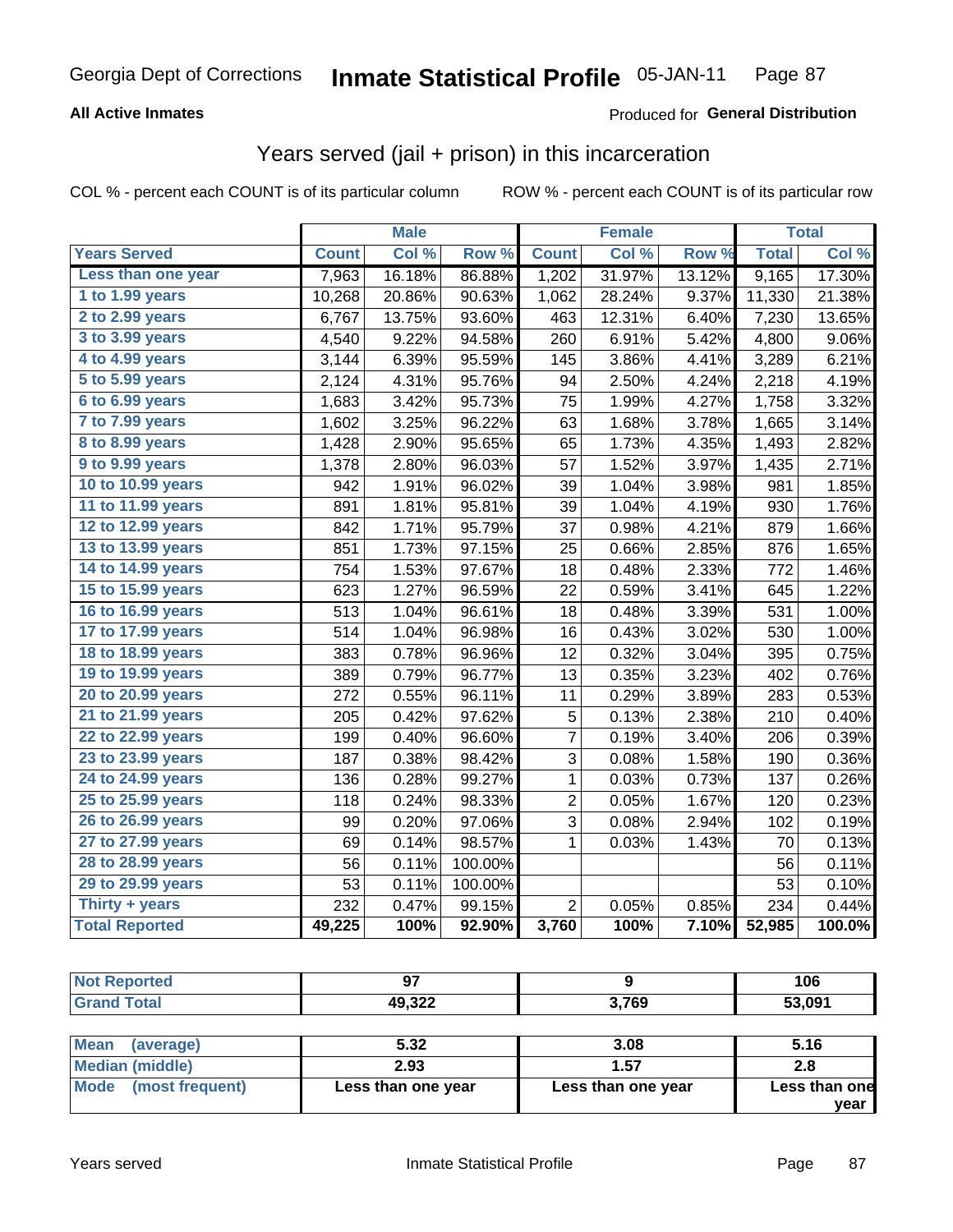#### **Inmate Statistical Profile 05-JAN-11** Page 88

## **All Active Inmates**

Produced for General Distribution

## Results of most recent HIV tests

COL % - percent each COUNT is of its particular column

|                         |              | <b>Male</b> |           |                 | <b>Female</b> |          |              | <b>Total</b> |
|-------------------------|--------------|-------------|-----------|-----------------|---------------|----------|--------------|--------------|
| <b>HIV Test Results</b> | <b>Count</b> | Col %       | Row %I    | <b>Count</b>    | Col %         | Row %    | <b>Total</b> | Col %        |
| <b>Positive</b>         | 794          | 1.70%       | $91.47\%$ | 74 <sub>1</sub> | 2.08%         | $8.53\%$ | 868          | 1.73%        |
| <b>Negative</b>         | 45,842       | 98.28%      | 92.93%    | 3,489           | $97.92\%$     | 7.07%    | 49,331       | 98.26%       |
| <b>Indeterminate</b>    |              | 0.02%       | 100.00%   |                 |               |          |              | 0.01%        |
| <b>Refused</b>          |              | 0.01%       | 100.00%   |                 |               |          |              | 0.01%        |
| <b>Total Reported</b>   | 46,644       | 100%        | 92.90%    | 3,563           | 100%          | 7.10%    | 50,207       | 100.0%       |

| <b>Not</b><br><b>rted</b><br>kepo | 2.678                   | 206   | 2,884  |
|-----------------------------------|-------------------------|-------|--------|
| Total<br><b>Grand</b>             | <b>AQ 322</b><br>43.JZL | 3,769 | 53,091 |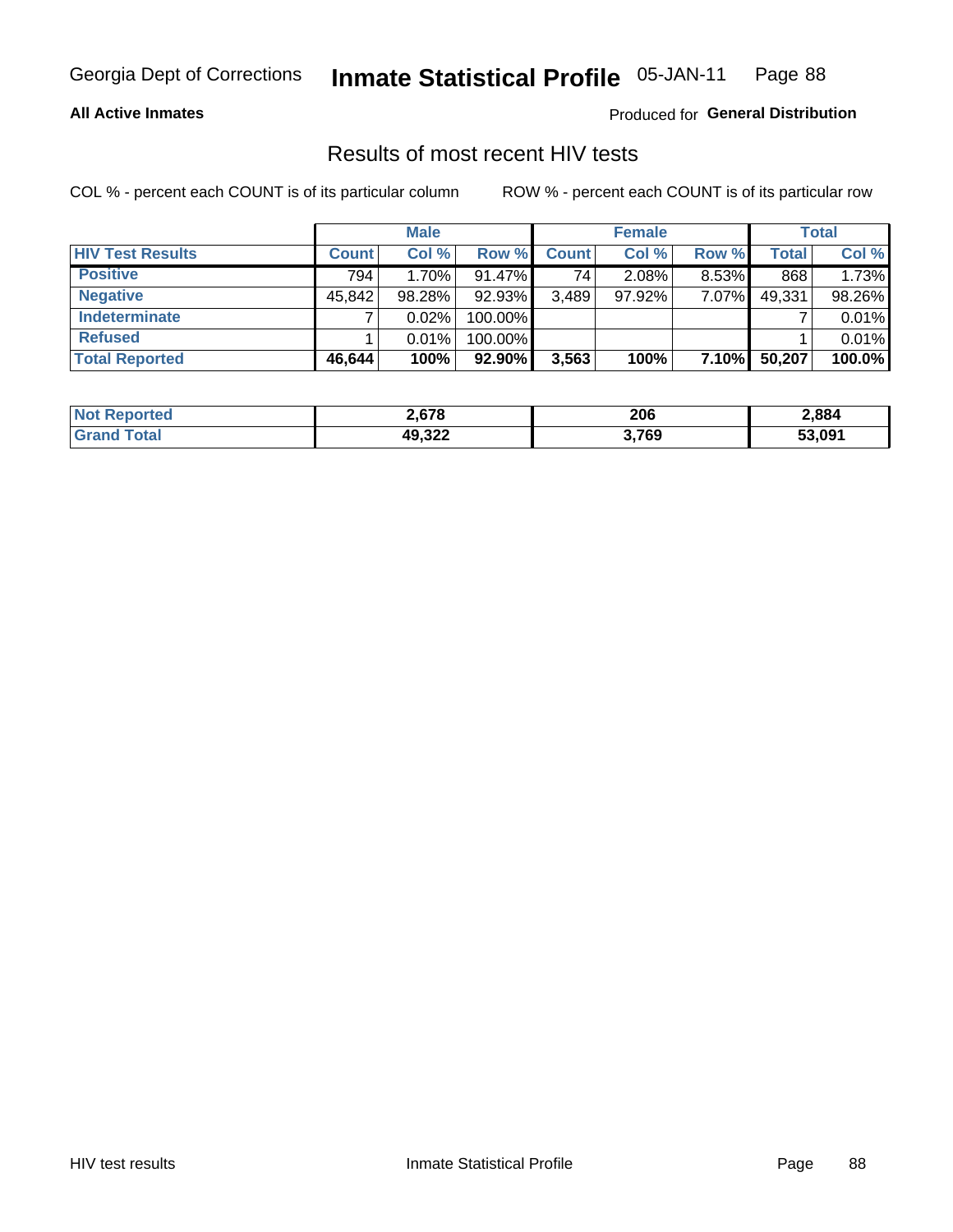#### **Inmate Statistical Profile 05-JAN-11** Page 89

## **All Active Inmates**

## Produced for General Distribution

## Results of most recent tuberculosis test

COL % - percent each COUNT is of its particular column

|                                  |              | <b>Male</b> |           |              | <b>Female</b> |          |              | Total  |
|----------------------------------|--------------|-------------|-----------|--------------|---------------|----------|--------------|--------|
| <b>Tuberculosis Test Results</b> | <b>Count</b> | Col %       | Row %     | <b>Count</b> | Col %         | Row %    | <b>Total</b> | Col %  |
| <b>Positive on current test</b>  | 9.373        | 19.70%      | $97.53\%$ | 237          | $6.56\%$      | $2.47\%$ | 9,610        | 18.78% |
| <b>Positive on previous test</b> | 149          | 0.31%       | 100.00%   |              |               |          | 149          | 0.29%  |
| <b>Negative</b>                  | 38.049       | 79.98%      | 91.85%    | 3,374        | $93.44\%$     | $8.15\%$ | 41.423       | 80.93% |
| <b>Total Reported</b>            | 47,571       | 100%        | $92.94\%$ | 3,611        | 100%          | $7.06\%$ | 51,182       | 100%   |

| <b>Not Reported</b> | <b>754</b><br>I J J I | 158   | ,909   |
|---------------------|-----------------------|-------|--------|
| Total<br>Gran       | 49,322                | 3,769 | 53,091 |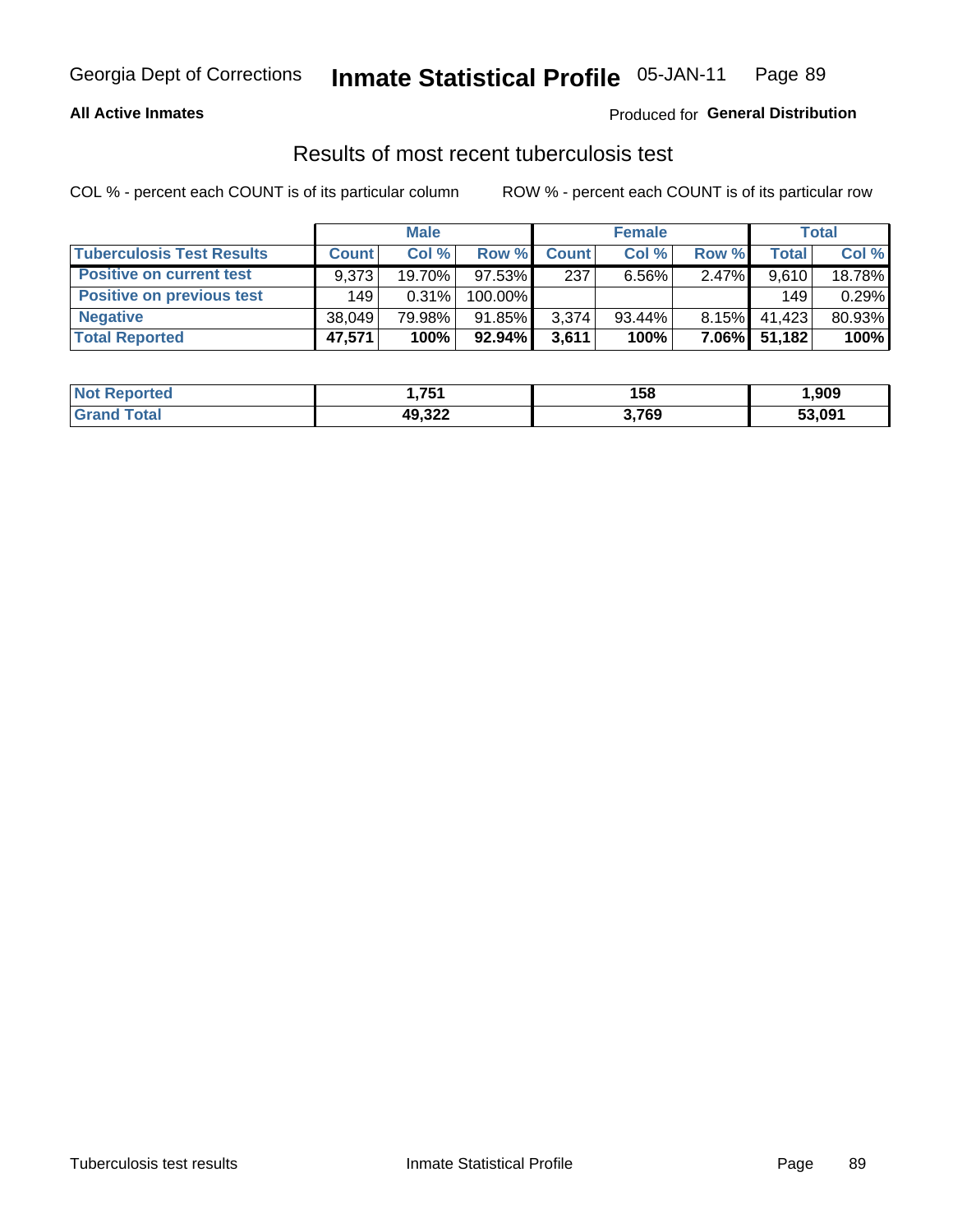# Georgia Dept of Corrections **Inmate Statistical Profile** 05-JAN-11 Page 90

## **All Active Inmates**

Produced for **General Distribution**

## Results of most recent syphilis test

COL % - percent each COUNT is of its particular column ROW % - percent each COUNT is of its particular row

|                                 | <b>Male</b>  |          |           | <b>Female</b> |           |           | Total   |        |
|---------------------------------|--------------|----------|-----------|---------------|-----------|-----------|---------|--------|
| <b>Syphilis Test Results</b>    | <b>Count</b> | Col%     | Row %     | <b>Count</b>  | Col %     | Row %     | Total I | Col %  |
| <b>Positive on current test</b> | 659          | $1.42\%$ | 89.17%    | 80            | 2.28%     | $10.83\%$ | 739     | .48%   |
| <b>Negative</b>                 | 45.634       | 98.58%   | $93.01\%$ | 3,431         | $97.72\%$ | $6.99\%$  | 49,065  | 98.52% |
| <b>Total Reported</b>           | 46,293       | 100%     | 92.95%    | 3,511         | 100%      | $7.05\%$  | 49,804  | 100%   |

| <b>Not Reported</b> | 3,029  | 258   | 3,287  |
|---------------------|--------|-------|--------|
| <b>Grand Total</b>  | 49,322 | 3,769 | 53,091 |